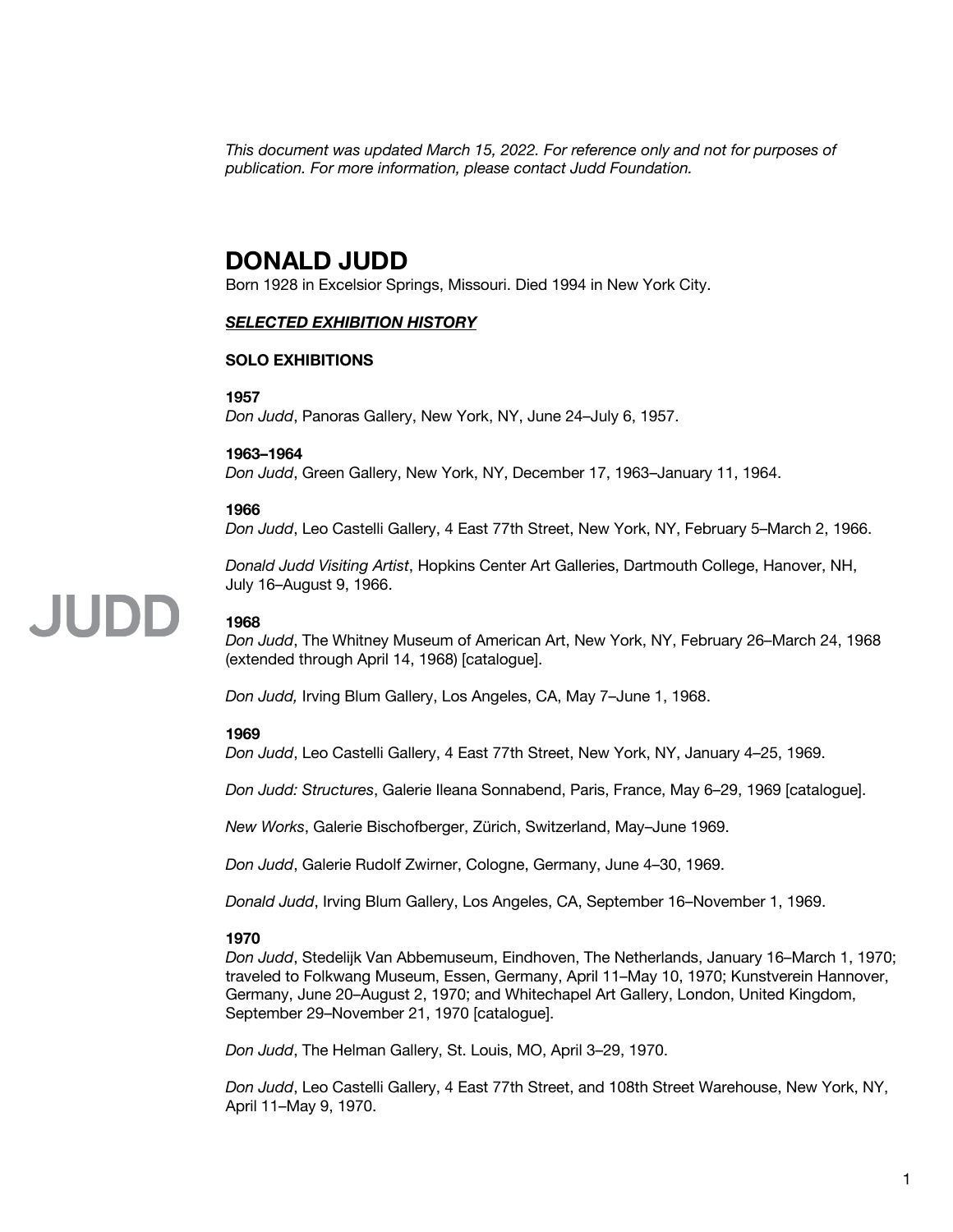*Don Judd*, Galerie Konrad Fischer, Düsseldorf, Germany, July 3–30, 1970.

*Don Judd*, Janie C. Lee Gallery, Dallas, TX, began September 19, 1970.

*Don Judd: Drawings and Sculptures*, Locksley Shea Gallery, Minneapolis, MN, September 12– October 10, 1970.

#### **1971**

*Zeichnungen und Graphik von Don Judd*, Galerie Heiner Friedrich, Münich, Germany, January 15– 26, 1971.

*Don Judd*, Pasadena Art Museum, Pasadena, CA, May 11–July 4, 1971 [catalogue].

*Judd: Stainless Steel Progressions*, Locksley Shea Gallery, Minneapolis, MN, December 1–22, 1971.

#### **1972**

*Donald Judd*, Galerie Rolf Ricke, Cologne, Germany, November 4–December 1, 1972.

*Don Judd*, The Greenberg Gallery, St. Louis, MO, November 15–December 15, 1972.

#### **1972–1973**

*Don Judd*, Galerie Daniel Templon, Paris, France, December 1, 1972–January 12, 1973.

#### **1973**

JUDD

*Donald Judd*, Leo Castelli Gallery, 420 West Broadway, New York, NY, January 13–February 3, 1973.

*Don Judd*, Galleria Gian Enzo Sperone and Konrad Fischer, Rome, Italy, March 8–28, 1973.

*Small Scale Sculpture*, Locksley Shea Gallery, Minneapolis, MN, March 8–29, 1973.

*Donald Judd*, Daniel Templon, Milan, Italy, March 16–April 14, 1973.

*Donald Judd: Early Works* – *Recent Works,* Locksley Shea Gallery, Minneapolis, MN, April 5–26, 1973.

*Don Judd*, Galleria Gian Enzo Sperone, Turin, Italy, September 20–October 10, 1973.

#### **1973–1974**

*18 Skulpturen 1972/73*, Galerie Heiner Friedrich, Munich, Germany, November–December 1973; traveled to Annemarie Verna Gallery, Zürich, Switzerland, December 18, 1973–February 21, 1974; Galerie Swart, Amsterdam, The Netherlands, March 11–30, 1974; Galerie Heiner Friedrich, Cologne, Germany, June 1–July 10, 1974; Taxispalais, Innsbruck, Austria, September 1974 [catalogue].

#### **1974**

*Don Judd*, Lisson Gallery, London, United Kingdom, January 22–February 9, 1974.

*Don Judd*, Ace Gallery, Venice, CA, April 15–May 15, 1974.

*Judd,* Portland Center for the Visual Arts, Portland, OR, November 2–December 1, 1974.

#### **1975**

*Don Judd Skulptur*, Galerie Aronowitsch, Stockholm, Sweden, began January 18, 1975.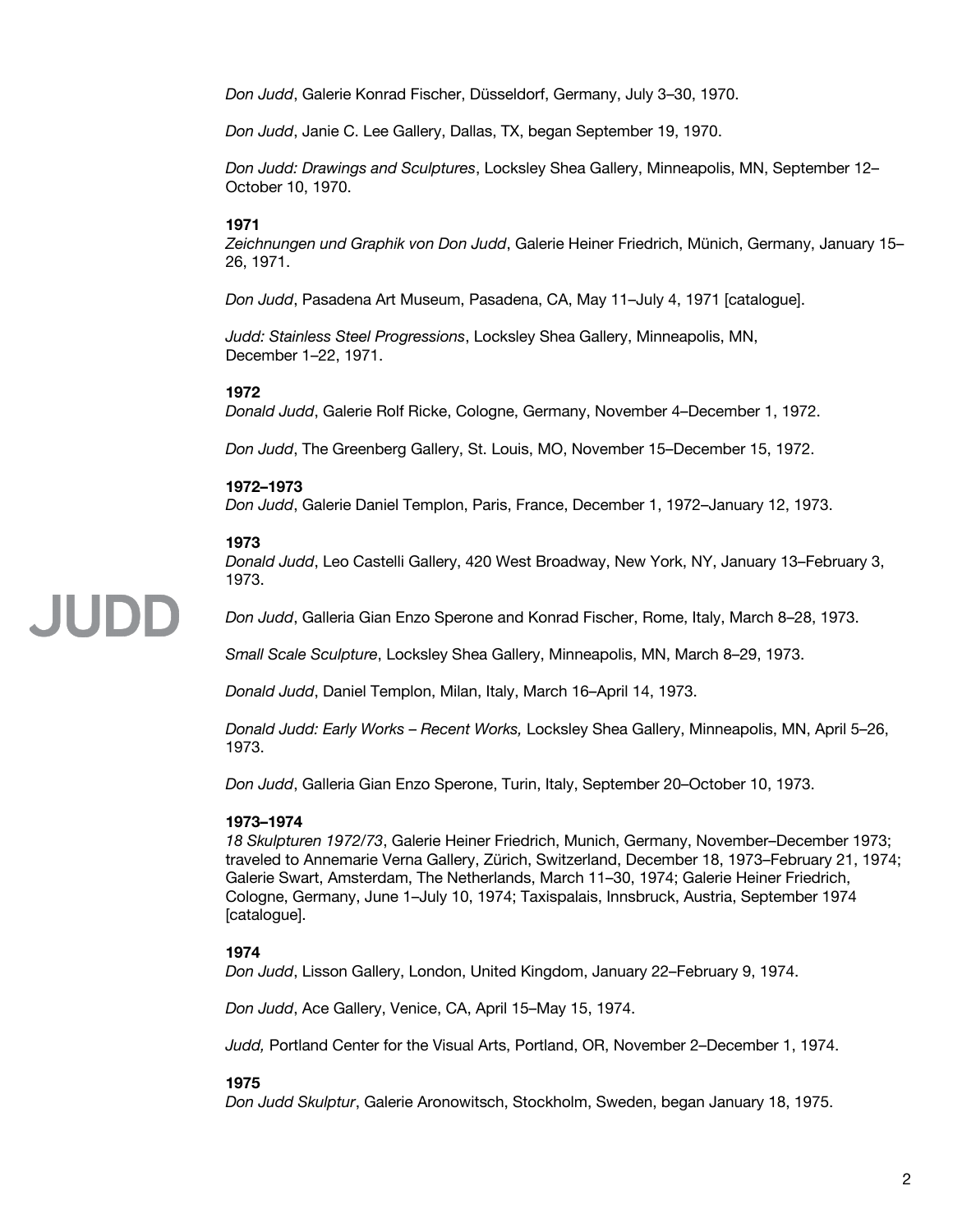*Donald Judd*, Lia Rumma, Naples, Italy, began January 21, 1975.

*Donald Judd*, The National Gallery of Canada, Ottawa, Canada, May 24–July 6, 1975 [catalogue].

*Don Judd*, Galerie Daniel Templon, Paris, France, June 12–July 12, 1975.

*Donald Judd*, Lisson Gallery, London, United Kingdom, September 2–October 4, 1975.

#### **1976**

*Donald Judd*, Leo Castelli Gallery, 420 West Broadway, New York, NY, March 20–April 10, 1976.

*Don Judd*, Annemarie Verna Gallery, Zürich, Switzerland, April 8–May 13, 1976.

*Donald Judd: Skulpturen*, Kunsthalle Bern, Bern, Switzerland, April 14–May 30, 1976 [catalogue].

*Donald Judd*, Tyler Museum of Art, Tyler, TX, began August 1976.

*Don Judd*, Sable–Castelli Gallery, Ltd., Toronto, Canada, October 2–23, 1976.

*Donald Judd*, Janie C. Lee Gallery, October 23–November, 1976.

*Donald Judd: Drawings 1956–76*, The Museum of Modern Art, Oxford, United Kingdom, November 7–December 12, 1976.

#### **1976–1977**

*Donald Judd: Zeichnungen/Drawings. 1956–1976*, Kunstmuseum Basel, Basel, Switzerland, April 14–June 23, 1976; traveled to Kunsthalle Tübingen, Tübingen, Germany, June 5–July 6, 1976; Museum Moderner Kunst/Museum des 20. Jahrhunderts, Vienna, Austria, August 3–28, 1977; and Musée d'Art et d'Histoire, Geneva, Switzerland, October 14–November 13, 1977.

#### **1977**

*The Sculpture of Donald Judd*, Art Museum of South Texas, Corpus Christi, TX, January 8–March 6, 1977 [catalogue].

*Donald Judd: Fifteen Works*, Heiner Friedrich Gallery, New York, NY, March 5–April 19, 1977 [catalogue].

*Donald Judd*, Galerie Heiner Friedrich, Cologne, Germany, May–June 1977.

*Donald Judd für Josef Albers*, Moderne Galerie Bottrop, Bottrop, Germany, May 8–June 12, 1977 [catalogue].

*Donald Judd: Fifteen Plywood Boxes*, Contemporary Arts Center, Cincinnati, OH, June 10–July 24, 1977.

*Concrete*, Ace Gallery, Venice, CA, August–September 1977.

#### **1978**

*Donald Judd*, Nationalgalerie, Berlin, Germany, began January 1978.

*The Sculpture of Donald Judd*, Galerie Watari, Tokyo, Japan, February 22–March 22, 1978 [catalogue].

*Donald Judd*, Leo Castelli Gallery, 420 West Broadway, New York, NY, March 4–25, 1978.

JUDD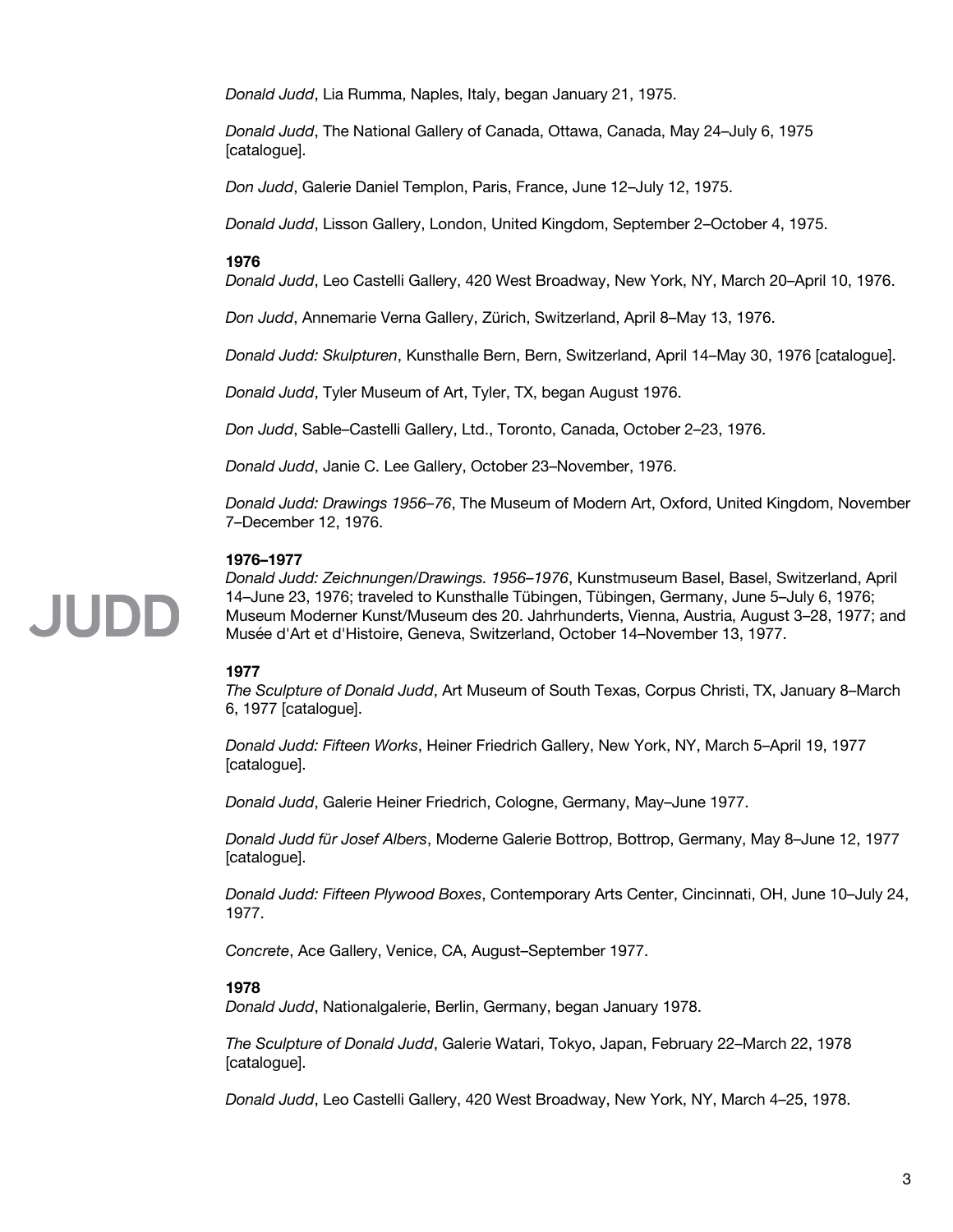*Donald Judd: Drawings 1956–76*, Rijksmuseum Kröller–Müller, Otterlo, The Netherlands, March 25–May 16, 1978.

*Donald Judd*, Foyer MGB, Zürich, Switzerland, began April 1978.

*Donald Judd*, Galerie Heiner Friedrich, Munich, Germany, May 4–June 18, 1978.

*Donald Judd*, Vancouver Art Gallery, Vancouver, Canada, May 5–June 4, 1978 [catalogue].

*Donald Judd*, Hetzler+Keller Gallery, Stuttgart, Germany, began August 1978.

*Donald Judd*, Heiner Friedrich Gallery, New York, NY, September 29–October 28, 1978.

*Donald Judd*, Young-Hoffman Gallery, Chicago, IL, October 6–31, 1978.

#### **1979**

*Donald Judd: Survey of Work*, Leo Castelli Gallery, 420 West Broadway, New York, NY, February 3–24, 1979.

*Donald Judd*, Stedelijk Van Abbemuseum, Eindhoven, The Netherlands, April 26–June 2, 1979 [catalogue].

*Donald Judd*, Lisson Gallery, London, United Kingdom, May 1–June 1, 1979.

*Donald Judd*, Akron Art Institute, Akron, OH, May 12–June 24, 1979.

*Donald Judd*, Thomas Segal Gallery, Boston, MA, November 1979.

*Donald Judd*, Galerie Heiner Friedrich, Cologne, Germany, September 15–November 1979.

### JUDD

#### **1979–1980**

*Donald Judd*, Annemarie Verna Gallery, Zürich, Switzerland, November 27, 1979–February 2, 1980.

#### **1981**

*Donald Judd, Recent Sculpture*, Daniel Weinberg Gallery, San Francisco, California, August– September 26.

*Donald Judd*, Leo Castelli Gallery, 142 Greene Street, New York, NY, September 15–October 31, 1981.

*Donald Judd*, Newport Harbor Art Museum, Newport Harbor, CA, September 29–November 29, 1981.

#### **1982**

*Donald Judd*, Larry Gagosian Gallery, Los Angeles, CA, May 22–June 26, 1982.

#### **1983**

*Donald Judd*, Leo Castelli Gallery, 420 West Broadway, New York, NY, April 30–June 3, 1983.

*Donald Judd*, Annemarie Verna Gallery, Zürich, Switzerland, June 9–October 8, 1983.

*Donald Judd*, Carol Taylor Art, Dallas, TX, October 7–November 3, 1983.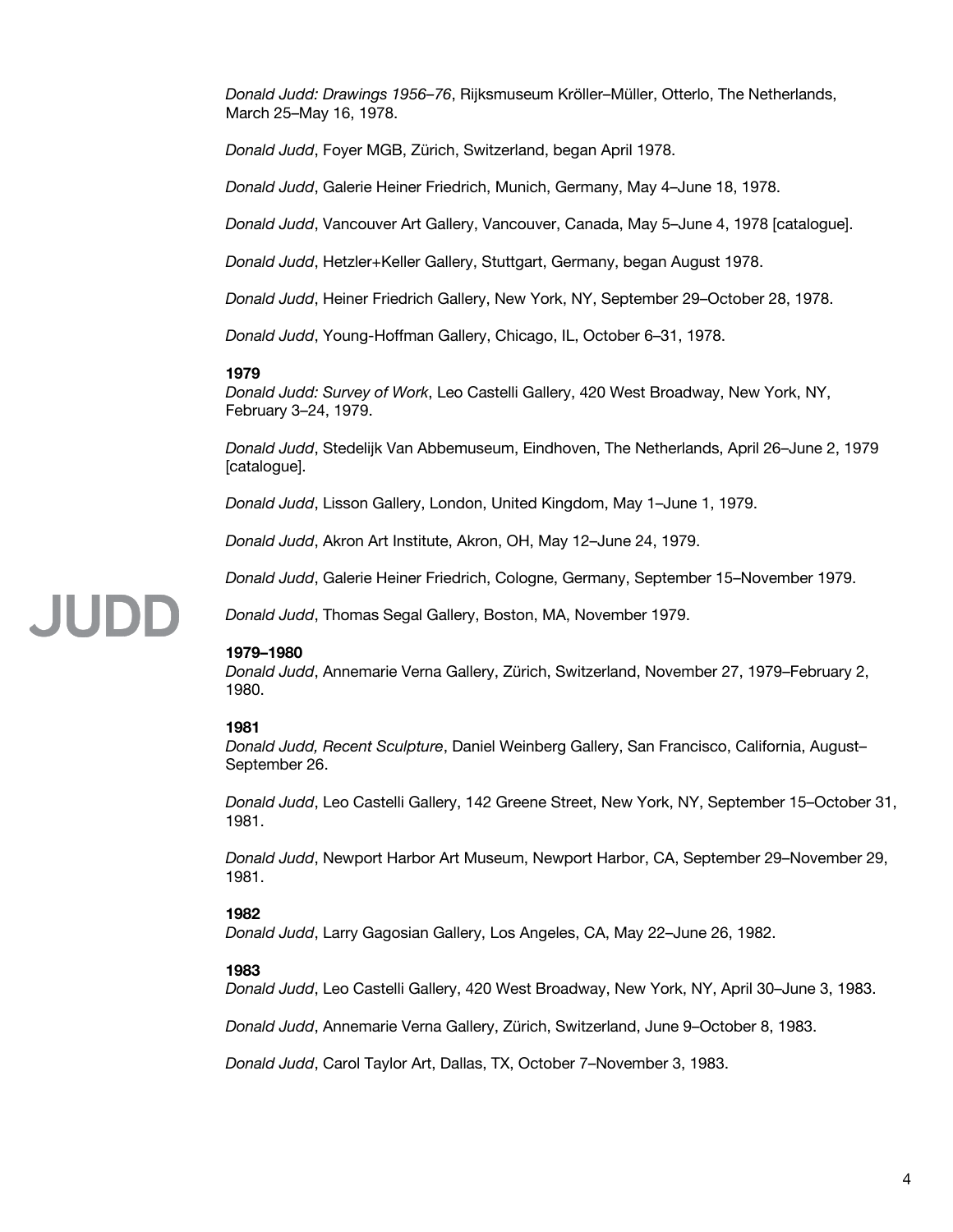*Donald Judd: Early Works*, Blum Helman Gallery, New York, NY, November 9–December 3, 1983 [brochure].

#### **1983–1984**

*Donald Judd: Eight Works in Three Dimensions*, Knight Gallery/Spirit Square Arts Center, Charlotte, NC, November 5, 1983–January 6, 1984 [catalogue].

#### **1984**

*Donald Judd: Six Works*, Neuberger Museum, State University of New York at Purchase, Purchase, NY, March 12–July 15, 1984.

*Painted Wall Sculptures*, Margo Leavin Gallery, Los Angeles, CA, October 20–November 24, 1984.

*Donald Judd*, Leo Castelli Gallery, 420 West Broadway and 142 Greene Street, New York, NY, November 17–December 15, 1984.

*Furniture by Donald Judd*, 101 Spring Street, New York, NY, November 17–December 15, 1984.

#### **1984–1985**

*Donald Judd: Architectural Drawings and Furniture*, Max Protetch Gallery, New York, NY, December 7, 1984–January 5, 1985.

#### **1985**

JUDD

*Donald Judd: Skulpturen*, Annemarie Verna Gallery, Zürich, Switzerland, February 26–April 4, 1985.

*Donald Judd: Furniture*, Doris Lehni-Quarella and Annemarie Verna Gallery, Zürich, Switzerland, February 27–March 16, 1985.

*Judd*, Lia Rumma, Naples, Italy, March 14–April 1985.

*Donald Judd,* Texas Gallery, Houston, TX, May 14–June 15, 1985.

*Donald Judd*, Galerie Bärbel Grässlin, Frankfurt, Germany, September 14–October 9, 1985.

*Donald Judd: Sculpture/Furniture,* Rhona Hoffman Gallery, Chicago, IL, October 18–November 16, 1985.

#### **1986**

*Donald Judd,* Waddington Galleries, London, United Kingdom, March 5–27, 1986 [catalogue].

*Donald Judd,* Paula Cooper Gallery, New York, NY, October 4–November 1, 1986.

#### **1987**

*Donald Judd: Neue Skulpturen*, Galerie Rolf Ricke, Cologne, Germany, February 20–March 24, 1987.

Margo Leavin Gallery, Los Angeles, CA, February 28–March 28, 1987.

*Donald Judd,* Lawrence Oliver Gallery, Philadelphia, PA, March 12–April 11, 1987 [catalogue].

*Rapères: Judd,* Galerie Maeght Lelong, Paris, France, April 8–May 16, 1987 [catalogue].

*Donald Judd: New Work*, Adair Margo Gallery, El Paso, TX, October 9–November 20, 1987.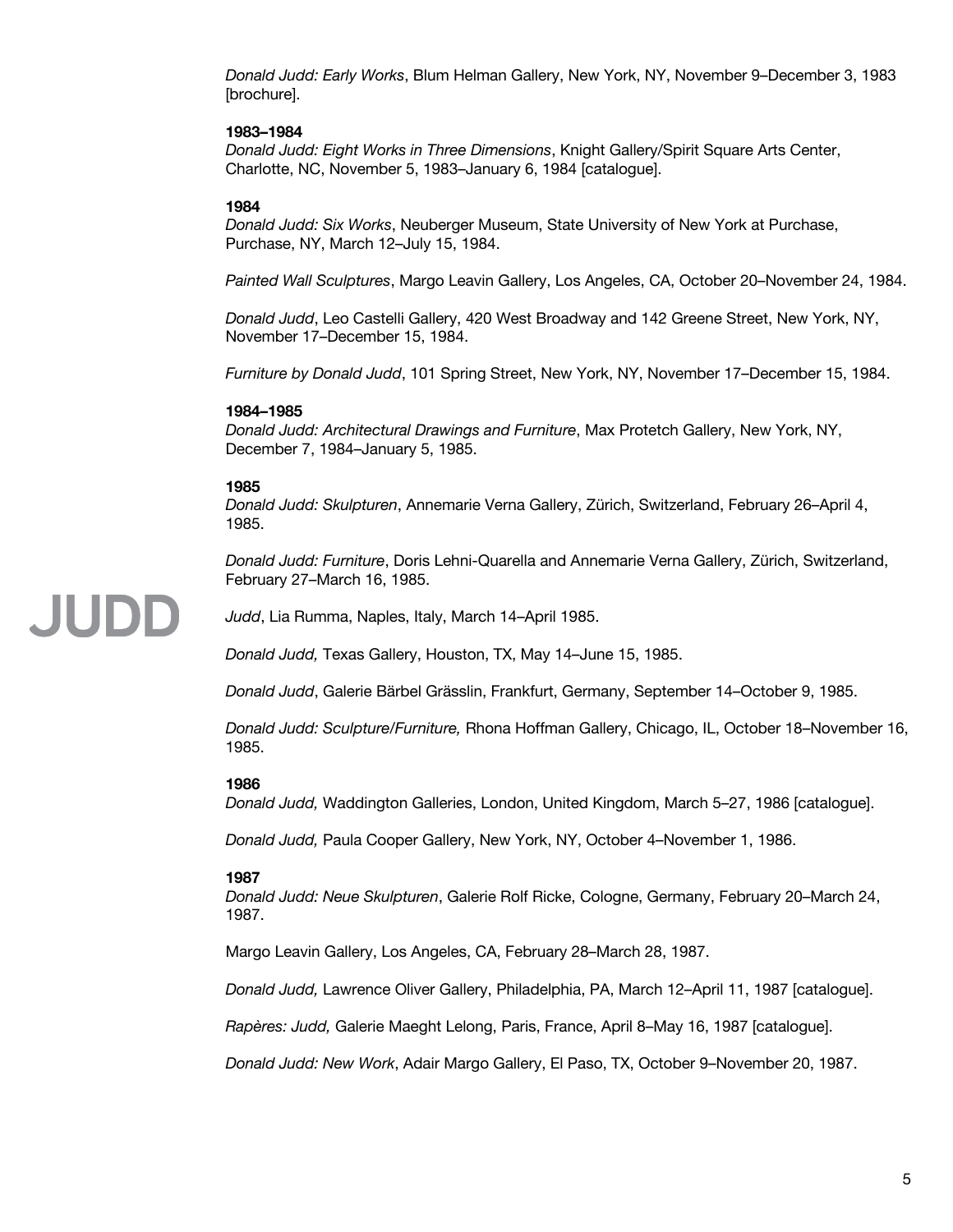#### **1987–1988**

*Donald Judd: Sculptures 1965–1987*, Stedelijk Van Abbemuseum, Eindhoven, The Netherlands, April 26–June 8, 1987; traveled to Städtische Kunsthalle, Düsseldorf, Germany, June 27–August 9, 1987; Musée d'Art Moderne de la Ville de Paris, Paris, France, December 8, 1987–February 7, 1988; Fundación Joan Miró, Barcelona, Spain, February 25–April 24, 1988; and Castello di Rivoli, Turin, Italy, June 4–September 30, 1988 [catalogue].

*Don Judd,* Annemarie Verna Gallery, Zürich, Switzerland, November 21, 1987–February 1988.

#### **1988**

*Donald Judd,* Galerie nächst St. Stephan, Vienna, Austria, March 12–April 23, 1988.

*Donald Judd,* Galerie Aronowitsch, Stockholm, Sweden, March 26–April 1988 [catalogue].

*Donald Judd: Stacks,* Vivian Horan Fine Art, New York, NY, October 18–November 12, 1988.

*Donald Judd: Furniture, Architectural Studies and Sculpture*, Paula Cooper Gallery, New York, NY, November 4–26, 1988.

#### **1988–1989**

*Donald Judd*, The Whitney Museum of American Art, New York, NY, October 20–December 31, 1988; traveled to Dallas Museum of Art, Dallas, TX, February 12–April 16, 1989 [catalogue].

*Donald Judd: Neue Skulpturen,* Galerie Rolf Ricke, Cologne, Germany, November 11, 1988– January 14, 1989.

#### **1989**

JUDD

*Donald Judd: Architektur,* Westfälischer Kunstverein, Münster, Germany, April 16–June 4, 1989.

*Donald Judd*, Waddington Galleries, London, United Kingdom, May 22–June 17, 1989.

*Donald Judd,* Donald Young Gallery, Chicago, IL, May 26–June 24, 1989 [catalogue].

*Donald Judd*, Staatliche Kunsthalle Baden-Baden, Baden-Baden, Germany, August 27–October 15, 1989 [catalogue].

*Donald Judd: Holzschnitte 1961/68 und 1968*, Städtisches Museum Abteiberg, Mönchengladbach, Germany, September 3–October 29, 1989 [catalogue].

*Donald Judd,* Gallery Yamaguchi, Osaka, Japan, October 9–28, 1989 [catalogue].

*Donald Judd: New Sculpture,* Margo Leavin Gallery, Los Angeles, CA, November 18–December 30, 1989 [catalogue].

#### **1989–1990**

*Donald Judd Möbler*, Galerie Aronowitsch, Stockholm, Sweden, December 2, 1989–January 1990.

#### **1990**

Donald Judd Furniture, Loft, Antwerp, Belgium, January 12–February 26, 1990; travelled to David Gill Gallery, London, United Kingdom, April 25–May 18, 1990.

*Donald Judd,* Barbara Krakow Gallery and Thomas Segal Gallery, Boston, MA, January 13– February 28, 1990.

*Donald Judd: Prints and Related Works*, Brooke Alexander Editions, New York, NY, March 8– April 21, 1990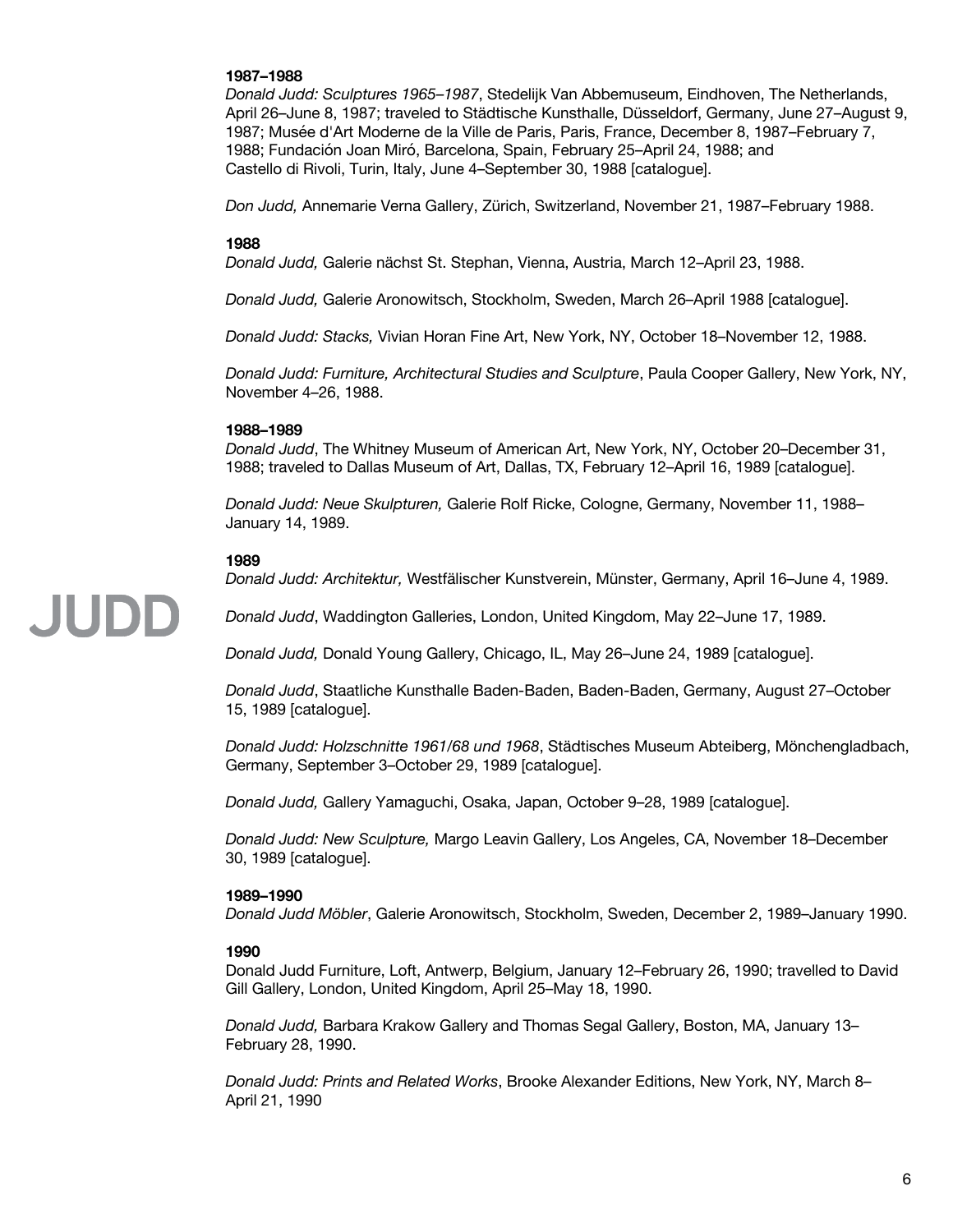*Donald Judd*, Jean Bernier, Athens, Greece, March 30–April 30, 1990.

*Don Judd,* Annemarie Verna Gallery, Zürich, Switzerland, April 10–May 26, 1990.

*Donald Judd Prints*, Gallery Yamaguchi, Osaka, Japan, April 16–28, 1990.

*Donald Judd,* Kunstverein St. Gallen, St. Gallen, Switzerland, April 21–July 29, 1990 [catalogue].

*Donald Judd,* Paula Cooper Gallery, New York, NY, May 1–26, 1990.

*Donald Judd,* Soviet Cultural Foundation, Moscow, Russia, August 15–September 11, 1990.

*Donald Judd*, Persons & Lindell Gallery, Helsinki, Finland, September 22–October 21, 1990.

#### **1991**

**JUDE** 

*Donald Judd*, Galerie Rolf Ricke, Cologne, Germany, January 11–February 26, 1991.

*Donald Judd*, Galerie Volker Diehl, Berlin, Germany, February 12–March 5, 1991.

*Donald Judd, "Drei neue Skulpturen*," Galerie nächst St. Stephan, Vienna, Austria, February 13– March 2, 1991.

*Donald Judd: Architektur*, Österreichisches Museum für angewandte Kunst, Vienna, Austria, February 13–April 8, 1991 [catalogue].

*Donald Judd*, Galeria Punto, Valencia, Spain, began February 19, 1991 [catalogue].

*Donald Judd Furniture,* Saint Louis Art Museum, St. Louis, MO, April 23–June 16, 1991 [catalogue].

Inkong Gallery, Seoul, South Korea, May 6–June 1991.

*Donald Judd,* Galerie Ryszard Varisella, Frankfurt, Germany, May–June 1991.

*Donald Judd*, Galeria Theospacio, Madrid, Spain, May 22–July, 1991 [catalogue].

*Donald Judd*, Jean Bernier, Athens, Greece, May 31–July 10, 1991.

*Donald Judd*, Victoria Miro, London, United Kingdom, June 11–29, 1991.

*Donald Judd: New Sculpture*, The Pace Gallery, 32 East 57th Street, New York, NY, September 13–October 20, 1991 [catalogue].

*Donald Judd*, Galerie Lelong, Paris, France, September 24–October 26, 1991 [catalogue].

#### **1991–1992**

*Donald Judd: Sculpture*, Galerie Meert Rihoux, Brussels, Belgium, December 14, 1991–February 15, 1992.

#### **1992**

*Donald Judd*, Gallery Yamaguchi, Osaka, Japan, January 20–February 22, 1992.

*Donald Judd,* Blue Star Art Space, San Antonio, TX, February 6–March 22, 1992.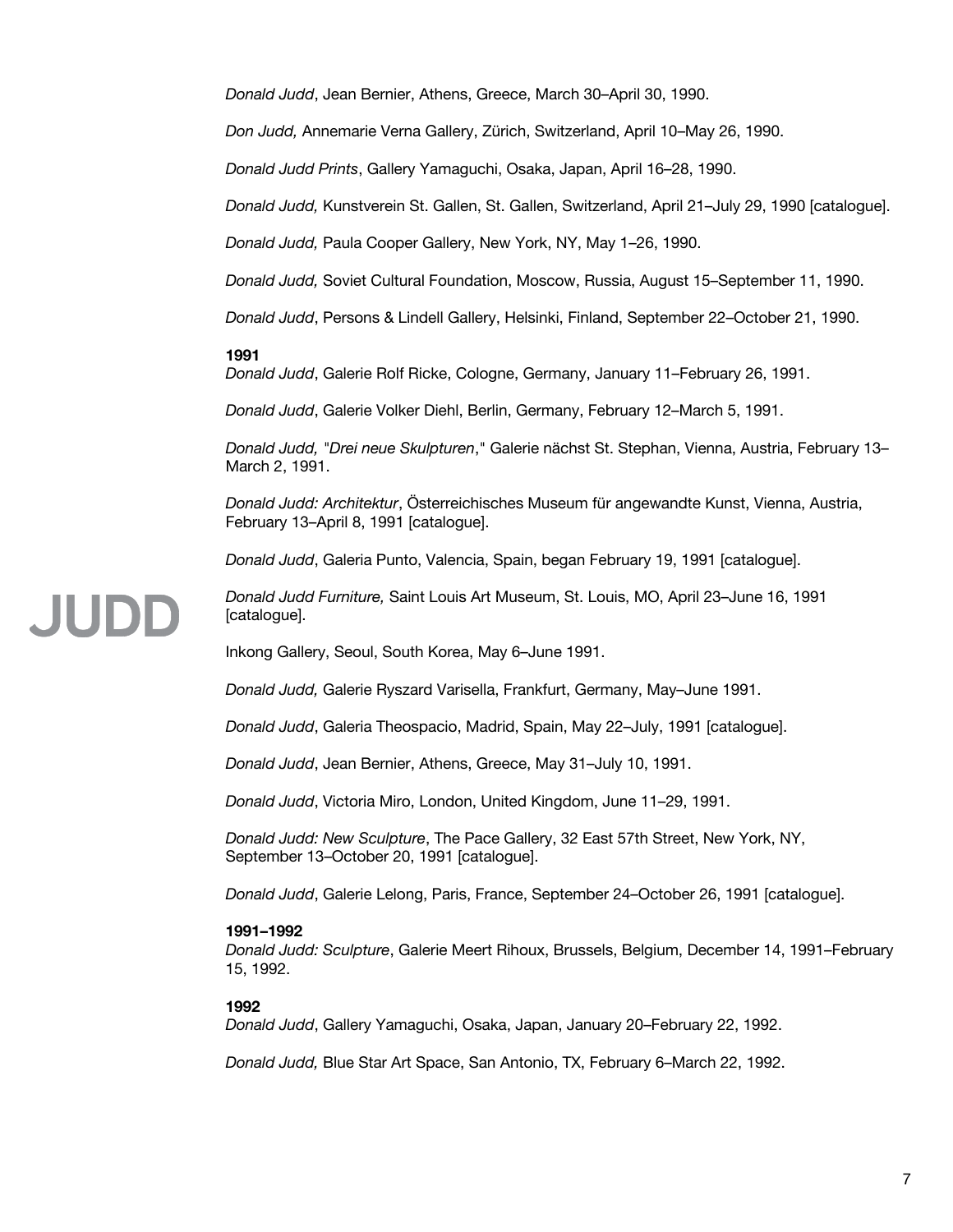*Donald Judd: Eine Auswahl Neuerer Arbeiten*, Galerie Tanit, Munich, Germany, March 27–May 2, 1992.

*Donald Judd,* Annemarie Verna Gallery, Zürich, Switzerland, April 14–June 1, 1992.

*Donald Judd*, Barbara Krakow Gallery, Boston, MA, May 30–July 8, 1992.

*Donald Judd: Möbel*, Kasseler Kunstverein, Kassel, Germany, June 11–September 20, 1992.

Inkong Gallery, Seoul, South Korea, June 1992.

*Donald Judd: Four Sculptures*, Texas Gallery, Houston, TX, October 13–November 7, 1992.

#### **1992–1993**

*Donald Judd*, Shizuoka Prefectural Museum of Art, Shizuoka City, Japan, June 13–July 26, 1992; Kitakyushu Municipal Museum of Art, Kitakyushu, Japan, May 1–30, 1993 [catalogue].

*Donald Judd: Furniture*, 101 Spring Street, New York, NY, November 1992–March 1993.

#### **1993**

*Donald Judd: Large-Scale Works*, The Pace Gallery, 142 Greene Street, New York, NY, March 27–April 24, 1993 [catalogue].

*Donald Judd Furniture Retrospective*, Museum Boymans-van Beuningen, Rotterdam, The Netherlands, April 25–June 20, 1993; traveled to Villa Stuck, Munich, Germany, July 29–October 3, 1993 [catalogue].

*Donald Judd Furniture*, Galerie Artificial, Nuremberg, Germany, October 9–November 27, 1993.

*Donald Judd: Drawings, Woodblocks*, Galerie Meert Rihoux, Brussels, Belgium, November 18– December 23, 1993.

#### **1993–1994**

JUDD

*Donald Judd: werken uit Nederlandse openbare collecties en een Belgische privé verzameling t.g.v.de Sikkensprijs 1993* (Works from Dutch Public Collections), Stedelijk Museum, Amsterdam, The Netherlands, November 28, 1993–January 23, 1994.

#### **1993–1995**

*Kunst + Design: Donald Judd*, Museum Wiesbaden, Wiesbaden, Germany, December 12, 1993– March 6, 1994; traveled to Städtische Kunstsammlungen Chemnitz, Chemnitz, Germany, June 19–July 31, 1994; Badisches Landesmuseum, Karlsruhe, August 27–November 20, 1994; The Museum of Modern Art, Oxford, United Kingdom, January 15–March 26, 1995; and Kunsthallen Brandts Klaedefabrik, Odense, Denmark, June 30–October 1, 1995 [catalogue].

#### **1993–1996**

*Donald Judd: Prints 1951–1993*, *Retrospektive der Druckgraphik*, Haags Gemeentemuseum, The Hague, The Netherlands, November 26, 1993–January 31, 1994; traveled to Haus für konstruktive und konkrete Kunst, Zürich, Switzerland, September 3–November 6, 1994; Österreichisches Museum für angewandte Kunst, Vienna, Austria, November 16, 1994–January 22, 1995; Institut Valencia d'Art Modern, Valencia, Spain, February 23–April 16, 1995; and Museum Wiesbaden, Wiesbaden, Germany, September 8–November 24, 1996 [catalogue].

#### **1994**

*Donald Judd: The Moscow Installation*, Galerie Gmurzynska, Cologne, Germany, March 5–May 21, 1994.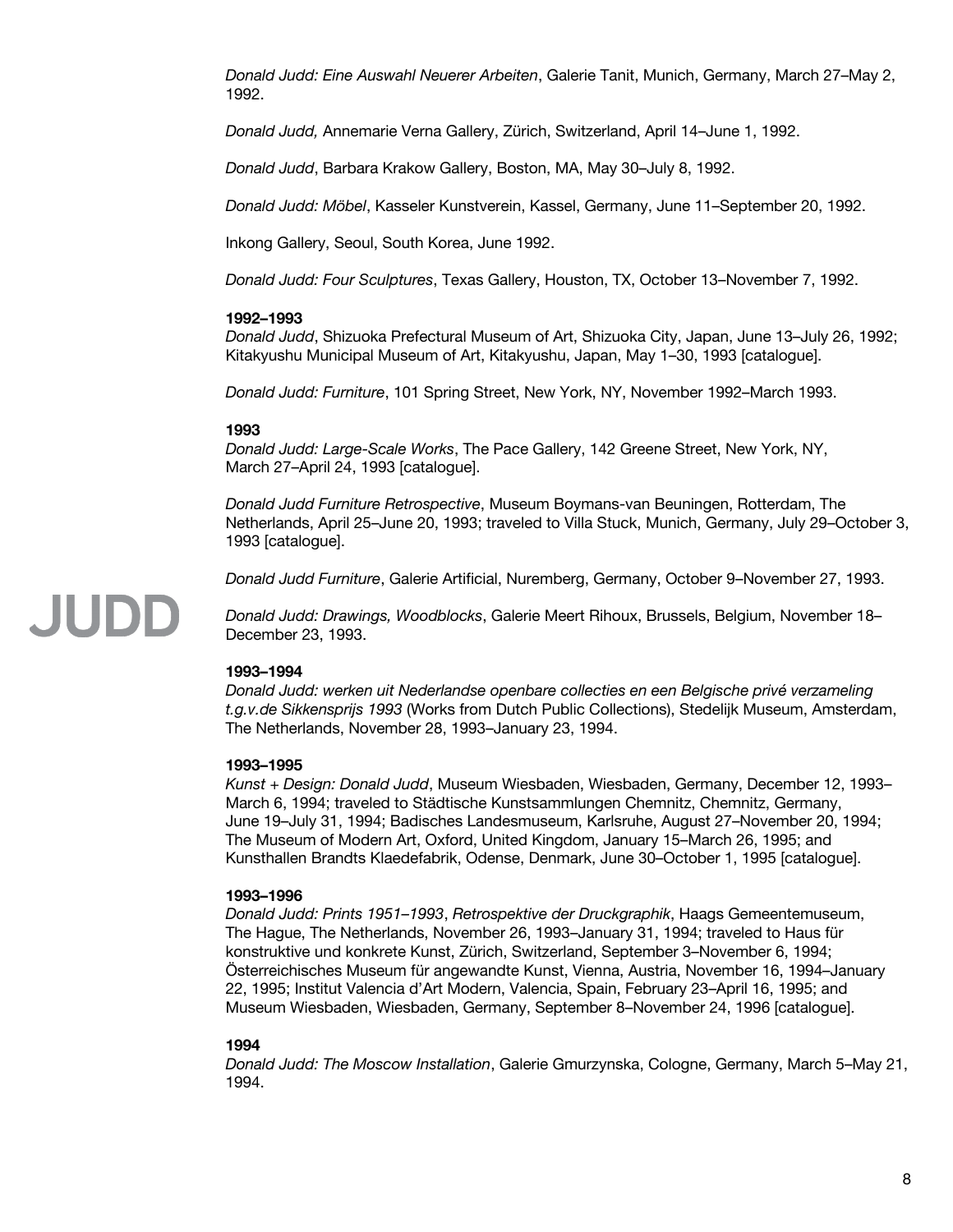*Donald Judd*, Kitakyushu Municipal Museum of Art, Kitakyushu, Japan, May 1–May 30, 1994.

*Donald Judd: Graphiken 1960-1986*, Galerie Daniel Blau, Munich, Germany, began June 30, 1994.

*Donald Judd*, Badisches Landesmuseum, Karlsruhe, Germany, August–November 1994.

*Donald Judd: The Last Editions*, Brooke Alexander Editions, New York, NY, September 10– October 29, 1994.

*Donald Judd: Sculpture*, The Pace Gallery, 32 East 57th Street, New York, NY, September 16– October 15, 1994 [catalogue].

#### **1994–1995**

*Donald Judd (1928–1994)*, Annemarie Verna Gallery, Zürich, Switzerland, November 26, 1994– February 11, 1995.

#### **1995**

*Homage to Donald Judd: Colourist (1928-1994)*, Waddington Galleries, London, United Kingdom, January 11–February 11, 1995.

*Donald Judd: Sculpture, Furniture, Prints, Architecture*, Museum of Modern Art, Oxford, United Kingdom, January 15–March 26, 1995.

*Donald Judd: Sculpture 1963–1990*, Paula Cooper Gallery, New York, NY, February 2–25, 1995 [catalogue].

*Donald Judd*, Gallery Seomi, Seoul, South Korea, April 11–May 18, 1995.

*Donald Judd: Skulpturer, Grafik, Mobler*, Kunsthallen Brandts Klaedefabrik, Odense, Denmark, June–September 1995.

*Judd Furniture*, A/D Gallery, New York, NY, October 26–December 31, 1995.

#### **1995–1996**

**JUDD** 

*Donald Judd*, The Chinati Foundation, Marfa, TX, October 1995–Summer 1996.

*Donald Judd "Stühle,"* Galerie Walcheturm, Zürich, Switzerland, December 8, 1995–February 9, 1996.

#### **1996**

*Donald Judd: Furniture, Prints, Sculpture*, Barbara Krakow Gallery, Boston, MA, January 27–March 6, 1996.

*Donald Judd: Graphic Works*, Galleri Weinberger, Copenhagen, Denmark, through mid-April 1996.

*Stacks and Progressions,* PaceWildenstein, 9540 Wilshire Boulevard, Los Angeles, CA, April 26– June 1, 1996.

*Donald Judd: Drawings*, Susan Inglett Gallery, New York, NY, May 24–June 29, 1996.

*Focus: Donald Judd Furniture,* The Parrish Art Museum, Southampton, NY, July 21–September 15, 1996 [catalogue].

*Donald Judd: Retrospektive der Druckgraphik*, Museum Wiesbaden, Wiesbaden, Germany, September 8–November 24, 1996.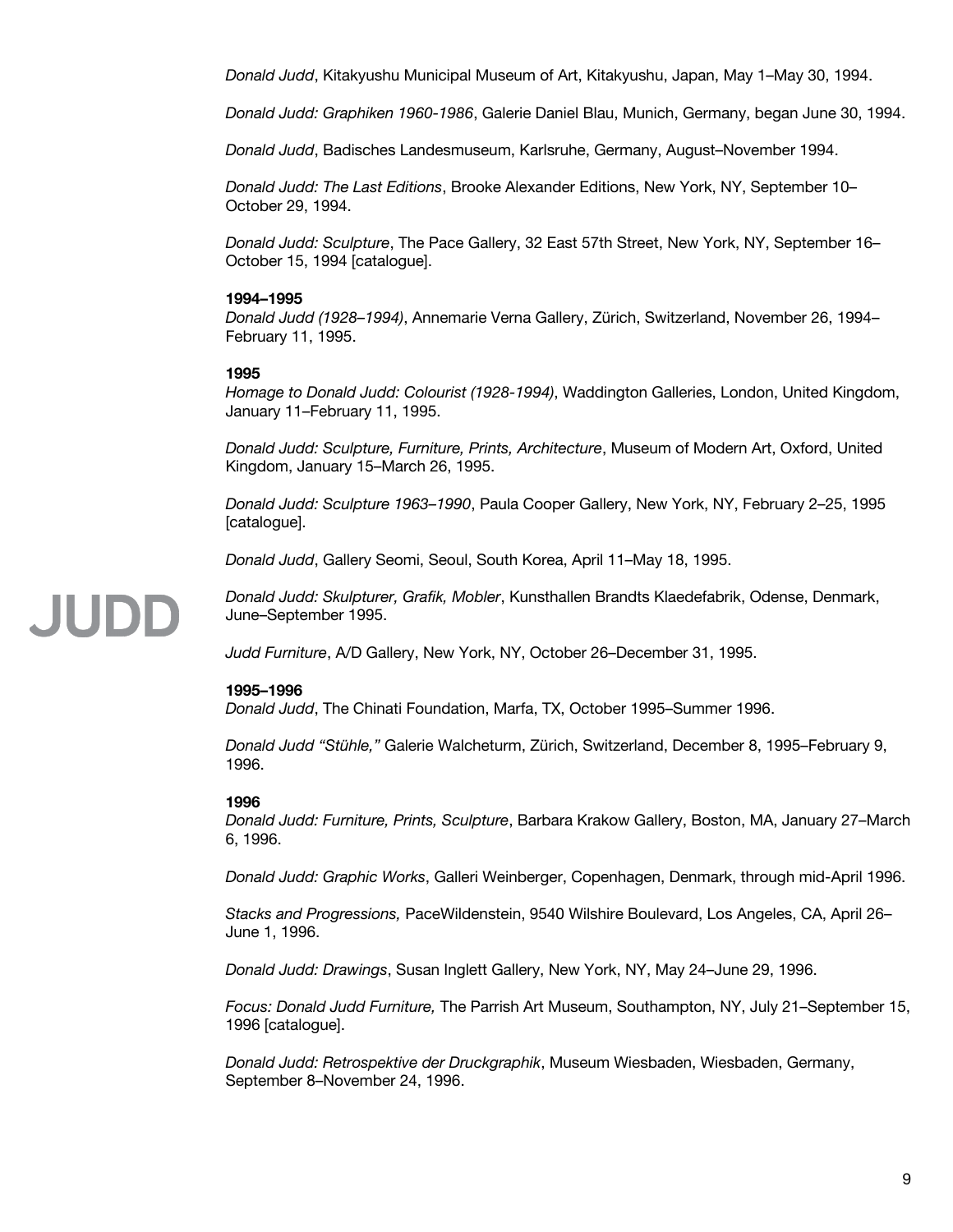*Donald Judd*, Le Consortium, Dijon, France, September 27–November 30, 1996.

#### **1997**

*Donald Judd Furniture,* PaceWildenstein, 9540 Wilshire Boulevard, Los Angeles, CA, January 24– March 1, 1997.

*Donald Judd: Concrete Work*, The Sculpture Garden at 590 Madison Avenue, New York, NY, February 16–July 7, 1997.

*Donald Judd: Early Woodcuts and Sculpture*, Brooke Alexander, New York, NY, April 6–May 17, 1997.

*Donald Judd: Escultura*, *Gravura, Mobiliario*, Centro Cultural de Belém, Lisbon, Portugal, May 16–August 10, 1997 [catalogue].

*Donald Judd: 60s works*, Faggionato Fine Arts, London, United Kingdom, June 19–August 29, 1997.

*Donald Judd*, Xavier Hufkens Gallery, Brussels, Belgium, June 26–September 7, 1997.

*Donald Judd*, Galerie Bugdahn und Kaimer Gmbh, Düsseldorf, Germany, August 5–September 27, 1997.

*Donald Judd*, Lisson Gallery, London, United Kingdom, September 18–October 18, 1997.

*Donald Judd*, Galería Elvira González, Madrid, Spain, September 30–November 15, 1997.

*Donald Judd,* Galeria Ramis Barquet, Monterrey, Mexico, October 10–November 10, 1997.

### **JUDD**

*Donald Judd: Early Woodcuts & Sculpture*, Paula Cooper Gallery, New York, NY, January 8– February 7, 1998.

*Donald Judd: Early Fabricated Work*, PaceWildenstein, 32 East 57th Street, New York, NY, February 3–March 14, 1998 [catalogue].

*Donald Judd*, Annemarie Verna Gallery, Zürich, Switzerland, March 14–May 2, 1998.

*A Good Chair Is a Good Chair: The Furniture of Donald Judd,* The Contemporary Arts Center, Cincinnati, OH, June 20–August 23, 1998.

#### **1998–1999**

*Donald Judd*, The Chinati Foundation, Marfa, TX, October 1998–Summer 1999.

*Donald Judd*, Galeria Javier Lopez, Madrid, Spain, November 12, 1998–January 31, 1999.

#### **1999**

**1998**

*Donald Judd: 1960–1991*, The Museum of Modern Art, Saitama, Japan, January 23–March 22, 1999; traveled to The Museum of Modern Art, Shiga, Japan, May 22–July 11, 1999 [catalogue].

*Donald Judd: Wall Works*, PaceWildenstein, 9540 Wilshire Boulevard, Los Angeles, CA, March 25– May 1, 1999.

#### **1999–2000**

*Donald Judd*, The Chinati Foundation, Marfa, TX, October 1999–Summer 2000.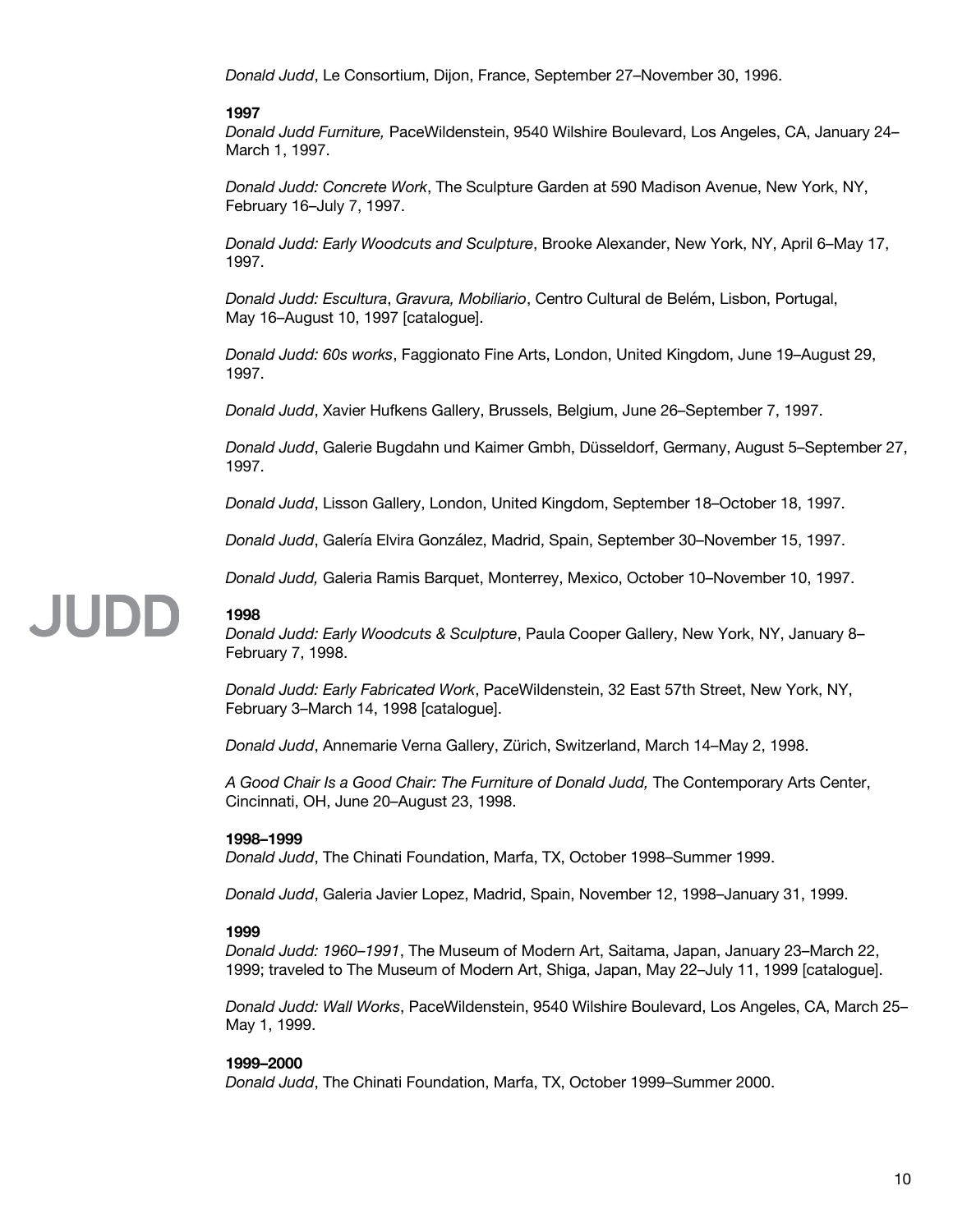*Donald Judd: Untitled, 1976*, Dia Center for the Arts, New York, NY, November 17, 1999–June 18, 2000.

#### **2000**

*Donald Judd: Farbe*, Sprengel Museum, Hannover, Germany, January 16–July 2, 2000 [catalogue].

*Donald Judd: Sculpture*, Stephen Wirtz Gallery, San Francisco, CA, May 3–27, 2000.

*Donald Judd: Late Work*, PaceWildenstein, 142 Greene Street, New York, NY, October 13– November 11, 2000 and 32 East 57th Street, October 27–November 25, 2000 [catalogue].

*Donald Judd: Stacks*, Luhring Augustine Gallery, New York, NY, October 21–December 2, 2000.

*Donald Judd*, Stellan Holm Gallery, New York, NY, November 1–December 10, 2000.

#### **2000–2001**

*Donald Judd: Colorist*, Sprengel Museum, Hannover, Germany, January 16–April 30, 2000; traveled to Kunsthaus Bregenz, Bregenz, Austria, May 12–July 9, 2000; and Musée d'Art Moderne et d'Art Contemporain de la Ville, Nice, France, October 7, 2000–January 21, 2001 [catalogue].

#### **2001**

*Donald Judd: Prints 1961–1994*, Susan Sheehan Gallery, New York, NY, January 10–March 31, 2001.

*Donald Judd*, Paula Cooper Gallery, New York, NY, March 31–May 5, 2001.

*Donald Judd: Prints 1951–1993*, Itami City Museum of Art, Itami, Japan, June 6–July 22, 2001 [catalogue].

## JUDD

#### **2001–2002**

*The Essential Donald Judd*, Walker Art Center, Minneapolis, MN, August 12, 2001–March 31, 2002.

#### **2002**

*Donald Judd "Prints,"* Galerie Bugdahn und Kaimer, Düsseldorf, Germany, February 1–March 16, 2002.

*Donald Judd: Sculpture*, Paula Cooper Gallery, New York, NY, March 27–April 27, 2002.

*Donald Judd: The Metal Furniture*, A/D, New York, NY, May 18–July 26, 2002.

*Donald Judd—Untitled, Untitled, Untitled,* Kiasma Museum of Contemporary Art, Studio K, Helsinki, Finland, June 7–August 4, 2002.

*Donald Judd: 50 x 100 x 50 / 100 x 100 x 50*, PaceWildenstein, 32 East 57th Street, New York, NY, October 18–November 16, 2002 [catalogue].

#### **2002–2003**

*Donald Judd: Der ganze Raum – Das Frühwerk 1955–1968*, Kunsthalle Bielefeld, Germany, May 5–July 21, 2002; traveled to The Menil Collection, Houston, TX, January 31–April 27, 2003 [catalogue].

*Donald Judd*, The Chinati Foundation, Marfa, TX, October 2002–Summer 2003.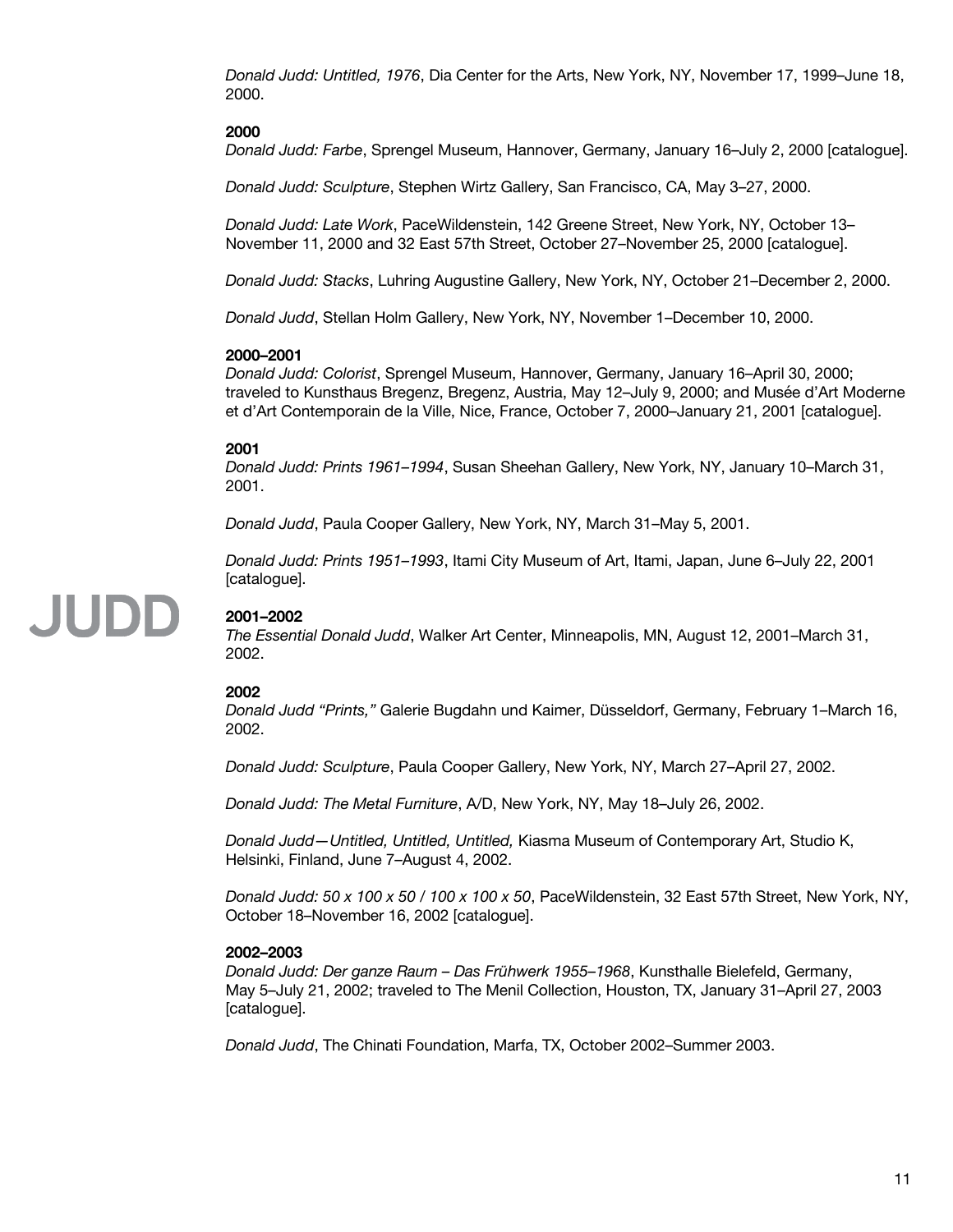#### **2003**

*Donald Judd: Woodcuts and Woodblocks*, Margo Leavin Gallery, Los Angeles, CA, January 11– February 8, 2003.

*Donald Judd Editions: Prints and Sculptures*, Barbara Krakow Gallery, Boston, MA, February 8– March 19, 2003.

*Donald Judd*, Sprüth Magers Lee Gallery, London, United Kingdom, February 25–May 16, 2003.

*Donald Judd Furniture*, Louisa Guinness Gallery, London, United Kingdom, May 1–July 31, 2003.

*Donald Judd: Furniture, Drawings, Prints*, Gallery Yamaguchi, Osaka, Japan, September 20– October 11, 2003.

Dia Beacon, Beacon, NY, March 2003–present (extended loan, long-term view).

#### **2003–2004**

*Donald Judd: Sculpture and Drawings for Sculpture,* Anthony Grant, Inc., New York, NY, November 8, 2003–January 10, 2004.

#### **2004**

JUDD

*Donald Judd: Single Stacks 1964–1969*, Van De Weghe Fine Art, New York, NY, March 20–May 28, 2004 [catalogue].

*Donald Judd: Plywood*, Paula Cooper Gallery, New York, NY, February 27–March 27, 2004.

*For the Pleasure of Seeing: Donald Judd*, Peter Freeman, Inc., New York, NY, September 9– October 23, 2004.

*Donald Judd*, Annemarie Verna Gallery, Zürich, Switzerland, September 21–November 20, 2004.

*Donald Judd: Large-Scale Works*, PaceWildenstein, 534 West 25th Street, New York, NY, October 15–November 13, 2004 [catalogue].

#### **2004–2005**

*Donald Judd*, Tate Modern, London, United Kingdom, February 5–April 25, 2004; traveled to K20 Kunstsammlung Nordrhein-Westfalen, Düsseldorf, Germany, June 19–September 5, 2004; and Kunstmuseum Basel, Basel, Switzerland, October 2, 2004–January 9, 2005 [catalogue].

*Donald Judd in Switzerland: A Working Friendship 1973–1994*, Kuntsmuseum Basel, Switzerland, October 2, 2004–January 9, 2005.

*Donald Judd in Adelaide*, Art Gallery of South Australia, Adelaide, Australia, October 15, 2004– January 30, 2005.

#### **2005**

*Donald Judd: Works from 1967–1989*, Galería Elvira González, Madrid, Spain, January 20– March 12, 2005.

*Donald Judd: 12 Sculptures from 1991,* Barbara Krakow Gallery, Boston, MA, September 20– October 19, 2005.

#### **2006**

*Donald Judd: Drawings*, Art and Public–Cabinet PH, Geneva, Switzerland, March 16–April 8, 2006.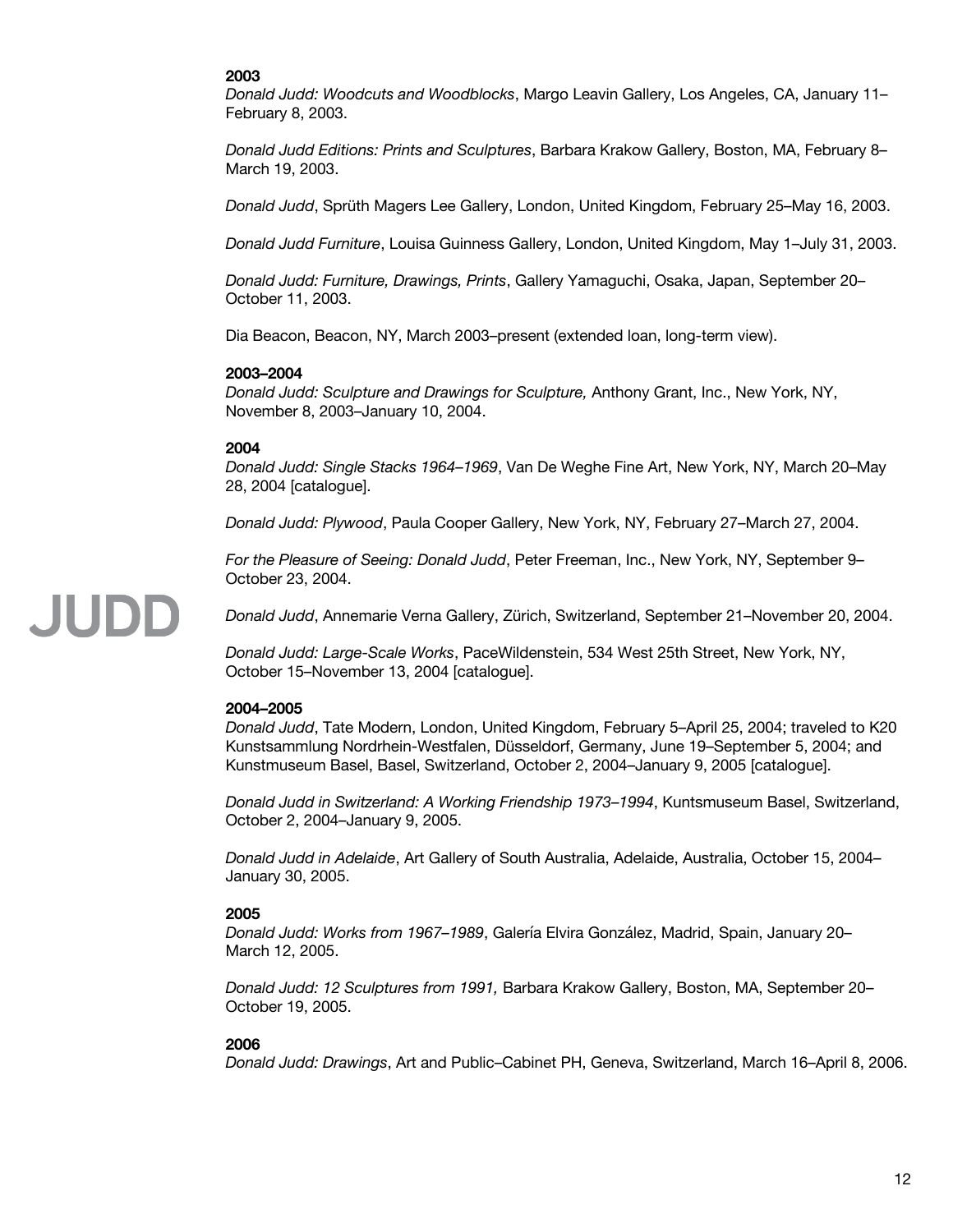*Donald Judd: Selected Works from the Judd Foundation,* Christie's at the Simon & Schuster Building, 20 Rockefeller Plaza, New York, NY, April 3–May 9, 2006 [catalogue].

*Donald Judd*, Sprüth Magers, Cologne, Germany, May 9–July 29, 2006.

*Donald Judd: Mobilier*, JGM Galerie, Paris, France, June 10–July 15, 2006 [catalogue].

*Donald Judd: Furniture*, The Chinati Foundation, Marfa, TX, began October 7, 2006.

#### **2007**

*Donald Judd – Architecture in Marfa, Texas*, Architekturgalerie, Munich, Germany, September 7– 29, 2007.

*Donald Judd*, Hirschl & Adler Galleries Inc., New York, NY, October 11–November 17, 2007.

#### **2007–2008**

*Donald Judd: Reliefs and Woodcuts*, Mary Ryan Gallery, New York, NY, November 29, 2007– January 19, 2008.

#### **2008**

*Donald Judd*, Tina Kim Gallery, New York, NY, April 18–May 17, 2008 [brochure].

*Donald Judd: Woodcuts*, Paula Cooper Gallery, New York, NY, May 2–May 31, 2008 [catalogue].

*Donald Judd: The Writing of "Specific Objects," 1965*, Judd Foundation, 101 Spring Street, New York, NY, May 2–September 20, 2008; and Marfa, TX, May 3–September 30, 2008.

#### **2009**

**JUDD** 

*Project Space: Donald Judd Colored Plexiglas*, L&M Arts, New York, NY, March 5–April 25, 2009 [catalogue].

*Donald Judd*, Fuji Xerox Art Space, Tokyo, Japan, June 20–August 9, 2009.

*Donald Judd Prints*, Susan Sheehan Gallery, New York, NY, September 8–November 14, 2009.

*Donald Judd: Progressions 1960–1970*, Galería Elvira González, Madrid, Spain, September 9– October 10, 2009 [catalogue].

#### **2009–2010**

*Donald Judd*, The Chinati Foundation, Marfa, TX, October 2009–Summer 2010.

*Donald Judd: Furniture*, Sebastian + Barquet, New York, NY, November 22, 2009–January 30, 2010.

*Donald Judd: Progressions 1960s & 1970s*, Simon Lee Gallery, London, United Kingdom, November 25, 2009–January 29, 2010.

#### **2010**

*Donald Judd: Selected Prints*, Elizabeth Leach Gallery, Portland, OR, April 1–May 1, 2010.

*Donald Judd*, White Box, University of Oregon, Portland, OR, April 25–May 21, 2010 [brochure].

*Donald Judd: Drawings 1963-1977*, Maloney Fine Art, Los Angeles, CA, May 22–July 31, 2010.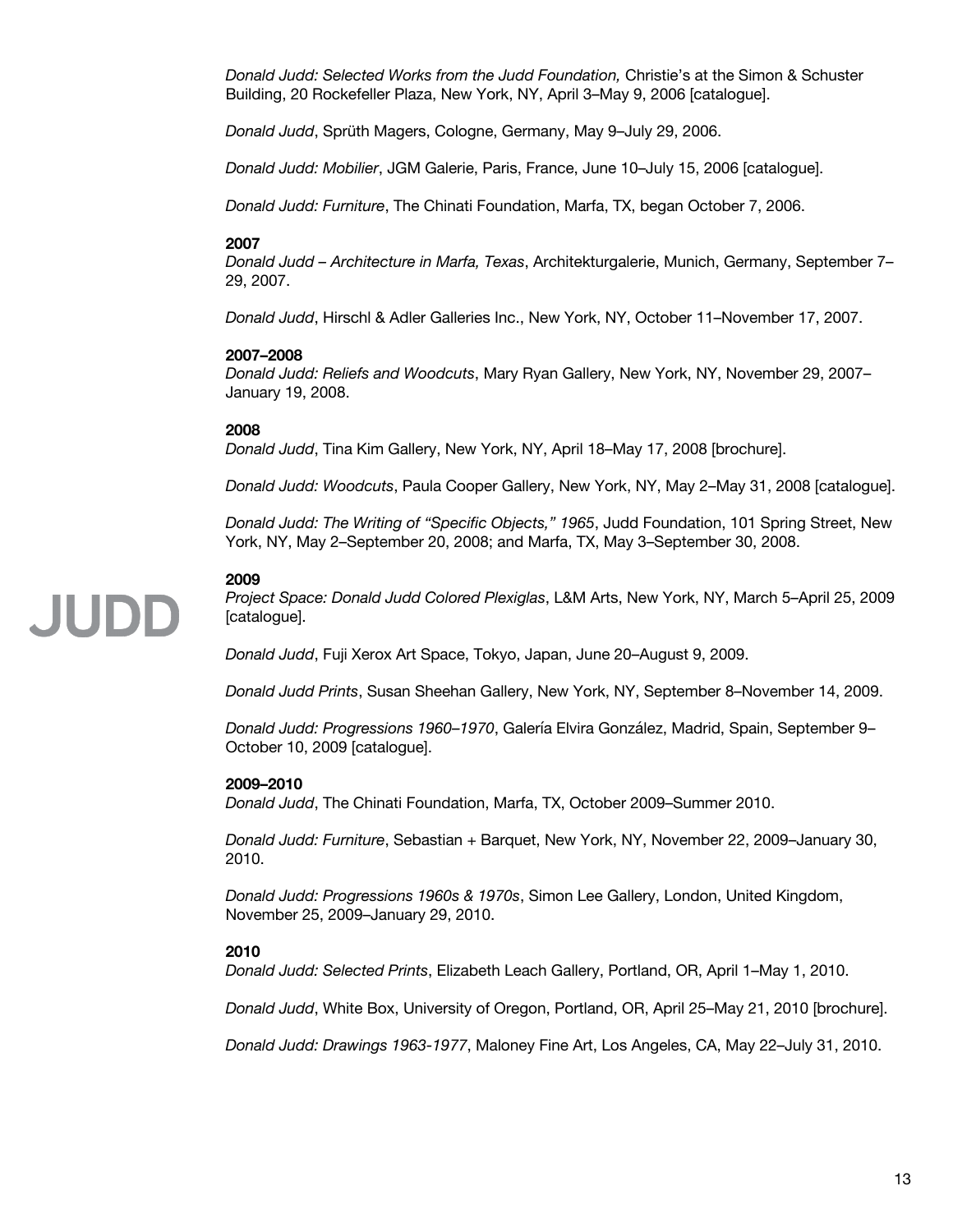#### **2010–2011**

*Donald Judd: A good chair is a good chair*, Ikon Gallery, Birmingham, United Kingdom, September 22–November 14, 2010; traveled to Pinakothek der Moderne, Munich, Germany, July 15–October 9, 2011 [catalogue].

#### **2011**

*Donald Judd*, Van de Weghe Fine Art, New York, NY, January 18–April 2, 2011.

*Donald Judd: Works in Granite, Cor-ten, Plywood, and Enamel on Aluminum*, The Pace Gallery, 534 West 25th Street, New York, NY, February 18–March 26, 2011 [catalogue].

*Donald Judd Progressions*, Galerie Vedovi, Brussels, Belgium, April 29–June 21, 2011.

*Donald Judd*, David Zwirner, New York, NY, May 6–June 25, 2011 [catalogue].

#### **2011–2012**

*Donald Judd: Furniture*, Galerie Greta Meert, Brussels, Belgium, November 17, 2011–March 10, 2012.

#### **2012**

*Working Papers: Donald Judd Drawings, 1963–93*, Sprüth Magers, London, United Kingdom, January 13–February 18, 2012; traveled to Talbot Rice Galley, University of Edinburgh, Edinburgh, Scotland, August 4–October 22, 2012 [catalogue].

*Donald Judd: Cadmium Red*, Craig F. Starr Gallery, New York, NY, February 3–March 31, 2012 [catalogue].

*Donald Judd in Color*, JGM Galerie, Paris, France, June 9–July 28, 2012.

#### **2012–2013**

**JUDD** 

*Donald Judd*, The Chinati Foundation, Marfa, TX, October 2012–Summer 2013.

#### **2013**

*Donald Judd*, Los Angeles County Museum of Art, Los Angeles, CA, February 2–August 4, 2013.

*Donald Judd*, David Zwirner, London, United Kingdom, June 21–August 3, 2013 (extended through September 19, 2013).

*Donald Judd: Stacks*, Mnuchin Gallery, New York, NY, September 26–December 7, 2013 [catalogue].

#### **2013–2014**

*Donald Judd: The Multicolored Works*, The Pulitzer Foundation for the Arts, St. Louis, MO, May 10, 2013–January 4, 2014 [catalogue].

*Donald Judd*, The Chinati Foundation, Marfa, TX, October 2013–Summer 2014.

#### **2014**

*In the Vault: Donald Judd*, Bridgette Mayer Gallery, Philadelphia, PA, March 4–April 19, 2014.

*Working Papers: Donald Judd Drawings, 1963–93*, Sprüth Magers, Berlin, Germany, March 15– April 12, 2014.

*Donald Judd*, Kukje Gallery, Seoul, South Korea, October 30–November 30, 2014 [catalogue].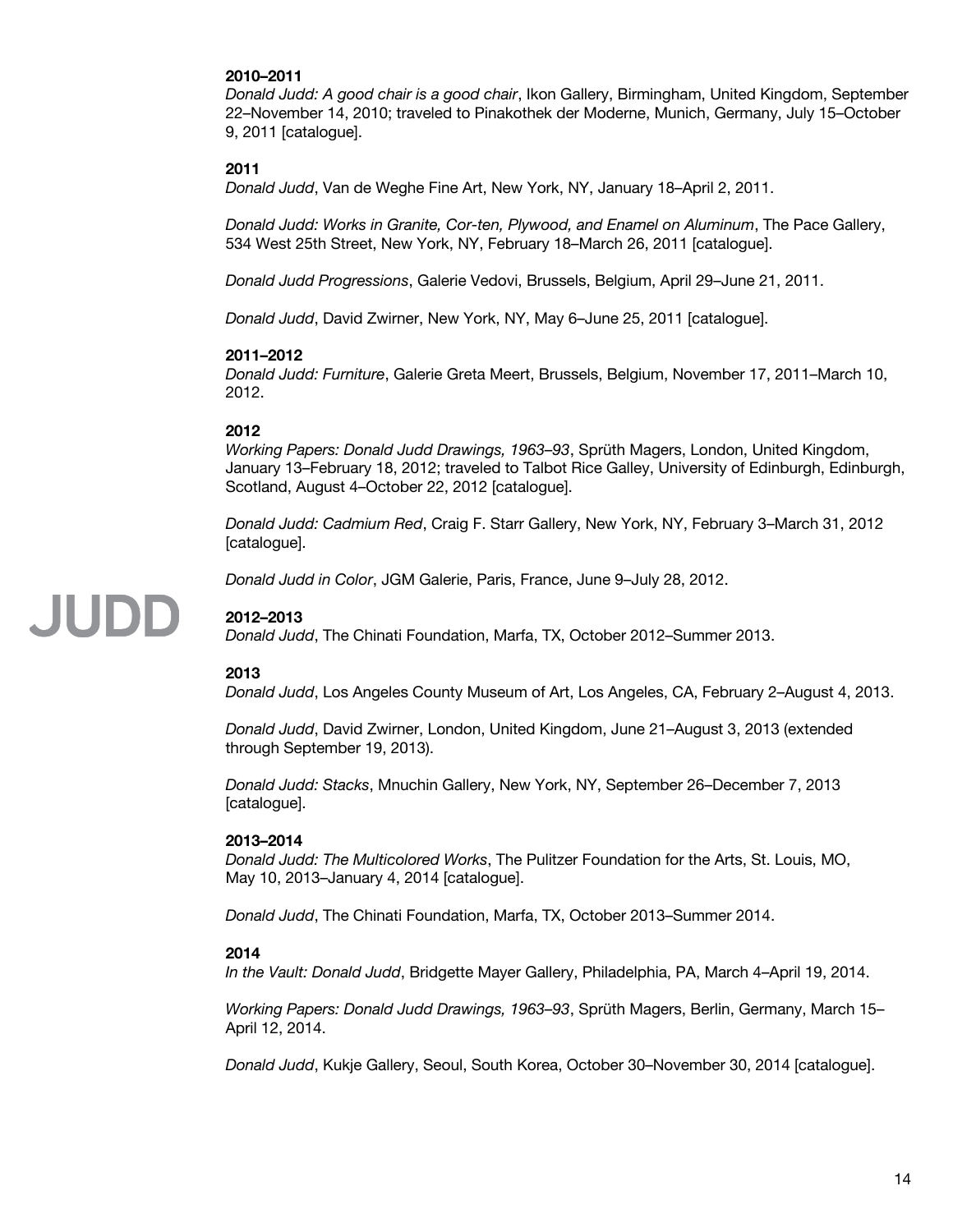#### **2015**

*Donald Judd: Prints*, Judd Foundation, 101 Spring Street, New York, NY, October 2–December 19, 2015.

*Donald Judd*, David Zwirner, New York, NY, November 7–December 19, 2015 [catalogue].

#### **2016**

*Judd. Muebles y Grabados* (Furniture & Prints), Galería Elvira González, Madrid, Spain, April 6– June 11, 2016.

*Donald Judd*, The Chinati Foundation, Marfa, TX, October 2016–Summer 2017.

#### **2017**

*Donald Judd: Furniture*, Galerie Greta Meert, Brussels, Belgium, May 19–July 22, 2017.

*Judd / Malevich*, Galerie Gmurzynska, Zürich, Switzerland, June 9–September 15, 2017 [catalogue].

*Donald Judd: Progressions*, Mignoni Gallery, New York, NY, October 31–December 18, 2017.

#### **2017–2018**

*Obdurate Space: Architecture of Donald Judd*, The Center for Architecture, New York, NY, November 14, 2017–March 5, 2018.

#### **2018**

*Donald Judd: Paintings*, Institute of Contemporary Art, Miami, FL, April 5–June 24, 2018 [catalogue].

## **JUDD**

*Donald Judd: 15 x 105 x 15,* Judd Foundation, 101 Spring Street, New York, NY, April 27– July 28, 2018.

*Donald Judd: Variations on a Theme*, Hudson River Museum, Yonkers, NY, June 1–September 9, 2018.

*Donald Judd: Specific Furniture*, San Francisco Museum of Modern Art, San Francisco, CA, July 14–November 4, 2018 [catalogue].

*Donald Judd: Paintings 1960–1961*, Judd Foundation, 101 Spring Street, New York, NY, September 22–December 8, 2018.

#### **2019**

*Donald Judd*, Galerie Thaddaeus Ropac, Paris, France, April 6–June 15, 2019 [catalogue].

*Donald Judd (1928–1994)*, Annemarie Verna Gallery, Zürich, Switzerland, May 4–July 6, 2019.

Dia Beacon, Beacon, NY, July 2019–present (extended loan, long-term view).

#### **2020**

*Donald Judd in Two Dimensions: Fifteen Drawings*, Mignoni Gallery, New York, NY, January 9– February 22, 2020 (extended through March 24, 2020).

*Donald Judd: Certain Logic*, The Art Museum of South Texas, Corpus Christi, TX, February 21– April 26, 2020.

*Judd*, The Museum of Modern Art, New York, NY, March 1–July 11, 2020 (extended through January 9, 2021) [catalogue].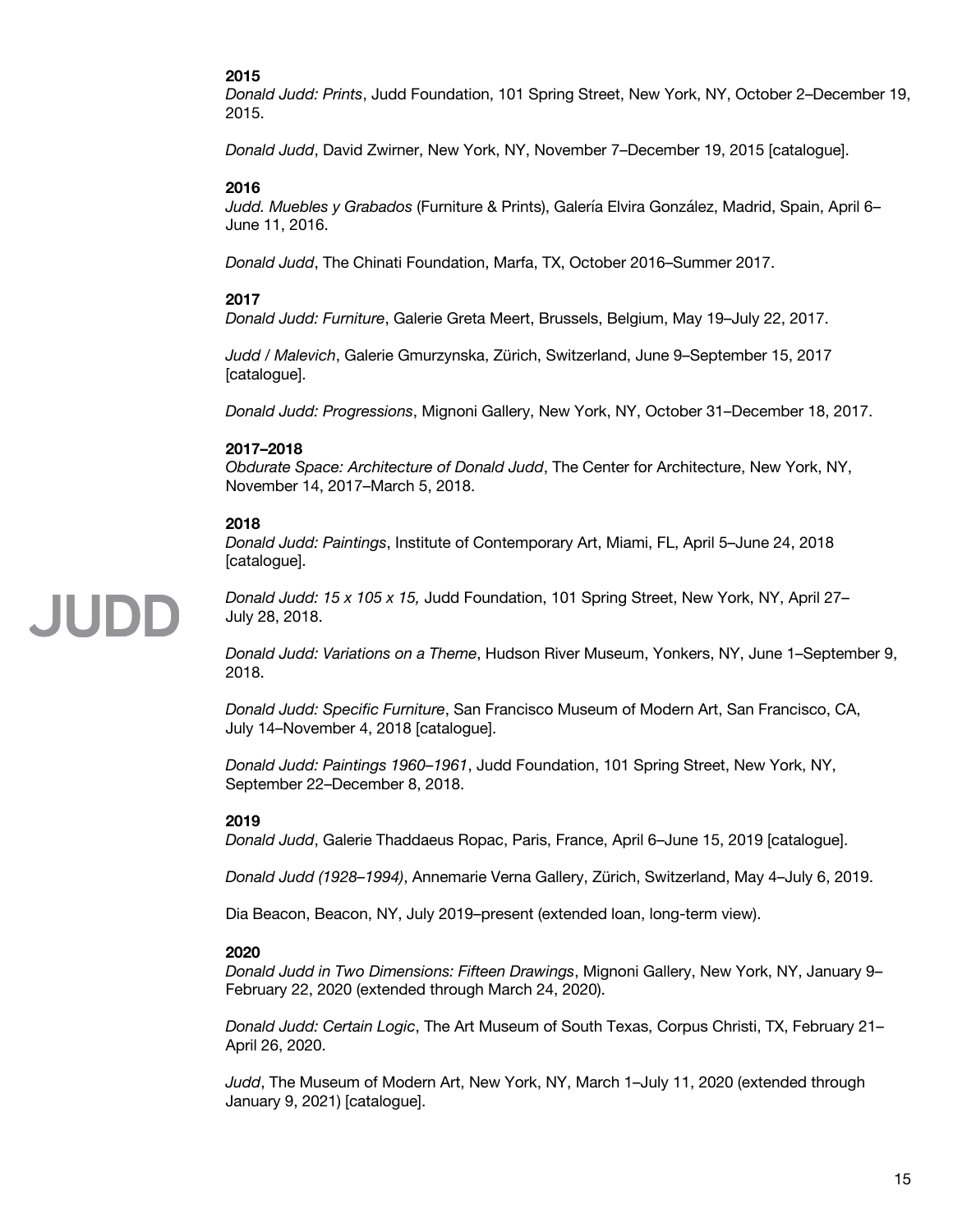*Prints: 1992*, Judd Foundation, 101 Spring Street, New York, NY, March 1–December 2020.

*Artwork: 1980*, Gagosian, New York, NY, March 12–April 11, 2020 (extended through September 4, 2020) [catalogue].

*Donald Judd: Process*, Brooke Alexander, Inc., New York, NY, March 19–May 16, 2020 (extended through August 29, 2020).

*Donald Judd,* Mignoni Gallery, New York, NY, March 24–May 23, 2020.

*Donald Judd*, Paula Cooper Gallery, May 4–29, 2020 (Virtual Exhibition).

*Uncanny Materiality: Donald Judd's Specific Objects*, Mignoni, New York, NY, July 6–Fall 2020.

*Furniture: 1984*, Salon 94, New York, NY, October 26–November 6, 2020.

*Artworks: 1970–1994*, David Zwirner, New York, NY, November 5–December 12, 2020 [catalogue].

#### **2021**

*Donald Judd*, Galerie Thaddaeus Ropac, Salzburg, Austria, July 24–August 28, 2021.

*Donald Judd*, Gagosian, Hong Kong, China, October 13–November 13, 2021.

#### **2021–2022**

*Donald Judd*, The Chinati Foundation, Marfa, TX, October 8, 2021–Summer 2022.

*Donald Judd Paintings 1959-1961*, Gagosian, New York, NY, November 10–December 23, 2021 (extended through January 22, 2022).

*Judd*, Galería Elvira González, Madrid, Spain, November 18, 2021–January 8, 2022.

#### **SELECTED GROUP EXHIBITIONS**

#### **1952**

JUDD

*Washington Square Outdoor Exhibition*, Washington Square, New York, NY, September 18– October 12, 1952.

*Twenty-Second Annual New Jersey State Exhibition*, Montclair Art Museum, Montclair, NJ, November 2–30, 1952.

#### **1954**

*National Print Exhibition: Eighth Annual*, Brooklyn Museum, Brooklyn, NY, April 28–June 27, 1954.

*Group Exhibition*, City Center Art Gallery, New York, NY, November 1954.

#### **1955**

*Group Exhibition*, City Center Art Gallery, New York, NY, June 1955.

*Four Americans*, Panoras Gallery, New York, NY, October 10–22, 1955.

#### **1956**

*Don Judd and Nathan Raisen*, Panoras Gallery, New York, NY, September 4–15, 1956.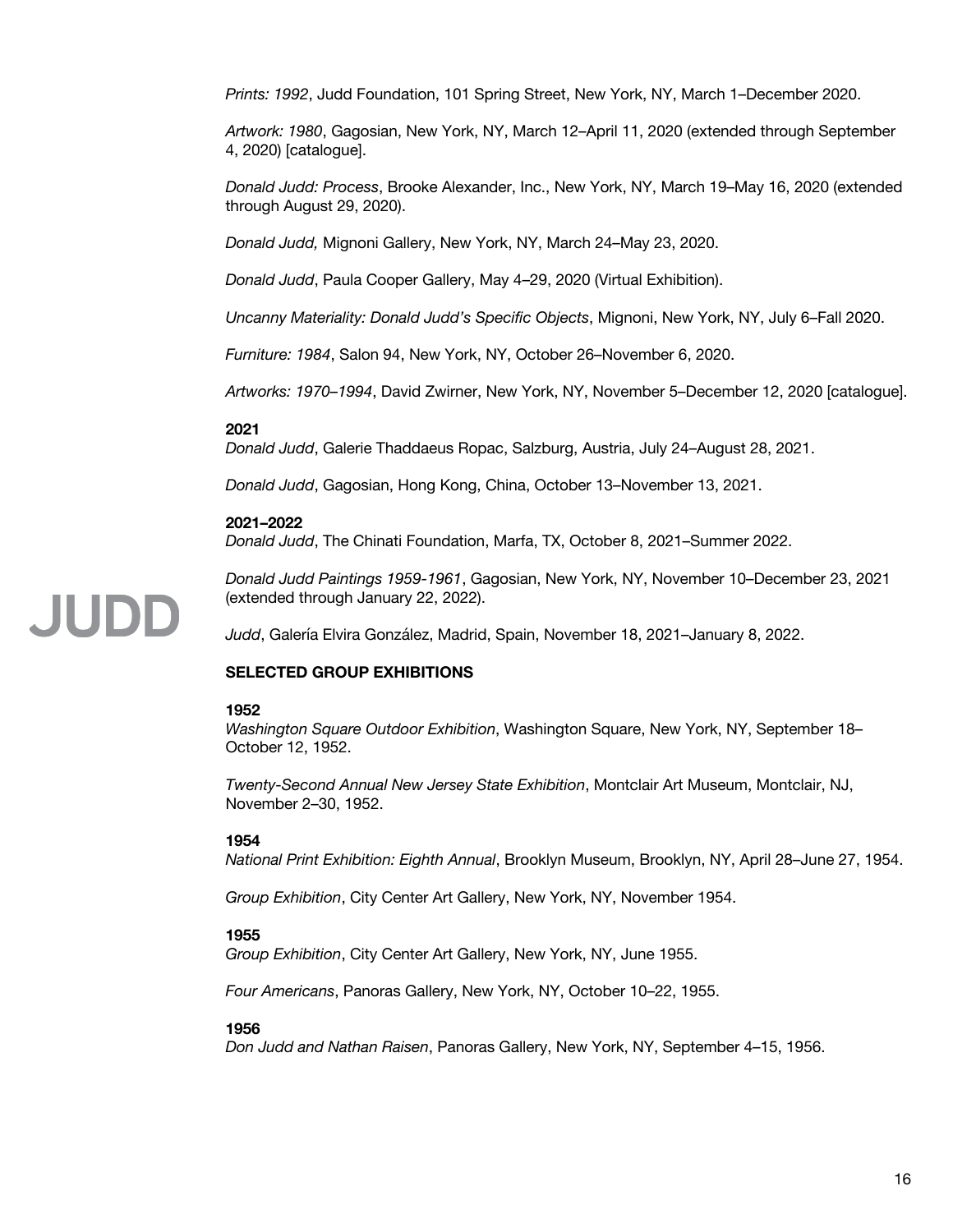#### **1956–1957**

*Camino Gallery Mid-Season Salon*, Camino Gallery, New York, NY, December 14, 1956–January 3, 1957.

#### **1958**

*Art USA 58'*, Madison Square Garden, New York, NY, January 17–26, 1958.

#### **1962**

*Artists Critics*, Roko Gallery, New York, NY, October 3–26, 1962.

#### **1963**

*New Work: Part I*, Green Gallery, New York, NY, January 8–February 2, 1963.

*Robert Morris, L. Poons, Kenneth Noland, Tadaaki, Kuwayama, Donald Judd, Frank Stella, Darby Bannard, Ellsworth Kelly*, Green Gallery, New York, NY, May–June 15, 1963.

#### **1963–1964**

*Faculty Exhibition*, Brooklyn Museum Art School, Brooklyn, NY, November 29, 1963–January 1, 1964.

#### **1964**

*Eleven Artists*, Kaymar Gallery, New York, NY, March 31–April 14, 1964.

*New Work: Part III*, Green Gallery, New York, NY, April 8–May 2, 1964.

Group Exhibition, organized by Mark di Suvero, Bird S. Coler Hospital Grounds, Manhattan State Hospital, Ward's Island Park, New York, NY, Spring 1964.

### **JUDE**

*Sculptors' Drawings*, Banfer Gallery, New York, NY, September 16–October 3, 1964

*Richard Smith, Don Judd, Mark di Suvero, Neil Williams, Dan Flavin, Miles Forst & Lee Lozano / Show New Work at the Green Gallery*, Green Gallery, New York, NY, October 24–November 14, 1964.

#### **1964–1965**

*Group Show*, John Daniels Gallery, New York, NY, December 22, 1964–January 23, 1965.

#### **1965**

*Shape and Structure: Carl Andre, Darby Bannard, Larry Bell, Charles Hinman, Will Insley, Donald Judd, Robert Morris, Robert Murray, Neil Williams, Larry Zox*, Tibor de Nagy Gallery, New York, NY, January 5–23, 1965.

*The Box Show*, Byron Gallery, New York, NY, February 3–27, 1965.

*Polychrome Construction: Judd, Weinrib, Burton, Rayner, Snow, Weiland*, The Isaacs Gallery, Toronto, Canada, March 12–31, 1965.

*Plastics*, John Daniels Gallery, New York, NY, March 16–April 3, 1965.

*Critics' Choice: Art Since World War II* (1965 Kane Memorial Exhibition), Providence Art Club, Providence, RI, March 31–April 24, 1965 [catalogue].

*Flavin, Judd, Morris, Williams*, Green Gallery, New York, NY, May 26–June 12, 1965.

*25th Annual Exhibition of the Society for Contemporary Art*, The Art Institute of Chicago, Chicago, IL, June 11–July 11, 1965.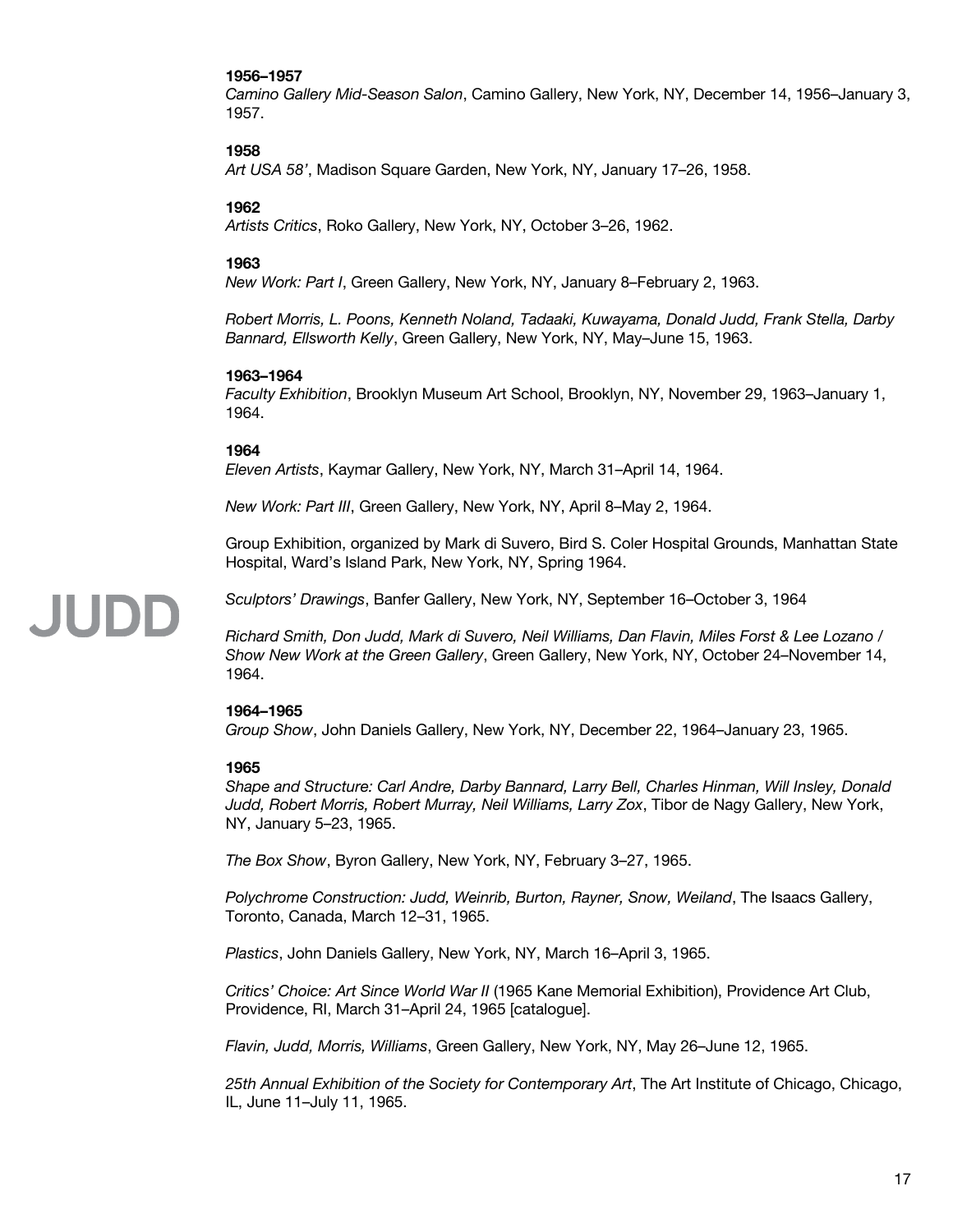*Sculpture from All Directions*, World House Galleries, New York, NY, November 3–27, 1965.

*Art: An Environment for Faith*, San Francisco Museum of Art, San Francisco, CA, November 15– December 15, 1965 [catalogue].

#### **1965–1966**

*VIII São Paulo Biennial*, Sao Paulo, Brazil, September 4–November 28, 1965; traveled to The National Collection of Fine Arts, Smithsonian Institution, Washington, D.C., January 27–March 6, 1966 [catalogue].

*7 Sculptors*, Institute of Contemporary Art, University of Pennsylvania, Philadelphia, PA, December 3, 1965–January 17, 1966 [catalogue].

*The Primacy of Colour: The Collection of Ed Cauduro,* Portland Art Museum, Portland, OR, December 12, 1965–January 16, 1966.

*Drawings: Benefit Exhibition for the Foundation for Contemporary Performance Arts,* Leo Castelli Gallery, 4 East 77th Street, Tibor de Nagy Gallery, and Kornblee Gallery, New York, NY, December 14, 1965–January 5, 1966.

*Den inre och den yttre rymden: en utställning rörande en universell konst* (The Inner and the Outer Space: An Exhibition Devoted to Universal Art), Moderna Museet, Stockholm, Sweden, December 26, 1965–February 13, 1966 [catalogue].

#### **1966**

*Diagrams: Dan Flavin/Don Judd*, Center Gallery, Washington, D.C., January 30–February 18, 1966.

*Contemporary American Sculpture: Selection 1, Assembled by The Howard and Jean Lipman*  **JUDD** *Foundation,* The Whitney Museum of American Art, New York, NY, April 5–May 15, 1966 [catalogue].

*Multiplicity*, Institute of Contemporary Art, Boston, MA, April 6–June 5, 1966.

*Primary Structures: Younger American and British Sculptors*, The Jewish Museum, New York, NY, April 27–June 12, 1966 [catalogue].

*New Dimensions*, A. M. Sachs Gallery, New York, NY, May 10–28, 1966.

*Art in Process: The Visual Development of a Structure*, Finch College Museum of Art/Contemporary Study Wing, New York, NY, May 11–June 30, 1966 [catalogue].

*Group Show*, Leo Castelli Gallery, 4 East 77th Street, New York, NY, June 14–30, 1966.

*Carl Andre, Jo Baer, Dan Flavin, Don Judd, Sol LeWitt, Agnes Martin, Robert Morris, Ad Reinhardt, Robert Smithson, Michael Steiner*, Dwan Gallery, New York, New York, October 4–29, 1966.

*Eight Sculptors: The Ambiguous Image*, Walker Art Center, Minneapolis, MN, October 22– December 4, 1966 [catalogue].

*Sound Light Silence: Art that Performs*, Nelson Gallery-Atkins Museum, Kansas City, MO, November 4–December 4, 1996 [catalogue].

*Working Drawings and Other Visible Things on Paper Not Necessarily Meant to be Viewed as Art*, Visual Arts Gallery, School of Visual Arts, New York, NY, December 2–23, 1966 [catalogue].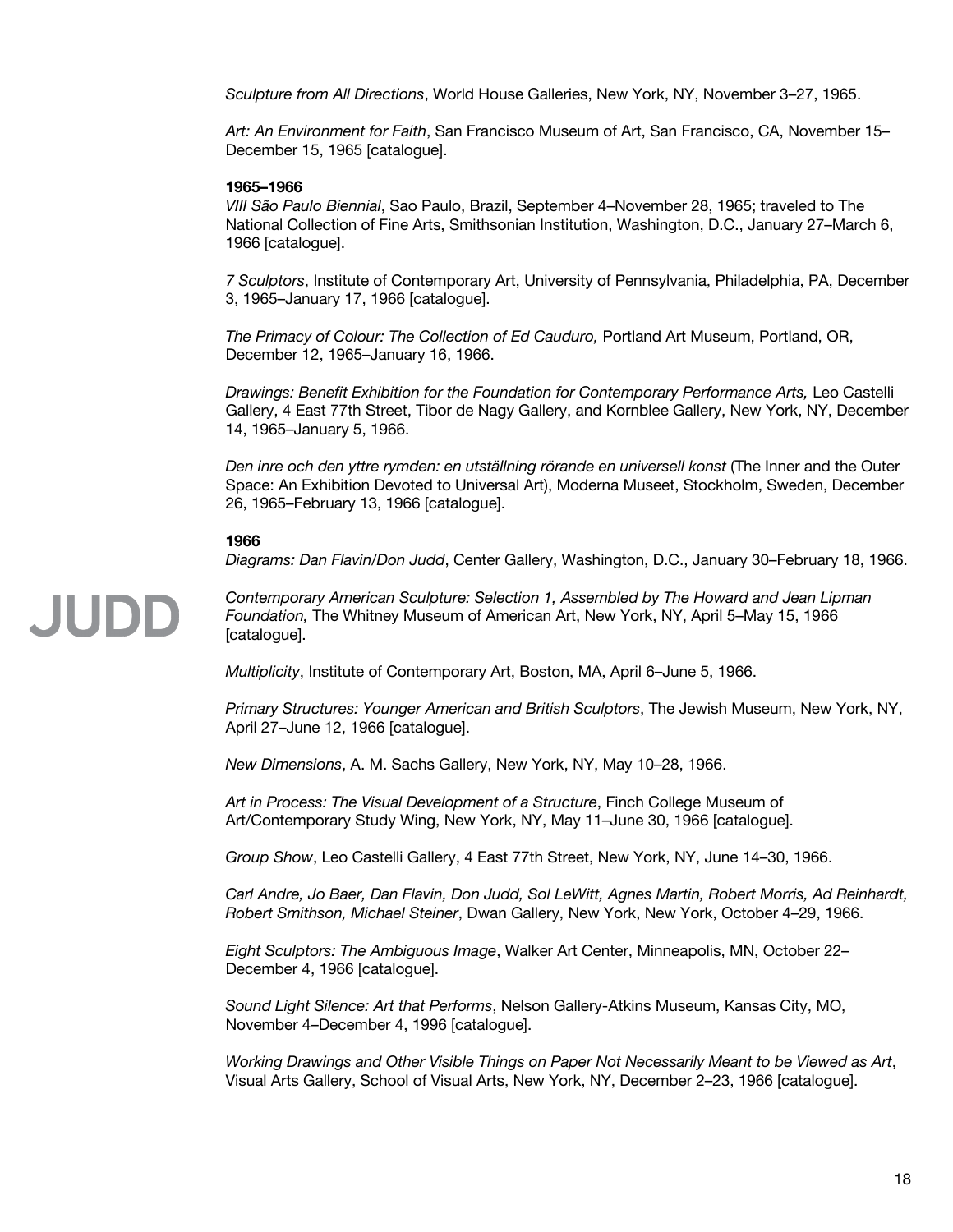#### **1966–1967**

*10*, Dwan Gallery, New York, NY, October 4–29, 1966; traveled to Dwan Gallery, Los Angeles, CA, May 2–27, 1967 [catalogue].

*Vorman van de Kleur* (New Shapes of Color), Stedelijk Museum, Amsterdam, The Netherlands, November 20, 1966–January 15, 1967; traveled to Württembergischer Kunstverein, Stuttgart, Germany, February 18–March 26, 1967; and Kunsthalle Bern, Bern, Switzerland, April 14–May 21, 1967 [catalogue].

*Annual Exhibition 1966: Contemporary Sculpture and Prints*, The Whitney Museum of American Art, New York, NY, December 16, 1966–February 5, 1967 [catalogue].

#### **1967**

*Scale Models and Drawings*, Dwan Gallery, New York, NY, January 7–February 1, 1967.

*Ten Years*, Leo Castelli Gallery, 4 East 77th Street, New York, NY, February 4–26, 1967 [catalogue].

*Group Exhibition*, Weatherspoon Art Gallery, University of North Carolina, Greensboro, NC, February 12–March 5, 1967.

*Sculpture: New York Scene*, Riverside Museum, New York, NY, March 12–June 4, 1967.

*Form-Color-Image,* organized by the Friends of Modern Art, Detroit Institute of Fine Arts, Detroit, MI, April 11–May 21, 1967 [catalogue].

*American Sculpture of the Sixties*, Los Angeles County Museum of Art, Los Angeles, CA, April 28– June 25, 1967; traveled to Philadelphia Museum of Art, Philadelphia, PA, September 15–October 29, 1967 [catalogue].

*A New Aesthetic*, The Washington Gallery of Modern Art, Washington, D.C., May 6–June 25, 1967 [catalogue].

*First Annual Fine Arts Festival*, Southern Illinois University, Edwardswille, IL, May 16–25, 1967.

*Serielle Formationen*, Studio Galerie, Frankfurt University, Frankfurt, Germany, May 22–June 30, 1967 [catalogue].

*The 1960s: Painting and Sculpture from the Museum Collection*, The Museum of Modern Art, New York, NY, June 28–September 24, 1967.

*VI Biennale internazionale d'arte*, Palazzo dei Congressi, San Marino, Italy, July 10–September 30, 1967 [catalogue].

*New Sculpture: Seventh Annual Summer Exhibition of Sculpture*, Hart House, Toronto, Canada, July 10–October 1, 1967 [catalogue].

*An Exhibit of Contemporary Art*, Trieschmann Fine Arts Building, Hendrix College, Conway, AR, September–October 1967 [catalogue].

*Group Exhibition*, Bykert Gallery, New York, NY, October 7–November 1, 1967.

*7 for 67: Works by Contemporary American Sculptors*, City Art Museum of Saint Louis, St. Louis, MO, October 1–November 12, 1967 [catalogue].

### **JUDE**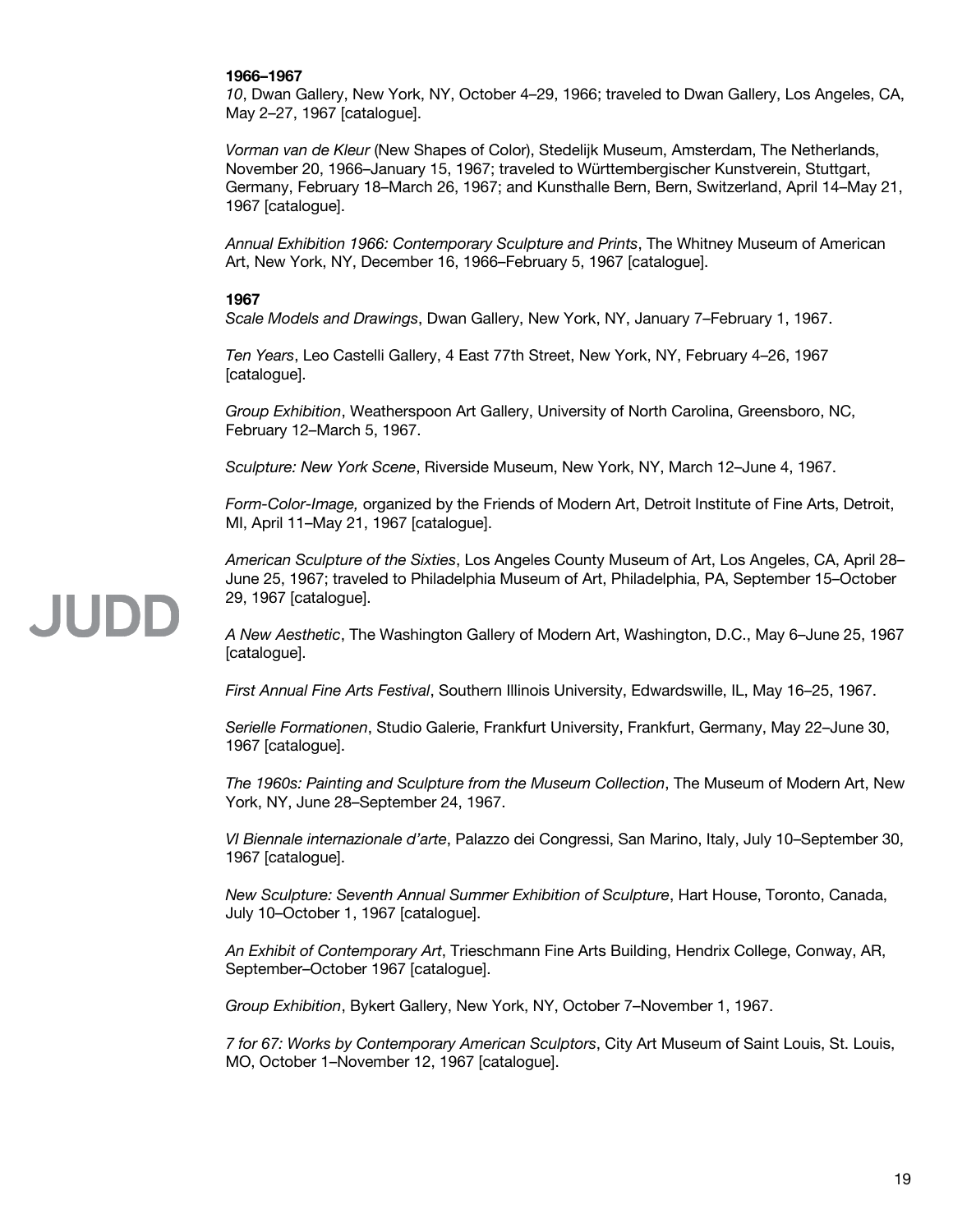*Kompass III: Schilderkunst Na 1945 Uit New York*, Stedelijk Van Abbemuseum, Eindhoven, The Netherlands, November 9–December 17, 1967 [catalogue].

*The Hanging Floating and Cantilevered Show*, John Gibson Gallery, New York, NY, November 11– December 31, 1967.

*Opening Exhibition: Normal Art*, The Lannis Museum of Normal Art, New York, NY, November 12– December 3, 1967.

*Painting and Sculpture from the Gallery Collection*, Irving Blum Gallery, Los Angeles, CA, December 1967.

*Art for Your Collection VI*, Museum of Art Rhode Island School of Design, Providence, RI, December 7–17, 1967.

#### **1967–1968**

*Guggenheim International Exhibition 1967, Sculpture from Twenty Nations*, Solomon R. Guggenheim Museum, New York, NY, October 20, 1967–February 4, 1968; traveled to Art Gallery of Ontario, Toronto, Canada, February 24–March 24, 1968; The National Gallery of Canada, Ottawa, Canada, April 26–June 9, 1968; and Montreal Museum of Fine Arts, Montreal, Canada, June 28–August 18, 1968 [catalogue].

*Rejective Art*, University of Omaha, Omaha, NE, November 9–30, 1967; traveled to Museum of Fine Arts, Houston, TX, December 14, 1967–January 4, 1968; and School of Architecture, Clemson University, Clemson, SC, January 19–February 9, 1968.

*Art in Series*, Finch College Museum of Art/Contemporary Study Wing, New York, NY, November 21, 1967–January 6, 1968.

### JUDD

*Ten from Castelli*, Galerie Rolf Ricke, Kassel, Germany, December 1, 1967–January 18, 1968.

#### **1968**

*Cool Art 1967*, The Aldrich Museum of Contemporary Art, Ridgefield, CT, January 7–March 17, 1968 [catalogue].

*Creaction*, Goucher College, Towson, Maryland, January 25–February 8, 1968.

*First Triennale India*, Lalit Kala Gallery and National Gallery of Modern Art, New Delhi, India, February 11–March 31, 1968 [catalogue].

*Plus by Minus: Today's Half-Century*, Albright–Knox Art Gallery, Buffalo, NY, March 3–April 14, 1968 [catalogue].

*Minimal Art,* Gemeentemuseum, The Hague, The Netherlands, March 23–May 26, 1968 [catalogue].

*Three Blind Mice: de collecties: Visser Peeters, Becht*, Stedelijk van Abbemuseum, Eindhoven, The Netherlands, April 6–May 16, 1968; traveled to Sint Pietersabdij, Gent, Belgium, June 15–August 15, 1958 [catalogue].

*l'art vivant 1965-1968*, Fondation Maeght, Saint-Paul de Vence, France, April 13–June 30, 1968 [catalogue].

*Minimal Art USA*, Galerie René Block, Berlin, Germany, June 7–30, 1968 [catalogue].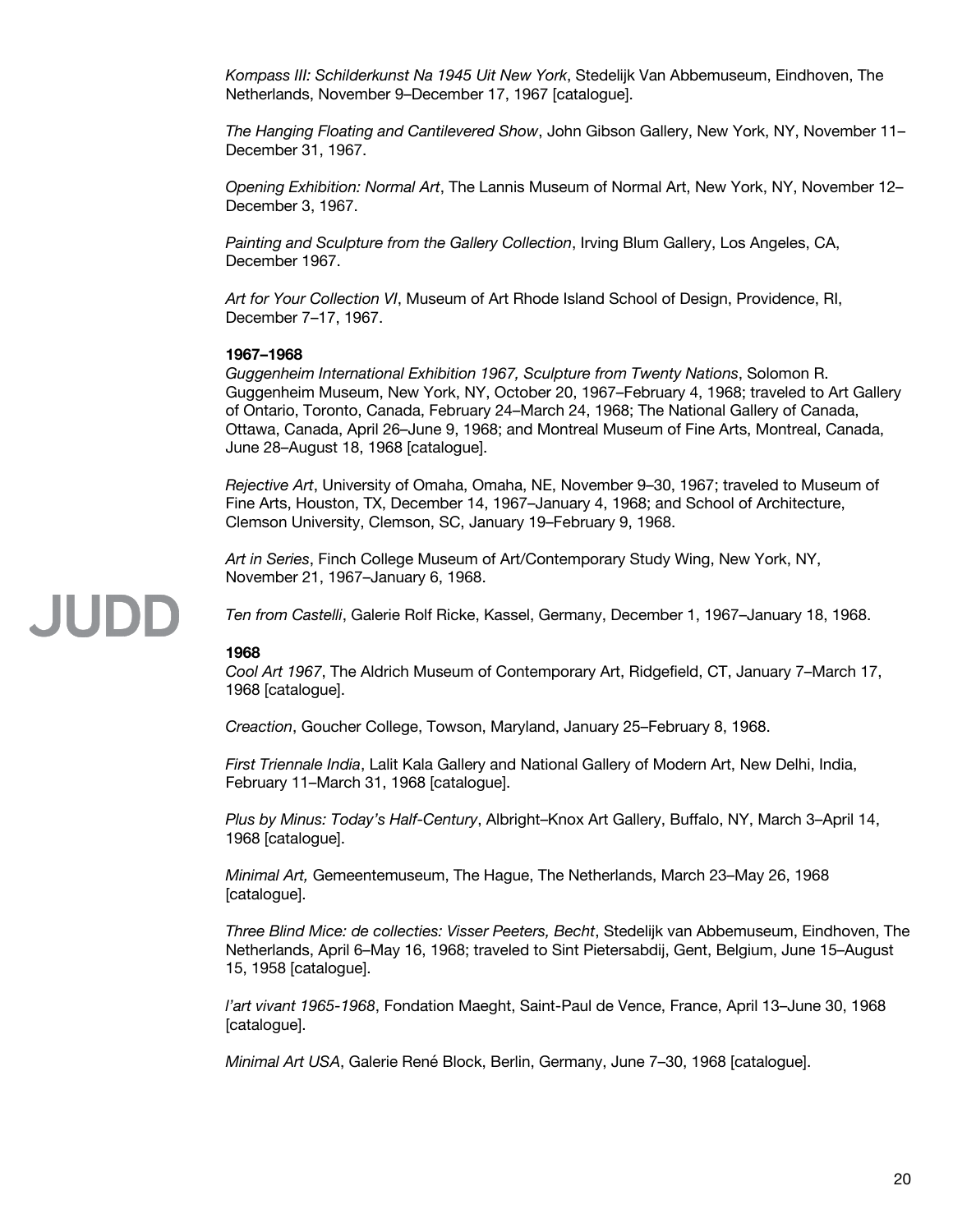*Documenta 4*, Museum Fridericianum, Orangerie, Karlsaue, Galerie an der Schönen Aussicht, Kassel, Germany, June 27–October 6, 1968 [catalogue].

*Art of the Sixties: Selections from the Collection of Hanford Yang*, The Aldrich Museum of Contemporary Art, Ridgefield, CT, September 29–December 22, 1968 [catalogue].

*Made of Plastic*, Flint Institute of Arts, Flint, MI, October 18–December 1, 1968 [catalogue].

*Benefit For The Student Mobilization Committee To End The War in Vietnam, Paula Cooper* Gallery, New York, NY, October 22–31, 1968.

*Martin Luther King, Jr. Memorial Show*, The Museum of Modern Art, New York, NY, October 31– November 3, 1968.

*Untitled 1968*, San Francisco Museum of Art, San Francisco, CA, November 9–December 29, 1968.

#### **1968–1969**

*Art in Embassies*, United States Embassy, Budapest, Hungary, July 1968–October 1969.

*The Art of the Real: USA 1948–1968*, The Museum of Modern Art, New York, NY, July 3– September 8, 1968; traveled to Grand Palais, Paris, France, November 14–December 23, 1968; Kunsthaus, Zürich, Switzerland, January 19–February 23, 1969; Tate Gallery, London, United Kingdom, April 24–June 1, 1969 [catalogue, revised catalogues for Paris and London].

*1968 Annual Exhibition: Contemporary American Sculpture*, The Whitney Museum of American Art, New York, NY, December 17, 1968–February 9, 1969 [catalogue].

## JUDD

#### **1969**

*Plastic and New Art*, Institute of Contemporary Art, Philadelphia, PA, January 15–February 25, 1969; traveled to Marion Koogler McNay Art Institute, San Antonio, TX, March 16–April 13, 1969 [catalogue].

*New York 13*, Vancouver Art Gallery, Vancouver, Canada, January 21–February 16, 1969; traveled to The Norman Mackenzie Art Gallery, Regina, Canada, March 10–April 21, 1969; Art Gallery of Ontario, Toronto, Canada, May 8–21, 1969; and Musee d'art contemporain de Montréal, Montreal, Canada, June 3–July 5, 1969 [catalogue].

*Sammlung 1968: Karl Ströher*, Neue Pinakothek, Haus der Kunst, Münich, Germany, June 14– August 9, 1968; traveled to Kunstverein, Hamburg, Germany, August 24–October 1968; Neue Nationalgalerie, Berlin, Germany, March 1–April 14, 1969; Städtische Kunsthalle, Düsseldorf, Germany, April 25–June 8, 1969; and Kunsthalle, Bern, Switzerland, July 14–September 3, 1969 [catalogue].

*The Artist and the Factory: Drawings and Models*, University Gallery, University of Minnesota, Minneapolis, MN, March 19–April 16, 1969 [catalogue].

*Minimal Art*, Akedemie der Kunste, Berlin, Germany, March 23–April 27, 1969 [catalogue].

*Frank Stella, Darby Bannard, David Diao, Robert Morris, Don Judd, Richard Serra,* Janie C. Lee Gallery, Dallas, TX, began March 27, 1969.

*Contemporary American Sculpture: Selection 2, assembled by the Howard and Jean Lipman Foundation*, Whitney Museum of American Art, New York, NY, April 15–May 5, 1969 [catalogue].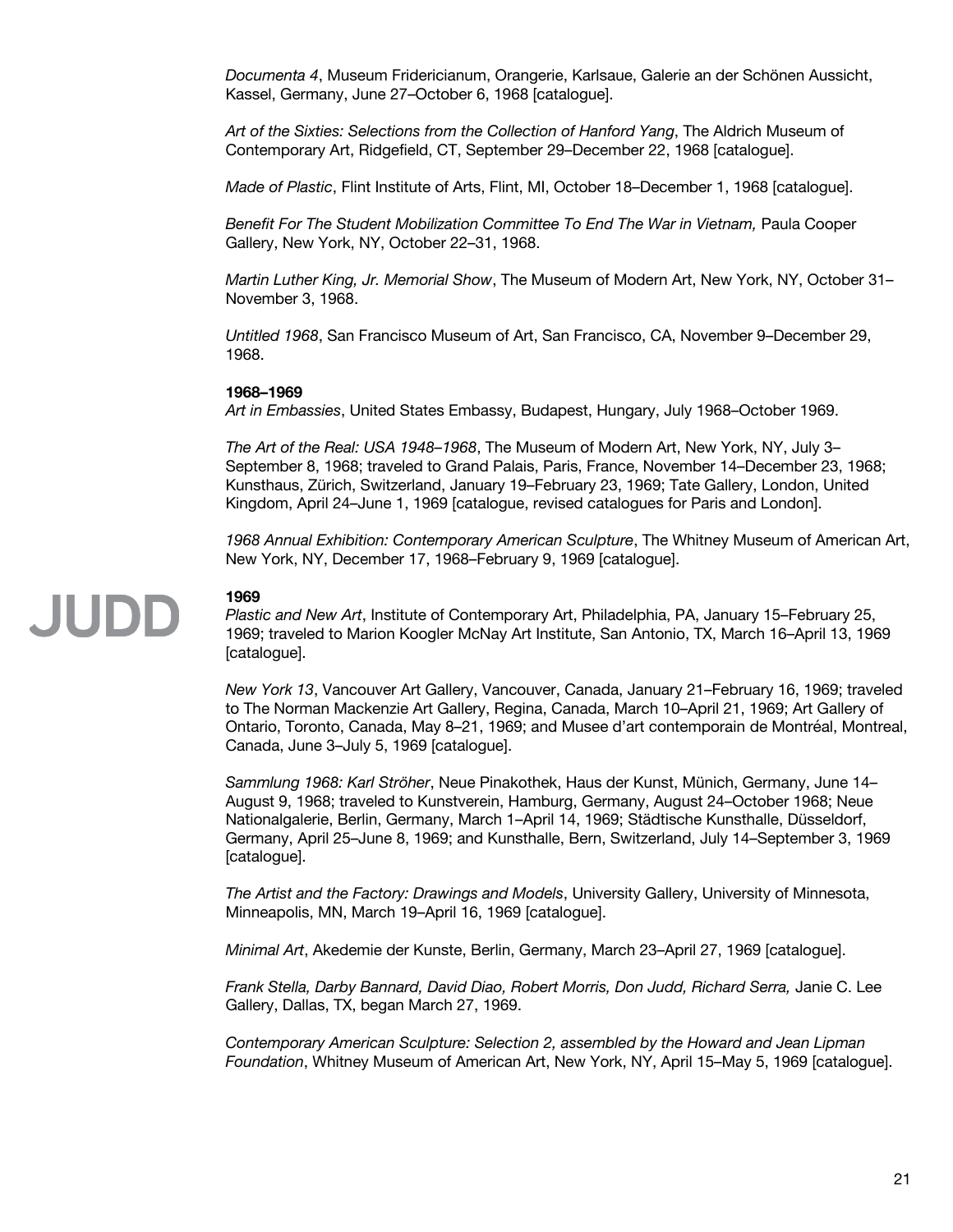*Carl Andre/Dan Flavin/Don Judd/Sol LeWitt/Robert Morris*, Hetzel Union Building Gallery, Pennsylvania State University, University Park, PA, April 6–May 20, 1969 [catalogue].

*Castelli at Dayton's*, Dayton's Gallery 12, Minneapolis, MN, April 19–May 17, 1969 [catalogue].

*29th Annual Exhibition of the Society for Contemporary Art*, The Art Institute of Chicago, Chicago, IL, April 22–June 1, 1969.

*Fourteen Sculptors: The Industrial Edge*, Walker Art Center, Minneapolis, MN, May 29–June 21, 1969 [catalogue].

*American Art of the Sixties in Toronto Private Collections*, York University, Toronto, Canada, May 31–June 28, 1969 [catalogue].

*Contemporary Art: Dialogue Between the East and the West*, The National Museum of Modern Art, Tokyo, Japan, June 12–August 17, 1969 [catalogue].

*Wood Reliefs*, Galerie Neuendorf, Hamburg, Germany, June 18–July 11, 1969.

*Group Show,* Leo Castelli Gallery, 4 East 77th Street, New York, NY, June 21–July 31, 1969.

*Program II*, Galerie Rolf Ricke, Cologne, Germany, June 25–September 15, 1969.

*Recent Acquisitions: Painting and Sculpture*, The Museum of Modern Art, New York, NY, September 5–November 11, 1969.

The Helman Gallery, St. Louis, Missouri, September 25–October 23, 1969.

*Flavin Johns Judd Lichtenstein Morris Rauschenberg Rosenquist Serra Sonnier Stella Warhol*, Leo Catelli Gallery, 4 East 77th Street, New York, NY, September 20–October 11, 1969.

*American Report: The 1960's*, Denver Art Museum, Denver, CO, October 25–December 7, 1969 [catalogue].

*The Now Scene*, E.B. Crocker Gallery, Sacramento, CA, November 20–December 31, 1969 [catalogue].

*Acquisitions*, The Berenson Gallery, Bay Harbour Islands, FL, December 1969.

*Art for Your Collection III*, Museum of Art Rhode Island School of Design, Providence, RI, December 3–13, 1969.

#### **1969–1970**

JUDD

*New Media: New Methods*, organized by The Museum of Modern Art, New York, NY; traveled to Roberson Center, Binghamton, NY, March 16–April 13, 1969; Montclair Art Museum, Montclair, NJ, May 4–25, 1969; University of South Florida, Tampa, FL, July 28–August 21,1969; George Thomas Hunter Gallery, Chattanooga, TN, September 7–28, 1969; Krannert Art Museum, University of Illinois, Champaign, IL, October 12–November 9, 1969; Dulin Gallery of Art, Knoxville, TN, December 1–22, 1969; Des Moines Art Center, Des Moines, IA, January 16–February 8, 1970; Memorial Art Gallery, Rochester, NY, March 6–29, 1970; Arkansas Art Center, Little Rock, AR, May 17–June 14, 1970; and Edmonton Art Gallery, Edmonton, Canada, July 13–August 16, 1970.

*New York Painting and Sculpture: 1940–1970*, The Metropolitan Museum of Art, New York, NY, October 18, 1969–February 1, 1970 [catalogue].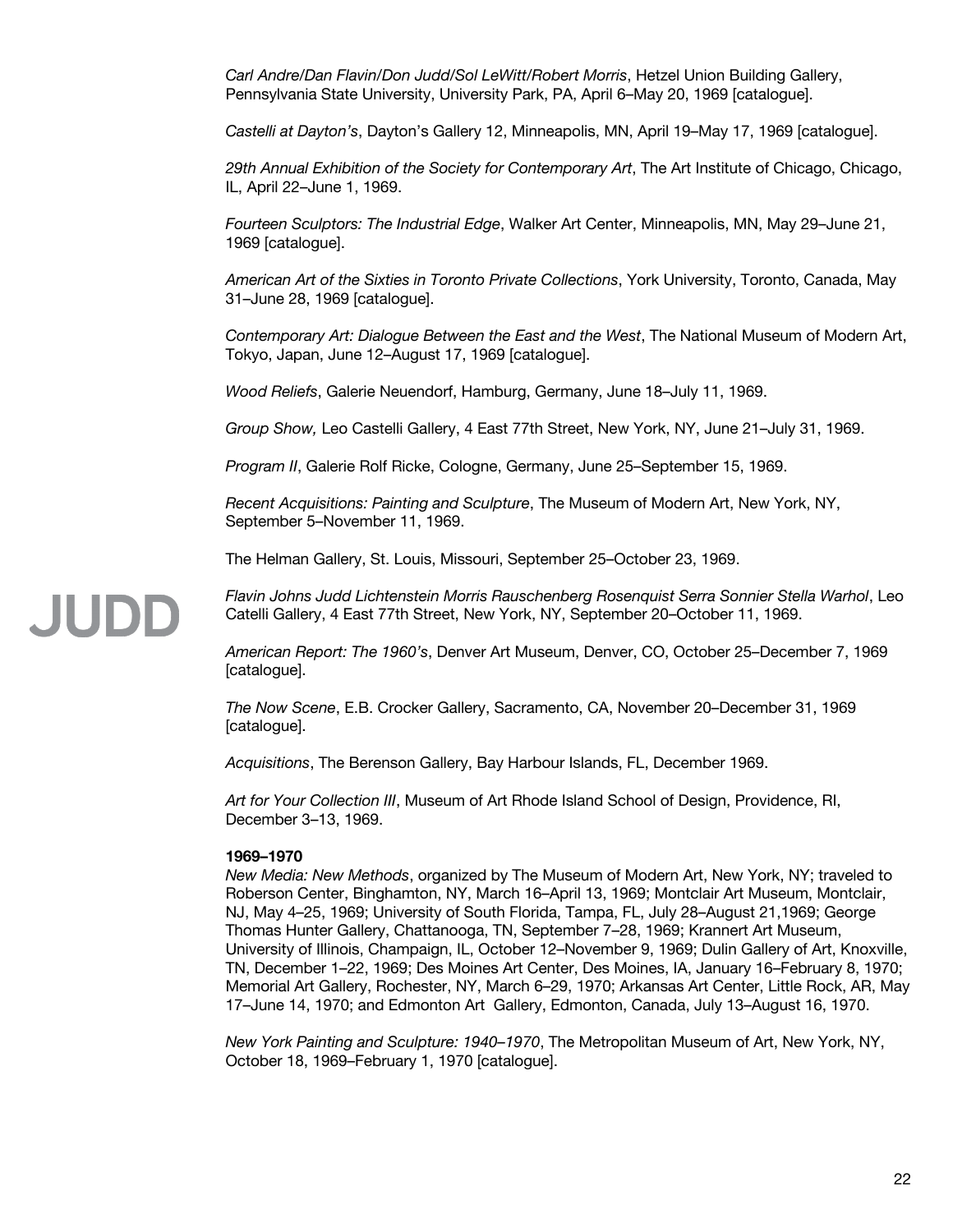*Recent Acquisitions 1969*, Pasadena Art Museum, Pasadena, CA, November 24, 1969–January 18, 1970 [catalogue].

*Five Sculptors: Andre, Flavin, Judd, Morris, Serra*, Art Gallery, University of California, Irvine, CA, December 9, 1969–January 18, 1970 [catalogue].

#### **1970**

*American Painting and Sculpture 69th Annual Exhibition*, The Art Institute of Chicago, Chicago, IL, January 17–February 22, 1970 [catalogue].

*fluorescent light, etc. from Dan Flavin*, The Jewish Museum, New York, NY, January 21–March 1, 1970.

*American Artists of the Nineteen Sixties: Boston University School of Fine and Applied Arts Centennial Exhibition*, School of Fine and Applied Arts Gallery, Boston, MA, February 6–March 14, 1970.

*Judd, Morris, Flavin, Andre*, Art Gallery, University of California, Riverside, CA, February 9–March 8, 1970 [catalogue].

*2nd New York Regional Drawing Exhibition*, The Drawing Society (affiliated with the Solomon R. Guggenheim Museum), New York, NY, March 9–May 9, 1970.

*World's Fair: Discovery of Harmony*, Osaka, Japan, March 15–September 13, 1970 [catalogue].

*Works from the Pasadena Art Museum*, Vancouver Art Gallery, Vancouver, Canada, April 14–May 10, 1970.

## **JUDE**

*Painting and Sculpture Today*, Indianapolis Museum of Art, Indianapolis, IN, April 21–June 1, 1970 [catalogue].

*Bildnerische Ausdrucksformen 1960-1970 Sammlung Karl Ströher*, Landesmuseum Darmstadt, Darmstadt, Germany, April 24–June 14, 1970 [catalogue].

*American Art Since 1960*, The Art Museum, Princeton University, Princeton, New Jersey, May 6– 27, 1970 [catalogue].

*The Thomas Terbell Family Collection*, California Institute of Technology, Pasadena, CA, May 9– 28, 1970.

*Zeichnungen Amerikanischer Künstler*, Galerie Rolf Ricke, Cologne, Germany, May 15–June 26, 1970.

*Preliminary Drawings*, The Museum of Modern Art, New York, NY, May 23–August 31, 1970.

*Group Exhibition*, Leo Castelli Gallery, 4 East 77th Street, New York, NY, June 30–August 28, 1970.

*Nottingham Festival 1970: Visions, Projects, Proposals*, Midland Group Gallery, Nottingham, United Kingdom, July 11–August 2, 1970.

*Attitudes*, Brooklyn Museum Art School, Brooklyn, NY, July 27–October 1, 1970.

*Monumental Art*, The Contemporary Arts Center, Cincinnati, OH, September 13–November 1, 1970.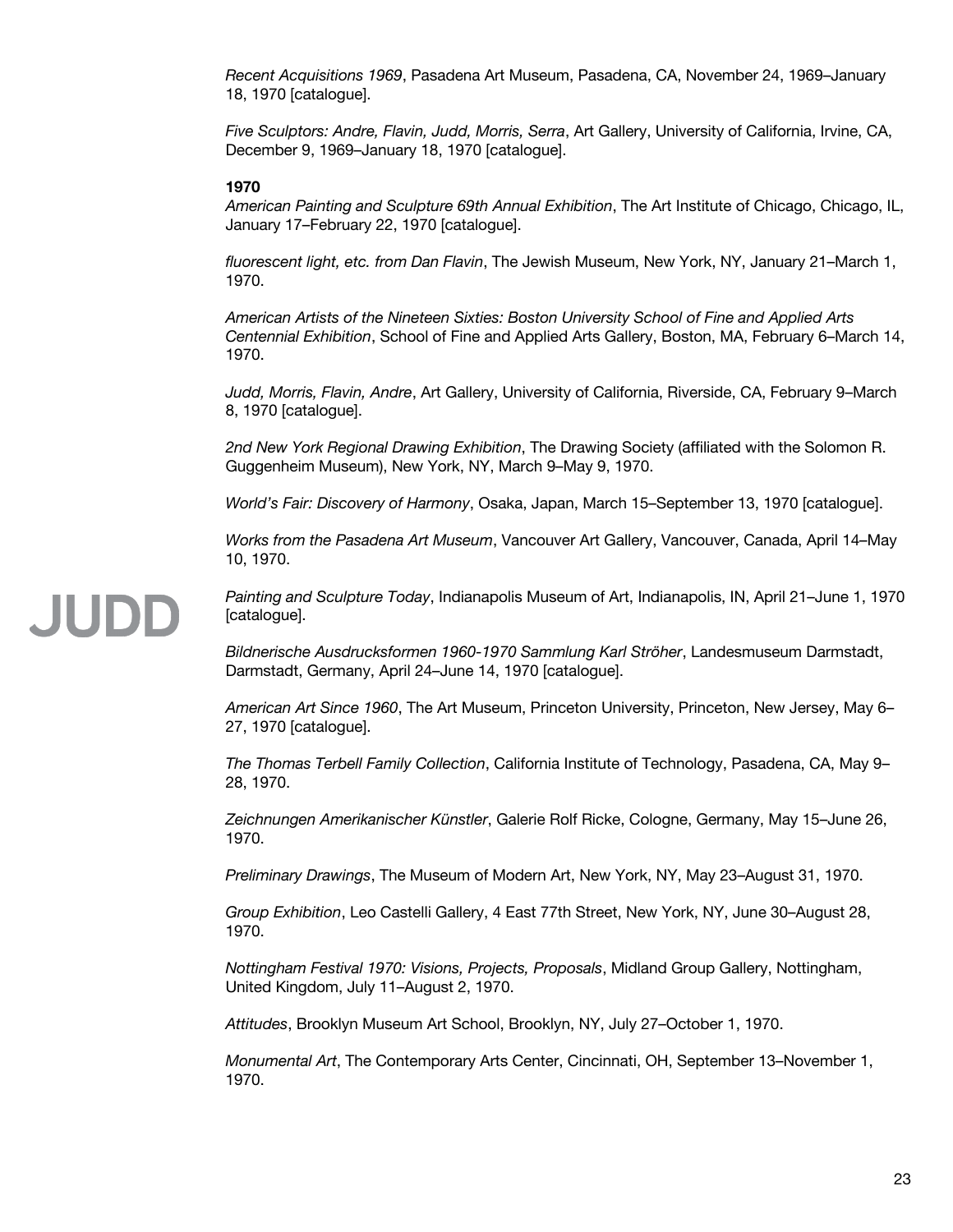*Unitary Forms: Minimal Sculpture by Carl Andre, Don Judd, John McCracken and Tony Smith*, San Francisco Museum of Art, San Francisco, CA, September 16–November 1, 1970 [catalogue].

*Benefit Exhibition for Referendum '70*, Leo Castelli Gallery, 4 East 77th Street, New York, NY, September 19–26, 1970.

*Donald Judd & Sol LeWitt*, Lisson Gallery, London, United Kingdom, September 22–October 24, 1970.

*Group Exhibition*, Leo Castelli Gallery, 4 East 77th Street, New York, NY, October 3–18, 1970.

#### **1970–1971**

*1970 Annual Exhibition: Contemporary American Sculpture*, The Whitney Museum of American Art, New York, NY, December 12, 1970–February 7, 1971 [catalogue].

*Group Graphics Exhibition*, Leo Castelli Gallery, 4 East 77th Street, December 19, 1970–January 9, 1971.

#### **1971**

*Contemporary American Painting and Sculpture: Selections from the Collection of Mr. and Mrs. Eugene Schwartz*, Milwaukee Art Center, Milwaukee, Wisconsin, January 22–February 28, 1971.

*The Guggenheim International Exhibition 1971*, Solomon R. Guggenheim Museum, New York, NY, February 12–April 11, 1971 [catalogue].

*The Sixties*, The New Gallery, Cleveland, OH, February 20–March 13, 1971.

*Contemporary Sculpture from Northwest Collections*, Western Gallery, Western Washington State College, Bellingham, WA, March 2–19, 1971 [catalogue].

*New Acquisitions*, Galleria Gian Enzo Sperone, Turin, Italy, March 5–25, 1971.

*7 Neue Arbeiten*, Galerie Rolf Ricke, Cologne, Germany, April 2–May 27, 1971.

*Zweite Biennale: "Was die Schönheit sei, das weiss ich nicht." Künstler, Theorie, Werk*, Kunsthalle Nürnberg, Nürnberg, Germany, April 30–August 1, 1971 [catalogue].

*Art and Technology*, Los Angeles County Museum of Art, Los Angeles, CA, May 1–August 29, 1971 [catalogue].

*Smaller Works by Pollock, Beasley, Francis, Judd, Picasso, Voulkos, Leger, and others*, David Stuart Galleries, Los Angeles, CA, May 4–31, 1971.

*Technics and Creativity: Selections from Gemini G.E.L*, The Museum of Modern Art, New York, NY, May 5–July 6, 1971 [catalogue].

*Works for New Spaces*, Walker Art Center, Minneapolis, MN, May 18–July 25, 1971 [catalogue].

*Il Biennale Middleheim*, Antwerp, Belgium, June 6–October 3, 1971 [catalogue].

*Sonsbeek 71*, Park Sonsbeek, Arnhem, The Netherlands, June 19–August 15, 1971 [catalogue].

*Three Americans: Recent Graphic Work by Don Judd, Bob Graham, Ed Meneeley*, Victoria and Albert Museum, London, United Kingdom, July 21–September 8, 1971.

### **JUDD**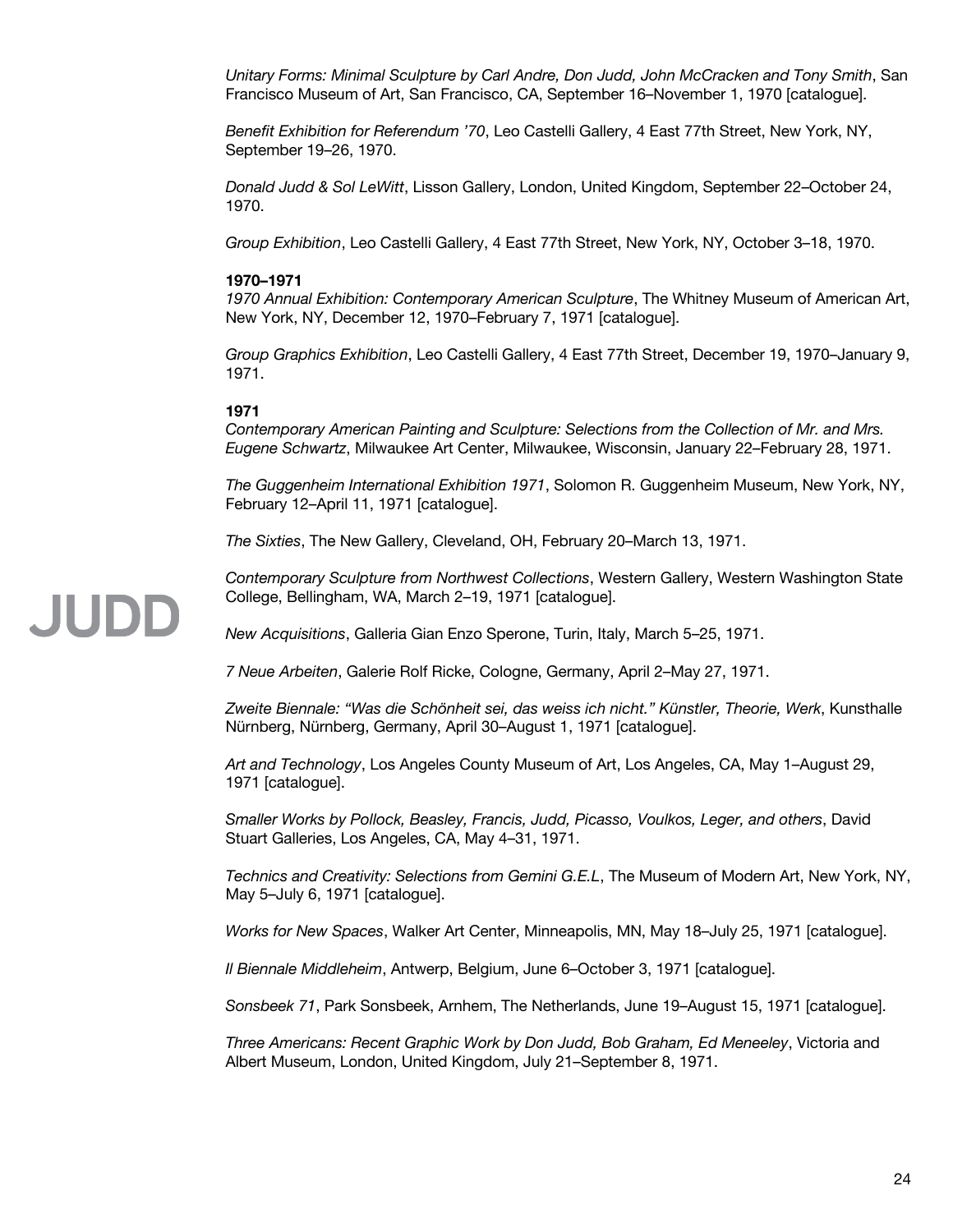*Amerikansk Kunst*, The Louisiana Museum of Modern Art, Humlebaek, Denmark, September 11– October 24, 1971 [catalogue].

*Living with Art: Selected Loans from the Collection of Mr. and Mrs. Walter A. Netsch*, University of Iowa Museum of Art, Iowa City, IA, September 15–October 21, 1971 [catalogue].

*Rosc '71: the poetry of vision*, Royal Dublin Society, Dublin, Ireland, October 24–December 29, 1971 [catalogue].

#### **1971–1972**

*Artists at Dartmouth*, Hopkins Center Art Galleries, Dartmouth College, Hanover, NH; September 16–October 24, 1971; traveled to New City Hall, Boston, MA, October 14–30, 1971; The Montgomery Museum of Fine Arts, Montgomery, AL, April 18–May 21, 1972 [catalogue].

*Modern Painting, Drawing & Sculpture: Collected by Louise and Joseph Pulitzer, Jr.*, Fogg Art Museum, Boston, MA, November 15, 1971 – January 3, 1972; traveled to The Wadsworth Atheneum, Hartford, CT, February 2 – March 19, 1972 [catalogue].

*Recent Vanguard Acquisitions*, Art Gallery of Ontario, Toronto, Canada, December 18, 1971– January 9, 1972 [catalogue].

#### **1972**

JUDD

*Group Exhibition: Andre, Flavin, Judd, LeWitt, Morris*, Galerie Daniel Templon, Milan, Italy, January 6–29, 1972.

*Flavin, Judd, Lichtenstein, Morris, Serra, Sonnier & Stella*, Leo Castelli Gallery, 4 East 77th Street, New York, NY, February 19–March 25, 1972.

*Green Gallery Revisited*, Emily Lowe Gallery, Hofstra University, Hempstead, Long Island, NY, February 22–March 29, 1972.

*Twentieth Century Sculpture from Southern California Collections*, University of California, Los Angeles, CA, February 27–April 14, 1972.

*Drawn in America*, The Museum of Modern Art, New York, NY, March 1–May 29, 1972.

*Selections for New and Old Collections,* Art Museum of South Texas, Corpus Christi, TX, March 24–April 17, 1972.

*Disegni*, Galleria Schema, Florence, Italy, began March 30, 1972.

*Painting and Sculpture*, Storm King Art Center, Mountainville, NY, April 8–August 25, 1972.

*The Modern Image*, The High Museum of Art, Atlanta, GA, April 15–June 11, 1972 [catalogue].

*Richard Serra/Don Judd*, Leo Castelli Gallery, 420 West Broadway, New York, NY, May 20–June 10, 1972.

Ace Gallery, Vancouver, Canada, June–July 1972.

The Pace Gallery, 32 East 57th Street, New York, NY, June 15–September 19, 1972.

*Summer Group Exhibition*, Leo Castelli Gallery, 420 West Broadway, New York, NY, June 17– September 6, 1972.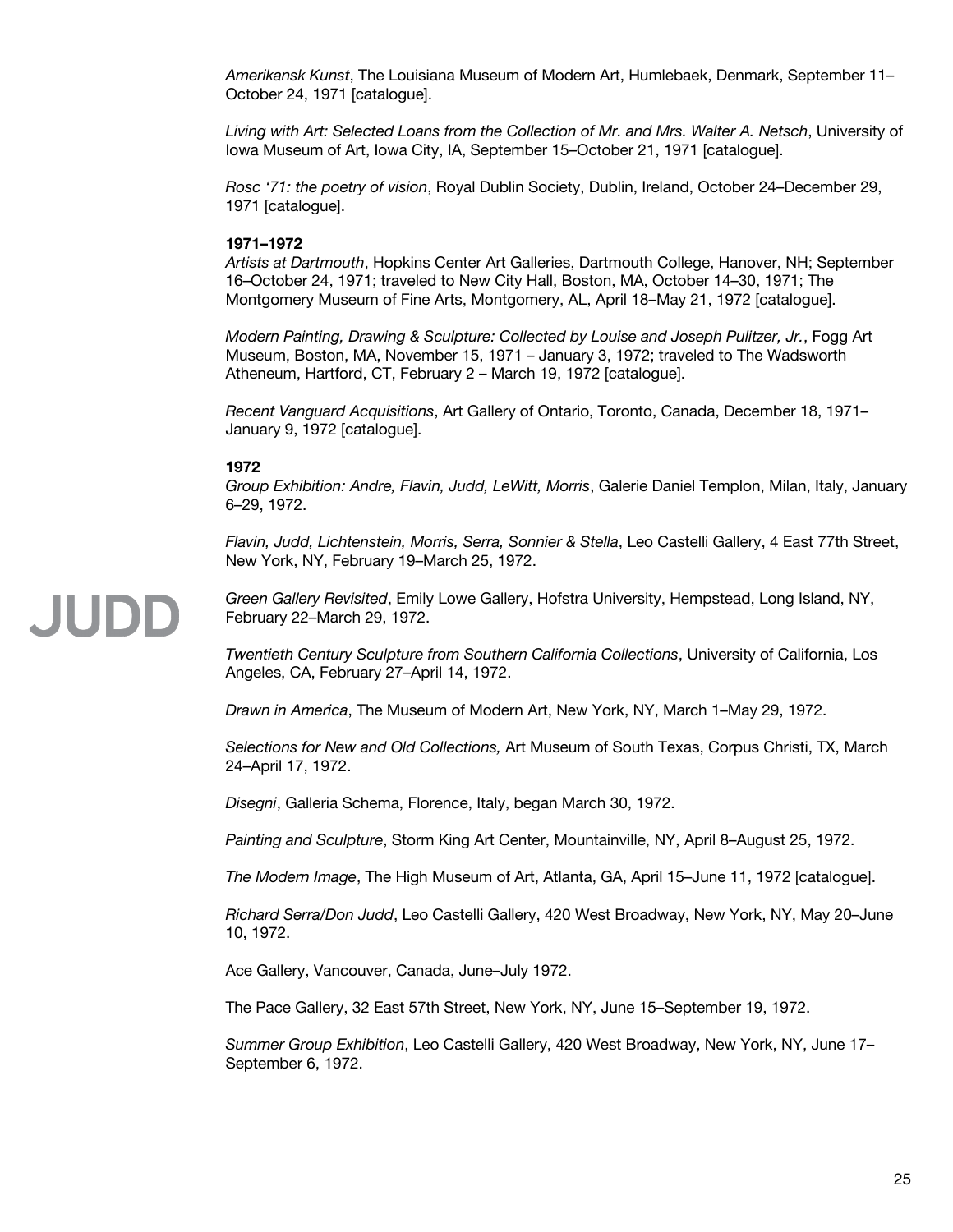*Group Show,* Leo Castelli Gallery, 4 East 77th Street, New York, NY, June 17–September 23, 1972.

*Dealer's Choice*, La Jolla Museum of Contemporary Art, La Jolla, CA, July 14–August 27, 1972.

*Diagrams & Drawings*, Rijksmuseum Kröller-Müller, Otterlo, The Netherlands, August 13– September 24, 1972 [catalogue].

*Furniture Designed by Artists*, Leo Castelli Gallery, 420 West Broadway, New York, NY, September 7–23, 1972.

*Art for McGovern*, The Pace Gallery, 32 East 57th Street, New York, NY, September 20–21, 1972.

*60s to 72: American Art from the Collection of Ed Cauduro*, Portland Art Museum, Portland, OR, September 29–October 29, 1972.

*Group Drawing Show,* Leo Castelli Gallery, 4 East 77th Street, New York, NY, September 30– October 21, 1972.

*Group Show: New Works*, Leo Castelli Gallery, 420 West Broadway, New York, NY, October 7–21, 1972.

*Recent American Painting and Sculpture in the Albright-Knox Art Gallery*, Albright-Knox Art Gallery, Buffalo, NY, November 17–December 31, 1972.

#### **1973**

JUDD

*1973 Biennial of Painting and Sculpture*, The Whitney Museum of American Art, New York, NY, January 10–March 18, 1973 [catalogue].

*3D into 2D: Drawing for Sculpture*, New York Cultural Center, New York, NY, January 19–March 11, 1973.

*Works from the Early Sixties*, Paula Cooper Gallery, New York, NY, January 20–February 15, 1973.

*Permanent and Loan Collection*, Pasadena Museum of Modern Art, Pasadena, CA, January 30– December 31, 1973.

*American Painters Through Two Decades from the Museum Collection*, Solomon R. Guggenheim Museum, New York, NY, February 23–April 1, 1973.

*Réalité Réalités Réalité*, Musée d'art et d'industrie, Saint-Etienne, France, began March 1973.

*Small Scale Sculpture*, Locksley Shea Gallery, Minneapolis, MN, March 8–29, 1973.

*Prints of The Sixties*, The Museum of Modern Art, New York, NY, March 22–May 9, 1973.

Janie C. Lee Gallery, Dallas, TX, began May 1973.

*A Look at New York*, Pasadena Museum of Modern Art, Pasadena, CA, June 12–July 22, 1973.

*American Art: Third Quarter Century*, Seattle Art Museum, Seattle, WA, August 22–October 14, 1973.

*Outdoor Sculptors Indoors, Storm King Art Center,* Mountainville, NY, September 2–November 19, 1973.

#### 26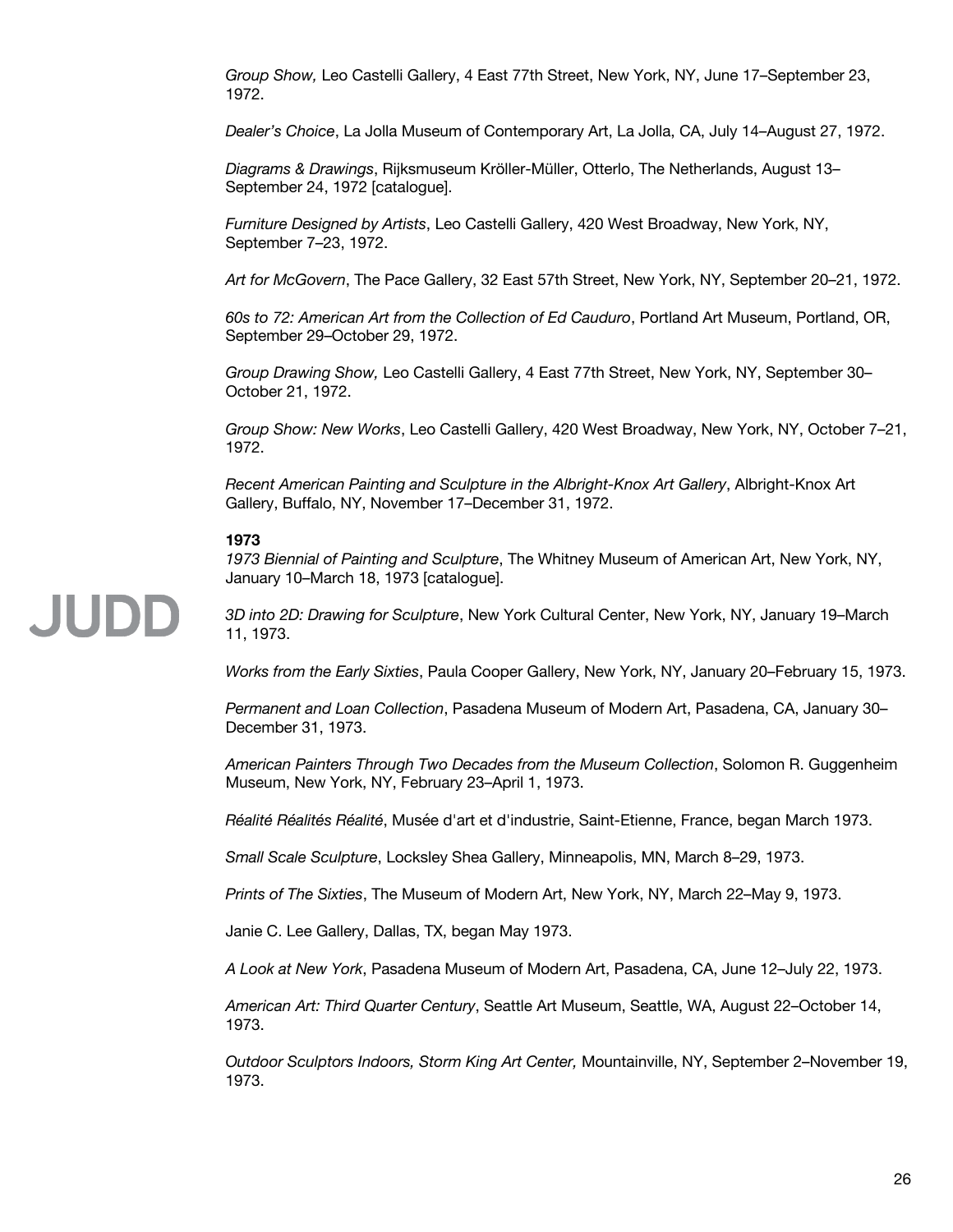*Emma Lake Workshops 1955-1973,* Norman Mackenzie Art Gallery, Regina, Canada, September 21–October 21, 1973 [catalogue].

*Group Show*, Leo Castelli Gallery, 4 East 77th Street, New York, NY, September 22–October 16, 1973.

*American-type Sculpture Part II*, Visual Arts Gallery, New York, NY, October 3–31, 1973.

*Opening Exhibition*, Jared Sable Gallery, Toronto, Canada, October 18–27, 1973.

*New York Collection for Stockholm*, Modern Museet, Stockholm, Sweden, October 27–December 9, 1973 [catalogue].

*Opening Exhibition,* Janie C. Lee Gallery, Houston, TX, November 12, 1973.

#### **1973–1974**

*Contemporanea*, Parcheggio di Villa Borghese, Rome, Italy, November 30, 1973–March 17, 1974 [catalogue].

*Drawings and Other Work*, Paula Cooper Gallery, New York, NY, December 15, 1973–January 9, 1974.

*Fifteen American Artists*, Galerie Denise René, Paris, France, December 1973–January 31, 1974.

#### **1974**

*Choice Dealers: Dealer's Choice*, The New York Cultural Center, New York, NY, January 4– February 3, 1974.

## JUDD

*Less is More: The Influence of Bauhaus on America,* Lowe Art Museum, University of Miami, Miami, FL, February 7–March 10, 1974 [catalogue].

*Eight Artists: Dan Christensen, Neil Jenney, Don Judd, Roy Lichtenstein, Robert Rauschenberg, Gary Stephen, Cy Twombly, Peter Young*, Art Museum of South Texas, Corpus Christi, TX, February 8–March 24, 1974; traveled to Miami Art Center, Miami, FL, April–May 1974 [catalogue].

*Some Recent American Art,* organized by The Museum of Modern Art, New York; traveled to National Gallery of Victoria, Melbourne, Australia, February 12–March 10, 1974; Art Gallery of New South Wales, Sydney, Australia, April 5–May 5, 1974; Art Gallery of South Wales, Adelaide, Australia, May 31–June 30, 1974; Australian Art Gallery, Perth, Australia, July 26–August 21, 1974; City of Auckland Art Gallery, Auckland, New Zealand, October 14–November 17, 1974 [catalogue].

*Drawings*, Leo Castelli Gallery, 420 West Broadway, New York, NY, February 16–March 2, 1974.

*Chile Emergency Exhibition*, organized by the U.S. Committee for Justice to Latin American Political Prisoners, 383 West Broadway, New York, NY, March 2–16, 1974.

*Artists' Benefit Sale For Encounter,* Paula Cooper Gallery, New York, NY, April 2–4, 1974.

*Selections from the Storm King Art Center Collection*, Storm King Art Center, Mountainville, NY, April 7–October 27, 1974.

*Kunst-Überkunst,* Kölnischer Kunstverein, Cologne, Germany, April 11–May 26, 1974 [catalogue].

*Art Now 74: A Celebration of the American Arts*, John F. Kennedy Center for the Performing Arts, Washington D.C., May 30–June 16, 1974.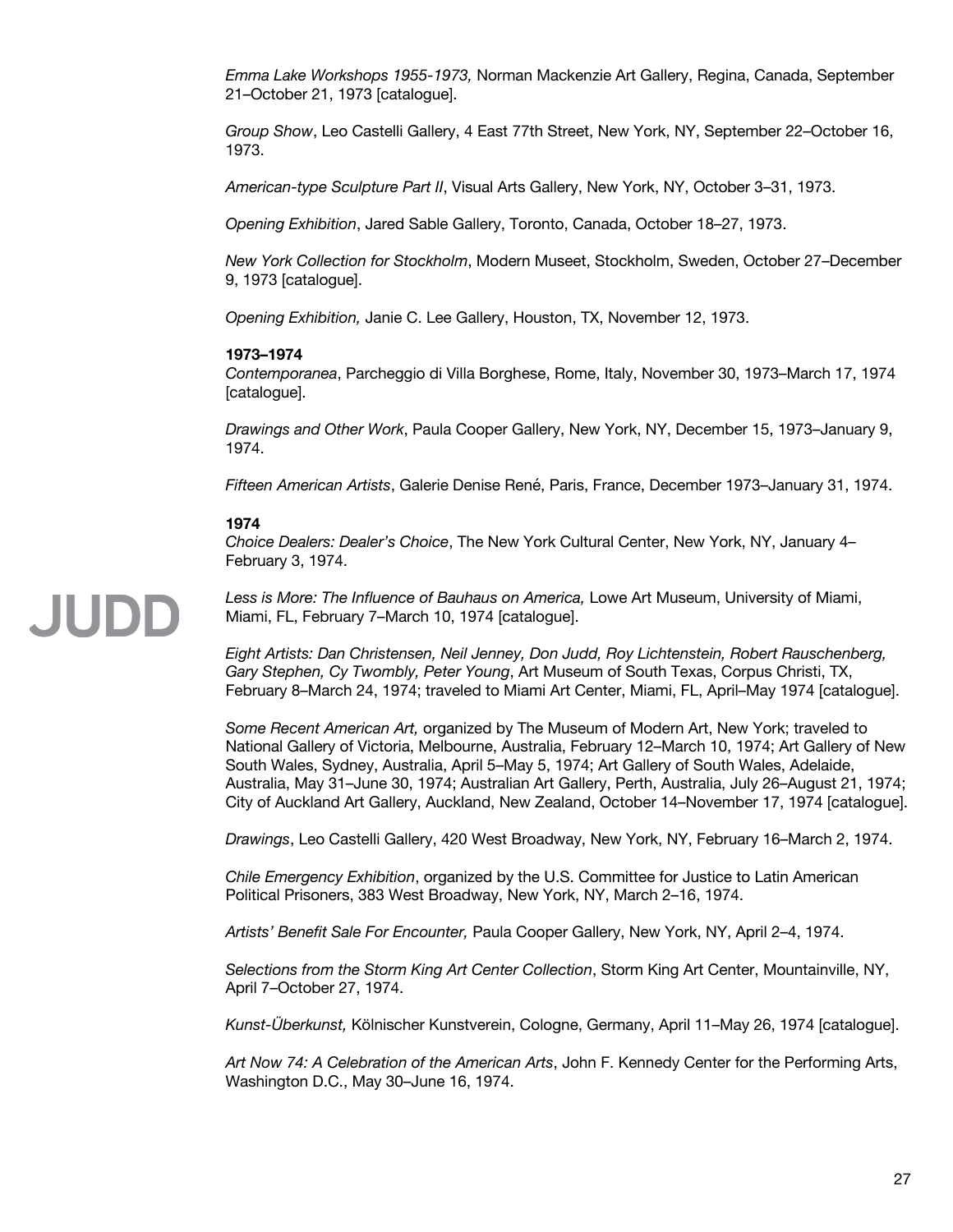*Dan Flavin, Don Judd, Sol LeWitt,* Galleria Bertesca, Milan, Italy, June 11–July 11, 1974.

*71st American Exhibition*, Art Institute of Chicago, Chicago, IL, June 15–August 11, 1974 [catalogue].

*Group Show*, Leo Castelli Gallery, 4 East 77th Street, New York, NY, June 21–September 14, 1974.

*Color Renaissance: Sculpture and Painting in the Sixties*, Milwaukee Art Center, Milwaukee, Wisconsin, July 17–August 24, 1974.

*Twentieth Century Art from Fort Worth Dallas Collections*, Modern Art Museum of Fort Worth, Fort Worth, TX, September 8–October 15, 1974 [catalogue].

*Der Konstruktivismus und seine Nachfolge an Beispielen aus dem Bestand der Staatsgalerie Stuttgart und ihrer Graphischen Sammlung*, Staatsgalerie Stuttgart, Stuttgart, Germany, September 15–November 24, 1974 [catalogue].

*In Three Dimensions*, Leo Castelli Gallery, 420 West Broadway, New York, NY, September 21– October 12, 1974.

*Festival D'Automne a Paris*, Musee Galliera, Paris, France, September 21–October 12, 1974.

*L'Art au Presént*, Daniel Templon, Paris, France, October 2–November 10, 1974.

*Castelli at Berggruen*, John Berggruen Gallery, San Francisco, CA, October 30–December 7, 1974 [catalogue].

# **JUDD**

*Art of the Real*, Royal College of Art, London, United Kingdom, began November 1974.

#### **1974–1975**

*Inaugural Exhibition*, Hirshhorn Museum and Sculpture Garden, Washington, D.C., October 4, 1974–September 15, 1975

*Anselmo, Judd, Kosuth*, Gian Enzo Sperone, New York, NY, November 2, 1974–February 5, 1975.

*National Print Exhibition: Nineteenth Biennial*, Brooklyn Museum, Brooklyn, NY, November 20, 1974–January 5, 1975.

#### **1975**

*Group Exhibition,* Paula Cooper Gallery, New York, NY, began January 14, 1975.

*Minimal Art*, Galerie Bruno Bischofberger, Zürich, Switzerland, began January 16, 1975.

*Sculpture of the 60's*, The Whitney Museum of American Art, New York, NY, March 12–April 16, 1975.

*Zeichnungen 3: USA*, Staditisches Museum, Leverkusen, Germany, May 15–June 29, 1975 [catalogue].

*Artists' Rights Today*, Westbroadway Gallery, New York, NY, May 17–June 5, 1975.

*Curators Choice: Dürer to Dubuffet*, The Brooklyn Museum, Brooklyn, NY, May 21–August 31, 1975.

*Prints by Sculptors*, The Museum of Modern Art, New York, NY, May 21–September 1, 1975.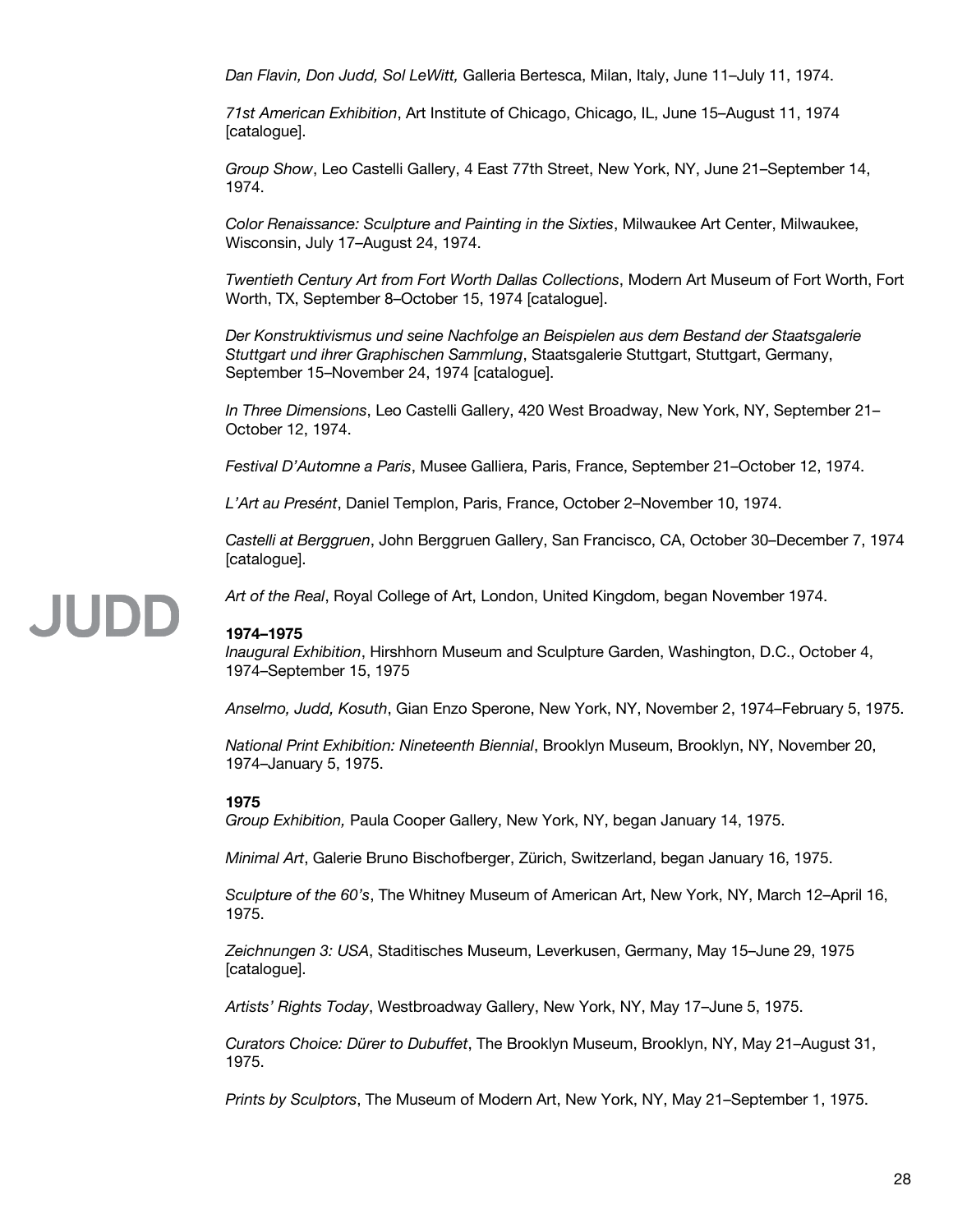*Functions of Drawing*, Rijksmuseum Kröller-Müller, Otterlo, The Netherlands, May 25–August 4,1975.

*Group Exhibition*, Leo Castelli Gallery, 420 West Broadway, New York, NY, June 7–September 5, 1975.

*20th Century Sculpture from the Collection of the Saint Louis Art Museum*, Saint Louis Art Museum, Saint Louis, MO, June 17–July 20, 1975.

*American Art Since 1945*, Dallas Museum of Fine Arts, Dallas, TX, August 18–October 3, 1975 [catalogue].

*Masterworks in Wood: The Twentieth Century*, Portland Art Museum, Portland, OR, September 17–October 19, 1975 [catalogue].

*Sculpture: American Directions 1945–1975*, National Collection of Fine Arts, Smithsonian Institution, Washington, D.C., October 3–November 30, 1975.

*Painting, Drawing and Sculpture from the Vogel Collection*, Institute of Contemporary Arts, University of Pennsylvania, Philadelphia, PA, October 7 – November 18, 1975 [catalogue].

*Group Show*, Leo Castelli Gallery, 4 East 77th Street, New York, NY, November 22–December 13, 1975.

*Survey: Part II*, Sable-Castelli Gallery, Ltd., Toronto, Canada, 1975.

#### **1975–1976**

*Art Minimal*, Musee d'Art et d'Histoire, Geneva, Switzerland, December 4, 1975–January 6, 1976.

*Drawings*, Bykert Gallery, New York, NY, December 6, 1975–January 7, 1976.

*Group Exhibition,* Paula Cooper Gallery, New York, NY, December 13, 1975–January 14, 1976.

#### **1976**

**JUDD** 

*Drawing Now: 1955–1975,* The Museum of Modern Art, New York, NY, January 23–March 9, 1976; traveled to Kunsthaus Zurich, Zurich, Switzerland, October 10–November 14, 1976 [catalogue].

*Functions of Drawing*, Kunstmuseum Basel, Basel Switzerland, February 7–April 4, 1976 [catalogue].

*Survey – Part 1*, Sable-Castelli Gallery, Toronto, Canada, February 14–March 6, 1976.

*American Painting and Sculpture 72nd Annual Exhibition*, The Art Institute of Chicago, Chicago, IL, March 13–May 9, 1976 [catalogue].

*200 Years of American Art*, The Whitney Museum of American Art, New York, NY, March 16– September 26, 1976.

*American Art Since '45 in MoMA's Collection*, Denver Art Museum, Denver, CO, March 22–May 2, 1976.

*Critical Perspectives in American Art*, Fine Arts Center Gallery, University of Massachusetts, Amherst, MA, April 11–May 9, 1976; traveled to American Pavilion, 37<sup>th</sup> Venice Biennale, Venice, Italy, 1976 [catalogue].

#### 29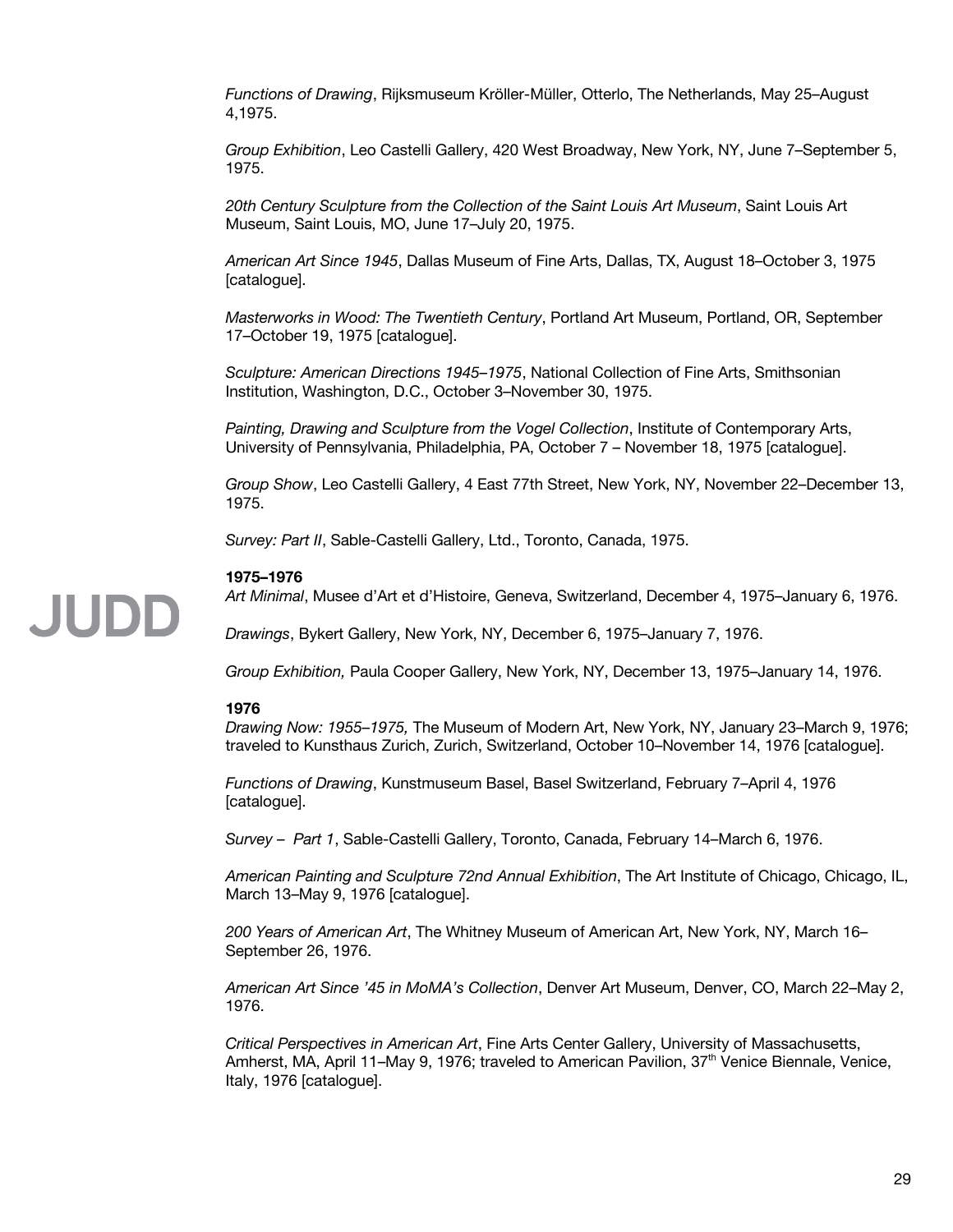*Ideas on Paper 1970–1976*, The Renaissance Society at the University of Chicago, Chicago, IL, May 2–June 6, 1976 [brochure].

*Europa/America L'astrazione Determinata 1960/1976*, Galleria Comunale d'Arte Moderna, Bologna, Italy, May 23–September 30, 1976 [catalogue].

*Group Show*, Sperone Westwater, New York, NY, June 12–September 25, 1976.

*Three Decades of American Art Selected from the Whitney Museum of American Art*, Seibu Museum of Art, Tokyo, Japan, June 18–July 20, 1976 [catalogue].

*Group Exhibition*, Leo Castelli Gallery, 420 West Broadway, New York, NY, June 19–September 10, 1976.

*Project Rebuild - an exhibition to aid earthquake damage to Udine*, Grey Art Gallery and Study Center at New York University, New York, NY, August 11–27, 1976.

*New York-Downtown Manhattan: Soho*, Akademie der Kunste Berliner Festwochen, September 5– October 17, 1976 [catalogue].

*Donald Judd and Sol LeWitt: Structures*, Baltimore Museum of Art, Baltimore, MD, September 7– October 31, 1976.

*Andre, Judd, Flavin, LeWitt*, The Museum of Modern Art, Oxford, United Kingdom, 1976.

*An Exhibition for the War Resisters League*, Heiner Friedrich Gallery, New York, NY, December 4–20, 1976.

# JUDD

#### **1976–1977**

*Rooms*, The Museum of Modern Art, New York, NY, December 7, 1976–February 6, 1977.

*Boites*, Musee d'Art Moderne de la Ville de Paris, Paris, France, December 16, 1976–January 30, 1977; traveled to Mason de la Culture de Rennes, Rennes, France, February 3–March 2, 1977 [catalogue].

#### **1977**

*Zeichnungen*, Galerie Heiner Friedrich, Cologne, Germany, February 4–March 19, 1977.

*Two Decades of Exploration: Homage to Leo Castelli on This Occasion of His Twentieth Anniversary*, The Art Association of Newport, Newport, RI, February 13–March 27, 1977.

*Works on Paper American Art '45–'75*, Museum of Art, Washington State University, Pullman, WA, February 28–April 1, 1977.

*Zeitgenössische Kunst aus der Sammlung des Stedelijk van Abbemuseum Eindhoven*, Kunsthalle Bern, Bern, Switzerland, March 4–April 11, 1977 [catalogue].

*Barry, Judd, Morris, Sonnier*, Leo Castelli Gallery, 420 West Broadway, NY, New York, March 5–19, 1977.

*Early Minimal Work: Andre/Flavin/Judd/LeWitt*, Sperone Westwater Fischer, New York, NY, March 12–April 2, 1977.

*Tableaux d'Aujourd'Hui*, Espace Cardin, Paris, France, began March 22,1977.

*Serielle Konzepte*, Galerie D+C Mueller-Roth, Stuttgart, Germany, April 22–June 4, 1977.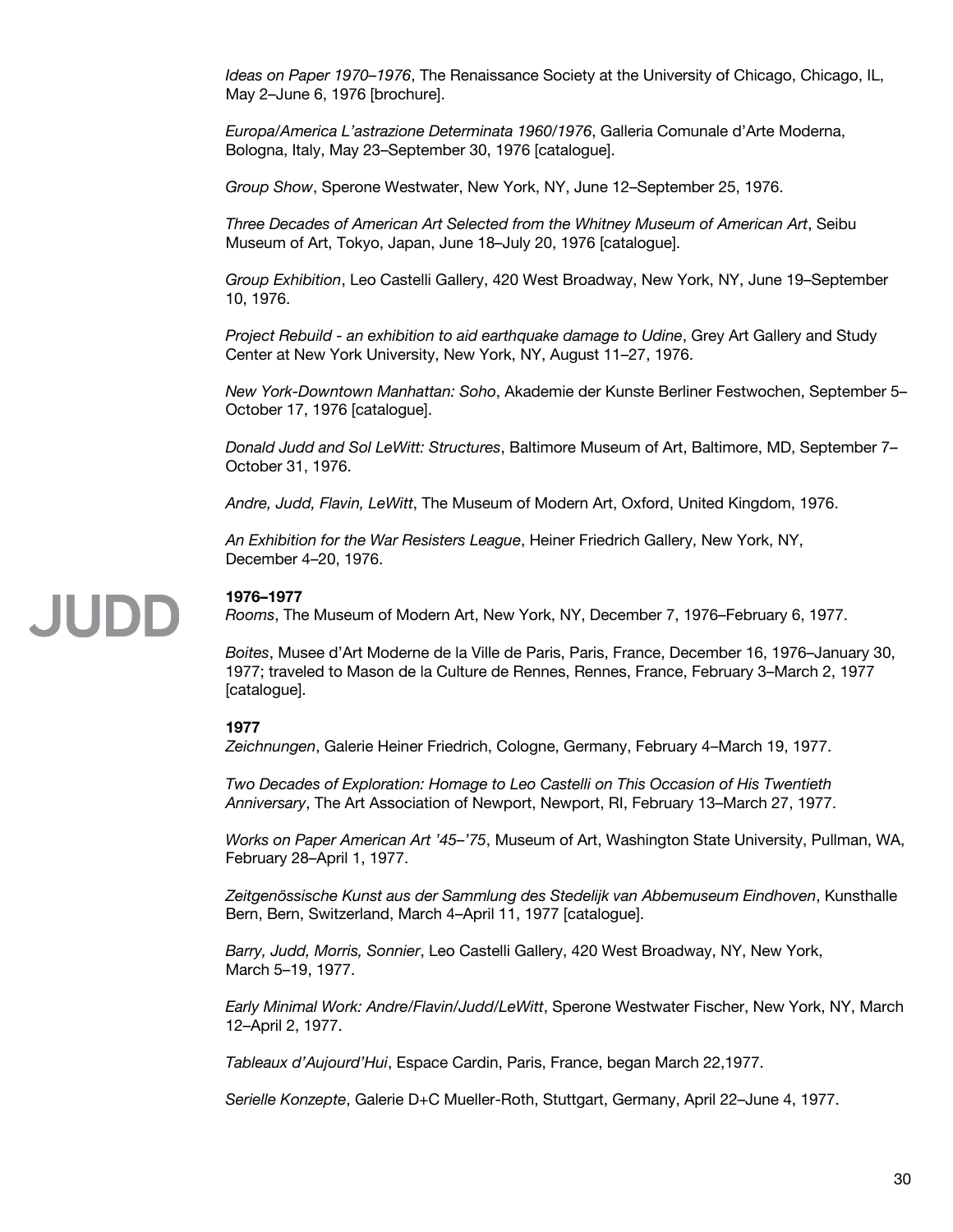*Solidarity with Chilean Democracy: A Memorial to O. Letellier*, Cayman Gallery, New York, NY, April 30–May 7, 1977.

*Jubilation: American Art During the Reign of Elizabeth II*, The Fitzwilliam Museum, Cambridge, United Kingdom, May 10–June 18, 1977 [catalogue].

*Ideas in Sculpture 1965–1977*, The Renaissance Society at the University of Chicago, Chicago, IL, May 1–June 11, 1977 [brochure].

*Drawings*, Leo Castelli Gallery (Castelli Graphics), 4 East 77th Street, May 7–28, 1977.

*Group Exhibition*, Leo Castelli Gallery, 420 West Broadway, New York, NY, May 28–September 17, 1977.

*American Art in Belgium*, Palais des Beaux-Arts, Brussels, Belgium, May 28–August 28, 1977.

*Summer Group Show*, Leo Castelli Gallery, 420 West Broadway, New York, NY, June 19– September 10, 1977.

*Documenta 6*, Museum Fridericianum, Orangerie, Neue Galerie, Karlsaue, Kassel, Germany, June 24–October 2, 1977 [catalogue].

*American Postwar Painting from the Guggenheim Collection*, Solomon R. Guggenheim Museum, New York, NY, July 1–September 11, 1977.

*Skulpture*, Westfälischer Landesmuseum, Münster, Germany, July 3–November 13, 1977 [catalogue].

*20th Century American Art from Friends' Collection*, The Whitney Museum of American Art, New York, NY, July 27–September 27, 1977.

*A View of a Decade*, Museum of Contemporary Art, Chicago, IL, September 10–November 11, 1977 [catalogue].

*Forum Metall*, Lentos Kunstmuseum Linz, Linz, Austria, began September 12, 1977 [catalogue].

*New Works: The State of Art*, The New York State Museum, Albany, NY, October 8–November 28, 1977.

*Recent Acquisitions: Selected Works 1974–1977*, La Jolla Museum of Contemporary Art, La Jolla, CA, November 1977.

Galleria La Bertesca, Genoa, Italy, began November 1977.

*Off the Wall*, Art Gallery University of West Florida, Pensacola, Florida, November 16–30, 1977.

#### **1977–1978**

JUDD

*Perceptions of the Spirit in 20th Century American Art*, Indianapolis Museum of Art, Indianapolis, IN, September 21–November 27, 1977; traveled to University Art Museum, Berkeley, CA, December 20, 1977–February 12, 1978; Marion Koogler McNay Art Institute, San Antonio, TX, March 5–April 16, 1978; and Columbus Gallery of Fine Arts, OH, May 10–June 19, 1978 [catalogue].

*Drawings for Outdoor Sculpture 1946–1977*, John Weber Gallery, New York, NY, October 29– November 23, 1977; traveled to Amherst College, Amherst, MA, February 3–March 4, 1978;

#### 31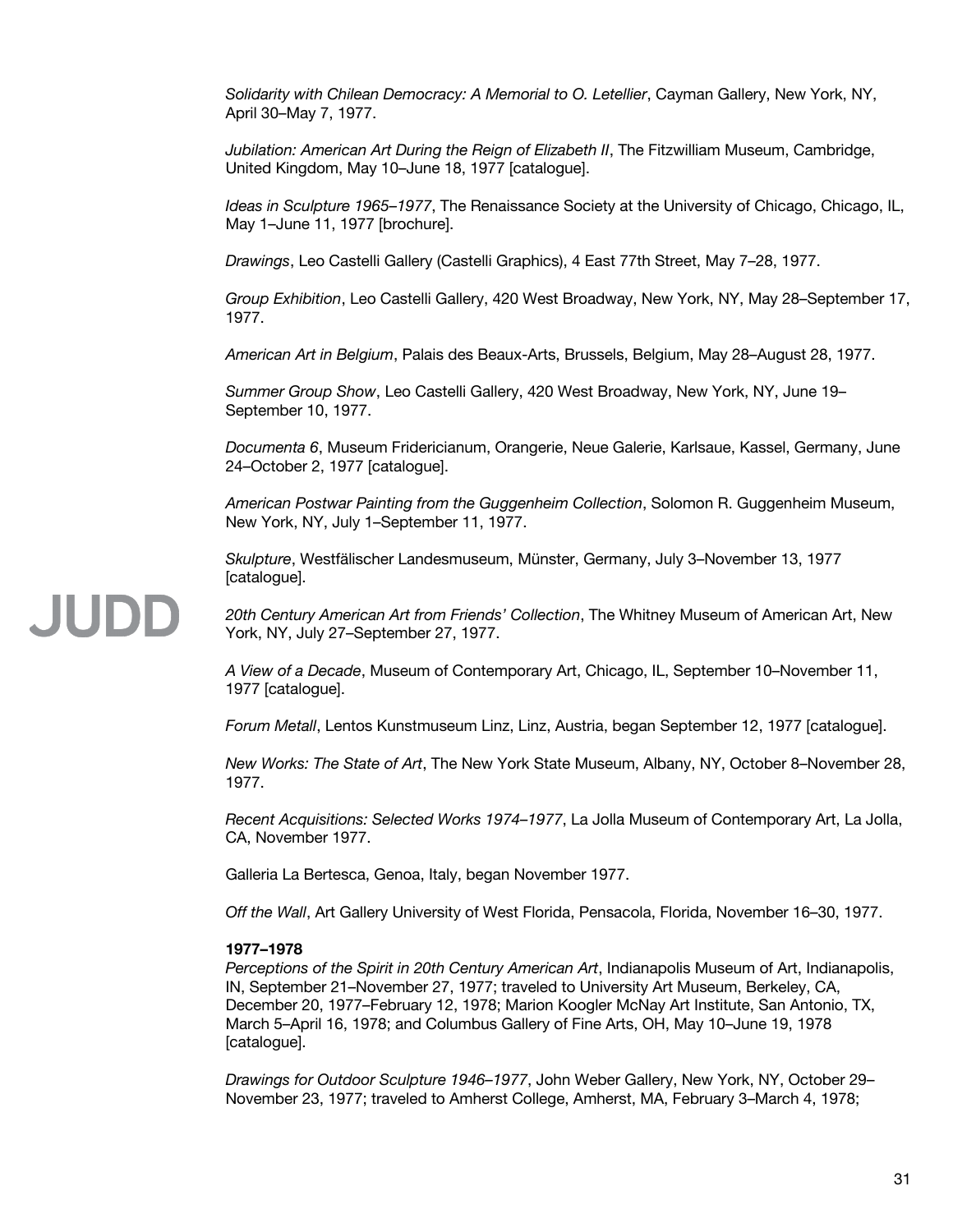University of California, Santa Barbara, CA, June 27–September 4, 1978; Laguna Gloria Art Museum, Austin, TX, September 15–October 27, 1978; and Massachusetts Institute of Technology, Cambridge, MA, November 17–December 22, 1978 [catalogue].

*Works from the Collection of Dorothy and Herbert Vogel*, University of Michigan Museum of Art, Ann Arbor, MI, November 11, 1977–January 1, 1978.

Thomas Segal Gallery, Boston, MA, December 3,1977–January 7, 1978.

*Series*, Tate Gallery, London, United Kingdom, December 21, 1977–January 31, 1978 [catalogue].

#### **1978**

*Project Drawings: Donald Judd, Rockne Krebs, Robert Morris*, Kansas City Art Institute, Kansas City, MO, January 6–27, 1978.

*Castelli at Greenberg*, Greenberg Gallery, St. Louis, MO, January 15–February 28, 1978.

*Aspects of Minimal Art*, Julian Pretto Gallery, New York, NY, January 31–February 28, 1978.

*Bildhauerzeichnungen*, Galerie D+C Mueller-Roth, Stuttgart, Germany, March 5–April 9, 1978 [catalogue].

*New York Now*, Mead Art Gallery, Amherst College, MA, March 9–April 12, 1978.

*Art for Corporations,* The Museum of Modern Art, New York, NY, April 17–July 4, 1978.

*American Art 1950 to Present*, The Whitney Museum of American Art, New York, NY, May 3– September 12, 1978.

#### JUDD *Four Major Works: Judd, LeWitt, Mangold, Ryman*, Young–Hoffman Gallery, Chicago, IL, June 3– 28, 1978.

*Leo Castelli Gallery at Northpark National Bank,* Dallas, TX, June 15–August 15, 1978.

*Group Exhibition,* Leo Castelli Gallery, 420 West Broadway, New York, NY, July 5–September 23, 1978.

*Twentieth–Century Sculpture*, John Berggruen Gallery, San Francisco, CA, July 6–August 26, 1978.

*20th Century American Drawings: Five Years of Acquisitions*, The Whitney Museum of American Art, New York, NY, July 28–October 1, 1978.

*Summer Show*, Lisson Gallery, London, United Kingdom, August 1–September 16, 1978.

*20th Century Sculpture Mr. and Mrs. Nasher Collection*, Meadows School of Art at Southern Methodist University, Dallas, TX, September 22–October 22, 1978 [catalogue].

*10th Year Anniversary Exhibition*, Galerie Daniel Templon, Paris, France, October 7–November 16, 1978.

*Dokumentation 2,* InK, Zürich, Switzerland, October 13–November 23, 1978 [catalogue].

*American Masters of the Sixties and Seventies: Selections from the Collection of Jan and Ronald K. Greenberg*, Brooks Memorial Art Gallery, Memphis, TN, December 9–28, 1978 [catalogue].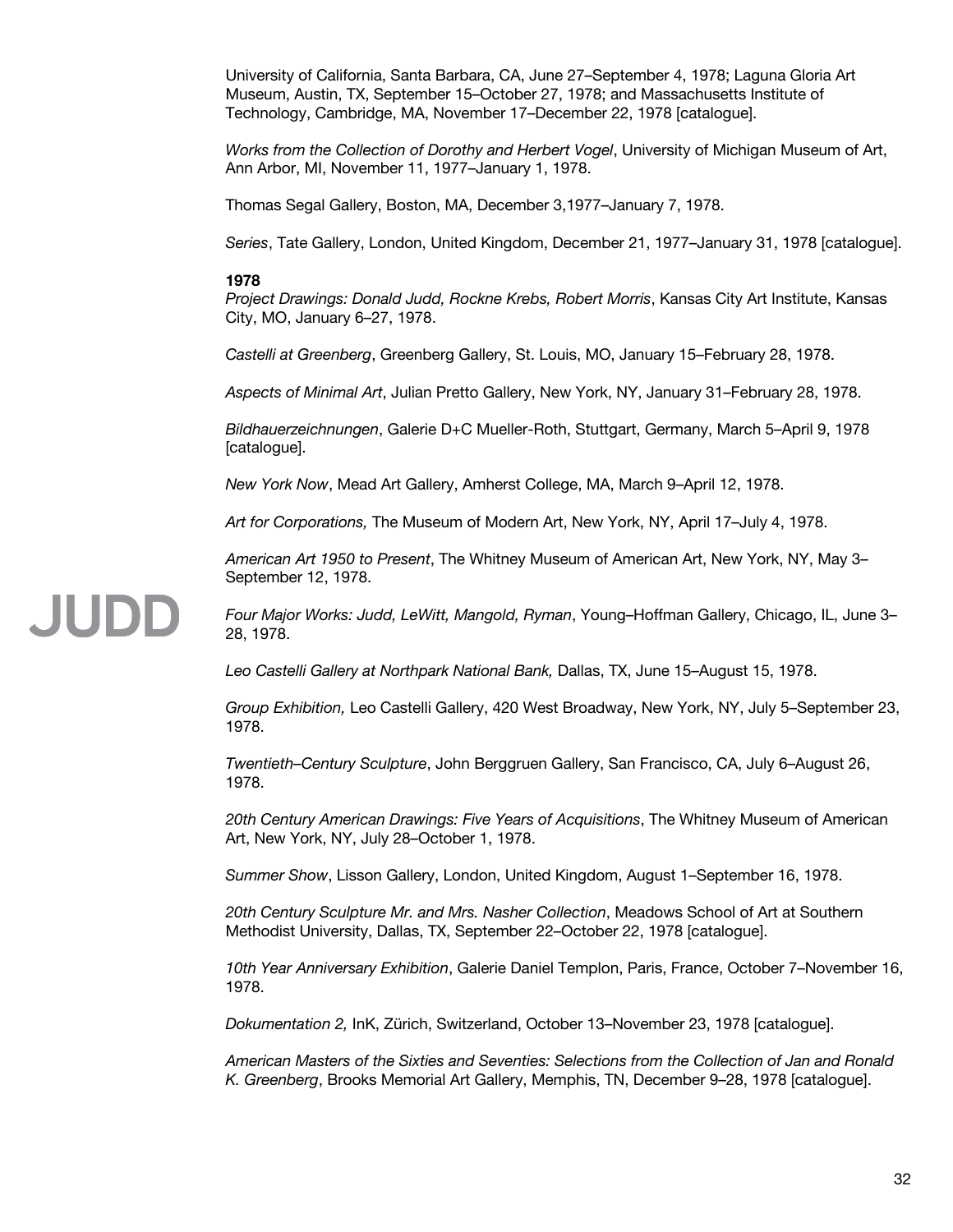#### **1978–1979**

*Numerals 1924–1977*, Leo Castelli Gallery, 420 West Broadway, New York, NY, January 7–28, 1978; traveled to Yale University Art Gallery, New Haven, CT, February 14–March 26, 1978; Dartmouth College Museums and Galleries, Hanover, NH, April 21–May 21, 1978; University Art Gallery, University of North Dakota, Grand Forks, ND, August 29–September 26, 1978; Minneapolis College of Art and Design, Minneapolis, MN, October 4–November 1, 1978; Fine Arts Gallery, University of California, Irvine, CA, November 10–December 10, 1978; Art Museum of South Texas, Corpus Christi, TX, January 5–February 4, 1979; Center for the Visual Arts Gallery, Illinois State University, Normal, IL, February 17–March 16, 1979; Center for the Arts, Muhlenberg College, Allentown, PA, March 30–April 28, 1979; and New Gallery of Contemporary Art, Cleveland, OH, May 15–June 15, 1979 [catalogue].

*Sculpture Show*, Northpark National Bank, Dallas, TX, October 1978–August 1979.

*Sculpture*, Richard Hines Gallery, Seattle, WA, December 15, 1978–February 10, 1979.

#### **1979**

*Drawings*, Galerie Rolf Ricke, Cologne, Germany, January 19–February 21, 1979.

*Bilder einer Ausstellung*, Kunstmuseum Bern, Bern, Switzerland, March 7–April 8, 1979 [catalogue].

*The Reductive Object: A Survey of the Minimalist Aesthetic in the 1960s*, Institute of Contemporary Art, Boston, MA, March 7–April 29, 1979 [catalogue].

*Selected Sculpture from the Permanent Collection*, Museum of Contemporary Art, Chicago, IL, March 23–July 1, 1979.

*New Collection Exhibition*, The National Museum of Art, Osaka, Japan, March 29–May 13, 1979.

*Art of the Sixties: Europe and the U.S.A From the Collection of the Ludwig Museum, Cologne*, Tel Aviv Museum, Tel Aviv, Israel, April 26–July 20, 1979 [catalogue].

*The Minimal Tradition*, The Aldrich Museum of Contemporary Art, Ridgefield, CT, April 29– September 2, 1979 [catalogue].

*Contemporary Sculpture: Selections From the Collection of The Museum of Modern Art*, The Museum of Modern Art, New York, NY, May 18–August 7, 1979 [catalogue].

*Decade in Review: Selections from the 1970s*, Whitney Museum of American Art, New York, NY, June 19–September 2, 1979.

*Through the Summer*, Lisson Gallery, London, United Kingdom, June 21–August 25, 1979.

*Group Exhibition*, Leo Castelli Gallery, 420 West Broadway, New York, NY, June 23–September 15, 1979.

*10 Americains*, Galerie Catherine Issert, Saint Paul de Vence, France, July 14–August 14, 1979.

*Skulptur: Matisse, Giacometti, Judd, Flavin, Andre, Long*, Kunsthalle Bern, Bern, Switzerland, August 17–September 23, 1979 [catalogue].

*From Allan to Zucker*, Texas Gallery, Houston, TX, August 17–September 28, 1979.

*Art of the 70's from the Crex Collection*, Städtische Galerie im Lenbachhaus, Munich, Germany, September 13–October 7, 1979.

### JUDD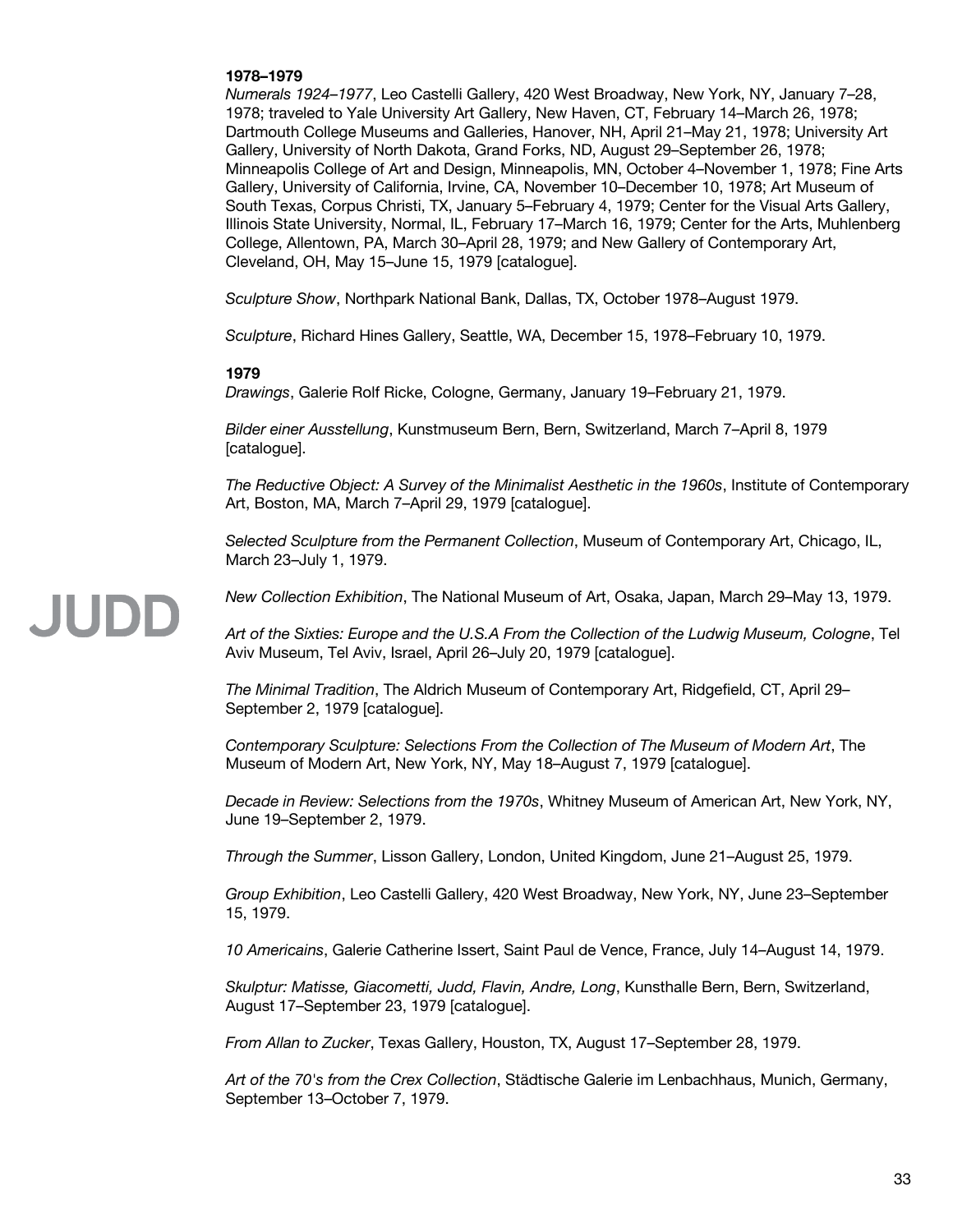*Minimal Art*, Greenberg Gallery, St. Louis, MO, October 1–November 13, 1979.

*Carl Andre, Jennifer Bartlett, Donald Judd, Brice Marden, Joel Shapiro,* Paula Cooper Gallery, New York, NY, began December 1, 1979.

#### **1979–1980**

*Emergence and Progression: Six Contemporary American Artists*, Milwaukee Art Center, Milwaukee, WI, October 11–December 2, 1979; traveled to Virginia Museum of Fine Arts, Richmond, VA, January 16–March 2, 1980; J.B. Speed Museum, Louisville, KY, April 1–June 29, 1980; and New Orleans Museum of Art, New Orleans, LA, July 25–September 14, 1980 [catalogue].

*Constructivism and the Geometric Tradition: Selections from the McCrory Corporation Collection*, Albright-Knox Art Gallery, Buffalo, NY, October 14–November 25, 1979; traveled to Dallas Museum of Fine Arts, Dallas, TX, January 16–February 24, 1980; San Francisco Museum of Modern Art, San Francisco, CA, March 14–April 27, 1980; La Jolla Museum of Contemporary Art, La Jolla, CA, May 23–July 8, 1980; Seattle Art Museum, Seattle, WA, July 30–September 14, 1980; Museum of Art, Institute of Arts, Detroit, MI, April 22–June 1, 1981; and Milwaukee Art Center, Milwaukee, WI, July 14–August 26, 1981 [catalogue].

*20th Century Drawings from the Whitney Museum of Ar*t, San Antonio Museum Association, San Antonio, TX, November 26, 1979–January 14, 1980; traveled to University of Iowa Museum of Art, Iowa City, IA, February 8–March 4, 1980; Fredrick S. Wight Gallery, University of California, Los Angeles, CA, April 6–May 4, 1980; Minnesota Museum of Art, Saint Paul, MN, June 18–July 25, 1980; J.B. Speed Art Museum, Louisville, KY, October 16–November 7, 1980; and Loch Haven Art Center, Orlando, FL, January 3–February 15, 1981 [catalogue].

#### **1980**

JUDD

*Off the Wall*, Rosa Esman Gallery, New York, NY, January 8–February 9, 1980.

*Carl Andre, Donald Judd, Robert Morris: Sculpture Minimal*, Galleria Nazionale d'Arte Moderna, Rome, Italy, January 16–March 2, 1980 [catalogue].

*Objects and Logotypes: Relationships Between Minimal Art and Corporate Design*, The Renaissance Society at the University of Chicago, Chicago, IL, January 20–February 23, 1980 [catalogue].

*Group Exhibition*, Lisson Gallery, London, United Kingdom, January 24–March 1, 1980.

*Currents/New York*, Joe and Emily Lowe Art Gallery, Syracuse University, Syracuse, NY, January 27–February 24, 1980 [catalogue].

*Painting in Relief*, Whitney Museum of American Art, New York, NY, January 30–March 15, 1980 [catalogue].

*Art Minimal*, CAPC, Musée Contemporain de Bordeaux, Bordeaux, France, February 3–April 21, 1980.

*Printed Art: A View of Two Decades*, The Museum of Modern Art, New York, NY, February 13–April 1, 1980 [catalogue].

*Donald Judd / Richard Serra*, Würtembergischer Kunstverein, Stuttgart, Germany, February 14– March 23, 1980.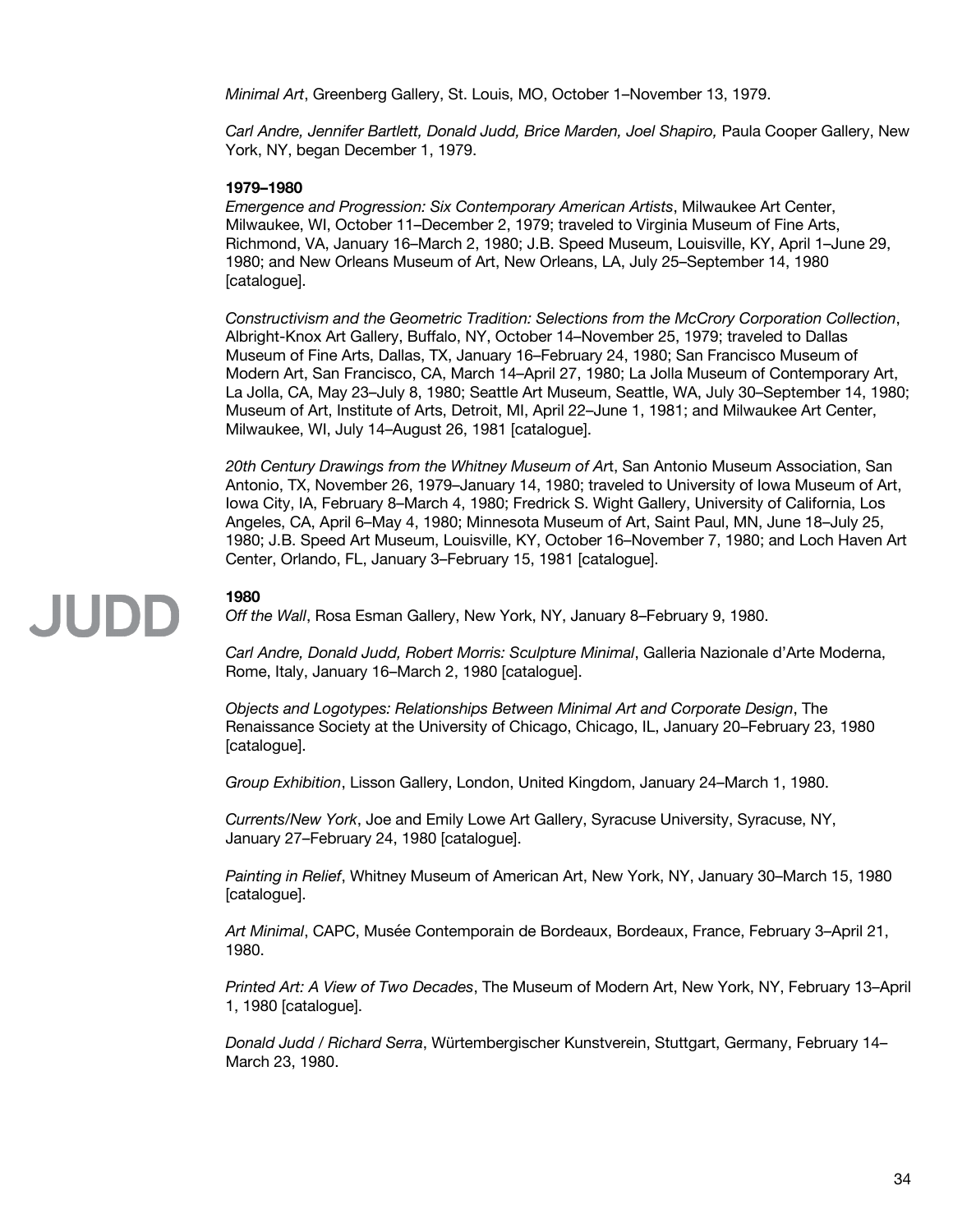*Leo Castelli: A New Space,* Leo Castelli Gallery, 142 Greene Street, New York, NY, February 19– March 15, 1980.

*From Reinhardt to Christo*, Allen Memorial Art Museum, Oberlin College, Oberlin, OH, February 20–March 19, 1980 [catalogue].

*Hidden Desires*, Neuberger Museum, Purchase, New York, March 9–June 15, 1980.

*Kunst seit 1960 Werke aus der Sammlung Crex*, Kunstverein Zurich, Zurich, Switzerland, March 18–May 14, 1980.

*Sculpture on the Wall: Relief Sculpture of the Seventies*, University Gallery, University of Massachusetts at Amherst, Amherst, Massachusetts, March 29–May 4, 1980 [catalogue].

*Andre, Flavin, Judd*, Galerie Daniel Templon, Paris, France, April 12–May 8, 1980.

*American Sculpture: Gifts of Howard and Jean Lipman*, Whitney Museum of American Art, New York, NY, April 15–June 15, 1980 [catalogue].

*Pier + Ocean*, Hayward Gallery, London, United Kingdom, May 2–June 22, 1980; traveled to Rijksmuseum Kröller-Müller, Otterlo, July 13–September 8, 1980 [catalogue].

*Skulpturen im 20. Jahrhunderts*, Internationale Skulpture Austellung im Wenkenpark, Basel, Switzerland, May 11–September 14, 1980 [catalogue].

*Reliefs: Formprobleme zwischen Malerei und Skulptur im 20. Jahrhundert*, Westfalisches Landesmusuem für Kunst und Kulturgeschichte, Münster, Germany, June 1–September 30, 1980; traveled to Kunsthaus Zurich, Switzerland, August 22–November 2, 1980.

*50th Anniversary Gifts and Promised Gifts*, Whitney Museum of American Art, New York, NY, June 3–August 31, 1980.

*Donald Judd, Bruce Nauman, Richard Serra: Sculpture*, Richard Hernes Gallery, Seattle, Washington, July–August 1980.

*Perceiving Modern Sculpture: Selections for the Sighted and Non-Sighted*, Grey Art Gallery, New York, NY, July 8–August 22, 1980.

*An Exhibition of Important Contemporary Drawings, Paintings, and Sculpture*, Margo Leavin, Los Angeles, CA, August 9–September 6, 1980.

*Andre, Flavin, Judd, LeWitt, Morris: Hauptwerke der Minimal Art*, INK, Zurich, Switzerland, August 22–October 5, 1980.

*Group Exhibition*, Leo Castelli Gallery, 142 Greene Street, New York, NY, September 13– October 18, 1980.

*Sammlung Panza Minimal Skulpturen*, Kunstmuseum Düsseldorf, Düsseldorf, Germany, September 19–November 2, 1980.

*Benefit Exhibition for Foundation for Contemporary Performance Arts, Inc.*, Leo Castelli Gallery, 420 West Broadway, New York, NY, November 29–December 20, 1980.

*Venice Biennale*, Venice, Italy, July 27–October 20, 1980.

JUDD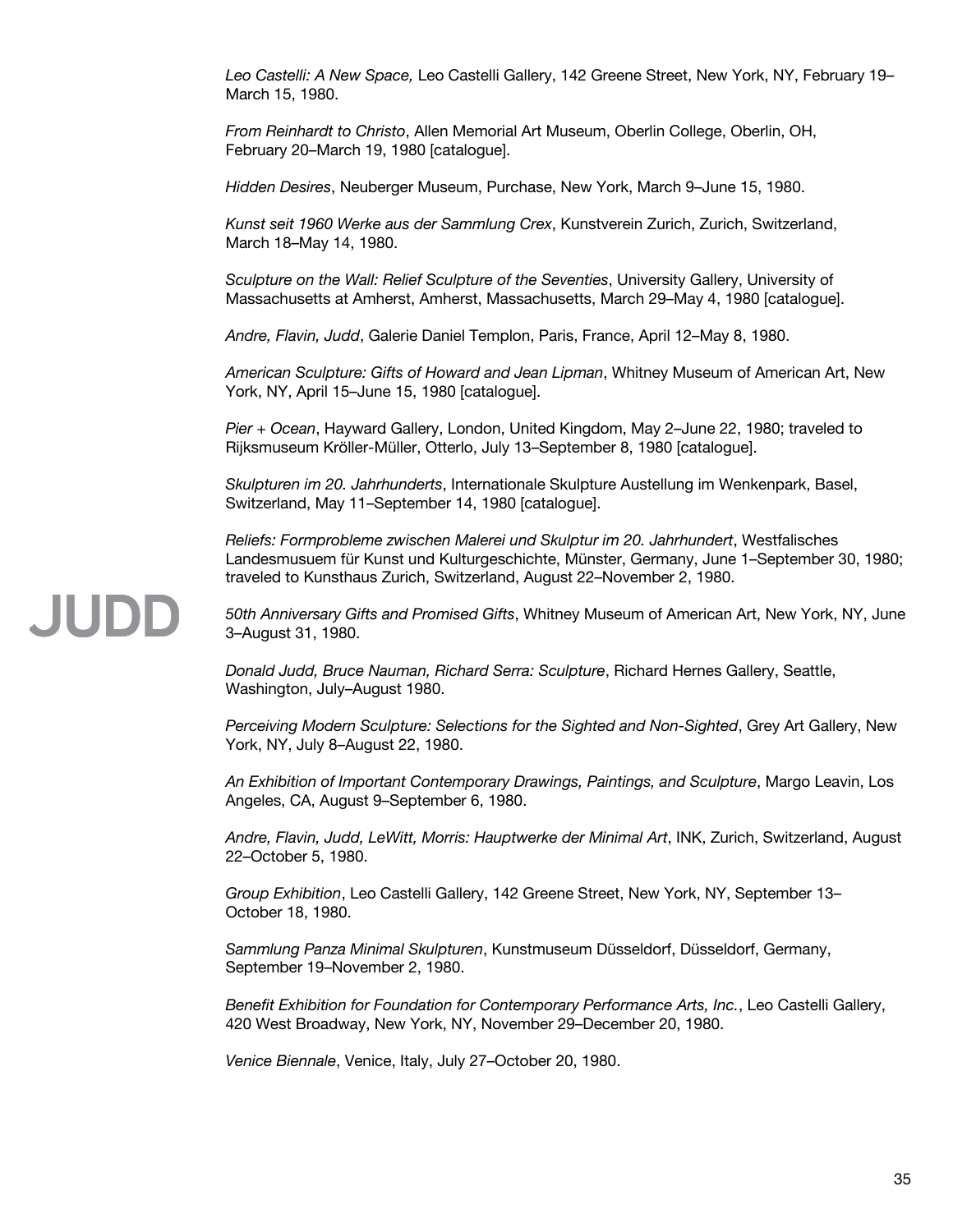#### **1980–1981**

*Minimal + Conceptual Art aus der Sammlung Panza*, Museum Für Gegenwartskunst, Basel Switzerland, November 9, 1980–June 28, 1981 [catalogue].

*Changing Group Exhibition,* Paula Cooper Gallery, New York, NY, December 9, 1980–February 20, 1981.

#### **1981**

Minimal Art, Fundación Juan March, Madrid, Spain, January 26–March 8, 1981 [catalogue].

*Leo Castelli Selects: Johns, Judd, Lichtenstein, Rauschenberg, Rosenquist, Stella*, Gloria Luria Gallery, Bay Harbor Islands, FL, February 27–May 17, 1981.

*New Dimensions in Drawing*, Aldrich Museum of Contemporary Art, Ridgefield, CT, May 3– September 6, 1981.

*Artists' Benefit For The Trisha Brown Dance Company*, Leo Castelli Gallery, 142 Greene Street, New York, NY, May 16–May 30, 1981.

*Internationale Ausstellung Köln 1981*, Cologne, Germany, May 30–August 16, 1981 [catalogue].

*The RSM Collection*, The Contemporary Arts Center, Cincinnati, OH, June 3–July 14, 1981.

*Carl Andre, Donald Judd, Sol LeWitt*, Paula Cooper Gallery, New York, NY, June 3–30, 1981.

*Through the Summer*, Lisson Gallery, London, United Kingdom, July 23–September 26, 1981.

Cast, Carved & Constructed: An Exhibition of Contemporary American Sculpture, Margo Leavin Gallery, Los Angeles, CA, August 1–September 19, 1981.

*A Tradition Established 1940–1970: Selections from the Permanent Collection of the Whitney Museum of American Art*, The Whitney Museum of American Art, Fairfield County, CT, September 4–October 14, 1981 [catalogue].

*Son of Gone Fishin',* a collaboration with Trisha Brown, Brooklyn Academy of Music, Brooklyn, NY, premiere October 16, 1981; World premiere at the Festival d'Automne à Paris, Theatre de Paris, Paris, France, November 13, 1983.

*Tenth Anniversary Benefit for the Kitchen*, Paula Cooper Gallery, New York, NY, September 19–26, 1981.

*Cy Twombly, Richard Shaw, Donald Judd*, Newport Harbor Art Museum, Newport Beach, CA, October 2–November 29, 1981.

Annemarie Verna Gallery, Zurich, Switzerland began November 1981.

Galerie Aronowitsch, Stockholm, Sweden, began December 1981.

#### **1981–1982**

*Graphik von Johns, Judd, LeWitt, Newman, Stella: Neuerwerbungen des Basler Kupferstichkabinetts*, Kunstmuseum Basel, Basel, Switzerland, November 14, 1981–January 17, 1982.

*Contemporary Masterpieces from the Shoenberg Foundation*, St. Louis Art Museum, St. Louis, IL, December 11, 1981–January 31, 1982.

### **JUDE**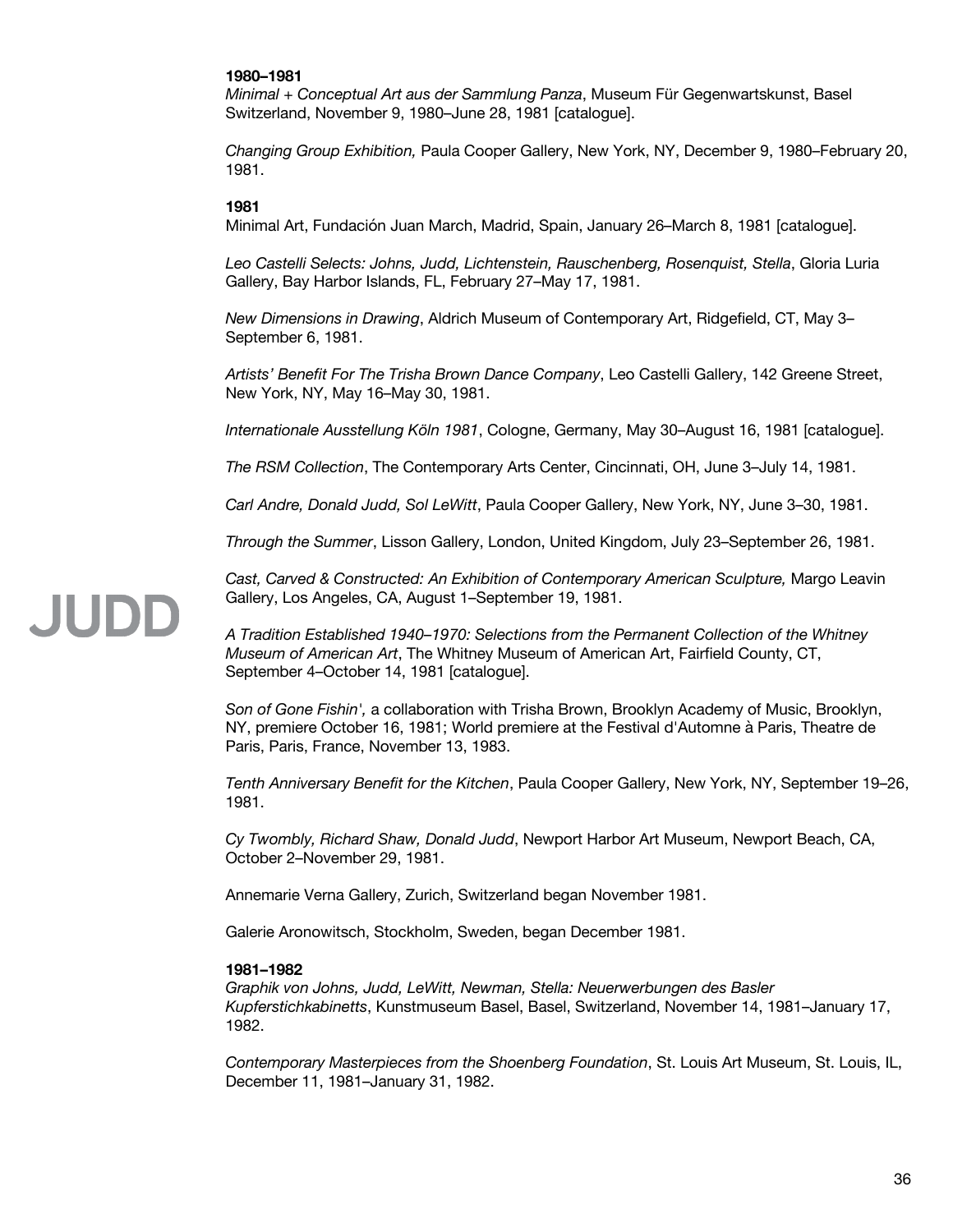*Changing Group Exhibition*, Paula Cooper Gallery, New York, NY, December 12, 1981–February 20, 1982.

# **1982**

*De Stijl: 1917-1931, Visions of Utopia*, Walker Art Center, Minneapolis, MN, January 30–March 28, 1982 [catalogue].

*Robert Ryman, Cy Twombly, Brice Marden, Donald Judd, Sol LeWitt, Dan Flavin*, Larry Gagosian Gallery, Los Angeles, CA, began February 1982.

*Flavin, Judd, Serra*, Leo Castelli Gallery, 420 West Broadway, New York, NY, February 20– March 27, 1982.

*How Formal Should I Go?*, Australian National Gallery at the Australian National University, Melville Hall, Canberra, Australia, March 13–April 14, 1982 [catalogue].

*Janie C. Lee Honouring Leo Castelli*, Janie C. Lee Gallery, Houston, TX, March 20–April 24, 1982.

*Works on Paper*, Larry Gagosian Gallery, Los Angeles, CA, May 22–June 26, 1982.

*Prints by Contemporary Sculptors*, Yale University Art Gallery, New Haven, CT, began June 1982.

*Documenta 7*, Museum Fridericianum, Neue Galerie, Orangerie, Karlsaue, Kassel, Germany, June 19–September 28, 1982 [catalogue].

*Works in Wood*, Margo Leavin Gallery, Los Angeles, CA, July 1–August 28, 1982.

*Sans Titre: 4 Années D'Acquistion*, Musée de Toulon, Toulon, France, July 16–September 30, 1982 [catalogue].

*Werke aus der Sammlung Crex*, Kunsthalle Basel, Basel, Switzerland, July 18–September 12, 1982 [catalogue].

*The Rebounding Surface,* Avery Center for the Arts, Bard College Center, Annandale-on-Hudson, NY, August 15–September 24, 1982 [catalogue].

*Block Prints*, The Whitney Museum of American Art, New York, NY, September 9–November 17, 1982.

*Sculptors' Drawings*, Paula Cooper Gallery, New York, NY, October 12–30, 1982.

*Minimalism x 4: An Exhibition of Sculpture from the 1960s*, The Whitney Museum of American Art, Downtown Branch, New York, NY, November 17–December 31, 1982 [catalogue].

Margo Leavin Gallery, Los Angeles, CA, December 4–31, 1982.

*Inaugural Exhibition*, Thomas Seagal Gallery / Alternative Space, Boston, MA, began December 10, 1982.

# **1982–1983**

*Castelli and His Artists: Twenty-Five Years*, La Jolla Museum of Contemporary Art, La Jolla, CA, April 23–June 6, 1982; traveled to Aspen Center for the Visual Arts, Aspen, CO, June 17–August 7,1982; Leo Castelli Gallery, 142 Greene Street, New York, NY, September 11–October 9, 1982; Portland Center for the Visual Arts, Portland, OR, October 22–December 3, 1982; and Laguna Gloria Art Museum, Austin, TX, December 17, 1982–February 13, 1983 [catalogue].

# **JUDE**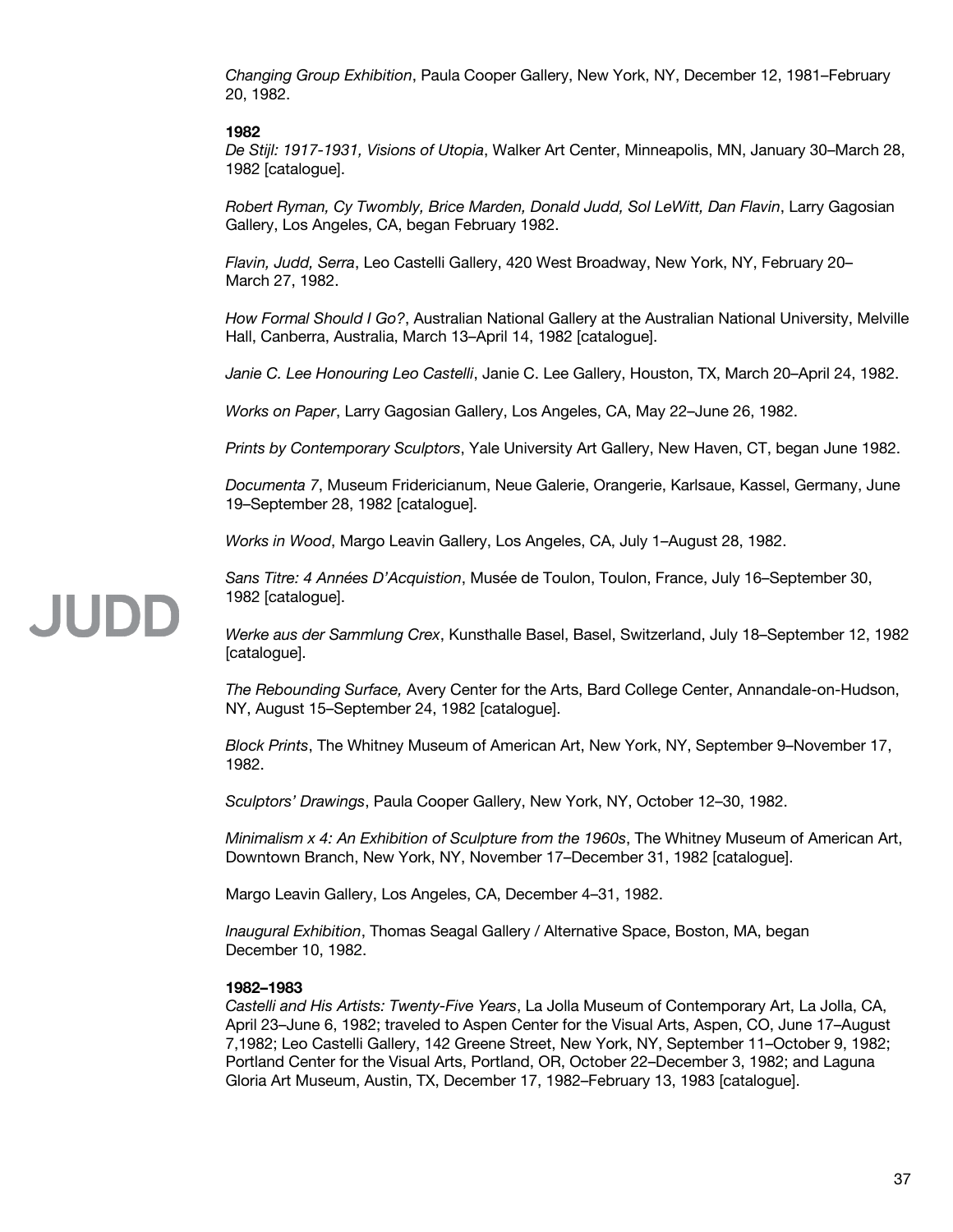*"1, 2, 3, etc..." Progressions Numeriques dans L'Art Contemporain*, Musée des Beaux-Arts et d'Archéologie, Besançon, France, December 17, 1982–January 31, 1983 [catalogue].

### **1983**

JUDD

*Drawing Conclusions: A Survey of American Drawings 1958–1983*, Daniel Weinberg Gallery, Los Angeles, CA, January 29–February 26, 1983.

*Drawings*, Annemarie Verna Gallery, Zürich, Switzerland, began January 29, 1983.

*Prints from Blocks: Gauguin to Now*, The Museum of Modern Art, New York, NY, March 3–May 15, 1983 [catalogue].

*Sessanta Opere Per i 10 Anni Della Galleria*, Massimo Minini, Brescia, Italy, April 16–June 18, 1983.

*Objects, Structures, Artifice*, SVC Fine Arts Gallery, University of South Florida, Tampa, FL, April 9–May 30, 1983; traveled to Center Gallery, Bucknell University, Lewisburg, PA, September 2–October 9, 1983 [catalogue].

Annemarie Verna Gallery, Zürich, Switzerland, May 14–June 4, 1983.

*Minimalism to Expressionism: Painting and Sculpture Since 1965 from the Permanent Collection*, The Whitney Museum of American Art, New York, NY, June 2–December 4, 1983 [catalogue].

Janie C. Lee Gallery, Houston, TX, June 4–August 1, 1983.

Bonnier Gallery, New York, NY, June 4–July 29, 1983.

# *Summer Show: Sculpture*, Leo Castelli Gallery, 142 Greene Street, New York, NY, began June 11, 1983.

*Objects, Structures, Artifice: American Sculpture 1970–1982*, Center Gallery, Bucknell University, Lewisburg, PA, September 2–October 10, 1983.

*The Nuclear Age: Tradition and Transition*, Phoenix Art Museum, Phoenix, AZ, September 9– October 9, 1983.

*The Sculptor as Draftsman*, The Whitney Museum of American Art, New York, NY, September 15– November 13, 1983.

*Science Fiction*, John Weber Gallery, New York, NY, September 17–October 8, 1983 [catalogue].

*Aspects of Minimalism*, Flow Ace Gallery, Los Angeles, CA, September 30–November 5, 1983.

*Art 83 Helsinki*, Ateneum, Helsinki, Finland, October 14–December 11, 1983 [catalogue].

*Art Contre/Against Apartheid*, Foundation Nationale des Arts Graphiques et Plastiques, Paris, France, November 22–December 13, 1983 [catalogue].

*The Permanent Collection: Highlights and Recent Acquisitions*, Grey Art Gallery, New York University, New York, NY, 1983 [brochure].

*Sculptors' Drawings*, Sunderland Museum and Art Gallery, Sunderland, United Kingdom, 1983.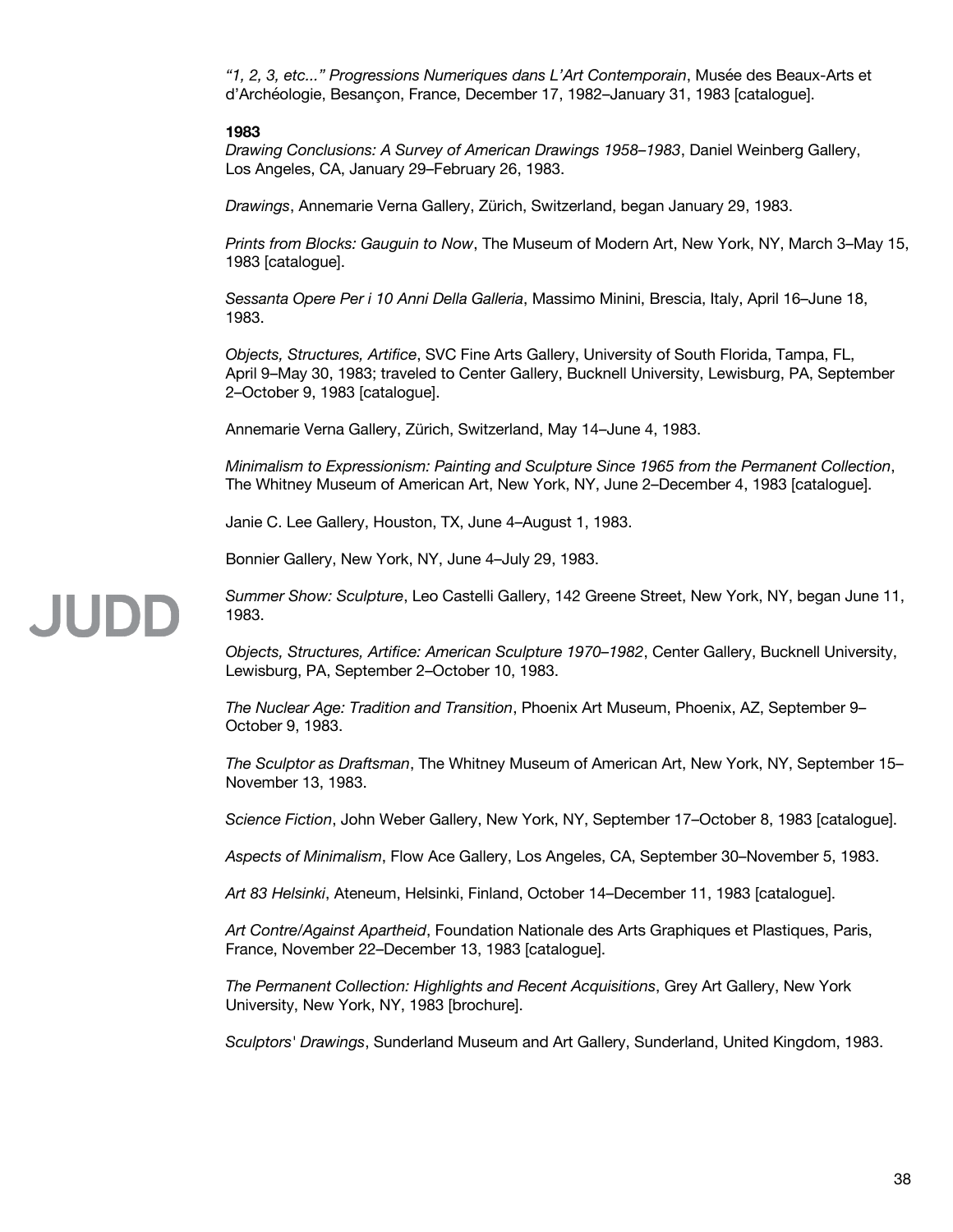# **1983–1984**

*Living with Art Two: The Collection of Walter and Dawn Clark Netsch*, Miami University Art Museum, Oxford, Ohio, September 10–December 16, 1983; traveled to Snite Museum of Art, University of Norte Dame, Norte Dame, IN, January 22–March 25, 1984 [catalogue].

*Sculpture: The Tradition in Steel*, Nassau County Museum of Art, Roslyn Harbor, NY, October 9, 1983–January 22, 1984 [catalogue].

*Art for a Nuclear Freeze* (Exhibition and Auction), Brooke Alexander, New York, NY, October 18– December 9, 1983; traveled to Margo Leavin Gallery, Los Angeles, CA; Fuller Goldeen Gallery, San Francisco, CA; Munson Gallery, Santa Fe, NM; Delahunty Gallery, Dallas, TX; Greenberg Gallery, St. Louis, MO; John C. Stoller & Co., Minneapolis, MN; Richard Gray Gallery, Chicago, IL; and Barbara Krakow Gallery, Boston, MA [catalogue].

*Sammlung Helga und Walther Lauffs: Amerikanische und europaische Kunst der sechziger und siebziger Jahre*, Kaiser Wilhelm Museum, Krefeld, Germany, November 13, 1983–April 8, 1984 [catalogue].

*The First Show: Painting and Sculpture from Eight Collections 1940-1980*, Los Angeles Museum of Contemporary Art, Los Angeles, CA, November 20, 1983–February 19, 1984 [catalogue].

### **1983–1985**

*Concepts in Construction, 1910–1980*, Tyler Museum of Art, Tyler, TX, February 17–March 27, 1983; traveled to Norton Gallery and School of Art, West Palm Beach, FL, June 25–August 14, 1983; Bass Museum of Art, Miami Beach, FL, September 4–October 16, 1983; Cincinnati Art Museum, OH, November 8–December 18, 1983; Alberta College of Art, Calgary, Canada, January 15–February 15, 1984; Norman Mackenzie Art Gallery, University of Regina, Regina, Canada, March 2–April 8, 1984; Anchorage Historical and Fine Arts Museum, Anchorage, AK, May 6–June 17, 1984; Long Beach Museum of Art, Long Beach, CA, September 24–November 1984; Palm Springs Desert Museum, Palm Springs, CA, November 15–December 30, 1984; Neuberger Museum, State University of New York at Purchase, NY, January 27–March 31, 1985.

### **1984**

*Artists Call Against U.S. Intervention in Central America Benefit Exhibition*, 399 Lafayette Street, New York, NY, began January 1984.

*Form that Functions*, Katonah Gallery, Katonah, NY, January 22–March 4, 1984.

*Paintings and Sculpture by Candidates for Art Awards*, American Academy and Institute of Arts and Letters, New York, NY, March 5–April 1, 1984.

*Die Sprache der Geometrie*, Kunstmuseum Bern, Bern, Switzerland, March 17–May 13, 1984 [catalogue].

Fox Fine Arts Center, University of Texas at El Paso, TX, March 28–April 28, 1984.

*First Annual Art Auction Benefit for the Gay Men's Health Crisis*, New York, NY, April 1984.

*American Sculpture*, Donald Young Gallery, Chicago, IL, began April 28, 1984.

*5,000 m2*, Hallen für neue Kunst, Schaffhausen, Switzerland, May 6–October 28, 1984.

*Reflections: Contemporary Art Since 1984 at the National Gallery of Canada,* National Gallery of Canada, Ottawa, Canada, May 11–August 26, 1984 [catalogue].

*Carl Andre/Donald Judd/Tony Smith*, Paula Cooper Gallery, New York, NY, May 24–June 22, 1984.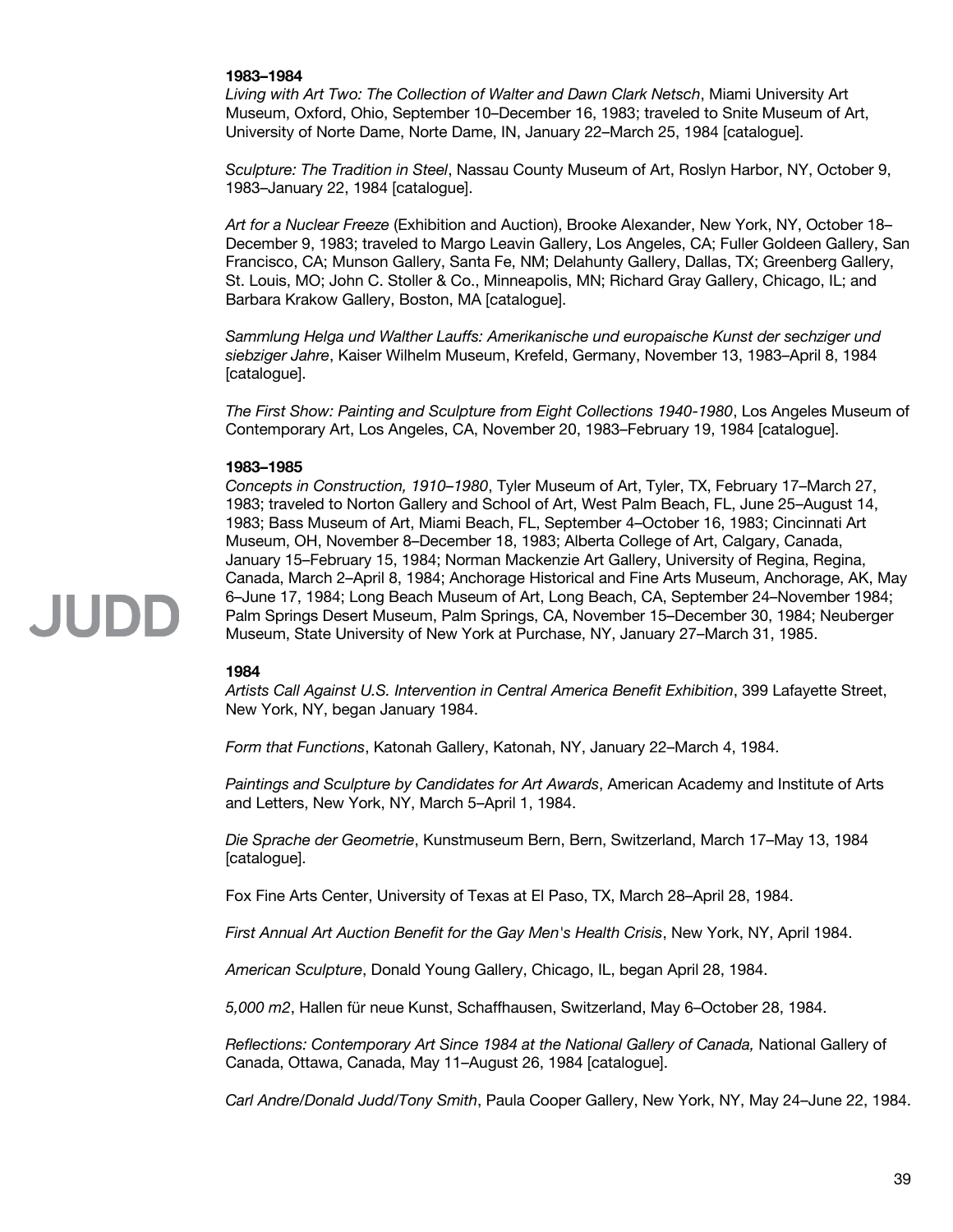*Skulptur im 20. Jahrhundert*, Merian-Park, Botanical Garden, Bruglingen, Switzerland, June 3– September 30, 1984 [catalogue].

*Group Exhibition*, Leo Castelli Gallery, 142 Greene Street, New York, NY, June 15–July 27, 1984.

*Group Exhibition,* Leo Castelli Gallery, 420 West Broadway, New York, NY, June 23–September 8, 1984.

*Castelli at Art Center/Sculpture at Art Center,* Art Center College of Design, Pasadena, CA, June 25–July 21, 1984.

*American Art: Minimal Expression*, Tate Gallery, London, United Kingdom, July 1–August 30, 1984 [catalogue].

*Citywide Contemporary Sculpture Exhibition*, Toledo Museum of Art, Toledo, OH, July 15–October 14, 1984 [catalogue].

*American Sculpture*, Margo Leavin Gallery, Los Angeles, CA, July 17–September 15, 1984.

*Rosc '84: the poetry of vision*, The Guinness Hop Store, St. James' Gate, Dublin, Ireland, August 24–November 17, 1984 [catalogue].

*Foundation for the Community of Artists Fundraising Auction Sponsored by Christie's*, New York, NY, began Fall 1984.

*Group Exhibition*, Paula Cooper Gallery, New York, NY, September 8–29, 1984.

*Metals, Modules and Paint*, Galerie Maeght Lelong, New York, NY, September 18–October 27, 1984.

*Familiar Forms / Unfamiliar Furniture*, First Street Forum, Saint Louis, MO, September 19– November 10, 1984 [catalogue].

*Blam! The Explosion of Pop, Minimalism, and Performance 1958–1964*, The Whitney Museum of American Art, New York, NY, September 19–December 2, 1984 [catalogue].

*1964–1984 Carl Andre, Donald Judd, Robert Mangold, Bruce Nauman, Dan Flavin, Sol LeWitt, Robert Morris, Robert Ryman*, Donald Young Gallery, Chicago, IL, began October 4, 1984.

*New Drawings By Castelli Artists*, Leo Castelli Gallery, 4 East 77th Street, New York, NY, October 13–November 3, 1984.

*Eccentric Images*, Margo Leavin Gallery, Los Angeles, CA, October 20–November 24, 1984.

*Calm, Cool, and Collected*, Hopkins Hall Gallery, Ohio State University, Columbus, OH, November 13–30, 1984.

*Small is Beautiful*, Galeria Zapiecek, Warsaw, Poland, began December 17, 1984.

#### **1984–1985**

*Changing Sculpture Exhibition*, Paula Cooper Gallery, New York, NY, November 23, 1984–January 4, 1985.

# **JUDE**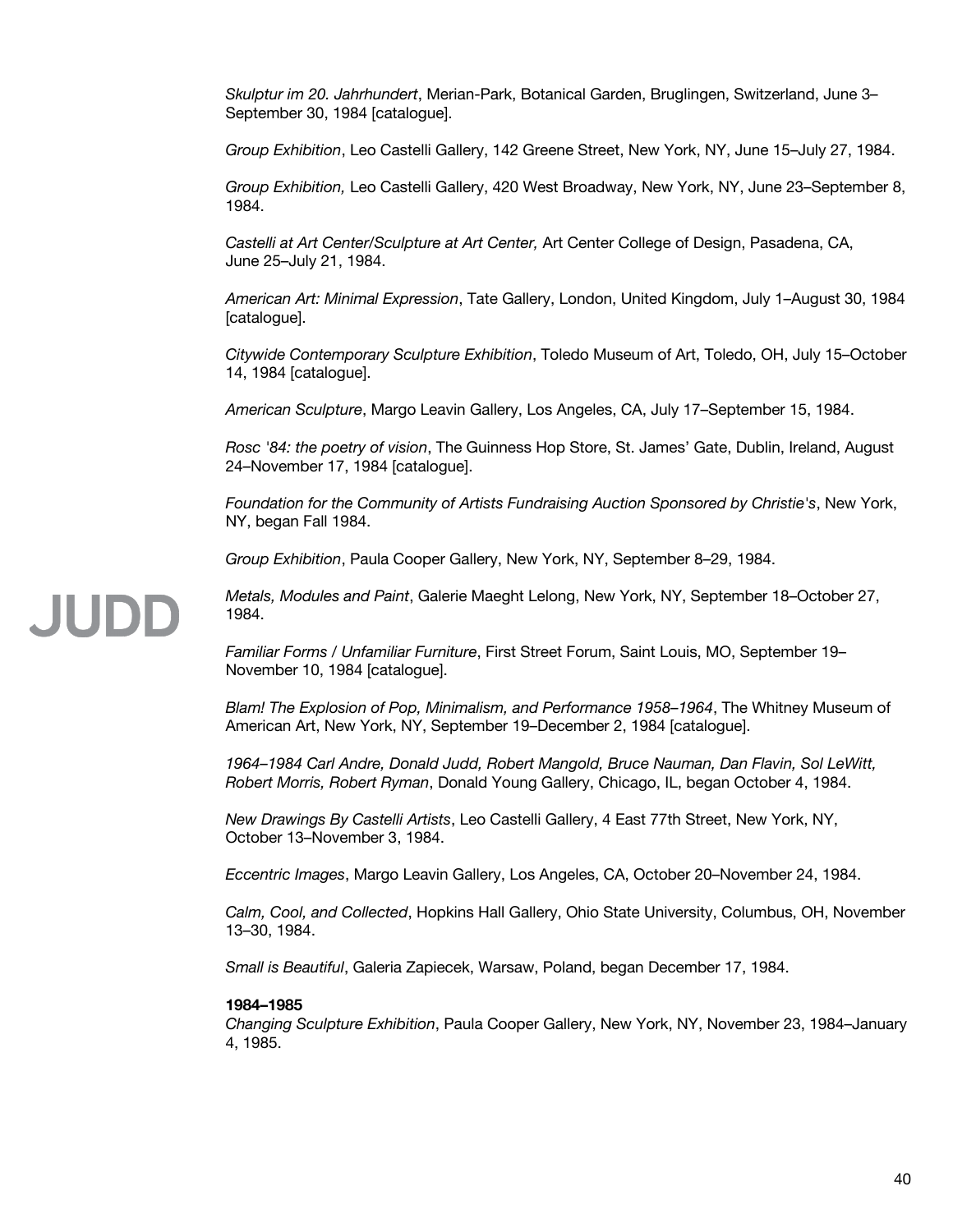*L'Architecte est absent, Works from the Collection of Annick and Anton Herbert, repertoire*, Stedelijk Van Abbemuseum, Eindhoven, The Netherlands, November 24, 1984–January 6, 1985 [catalogue].

*American Sculpture: Three Decades*, Seattle Art Museum, Seattle, WA, November 27, 1984– January 27, 1985 [catalogue].

*Works by Donald Judd and Dan Flavin from the Permanent Collection*, The Walker Art Center, Minneapolis, MN, December 15, 1984–March 31, 1985.

*Ouverture*, Regione Piemonte Assessorato alla Cultura, Castello di Rivoli, Torino, Italy, December 18, 1984–June 15, 1985 [catalogue].

*Artists' Weapons: A Response to the Arms Build up*, Ted Greenwald Gallery, New York, NY, December 20, 1984–January 26, 1985 [catalogue].

### **1984–1986**

*Art Contemporain Dans la Collection FCM: Acquisitions 1977-1986*, Kunsthaus Zürich, Zürich, Switzerland May 11–June 17, 1984; and traveled to Museé Rath, Genève, Switzerland, October 9– November 23, 1986 [catalogue].

*From the Collection of Sol LeWitt*, The University Art Museum, California State University, Long Beach, CA, October 16–November 11, 1984; traveled to Auckland Art Museum, University of North Carolina, Chapel Hill, NC, January 26–March 3, 1985; Everhart Museum, Scranton, PA, April 27– June 8, 1985; Grey Art Gallery and Study Center, New York University, New York, NY July 9– August 26, 1985; and Museum of Art, Fort Lauderdale, FL, March 5–April 16, 1986 [catalogue].

# **1985**

JUDD

*The Maximal Implications of the Minimal Line*, Edith C. Blum Art Institute, Milton and Sally Avery Center for the Arts, The Bard College Center, Annandale-on-Hudson, NY, January 10–April 15, 1985 [catalogue].

*Les Artistes du Monde Contre L'Apartheid*, Marseille, France, January 23–February 20, 1985.

*Art Minimal I: de la ligne au parallélépipède*, Musée d'Art Contemporain, Bordeaux, France, February 2–April 21, 1985 [catalogue].

*Bilder für Frankfurt: Eine Ausstellung des Museums für Moderne Kunst, Frankfurt*, Deutschen Architekturmuseum, Frankfurt, Germany, February 8–April 14, 1985 [catalogue].

*An Affair of the Heart: 1985 Fundraising Donation*, Albright–Knox Art Gallery, Buffalo, NY, began February 9, 1985.

*The Museum of Contemporary Art: The Panza Collection*, Museum of Contemporary Art, Los Angeles, CA, February 13–September 29, 1985 [catalogue].

*The Box Transformed*, Whitney Museum of American Art, New York, NY, February 15–April 25, 1985 [catalogue].

*Repetitions: A Postmodern Dynamic*, Hunter College Art Gallery, New York, NY, February 19– April 15, 1985 [catalogue].

*Donald Judd, Brice Marden, Cy Twombly, Andy Warhol*, Saatchi Gallery, London, United Kingdom, March–October 1985.

41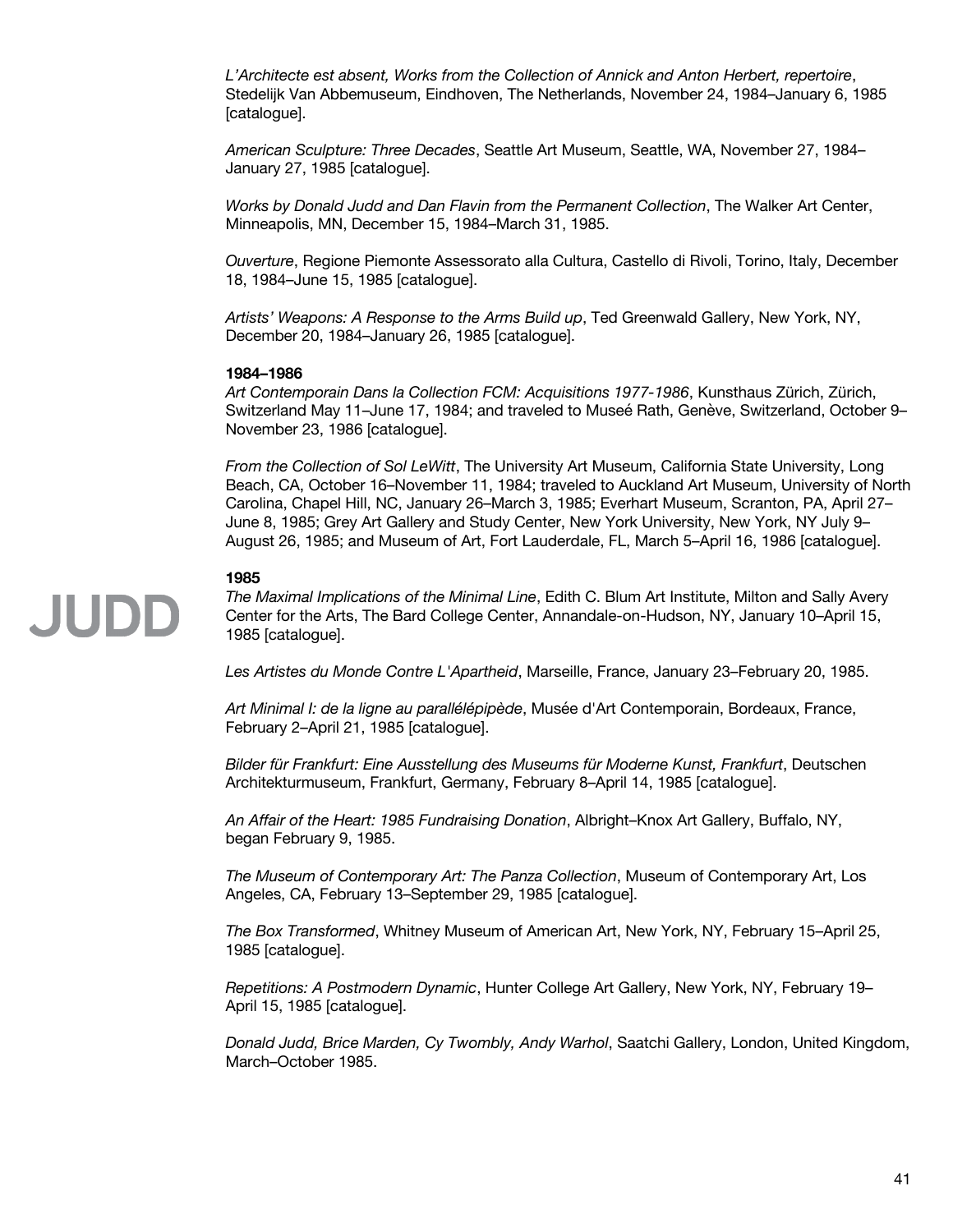*Giacometti to Johns: The Albert and Vera List Family Collection*, Hayden Gallery, Albert and Vera List Visual Arts Center, Massachusetts Institute of Technology, Cambridge, MA, March 1–April 21, 1985 [catalogue].

*Drawings by Sculptors*, Brooke Alexander, New York, NY, March 5–30, 1985.

*Minimal Art: A Survey of Early and Recent Work*, John Weber Gallery, New York, NY, March 9–30, 1985.

*Furniture Design by Donald Judd/Robert Venturi ("Artex 1985"*), Pasadena Art Center College of Design, Pasadena, CA, March 10–April 2, 1985.

*1985 Whitney Biennial*, The Whitney Museum of American Art, New York, NY, March 13–June 9, 1985 [catalogue].

*Philip Johnson: Selected Gifts*, The Museum of Modern Art, New York, NY, April 10–October 27, 1985.

*A Tribute to Leo Castelli*, The Mayor Gallery, London, United Kingdom, April 16–May 17, 1985 [catalogue].

*Selections from the William J. Hokin Collection*, Museum of Contemporary Art, Chicago, IL, April 20–June 16, 1985 [catalogue].

*Artschwager, Judd, Nauman: 1965-1985*, Donald Young Gallery, Chicago, IL, began May 1985.

*Sculpture*, Paula Cooper Gallery, New York, NY, May 4–June 1, 1985.

*Donald Judd/Robert Wilhite: An Exhibition of Recent Furniture, Drawings and Photographs*, Angles Gallery, Santa Monica, CA, June 14–July 10, 1985.

*American Abstract Painting*, Margo Leavin Gallery, Los Angeles, CA, June 19–August 24, 1985.

*The Collection of the Van Abbemuseum in Le Nouveau Musée*, Stedelijk Van Abbemuseum, Eindhoven, The Netherlands, June 21–September 15, 1985.

*Affiliations: Recent Sculpture and Its Antecedents*, The Whitney Museum of American Art, Fairfield County, Stamford, CT, June 28–August 24, 1985 [catalogue].

*New York 85*, ARCA, Marseille, France, July 9–August 31, 1985 [catalogue].

*Imagenes en Cajas*, Museo Rufino Tamayo, Mexico City, Mexico, July 18–September 8, 1985 [catalogue].

*Actual Size: An Exhibition of Small Paintings and Sculptures,* Larry Gagosian Gallery, Los Angeles, CA, September 24–October 16, 1985.

*Geometric Abstraction: A Decade of Selections 1975–1985*, The Bronx Museum of the Arts, Bronx, NY, October 3–December 28, 1985.

*Independent Curators Incorporated 10th Anniversary and Exhibition*, The Puck Building, New York, NY, began November 18, 1985 [brochure].

# **1985–1986**

*High Styles: Twentieth-Century American Design*, The Whitney Museum of American Art, New York, NY, September 19, 1985–February 16, 1986 [catalogue].

**JUDE**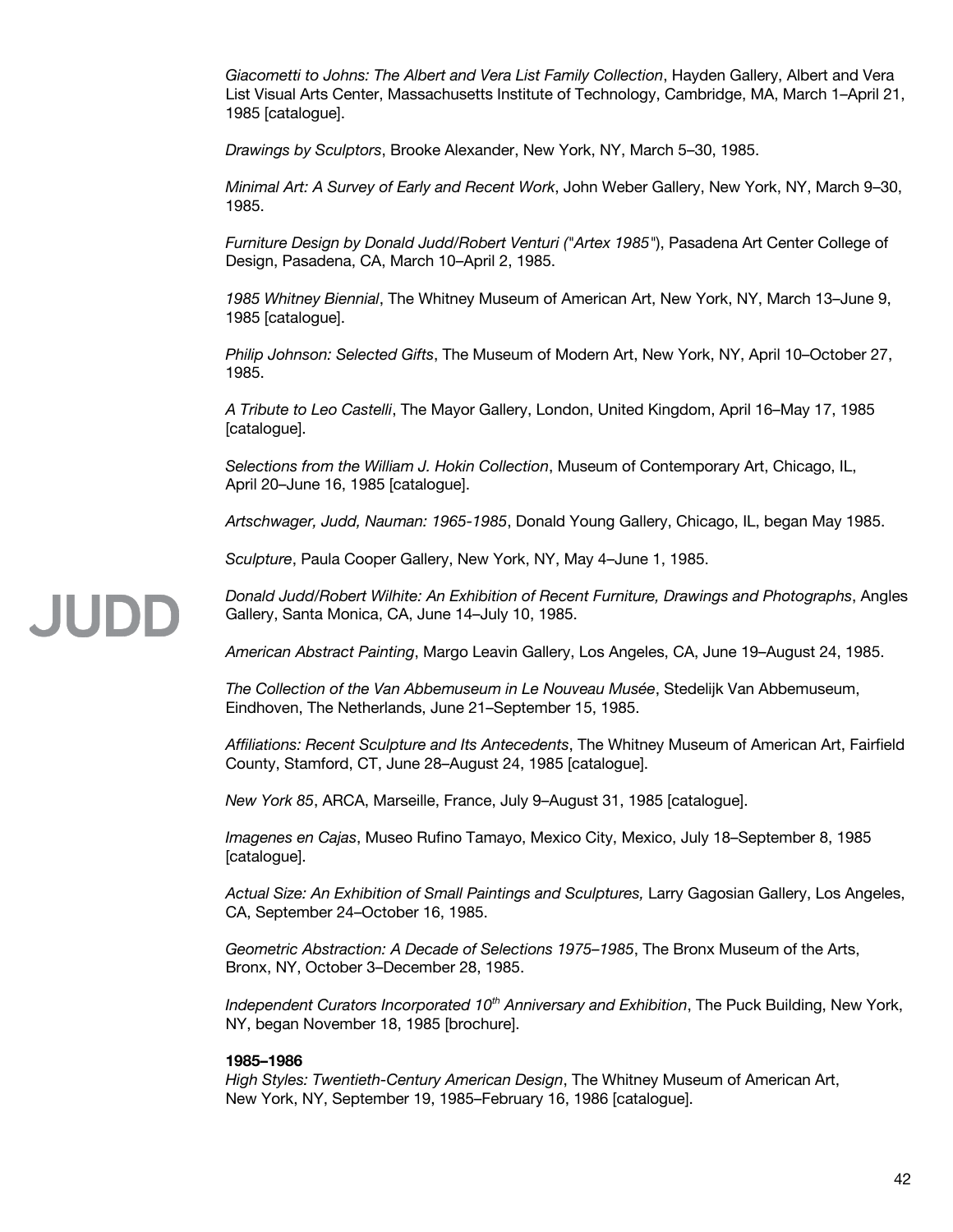*Contrasts of Form: Geometric Abstract Art 1910–1980*, The Museum of Modern Art, New York, NY, October 3, 1985–January 7, 1986 [catalogue].

*Raume heutiger Zeichnung: Werke aus dem Basler Kupferstichkabinett*, Staatliche Kunsthalle Baden-Baden, Baden-Baden, Germany, October 12–December 1, 1985; traveled to Tel Aviv Museum, Tel Aviv, Israel, January 2–March 8, 1986 [catalogue].

*Changing Sculpture Exhibition*, Paula Cooper Gallery, New York, NY, November 23, 1985– January 4, 1986.

*Vom Zeichnen: Aspekte der Zeichnung 1960-1985*, Frankfurter Kunstverein, Frankfurt, Germany, November 19, 1985–January 1, 1986; traveled to Kasseler Kunstverein, Kassel, Germany, January 15–February 23, 1986; and Museum moderner Kunst Stiftung Ludwig Wien, Vienna, Austria, March 13–April 27, 1986 [catalogue].

*Sculpture*, Larry Gagosian Gallery, New York, NY, December 10, 1985–January 25, 1986.

*Transformations in Sculpture*, Solomon R. Guggenheim Museum, New York, NY, November 22, 1985–February 16, 1986 [catalogue].

*Estructuras Repetitivas*, Fundación Juan March, Madrid, Spain, December 12, 1985–February 16, 1986 [catalogue].

#### **1986**

*Acquisitions*, Margo Leavin (Hilldale Gallery), Los Angeles, CA, January 4–February 8, 1986.

*An American Renaissance: Painting and Sculpture Since 1940*, Fort Lauderdale Museum of Art, Fort Lauderdale, FL, January 12–March 30, 1986 [catalogue].

*Recent Acquisitions*, Donald Young Gallery, Chicago, IL, began January 31, 1986.

*Forty Years of Modern Art, 1945-1985*, Tate Gallery, London, United Kingdom, February 19–April 27, 1986 [catalogue].

*Definitive Statements—American Art: 1964–66*, David Winton Bell Gallery, List Art Center, Brown University, Providence, RI, March 1–30; traveled to The Parrish Art Museum, Southampton, NY, May 3–June 21, 1986 [catalogue].

*Group Exhibition*, Paula Cooper Gallery, New York, NY, March 8–29, 1986.

*Beuys Judd Oldenburg und Serra*, Krefelder Kunstmuseen, Museum Haus Lange, Krefeld, Germany, March 23–April 20, 1986.

*Minimal et Conceptuel*, Desla Regionale des Beaux-Arts Georges Pompidou, Dunkerque, France, April–May 1986.

*Van Abbemuseum Besoker Hovikodden*, Henie-Onstad Kunstsenter, Hovikodden, The Netherlands, April 19–May 19, 1986 [catalogue].

*Ghislain Mollet-Viéville: Agent d'Art*, École Régionale des Beaux-Arts Georges Pompidou, Dunkerque, France, April 20–May 17, 1986 [catalogue].

*Bodenskulptur: Ausstellung in Zusammenarbeit mit dem Förderkreis fur Gegenwartskunst im ̈ Kunstverein Bremen*, Kunstverin Bremen, Bremen, Germany, April 29–June 15, 1986 [catalogue].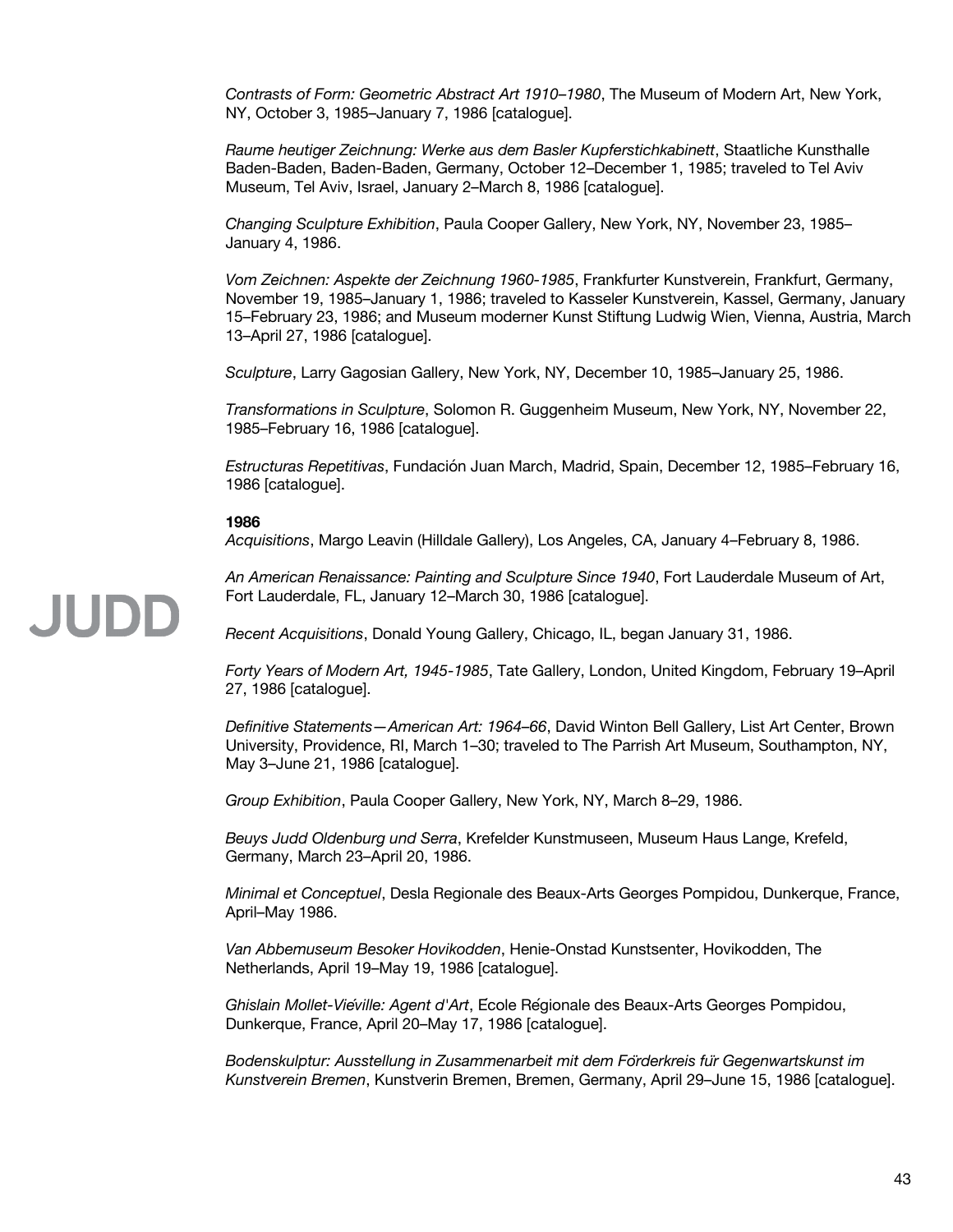*1986 Museum of Contemporary Art Benefit Auction*, Gemini G.E.L. and Margo Leavin Gallery, Los Angeles, CA, May 10–13, 1986.

*de Sculptura*, Wiener Festwochen im Messepalast, Wierner Festwochen, Vienna, Austria, May 16– July 20, 1986 [catalogue].

*The Texas Landscape, 1900-1986*, The Museum of Fine Arts, Houston, TX, May 17–September 7, 1986 [catalogue].

*Group Exhibition*, Hallen fur Neue Kunst, Schaffhausen, Switzerland, May 21–October 31, 1986.

*Changing Group Exhibition*, Paula Cooper Gallery, New York, NY, began June 1, 1986.

*Red*, Massimo Audiello Gallery, New York, NY, June 6–23, 1986.

*Ooghoogte*, Stedelijk Van Abbemuseum, Eindhoven, The Netherlands, June 14–November 9, 1986 [catalogue].

*The Barry Lowen Collection*, Museum of Contemporary Art, Los Angeles, CA, June 16–August 10, 1986 [catalogue].

*In Honor of John Chamberlain*, Xavier Fourcade, New York, NY, June 27–September 12, 1986 [catalogue].

*Qu'est-ce que la Sculpture Moderne?*, Musée national d'Art moderne, Centre Georges Pompidou, Paris, France, July 3–October 13, 1986 [catalogue].

*Beuys zu Ehren, Joseph Beuys: Objekte und Zeichnungen*, Städtische Galerie im Lenbachhaus, Munich, Germany, July 15–September 28, 1986 [catalogue].

*Selections from the Permanent Collection*, Hillwood Art Gallery, Long Island University, Greenvale, NY, July 18–August 8, 1986.

*Sculpture Installation*, Margo Leavin Gallery, Los Angeles, CA, began September 1986.

*Group Exhibition*, Paula Cooper Gallery, New York, NY, September 4–27, 1986.

*Museum Ludwig Köln: Gemalde, Skulpturen, Environments vom Expressionismus bis zur ̈ Gegenwart*, Museum Ludwig, Cologne, Germany, began September 6, 1986.

*Non Objective*, Hal Bromm, New York, NY, September 12–October 12, 1986.

*Major Acquisitions Since 1980: Selected Paintings and Sculpture*, Whitney Museum of American Art, New York, NY, September 18–November 30, 1986 [catalogue].

*The Law and Order Show*, Leo Castelli Gallery, 420 West Broadway, New York, NY, September 19–25, 1986.

*The Use of Geometry in the Eighties*, University Art Galleries, Wright State University, Dayton, OH, September 21–October 24, 1986.

*En Subjektiv Historia*, Galerie Aronowitsch, Stockholm, Sweden, began September 27, 1986.

*Philadelphia Collects: Art Since 1940*, Philadelphia Museum of Art, Philadelphia, PA, September 28–November 30, 1986 [catalogue].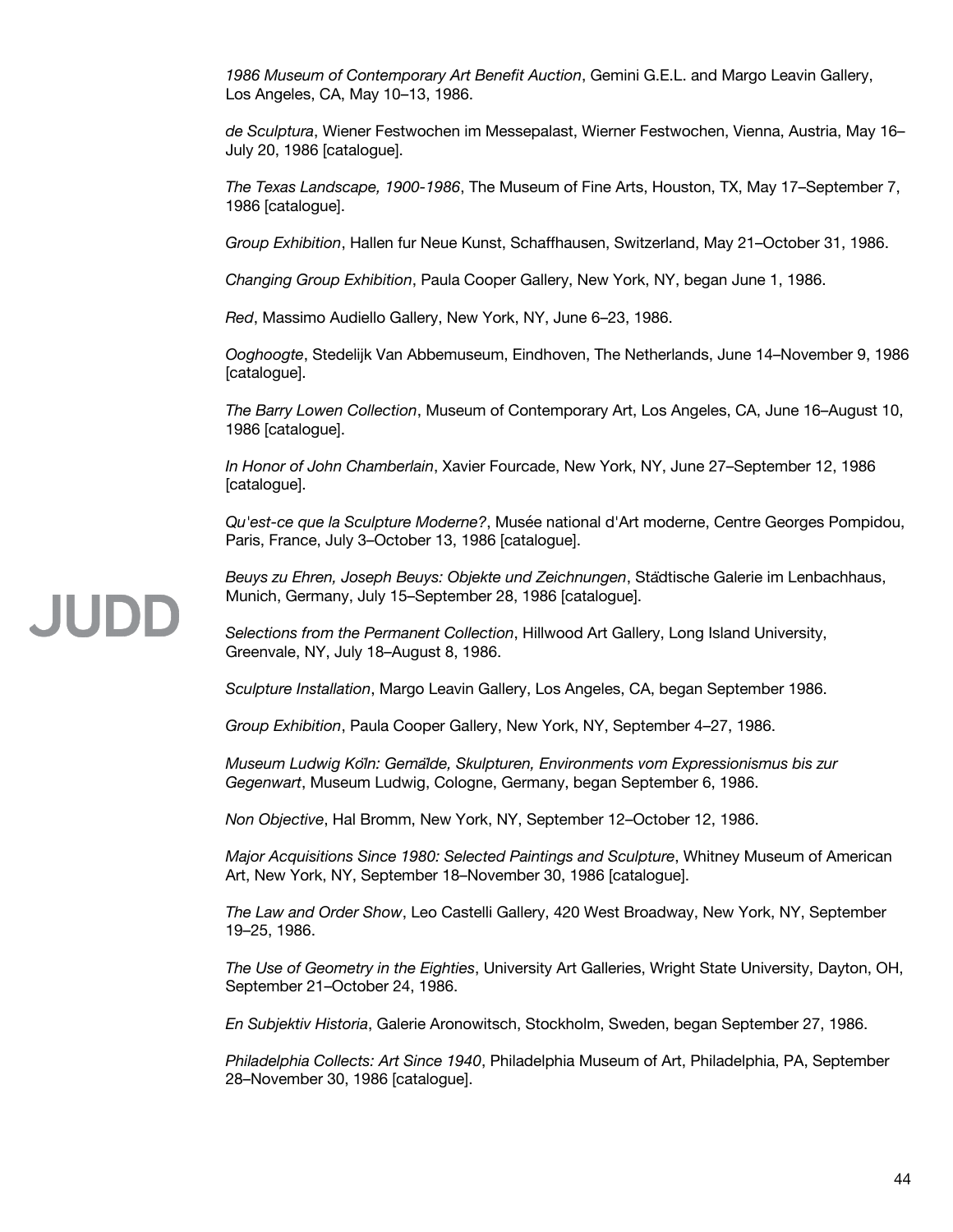*Sculpture and Works in Relief*, John Berggruen Gallery, San Francisco, CA, October 9–November 29, 1986 [catalogue].

*Works from the Paula Cooper Gallery*, John Berggruen Gallery, San Francisco, CA, October 14– November 20, 1986 [catalogue].

*Esculturas Sobre La Pared*, Galeria Juana de Aizpuru, Madrid, Spain, began October 24, 1986.

*Benefit for the Kitchen*, Brooke Alexander, New York, NY, December 10–23, 1986.

# **1986–1987**

*The Frederick R. Weisman Foundation Collection of Art*, Laforet Museum, Harajuku, Tokyo, Japan, March 22–April 6, 1986; traveled to National Museum of Modern Art, Seoul, Korea, August 25– October 10, 1986; and Hong Kong Museum of Art, December 12, 1986–January 18, 1987 [catalogue].

*Contemporary Works From The Collection*, The Museum of Modern Art, New York, NY, November 6, 1986–March 31, 1987.

*Portfolio "For Joseph Beuys"*, Editions Schellmann, New York, NY, November 11, 1986–January 1987 [catalogue].

*1976–1986: Ten Years of Collecting Contemporary American Art: Selections from the Edward R. Downe, Jr. Collection*, Wellesley College Museum, Wellesley, MA, November 13, 1986–January 18, 1987 [catalogue].

*Toys*, First Street Forum, St. Louis, MO, November 16, 1986–January 3, 1987.

*Group Exhibition*, Paula Cooper Gallery, New York, NY, December 10, 1986–January 15, 1987.

*Pop Art, Minimal Art, Etc.: Artists in Residence in Aspen, 1965–1970*, Aspen Art Museum, Aspen, CO, December 11, 1986–February 8, 1987.

### **1986–1988**

*Individuals: A Selected History of Contemporary Art 1945–1986*, The Museum of Contemporary Art, Los Angeles, CA, December 10, 1986–December 10, 1988.

### **1987**

**JUDD** 

Daniel Weinberg Gallery, Los Angeles, CA, January 17–February 14, 1987.

*Selections from the Roger and Myra Davidson Collection*, Art Gallery of Ontario, Toronto, Canada, January 17–March 22, 1987 [catalogue].

*Carl Andre, Dan Flavin, Donald Judd, Sol LeWitt, Robert Mangold*, Heath Gallery, Atlanta, GA, January 31–February 21, 1987.

*Peter Halley: New Paintings / Donald Judd: Selected Sculpture*, Margo Leavin Gallery, Los Angeles, CA, February 28–April 4, 1987.

*1967: At the Crossroads*, Institute of Contemporary Art, University of Pennsylvania, Philadelphia, PA, March 13–April 26, 1987 [catalogue].

*XXXth Anniversary: The First Fifteen Years Part 2,* Leo Castelli Gallery, 142 Greene Street, New York, NY, March 14–April 4, 1987 [catalogue].

Galerie Daniel Templon, Paris, France, March 19–April 25, 1987.

#### 45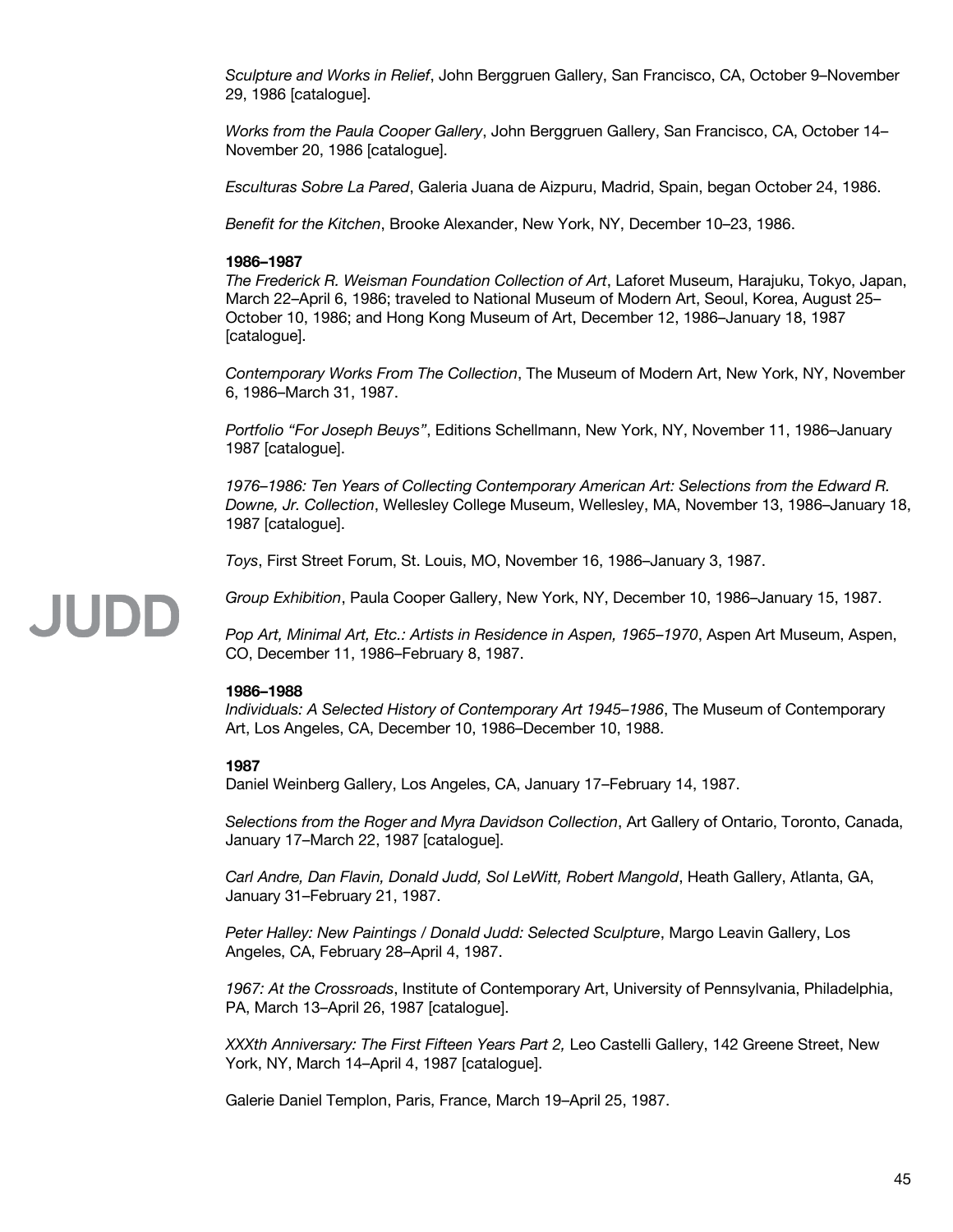*Artists from Paula Cooper Gallery*, Galeria EMI-Valentim de Carvalho, Lisbon, Portugal, March 20– April 30, 1987.

*Acquisitions: Painting and Sculpture*, Margo Leavin Gallery, Los Angeles, CA, April 18–May 9, 1987.

*Werkgruppen Arbeiten auf Papier*, Galerie Nachst St. Stephan, Vienna, Austria, April 28–June 6, 1987.

*American Sculpture: Investigations*, Davis/McClain Gallery, Houston, TX, April 30–June 20, 1987.

Hallen für neue Kunst, Schaffhausen, Switzerland, May 2–October 31, 1987.

*L'Epoque, La Mode, La Morale, La Passion: Aspects de l'art d'aujourd'hui 1977–1987*, Musée national d'art moderne, Centre Georges Pompidou, Paris, France, May 5–August 17, 1987 [catalogue].

*Claes Eklundh, Donald Judd, Anselm Kiefer*, Pedar Bonnier Gallery, New York, NY, began May 9, 1987.

*Bildhauerzeichnungen*, Grazer Kunstverein, Graz, Austria, began June 1987 [catalogue].

*Changing Group Exhibition*, Paula Cooper Gallery, New York, NY, Summer 1987.

**JUDE** 

*Art Against AIDS: A Benefit Exhibition*, Paula Cooper Gallery, New York, NY, June 4–July 4, 1987.

*Skulptur Projekte in Münster 1987*, Münster, Germany, June 14–October 14, 1987 [catalogue].

*Group Exhibition*, Lawrence Oliver Gallery, Philadelphia, PA, June 19–August 14, 1987.

*Leo Castelli y Sus Artistas*, Centro Cultural Arte Contemporaneo, Mexico City, Mexico, June 25– October 1987 [catalogue].

*Leo Castelli: A Tribute Exhibition*, The Butler Institute of American Art, Youngstown, OH, June 28– September 27, 1987 [catalogue].

*Gilbert and George, Donald Judd, Tony Tasset*, Christine Burgin Gallery, New York, NY, July 1–31, 1987.

*Sculpture of the Sixties*, Margo Leavin Gallery, Los Angeles, CA, July 11–August 22, 1987.

*1987 Phoenix Biennial*, Phoenix Art Museum, Phoenix, AZ, August 22–October 4, 1987 [catalogue].

*Primary Structures*, Rhona Hoffman Gallery, Chicago, IL, September 11–October 10, 1987.

*Beyond Reductive Tendencies*, Michael Walls Gallery, New York, NY, September 12–October 3 1987.

*Newark (Niweweorce)*, a collaboration with Trisha Brown, City Center of New York, New York, NY, premiere September 14, 1987; World premiere at the CNDC/Nouveau Theatre d'Angers, Angers, France, June 10, 1987

*Donald Judd, Imi Knoebel, Gerhard Richter*, Vera Munro Gallery, Hamburg, Germany, September 17–November 17, 1987.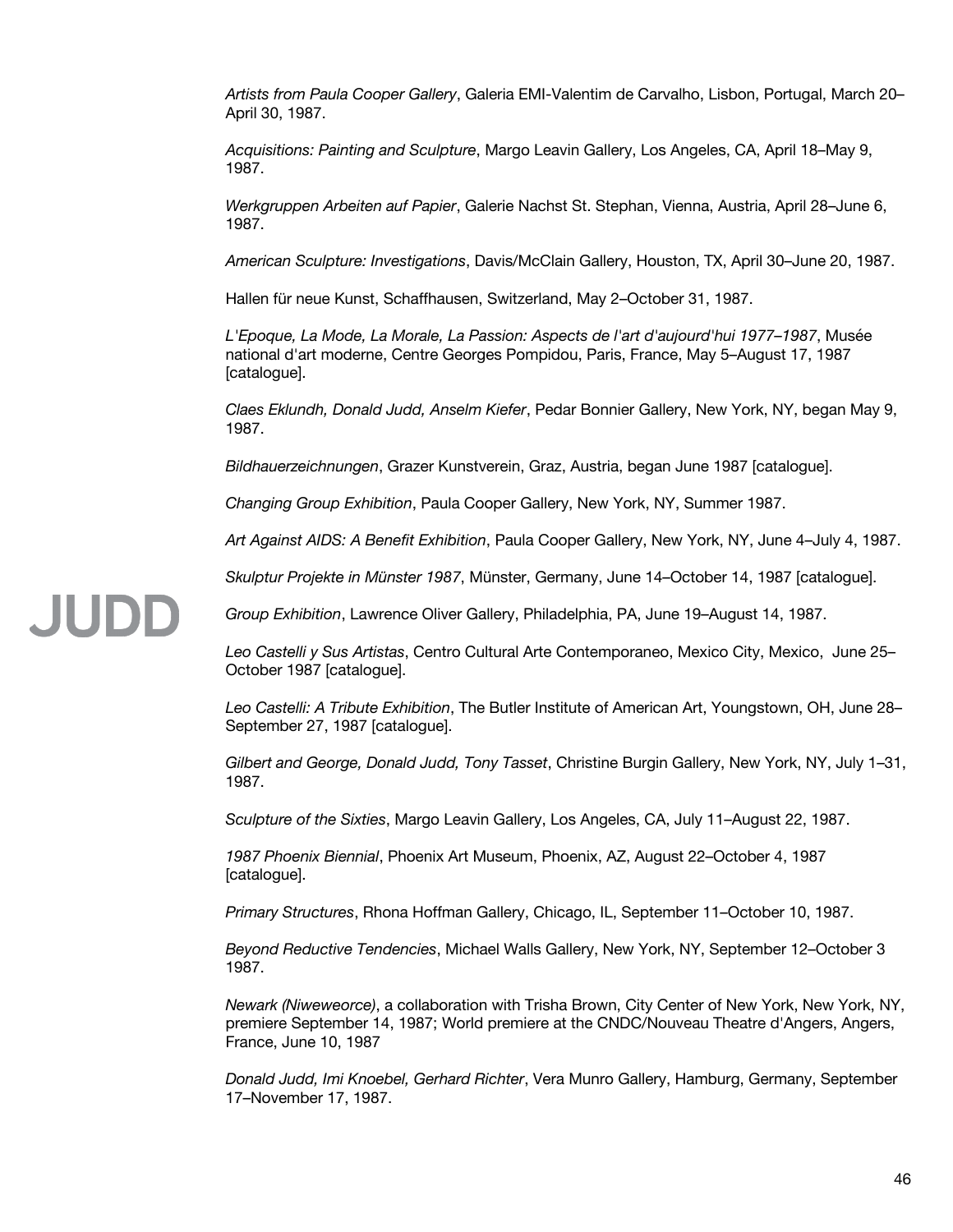*Dalla Pop Art Americana alla Nuova Figurazione: Opere del Museo d'Arte Moderna di Francoforte*, Padiglione d'Arte Contemporanea, Milan, Italy, September 23–November 23, 1987 [catalogue].

*Homage to Beuys*, Fruitmarket Gallery, Edinburgh, Scotland, October 15–November 18, 1987.

*Sculpture*, Galerie Lelong, New York, NY, October 29–December 5, 1987.

The Opening of the 20th Century Galleries, Saint Louis Art Museum, St. Louis, MO, began November 14, 1987.

*Facture*, Laurie Rubin Gallery, New York, NY, November 21–December 19, 1987.

*Changing Group Exhibition*, Paula Cooper Gallery, New York, NY, December 2–23, 1987.

# **1987–1988**

*A Century of Modern Sculpture: The Patsy and Raymond Nasher Collection*, Dallas Museum of Art, TX, April 5–May 31, 1987; traveled to National Gallery of Art, Washington, D.C., June 28, 1987– January 3, 1988; Museo Nacional Centro de Arte Reina Sofia, Madrid, Spain, April 6–June 5, 1988; Forte di Belvedere, Florence, Italy, July 8–October 16, 1988; and Staatsgalerie Moderner Kunst, Munich, Germany, November 1988–February 1989. [catalogue].

*Implosion: ett Posmodernt Perspectiv*, Moderna Museet, Stockholm, Sweden, October 24, 1987– January 10, 1988 [catalogue].

*Coleccion Sonnabend*, Centro de Arte Reina Sofía, Madrid, Spain, October 30, 1987–February 15, 1988; traveled to Musée d'Art Contemporain, Bordeaux, France, May 6–September 25, 1988 [catalogue].

# JUDD

*Similia/Dissimilia: Modes of Abstraction in Painting, Sculpture and Photography*, Wallach Art Gallery, Columbia University, New York, NY, December 4, 1987–January 30, 1988; traveled to Leo Castelli Gallery and Sonnabend Gallery, New York, NY, December 5–22, 1987 [catalogue].

*Contemporary Works From The Collection*, The Museum of Modern Art, December 24, 1987– September 12, 1988.

# **1988**

*Masters of Modern Sculpture*, The Contemporary Art Gallery, Seibu, Tokyo, Japan, January 2– February 3, 1988.

*Permanent Collection I*, La Jolla Museum of Contemporary Art, La Jolla, CA, January 15–March 13, 1988.

*Selected Sculpture*, John Berggruen Gallery, San Francisco, CA, January 16–February 27, 1988.

*Contemporary Selections*, Barbara Mathes Gallery, New York, NY, January 19–February 29, 1988.

*Changing Group Exhibition*, Paula Cooper Gallery, New York, NY, January 20–30, 1988.

*Sculpture*, Sperone Westwater Gallery, New York, NY, February 6–27, 1988.

*Acquisitions Recentes*, Galerie Daniel Templon, Paris, France, February 13–March 16, 1988.

*Schlaf der Vernuft*, Museum Fridericianum, Kassel, Germany, February 21–May 23, 1988 [catalogue].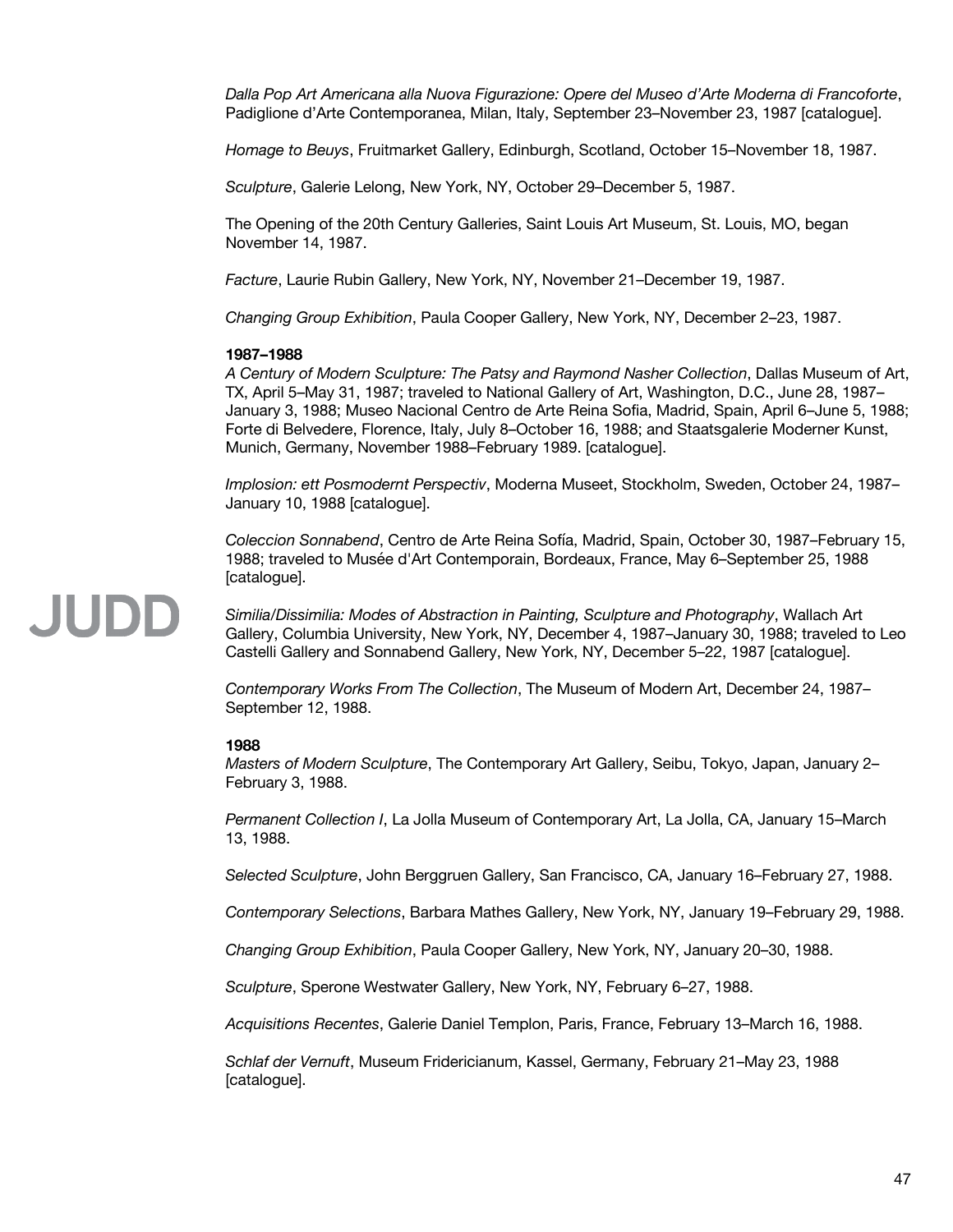*Sculpture Parallels*, Sidney Janis Gallery, New York, NY, February 25–March 26, 1988.

*The Multiple Object: European and American Sculptural Works Made in Editions*, Bank of Boston Gallery, Boston, Massachusetts, March 7–May 31, 1988 [catalogue].

Annemarie Verna Gallery, Zürich, Switzerland, March 8–April 19, 1988.

*John Chamberlain, Donald Judd, Richard Serra, Joel Shapiro*, Lawrence Oliver Gallery, Philadelphia, PA, March 10–April 9, 1988.

*Visions/Verité*, Tomasulo Gallery, Union County College, Cranford, NJ, March 11–April 1, 1988.

*Painting in Relief / Sculpture on the Wall*, John C. Stroller & Co., Minneapolis, MN, March 11–April 23, 1988.

*Arte Minimal* de la *Colección Panza*, Centro de Arte Reina Sofía, Madrid, Spain, March 24– December 31, 1988 [catalogue].

*Andre, di Suvero, Hunt, Judd, Kelly*, Blum/Helman, New York, NY, March 30–April 30, 1988.

*Modern Art from the Pulitzer Collection: 50 Years of Connoisseruship*, Fogg Museum, Harvard University, Cambridge, MA, began April 16, 1988.

*Made in the Sixties: Painting and Sculpture from the Permanent Collection of the Whitney Museum of American Art*, The Whitney Museum of American Art, Downtown Branch, New York, NY, April 18–July 10, 1988 [catalogue].

*Het meubel verbeeld: Furniture as Art*, Museum Boymans-van Beuningen, Rotterdam, The Netherlands, April 24–June 5, 1988 [catalogue].

Donald Young Gallery, Chicago, IL, began May 3, 1988.

*Sculpture Exhibition*, Paula Cooper Gallery, New York, NY, May 4–June 4, 1988.

*1988: The World of Art Today*, Milwaukee Art Museum, Milwaukee, WI, May 6–August 28, 1988 [catalogue].

*An Exhibition of Selected Works in Honor of Toiny Castelli*, Castelli Graphics, New York, NY, May 7–June 15, 1988.

*In Memory of Toiny Castelli (1928–1987)*, The Mayor Gallery, London, United Kingdom, May 19– June 23, 1988.

*Eleven Artists from Paula Cooper*, Mayor Rowan Gallery, London, United Kingdom, May 20– June 22, 1988.

*Sculpture Inside Out*, Walker Art Center, Minneapolis, MN, May 22–September 18, 1988 [catalogue].

*Tony Cragg, Dan Flavin, Donald Judd, Richard Long*, Galleria Belvedere, Milan, Italy, Summer 1988.

*Donald Judd, Richard Paul Lohse, Klaus Metting*, Museo d'Arte Contemporanea, Castello di Rivoli, Rivoli, Italy, June 4–September 30, 1988.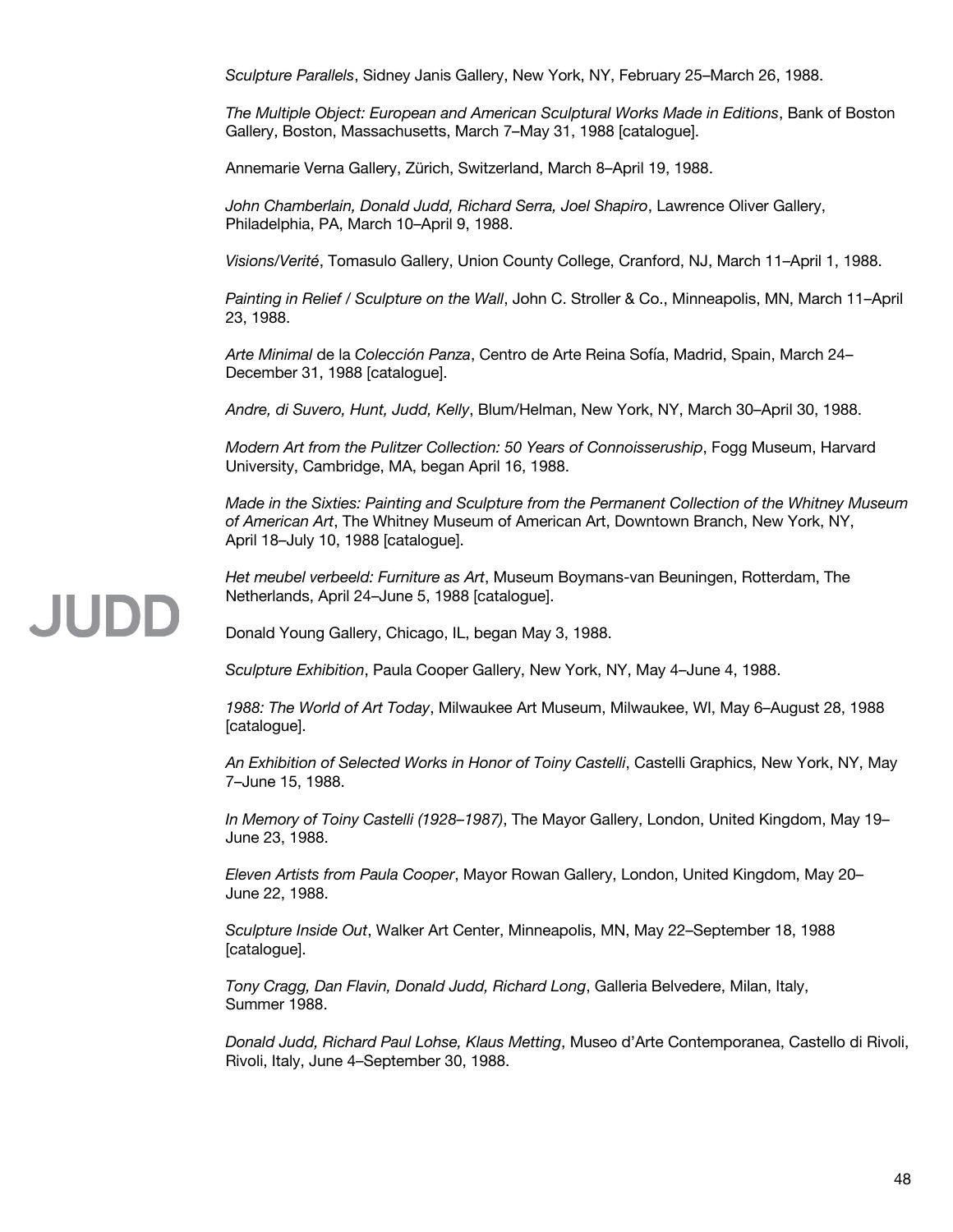*Donald Judd, Richard Long, Kristján Gudmundsson*, Nylistasafnid-The Living Art Museum, Reykjavik, Iceland, June 4–19, 1988 [catalogue].

*Nancy Haynes, Donald Judd, Carole Seborovski*, John Good Gallery, New York, NY, June 9– July 8, 1988 [catalogue].

*Changing Group Exhibition*, Paula Cooper Gallery, New York, NY, June 15–August 1, 1988.

*Sculpture*, Brooke Alexander, New York, NY, June 18–July 15, 1988.

*Zeitlos*, Hamburger Bahnhof, Berlin, Germany, June 22–September 25, 1988 [catalogue].

*Carl Andre, Dan Flavin, Donald Judd, Sol LeWitt, Bruce Nauman, Bernar Venet*, Galerie Ronny Van de Velde, Antwerp, Belgium, June 25–July 24, 1988.

*Objects*, Lorence-Monk Gallery, New York, NY, July 7–29, 1988.

*Minimal art dans la collection Panza di Biumo*, Musée Rath, Geneva, Switzerland, July 10–October 16, 1988 [catalogue].

*Unpainted Metal*, John Davis Gallery, New York, NY, September 6–October 1, 1988.

*20th Anniversary Group Exhibition*, Paula Cooper Gallery, New York, NY, September 6–28, 1988.

Burnett Miller Gallery, Los Angeles, CA, September 10–October 8, 1988.

*Skulpturen und Zeichnungen*, Galerie nächst St. Stephan, Vienna, Austria, September 12–October 19, 1988.

*Donald Judd, Robert Mangold*, Galerie Lelong, New York, NY, September 15–October 15, 1988.

*Linien: Arbeiten auf Papier*, Galerie Rolf Ricke, Cologne, Germany, September 16–November 5, 1988.

*Carl Andre, Donald Judd, Sol LeWitt*, Galerie 57, Madrid, Spain, September 20–October 20, 1988.

*Sculpture*, Waddington Galleries, London, United Kingdom, October 19–November 19, 1988.

*Eight Artists*, Barbara Mathes Gallery, New York, NY, October 27–December 1, 1988.

*SoHo at Duke: Six Artists from the Paula Cooper Gallery*, Duke University Museum of Art, Durham, NC, November 11–December 28, 1988 [catalogue].

*Donald Judd, Roy Lichtenstein, Frank Stella*, Galerie Daniel Templon, Paris, France, December 3– 31, 1988.

*25th Anniversary Exhibition for the Benefit for the Foundation for Contemporary Performance Arts, Inc.,* Leo Castelli Gallery, 420 West Broadway, and Brooke Alexander, New York, NY, December 8–30, 1988.

### **1988–1989**

JUDD

*Sculpture Since the Sixties from the Permanent Collection of the Whitney Museum of American Art*, The Whitney Museum of Art at Equitable Center, New York, NY, August 18, 1988–August 8, 1989 [catalogue].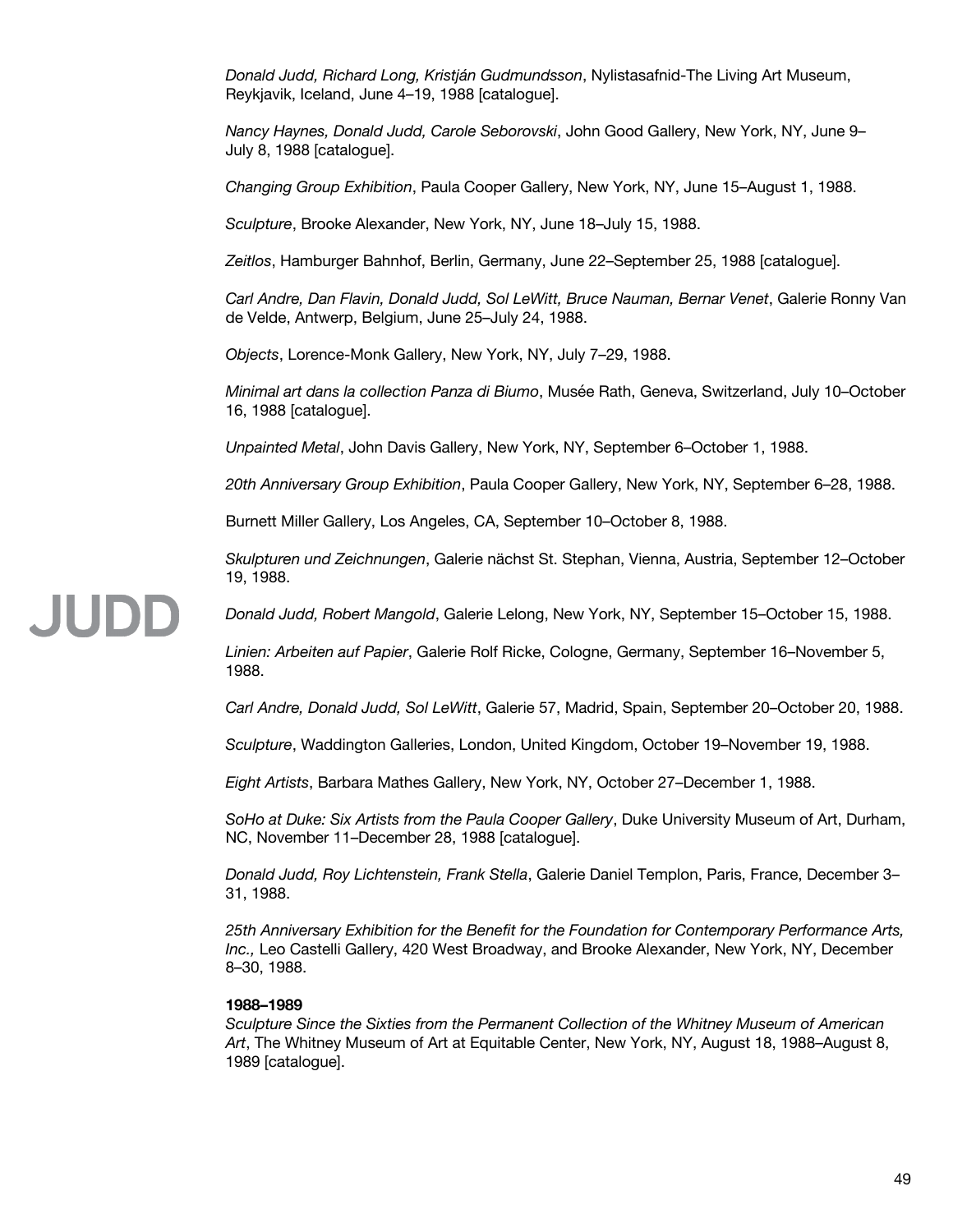*American Art of the 1960s from the Norton Simon Museum*, The Museum of Contemporary Art, Los Angeles, CA, October 4, 1988–February 5, 1989.

*Coleccion Leo Castelli*, Fundacion Juan March, Madrid, Spain, October 7, 1988–January 8, 1989 [catalogue].

*From the Collection of Dorothy and Herbert Vogel*, Arnot Art Museum, Elmira, NY, October 15– December 31, 1988; traveled to Grand Rapids Art Museum, Grand Rapids, MI; Terra Museum of American Art, Chicago, IL, Laumeier Sculpture Park, St. Louis, MO; and Art Museum at Florida International University, Miami, FL through November 10, 1989 [catalogue].

*Abstractions*, The Museum of Modern Art, New York, NY, November 17, 1988–April 6, 1989 [catalogue].

*Changing Group Exhibition*, Paula Cooper Gallery, New York, NY, December 6, 1988–January 21, 1989.

*Museum der Avantgarde: Die Sammlung Sonnabend New York*, Hamburger Bahnhof, Berlin, Germany, December 7, 1988–February 26, 1989 [catalogue].

*Viewpoints: Postwar Painting and Sculpture from the Guggenheim Museum Collection and Major Loans*, Solomon R. Guggenheim Museum, New York, NY, December 9, 1988–January 22, 1989 [catalogue].

*Three Decades: The Oliver-Hoffmann Collection*, Museum of Contemporary Art, Chicago, IL, December 17, 1988–February 5, 1989 [catalogue].

# **1989**

*Selections from the Frederick R. Weisman Art Foundation*, Frederick S. Wight Art Gallery, University of California, Los Angeles, CA, January 8–February 26, 1989 [catalogue].

*Monochrome*, Barbara Krakow Gallery, Boston, MA, January 14–February 8, 1989.

*Blank in Modern Painting: An Approach to Modern Art from Cézanne to Conceptual Art*, Shizuoka Prefectural Museum of Art, Shizuoka City, Japan, February 10–March 12, 1989 [catalogue].

*John Chamberlain, Dan Flavin, Jannis Kounellis, Luciano Fabro, Donald Judd, Mario Merz*, Margo Leavin Gallery, Los Angeles, CA, February 18–March 18, 1989.

*Contemporary Works from the Collection: American Sculpture from the 1960s,* The Museum of Modern Art, New York, NY, February 24–September 26, 1989.

*Repetition*, Hirschl and Adler Modern, New York, NY, February 25 – March 25, 1989 [catalogue].

*Sculpture*, Grob Gallery, London, United Kingdom, February–March 1989.

*Eye Dazzlers: Navajo Weavings and Contemporary Counterparts*, Hirschl and Adler Modern, New York, NY, March 3–April 15, 1989 [catalogue].

*Works on Paper*, Paula Cooper Gallery, New York, NY, March 9–April 1, 1989.

*Structures Ideales*, Galerie Pierre Huber, Geneva, Switzerland, March 10–April 1, 1989 [catalogue].

*Prospect 89*, Frankfurter Kunstverein, Frankfurt am Main, Germany, March 21–May 21, 1989 [catalogue].

# **JUDE**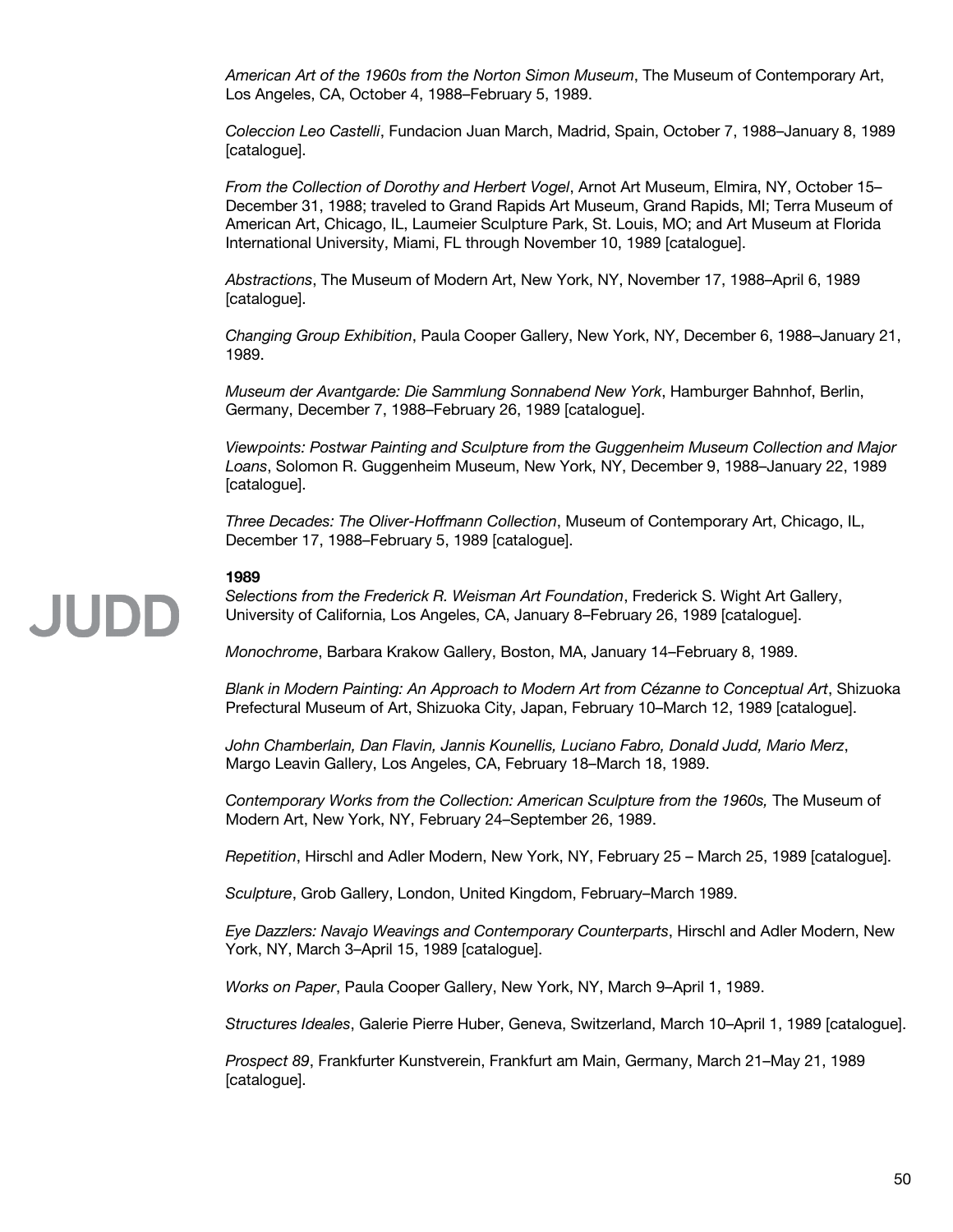*Three American Sculptors: Andre, Judd, LeWitt*, Northern Centre of Contemporary Art, Sunderland, United Kingdom, April 4–June 3, 1989.

*Recent Acquisitions*, Collett Art Gallery, Weber State College, Ogden, UT, April 7–May 5, 1989.

*Bilderstreit: Widerspruch, Einheit, und Fragment in der Kunst seit 1960*, Eine Ausstellung des Museums Ludwig in den Rheinhallen der Kölner Messe, Köln, Germany, April 8–June 28, 1989 [catalogue].

*American Rainbow*, Galerie 1900-2000 and La Galerie de Poche, Paris, France, April 17–May 6, 1989.

*Kunst der Letzten 10 Jahre*, Museum Moderner Kunst Stiftung Ludwig Wien, Vienna, Austria, April 28–September 24, 1989.

Hallen für neue Kunst, Schaffhausen, Switzerland, May 2–October 31, 1989.

*Andre, Bell, De Maria, Flavin, Heizer, Judd, LeWitt, McCracken, Morris, Serra, Smithson, Sonnier,*  Tony Shafrazi Gallery, New York, NY, May 3–27, 1989.

*Modern Masters '89*, Helsingin Taidehalli, Helsinki, Finland, May 17–July 30, 1989 [catalogue].

*Simple in Appearances*, Marc Richards Gallery, Los Angeles, CA, May 19–June 17, 1989.

*Donald Judd, Cindy Sherman, Bernar Venet*, Galerie Blancpain Stepczynski, Geneva, Switzerland, June 1–24, 1989.

*Summer Group Show*, Galerie Lelong, New York, NY, June 8–30, 1989.

JUDD *A Century of Sculpture in Texas, 1889-1989*, Archer M. Huntington Gallery, University of Texas, Austin, TX, June 16–August 13, 1989 [catalogue].

*Changing Group Exhibition*, Paula Cooper Gallery, New York, NY, began July 1, 1989.

*Art in Place: Fifteen Years of Acquisitions*, Whitney Museum of American Art, New York, NY, July 7–October 29, 1989 [catalogue].

*Exposition Inaugurale: Fondation Daniel Templon*, Musée Temporaire, Fréjus, France, July 11– September 10, 1989 [catalogue].

*A Decade of American Drawing 1980–1989*, Daniel Weinberg Gallery, Los Angeles, CA, July 15– August 26, 1989.

*Recent Acquisitions*, The Museum of Modern Art, New York, NY, August 18–November 7, 1989.

*Group Exhibition*, Paula Cooper Gallery, New York, NY, September 5–26, 1989.

*Wittgenstein*, Wiener Secession, Vienna, Austria, September 13–October 29, 1989 [catalogue].

*Abstraction, Geometry, Painting: Selected Geometric Abstract Painting in America Since 1945,*  Albright-Knox Art Gallery, Buffalo, NY, September 17–November 5, 1989 [catalogue].

*An Exhibition for the Benefit of The War Resisters League*, 101 Spring Street, New York, NY, September 19–October 10, 1989.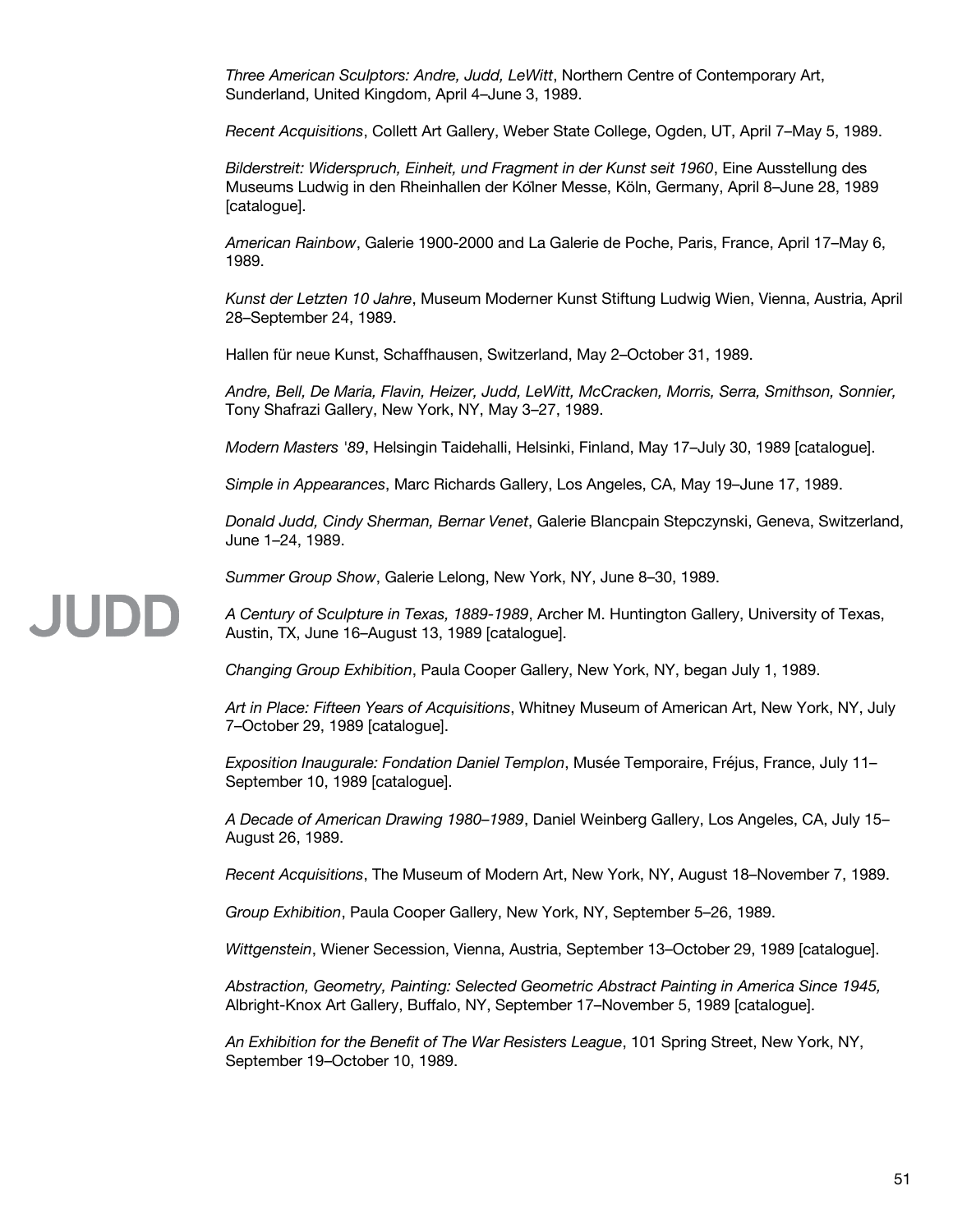*National Print Exhibition: Twenty-Fifth Biennial, Projects & Portfolios*, The Brooklyn Museum, Brooklyn, NY, October 6–December 31, 1989 [catalogue].

*Chamberlain / Judd / Nauman / Stella*, James Corcoran Gallery, Santa Monica, CA, began December 1989.

*Works on Paper 1966–1989*, Rhona Hoffman Gallery, Chicago, IL, 1989.

*Oeuvres Choisies*, Galerie Enrico Navarra, Paris, France, 1989 [catalogue].

#### **1989–1990**

*Minimalism: What You See is What You See*, Tate Gallery, Liverpool, United Kingdom, March 22, 1989–February 1, 1990 [catalogue].

*Agnes Martin and Donald Judd*, Museum of Fine Arts, Boston, MA, October 25, 1989–February 25, 1990.

*Aus Meiner Sicht*, Kölnischer Kunstverein, Cologne, Germany, November 7, 1989–January 7, 1990 [catalogue].

*Einleuchten: Will, Vorstel und Simul in HH*, Deichtorhallen Hamburg, Hamburg, Germany, November 11, 1989–February 18, 1990 [catalogue].

*For Twenty Years: Editions Schellmann*, The Museum of Modern Art, New York, NY, November 16, 1989–March 13, 1990 [catalogue].

*Sculpture: Andre, Heizer, Judd, Knoebel, LeWitt, McCracken, Nauman, Ruckriem, Serra*, Fred Hoffman Gallery, Santa Monica, CA, November 25, 1989–January 6, 1990.

### **JUDD** *Andre, Chamberlain, Flavin, Judd, Nauman*, Kunstlerhaus Stuttgart, Stuttgart, Germany, December 1–23, 1989.

*Mentalitaten und Konstruktionen in Arbeiten auf Papier*, Galerie nächst St. Stephan, Vienna, Austria, December 2, 1989–January 13, 1990.

*Selected Artists from the First Twenty Years*, Max Protetch Gallery, New York, NY, December 9, 1989–January 13, 1990.

*Geometric Abstraction and Minimalism in America*, Solomon R. Guggenheim Museum, New York, NY, December 12, 1989–February 11, 1990.

### **1990**

Lawrence Oliver Gallery, Philadelphia, PA, began January 1990.

*Minimal Works 1969-1989*, Loughelton Gallery, New York, NY, January–February 7, 1990.

*The 60's Revisited: New Concepts/New Materials*, Leo Castelli Gallery, 578 Broadway, New York, NY, January 6–27, 1990.

*Minimal Art*, Blum Helman Gallery, New York, NY, January 10–February 10, 1990.

*Carl Andre, Donald Judd, Richard Serra*, Pierre Huber Gallery, Geneva, Switzerland, January 19– February 17, 1990.

*Gedruktes*, Haags Gemeentemuseum, The Hague, The Netherlands, January 20–February 18, 1990.

#### 52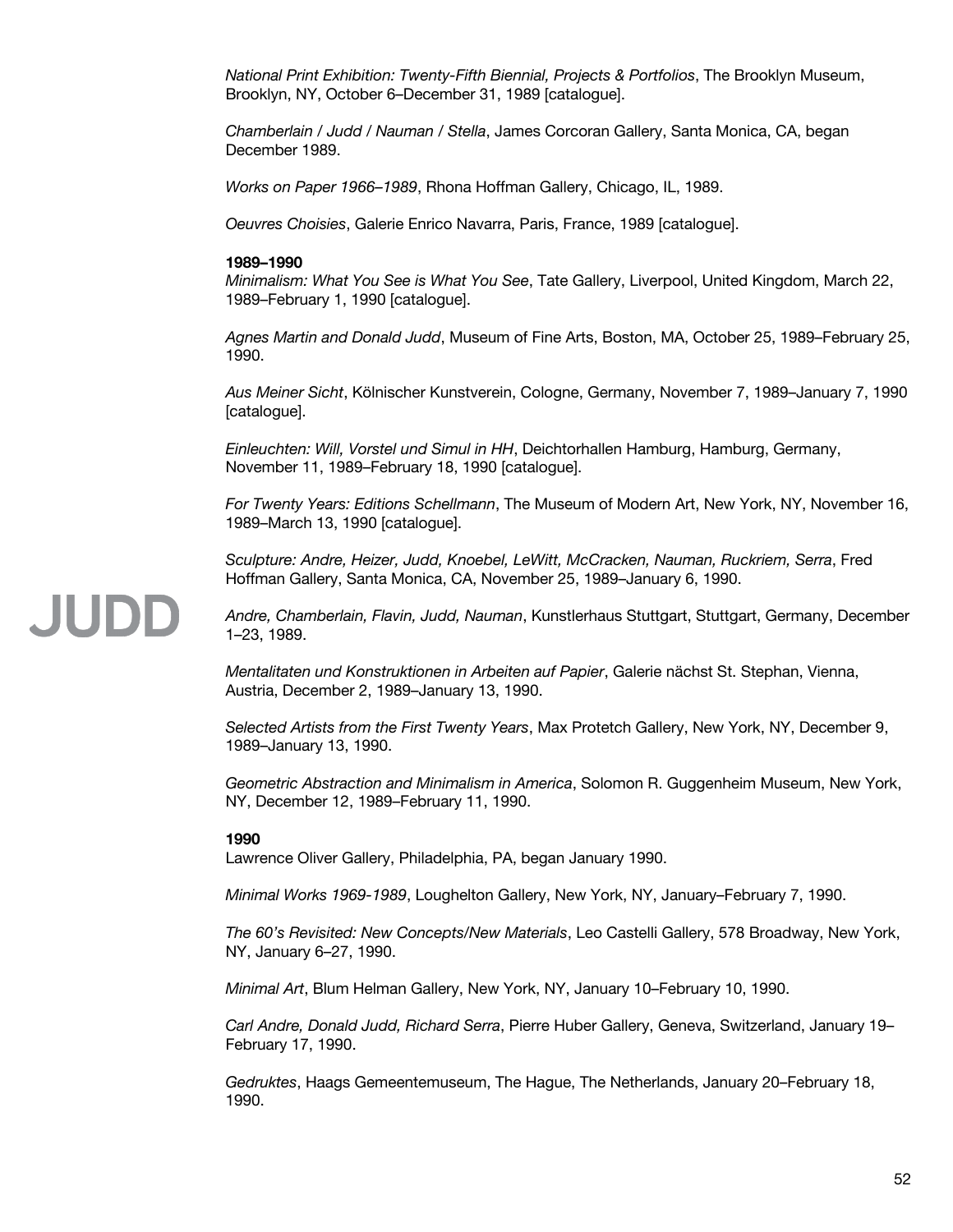*Between Two Worlds: Part I*, Credit Suisse, New York, NY, February 7–June 15, 1990.

*Collection du Musée d'Art Moderne*, Fondation Marguerite et Aimé Maeght, Saint-Paul-de-Vence, France, February 15–April 10, 1990.

*Concept Art, Minimal Art, Arte Povera, Land Art: Sammlung Marzona*, Kunsthalle Bielefeld, Bielefeld, Germany, February 18–April 8, 1990 [catalogue].

*The New Sculpture: 1965-1975: Between Geometry and Gesture*, Whitney Museum of American Art, New York, NY, February 20–July 7, 1990 [catalogue].

*Stripes,* Krakow Witkin Gallery, Boston, MA, March 10–April 4, 1990.

Kulturen: Verwandtschaften in Geist und Form, Galerie nächst St. Stephan Rosemarie Schwarzwälder, Vienna, Austria, March 31–May 26, 1990 [catalogue].

*Minimal Art*, The Contemporary Art Gallery, Tokyo, Japan, April 13–May 23, 1990.

*The New Sculpture: 1965–1975*, The Whitney Museum of American Art, New York, NY, Spring 1990.

*Minimalist Prints*, Susan Sheehan Gallery, New York, NY, May–June 1990 [catalogue].

Hallen fur Neue Kunst, Schaffhausen, Switzerland, May 2–October 31, 1990.

*American Masters of the 60's*, Tony Shafrazi Gallery, New York, NY, May 9–June 23, 1990 [catalogue].

#### JUDD *Affinities and Institutions: The Gerald S. Elliott Collection of Contemporary Art*, The Art Institute of Chicago, Chicago, IL, May 12–July 29, 1990 [catalogue].

*Group Show*, Galerie Samuel Lallouz, Montreal, Canada, May 12–June 9, 1990.

*Art in Europe and in America: The 1960s and 1970s*, Wexner Center for the Visual Arts, Columbus, OH, May 19–August 5, 1990 [catalogue].

*Two Decades of American Art: The 60's and 70's*, Nassau County Museum of Art, Roslyn Harbor, NY, May 20–September 3, 1990 [catalogue].

*The Future of the Object! A Selection of American Art: Minimalism and After*, Galerie Ronny Van de Velde, Antwerp, Belgium, May 20–July 28, 1990 [catalogue].

*Multiples*, Hirschl and Adler Modern, New York, NY, May 31–June 29, 1990 [catalogue].

*Zeichnungen: Joseph Beuys, Francesco Clemente, Martin Disler, Donald Judd, Bruce Nauman, Claes Oldenburg, A. R. Penck, Frank Stella aus dem Kupferstichkabinett Basel*, Kunsthalle Nümberg, Basel, Switerland, June 1–July 8, 1990 [catalogue].

*Group Exhibition*, Paula Cooper Gallery, New York, NY, June 8–15, 1990.

*RED,* Galerie Christine et Isy Brachot, Brussels, Belgium, June 27–September 29, 1990 [catalogue].

*Minimalism*, Nicola Jacobs Gallery, London, United Kingdom, June 27–September 1, 1990 [catalogue].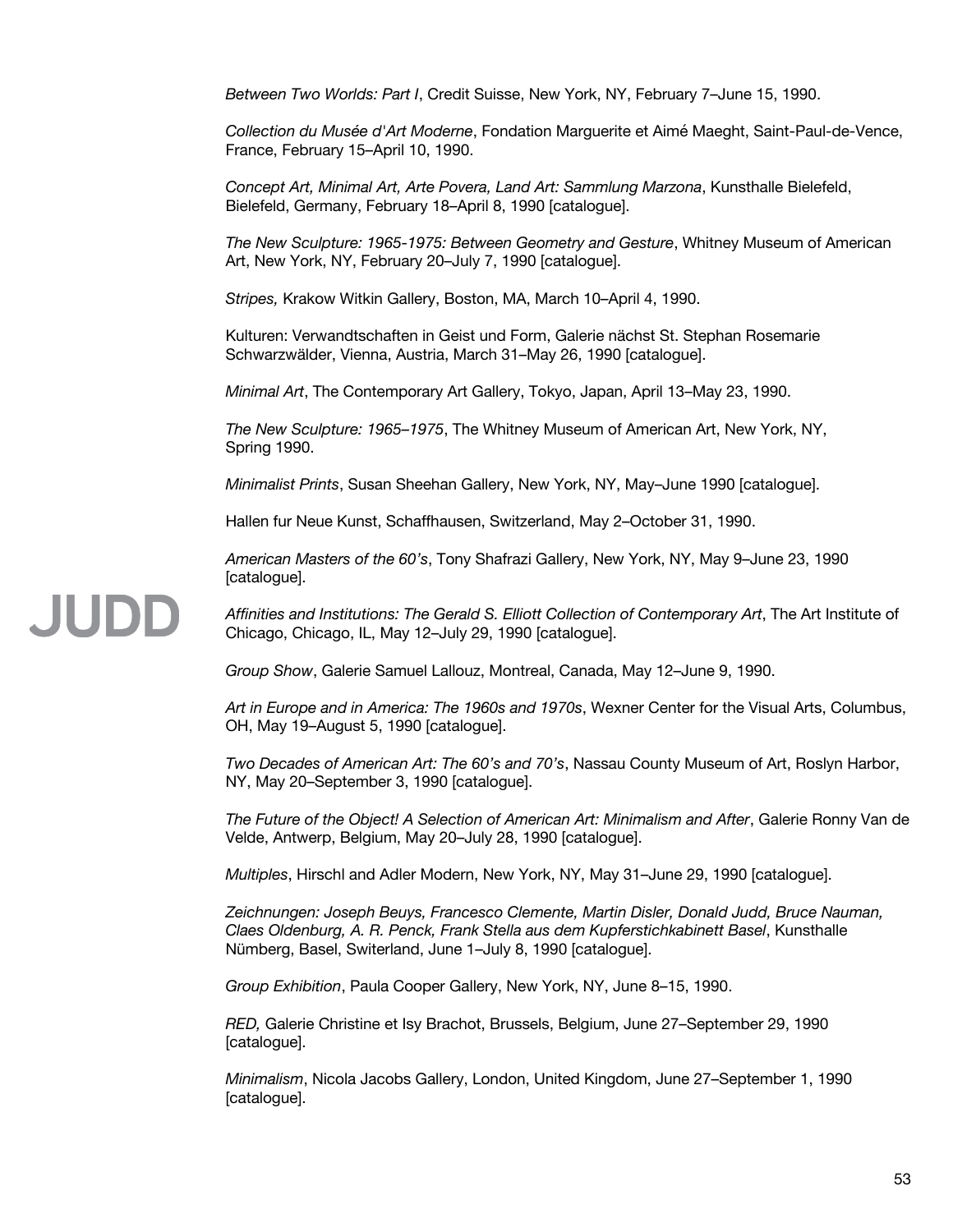*Presencias Dos Mil*, Theospacio, Madrid, Spain, June–July 1990 [catalogue].

*American Art Since 1950 from the Norton Simon Museum*, The Museum of Contemporary Art, Los Angeles, CA, June 30–September 9, 1990.

*Changing Perceptions: The Evolution of Twentieth-Century Art*, Weatherspoon Art Gallery, Greensboro, NC, September 23–November 11, 1990 [catalogue].

*Works in Progress: International Art in the Fundacion Caja de Pensiones' Collection*, Fundacio Caixa de Pensions, Madrid, Spain, October 4–November 13, 1990.

*Minimal Art*, The National Museum of Art, Osaka, Japan, October 6–November 25, 1990 [catalogue].

*Minimal And…*, Gallery Yamaguchi, Osaka, Japan, November 5–22, 1990 [catalogue].

*Group Print Exhibition*, Paula Cooper Gallery, New York, NY, December 5–22, 1990.

# **1990–1991**

*Contemporary Art in a Modern Context*, Peggy Guggenheim Collection, Venice, Italy, September 9, 1990–September 9, 1991 [brochure].

*Object and Content: Meaning in Minimal Art*, Australian National Gallery at the University Drill Hall Gallery, Canberra, Australia, November 24, 1990–January 20, 1991.

*Gifts of The Associates: 1975–1990*, The Museum of Modern Art, New York, NY, November 27, 1990–March 19, 1991.

*Drawings/Sculptures*, Galerie Hubert Winter, Vienna, Austria, December 1990–January 1991.

# **1990–1993**

JUDD

On the Road: Selections from the Permanent Collection of the Museum of Contemporary Art, San Diego, Duke University Museum of Art, Durham, NC, September 7–November 4, 1990; traveled to J.B. Speed Art Museum, Louisville, KY, December 3, 1990–February 3, 1991; Springfield Museum of Fine Art, Springfield, MA, March 3–May 19, 1991; Memorial Art Gallery of the University of Rochester, Rochester, NY, September 28–November 17, 1991; Utah Museum of Fine Art at the University of Utah, Salt Lake City, UT, May 18–June 28, 1992; The Philbrook Museum of Art, Tulsa, OK, July 17–September 6, 1992; Scottsdale Center for the Arts, Scottsdale, AZ, September 24–November 22, 1992; and Contemporary Arts Museum, Houston, TX, February 20–May 3, 1993 [catalogue].

# **1991**

*Changing Group Exhibition*, Lawrence Oliver Gallery, Philadelphia, PA, January 1991.

*Who Framed Modern Art, or the Quantitative Life of Roger Rabbit*, Sidney Janis, New York, NY, January 10–February 16, 1991 [catalogue].

*Sculpture: Andre, Judd, LeWitt*, Margo Leavin Gallery, Los Angeles, CA, January 12–February 16, 1991.

*A New Concept of "Light" - Gazing Light*, Satani Gallery, Tokyo, Japan, January 16–February 16, 1991.

*Masterworks*, Blum/Helman, New York, NY, January 16–February 23, 1991.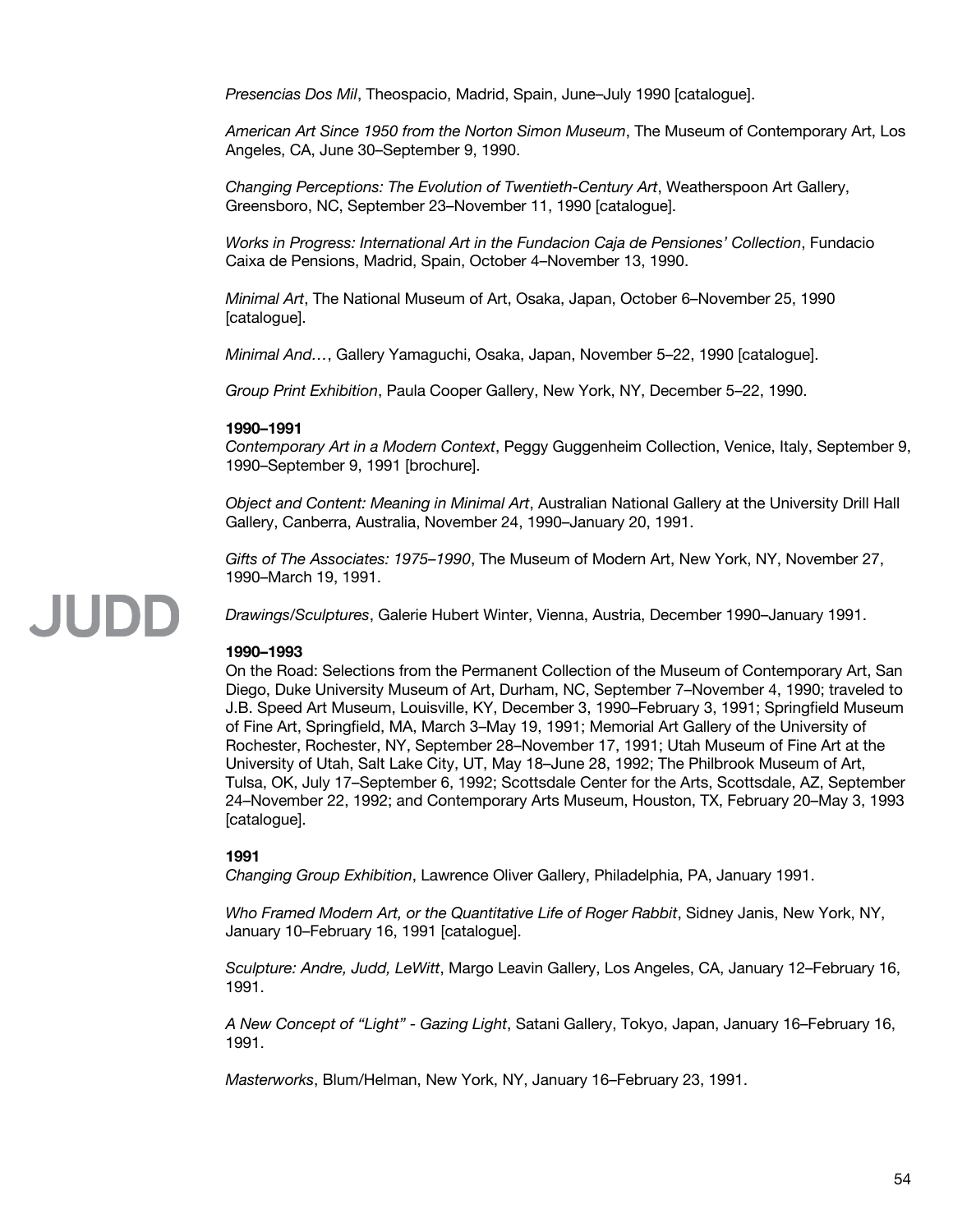*The 1980's: Selections from the Permanent Collection*, Whitney Museum of American Art, New York, NY, January 16–March 24, 1991.

*Abstract Sculpture in America*, *1930–70*, Lowe Art Museum, Coral Gables, FL, February 7– March 31, 1991.

*Un Musée, Une Fondation: Collection du Musée d'Art Moderne de Saint–Etienne*, Saint-Paul, France, February 17–April 4, 1991.

*Sculpture*, The Pace Gallery, 142 Greene Street, New York, NY, March 9–April 13, 1991 (extended through May 7, 1991).

*Minimal Impressions: Prints*, Feigen Incorporated, Chicago, IL, April 5–May 4, 1991.

*About Collecting: Four Collectors Four Spaces*, Ronny van de Velde, Antwerp, Belgium, April 17– June 1, 1991.

*American Abstraction at the Addison*, Addison Gallery of American Art, Andover, MA, April 18–July 31, 1991 [catalogue].

*Group Sculpture Exhibition*, Paula Cooper Gallery, New York, NY, May 10–August 1, 1991.

*Group Exhibition*, The Pace Gallery, 32 East 57th Street, New York, NY, June 1–September 6, 1991.

*Notable Acquisitions*, Cleveland Museum of Art, Cleveland, OH, June 7–September 8, 1991.

*Sélection, FAE Musée D'Art Contemporain*, Pully/Lausanne, Switzerland, June 10–October 13, 1991 [catalogue].

*L'Espai i la Idea*, Fundacio Caixa de Pensions, Barcelona, Spain, June 12–July 28, 1991 [catalogue].

*Changing Sculpture Exhibition*, Margo Leavin Gallery, Los Angeles, CA, June 15–July 27, 1991.

*Denkbilder: Kunst der Gegenwart, 1960-1990*, Kunsthalle der Hypo-Kulturstiftung, Munich, Germany, July 13–September 8, 1991; traveled to Von der Heydt-Museum, Wuppertal, Germany, October 6–November 24, 1991 [catalogue].

*Larry Bell, Donald Judd: Arbeiten auf Papier*, Galerie Rolf Ricke, Cologne, Germany, July 19– September 14, 1991.

*Teorici Americani*, Studio Oggetto, Milan, Italy, October–November 1991.

*Group Exhibition*, Paula Cooper Gallery, New York, NY, November 14–30, 1991.

### **1991–1992**

*Abstract Sculpture in America, 1930–70*, organized by the American Federation of Arts; traveled to Lowe Art Museum, University of Miami, Miami, FL, February 7–March 31, 1991; Museum of Arts and Sciences, Macon, GA, April 19–June 30, 1991; Akron Art Museum, Akron, OH, August 24– October 20, 1991; Fort Wayne Museum of Art, Fort Wayne, IN, November 9, 1991–January 4, 1992; Musée du Québec, Quebec City, Canada, January 25–March 21, 1992; and Terra Museum of American Art, Chicago, IL, April 11–June 7, 1992 [catalogue].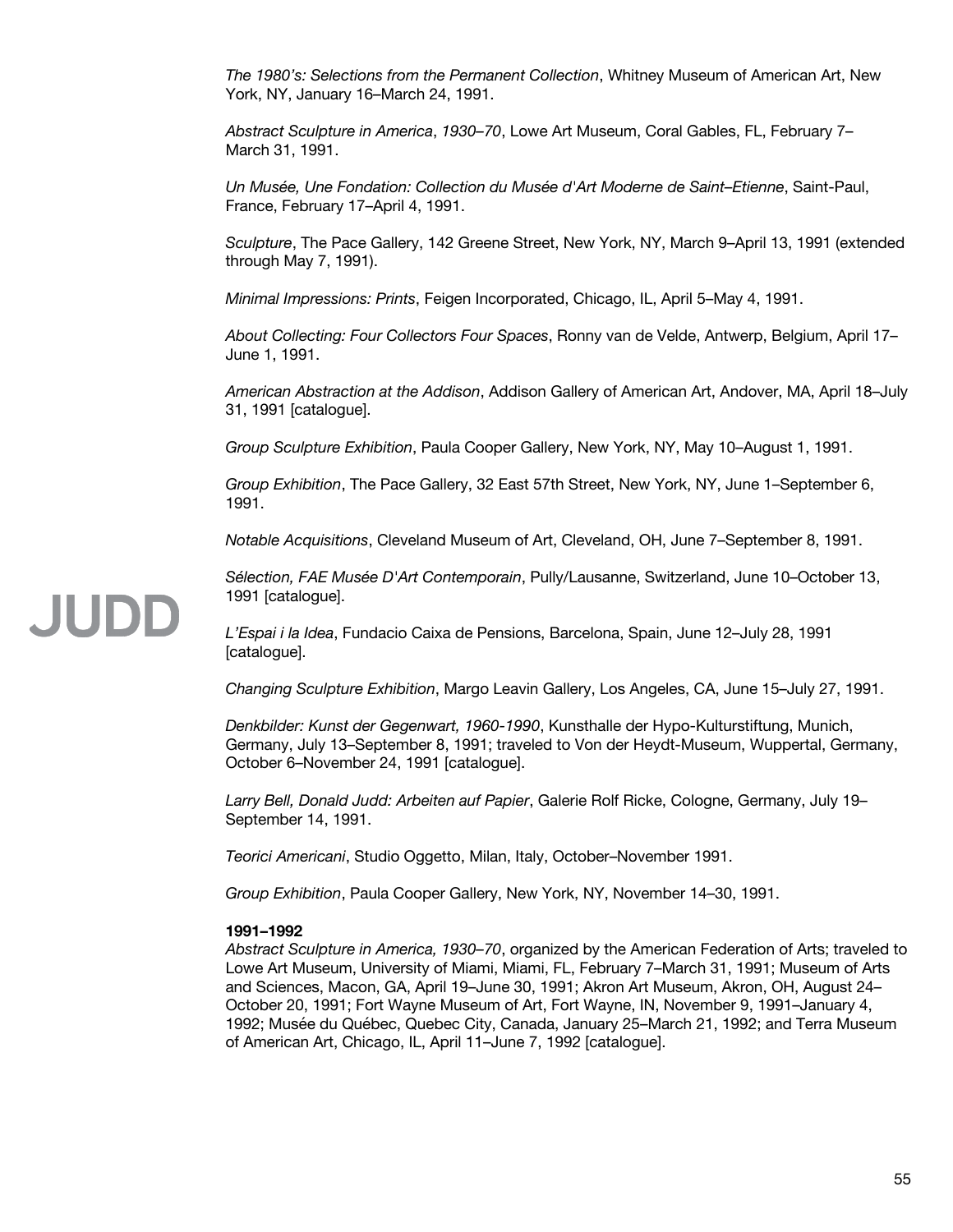*Power: Its Myths and Mores in American Art 1961-1991*, Indianapolis Museum of Art, Indianapolis, IN, September 5–November 3, 1991; traveled to Akron Art Museum, Akron, OH, January 19–March 21, 1992; and Virginia Museum of Fine Arts, Richmond, VA, May 11–July 12, 1992 [catalogue].

*Vision vom Raum: Kunst und Architektur von 1910 bis 1990*, Galerie Gmurzynska, Cologne, Germany, November 15, 1991–January 31, 1992 [catalogue].

*The Abstract Tradition in American Art*, Des Moines Art Center, Des Moines, IN, December 7, 1991–February 23, 1992 [catalogue].

*Group Exhibition of Gallery Artists*, The Pace Gallery, New York, NY, 142 Greene Street, December 21, 1991–January 25, 1992.

# **1992**

*Group Exhibition*, Paula Cooper Gallery, New York, NY, began January 1, 1992.

*Arte Americana 1930–70*, Lingotto, S.r.l., Turin, Italy, January 11–March 31, 1992 [catalogue].

*Surface to Surface*, Barbara Krakow Gallery, Boston, MA, January 11–February 13, 1992.

*I Love Art II: In the Quest of Contemporary Art*, The Watari Museum of Contemporary Art, Tokyo, Japan, January 14–March 15, 1992 [catalogue].

*Donald Judd, Sol LeWitt, Robert Mangold, Richard Serra*, Galerie de l'Ancien Collége École Municipale d'Arts Plastiques, Paris, France, January 17–February 19, 1992.

*Yvon Lambert Collectionne*, Musée d'art moderne de la Communauté Urbaine de Lille, Villeneuve d'Ascq, France, and Musée des Beaux-Arts, Tourcoing, France, January 18–April 20, 1992 [catalogue].

*Variation on Themes: Print Acquisitions*, The Whitney Museum of American Art, New York, NY, through March 15, 1992.

*Four Series of Prints: Donald Judd, Brice Marden, Sean Scully, Terry Winters*, John Berggruen Gallery, San Francisco, CA, February 6–29, 1992.

Rubin Spangle Gallery, New York, NY, February 15–March 14, 1992.

*Marking the Decades: Prints 1960-1990*, Baltimore Museum of Art, Baltimore, MD, February 23– April 26, 1992 [catalogue].

*The Living Object: The Art Collection of Ellen H. Johnson*, Allen Memorial Art Museum, Oberlin College, Oberlin, OH, March 6–May 25, 1992 [catalogue].

*Contemporary Masters*, Margaret Lipworth Fine Art, Boca Raton, FL, March 12–April 5, 1992.

*Things for the Home*, Gerald Peters Gallery, Dallas, TX, March 12–April 19, 1992.

*The Structured Surface: The Impact of Minimalism in the Graphic Arts*, Worcester Art Museum, Worcester, MA, March 31–June 21, 1992 [catalogue].

*1992 Universal Exhibition: Los 80 en La Coleccion de la Fundacion Caixa*, Comisaria de la Ciudad de Sevilla para 1992 and Caja de Ahorros y Pensiones de Barcelona, Estación Plaza de Armas, Seville, Spain, April 11–June 20, 1992 [catalogue].

*Sculpture*, Waddington Galleries, London, United Kingdom, April 29–May 30, 1992.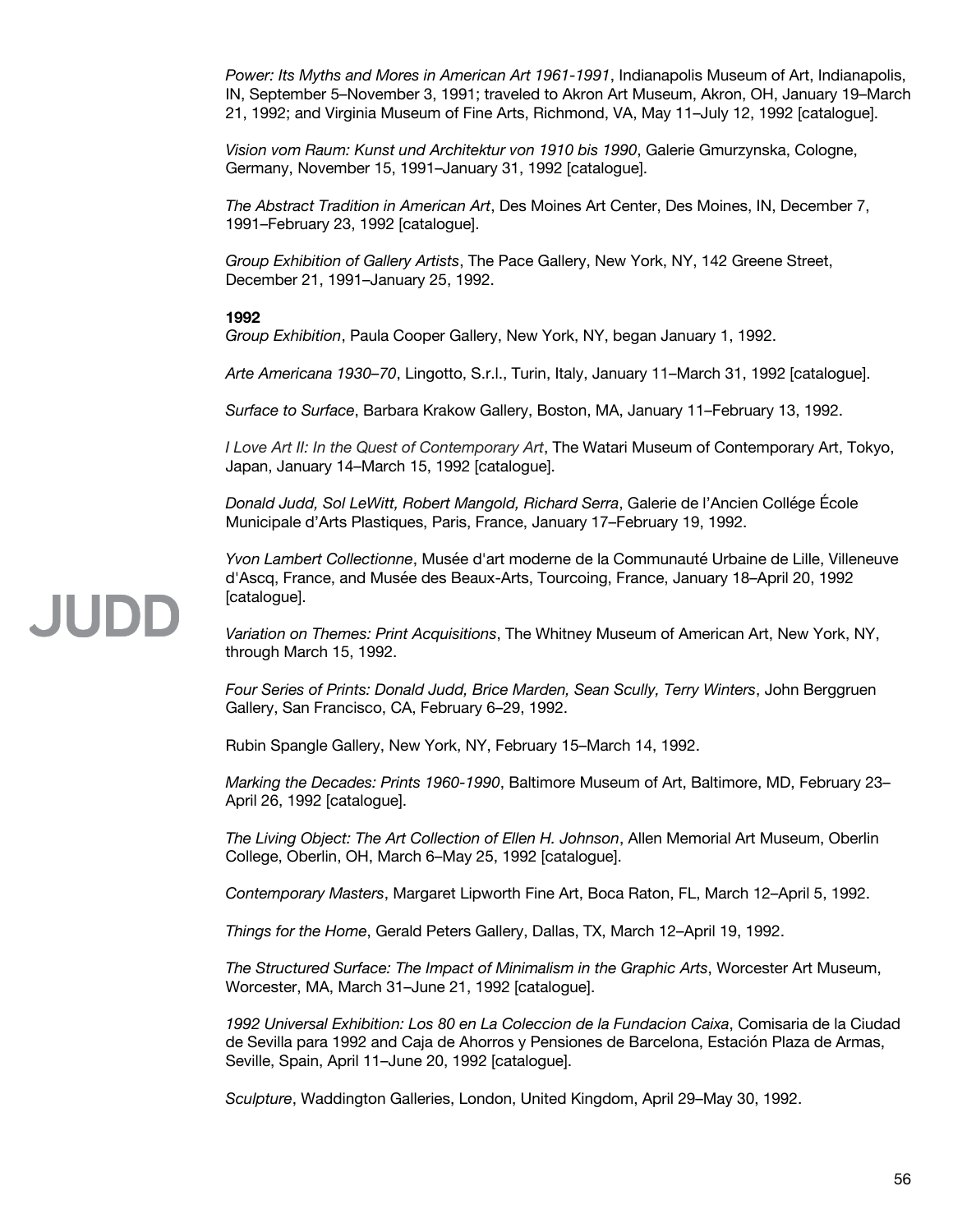*15th Anniversary Exhibition*, Rhona Hoffman Gallery, Chicago, IL, May 8–June 13, 1992.

*Roy Lichtenstein Wallpaper, Donald Judd Chairs, Gerhard Richter Carpet*, A/D Gallery, New York, NY, May–August 31, 1993.

*Gallery Installation*, Paula Cooper Gallery, New York, NY, began June 1, 1992.

*Roy Lichtenstein Wallpaper, Donald Judd Chairs, Gerhard Richter*, A/D Gallery, New York, NY, May–August 31, 1992.

*Group Exhibition of Gallery Artists*, The Pace Gallery, 32 East 57th Street, New York, NY, June 5– September 11, 1992.

*Transform: BildObjektSkulptur im 20 Jahrhundert*, Kunstmuseum und Kunsthalle, Basel, Switzerland, June 14–September 27, 1992 [catalogue].

*Territorium Artis*, Kunst-und Ausstellungshalle der Bundesrepublik Deutschland, Bonn, Germany, June 19–September 20, 1992 [catalogue].

*Manifeste*, Musée national d'art moderne, Centre Georges Pompidou, Paris, France, June 18– November 2, 1992 [catalogue].

*Het Beeld van de Eeuw: Beelden uit de Collectie van het Stedelijk Museum in de Nieuwe Kerk*, Nieuwe Kerk, Amsterdam, The Netherlands, June 19–August 19, 1992 [catalogue].

*Schwerpunkt Skulptur: Hundertvierzig Werke von achtzig Kunsterlern*, Kaiser Wilhelm Museum, Krefeld, Germany, June 21–October 11, 1992 [catalogue].

#### JUDD *Tropismes: Colleccio d'art contemporani Fundació "la Caixa"*, Centre Cultural Tecla Sala, L'Hospitalet de Llobregat, Barcelona, Spain, July 11–August 15, 1992 [catalogue].

*Dan Flavin, Don Judd, Robert Morris*, Leo Castelli Gallery, 578 Broadway, New York, NY, September 19–October 24, 1992.

Galerie Carol Johnson, Munich, Germany, 1992.

*Group Show: Del Rivero, Horn, Judd, Lipski, Laib, Mangold, Ryman*, Galerie Lelong, New York, NY, 1992.

# **1992–1993**

*Passions & Cultures: Selected Works from the Rivendell Collection, 1967–1991*, Richard and Marieluise Black Center for Curatorial Studies and Art in Contemporary Culture, Bard College, Annandale-on Hudson, NY, April 4, 1992–April 4, 1993.

*Shapes and Positions*, Kunsthalle Ritter Klagenfurt, Klagenfurt, Austria, September 11, 1992– January 30, 1993; traveled to Museum Fridericianum Kassel, Kassel, Germany, February 14– April 18, 1993 [catalogue].

*Drawings*, Galeria Weber Alexander y Cobo, Madrid, Spain, November 26, 1992–January 30, 1993.

*Group Sculpture Exhibition*, Paula Cooper Gallery, New York, NY, December 5, 1992–January 16, 1993.

*The Geometric Tradition in American Art: 1930–1990*, The Whitney Museum of American Art, New York, NY, December 9, 1992–February 14, 1993.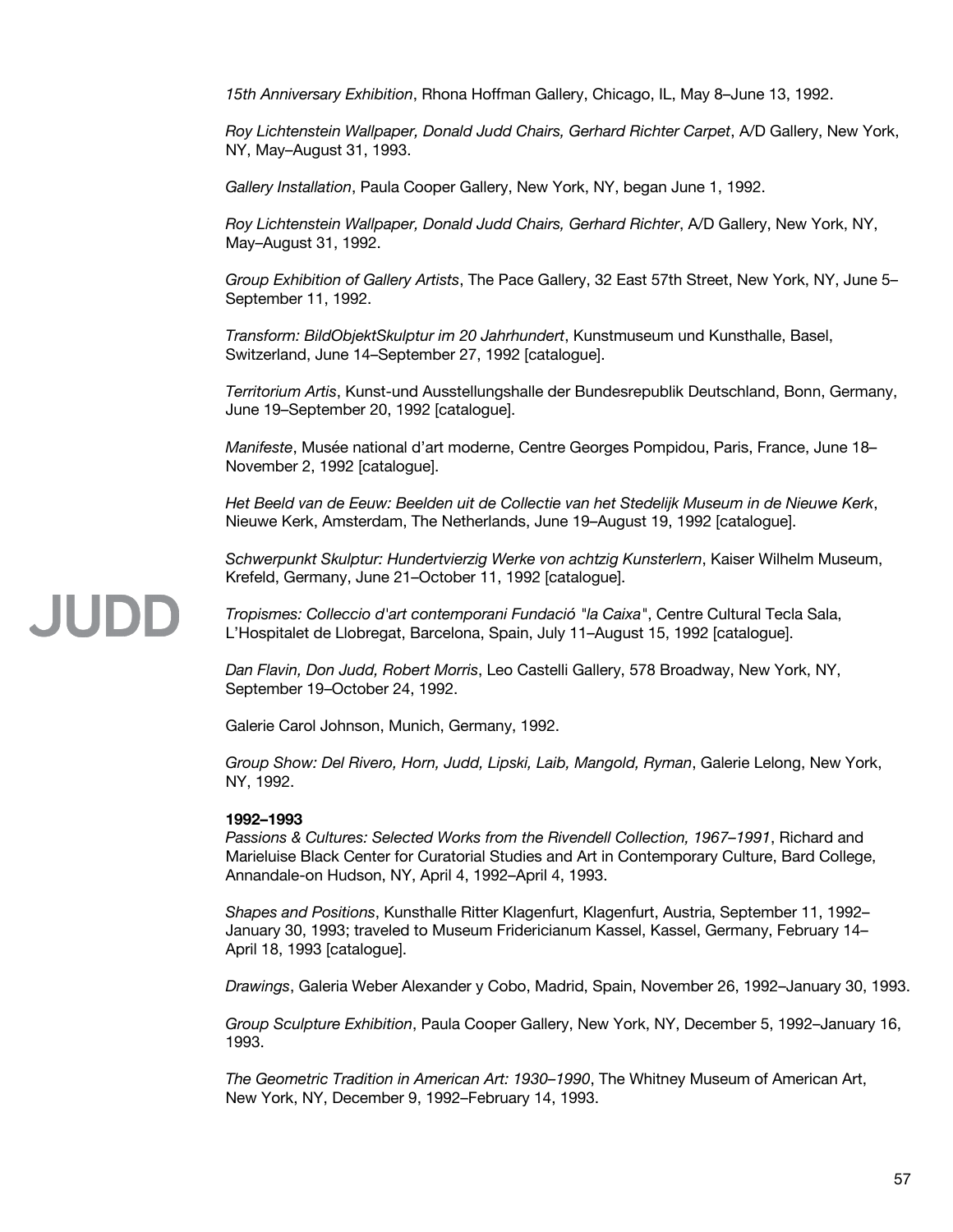# **1992–1994**

*Portraits, Plots, and Places: The Permanent Collection Revisited*, Walker Art Center, Minneapolis, MN, January 7, 1992–March 6, 1994.

*Paper Pleasures: Five Centuries of Drawings and Watercolors from the Collections of the University of South Carolina and Members of its Faculty and Staff*, McKissick Museum, University of South Carolina, Columbia, SC, June 14–November 15, 1992; traveled to Museum of the South, Mobile, AL; University of Arkansas at Little Rock, AR; Asheville Art Museum, Asheville, NC; and University Gallery, Memphis State University, Memphis, TN through February, 1994 [catalogue].

# **1993**

JUDD

*Sculpture & Multiples*, Brooke Alexander and Brooke Alexander Editions, New York, NY, January 9–February 13, 1993.

*Sculpture and Color*, The Pace Gallery, 32 East 57th Street, New York, NY, January 15–February 6, 1993.

*Prints from the 1960s and 1970s*, Paula Cooper Gallery, New York, NY, January 20–February 20, 1993.

*Out of Sight Out of Mind*, Lisson Gallery, London, United Kingdom, February 15–April 3, 1993.

*Reading Prints*, The Museum of Modern Art, New York, NY, March 4–July 6, 1993.

*American Art in the 20th Century: Painting and Sculpture 1913–1993*, Martin-Gropius-Bau, Berlin, Germany, May 8–July 25, 1993; traveled to Royal Academy of Arts and the Saatchi Gallery, London, United Kingdom, September 16–December 12, 1993 [catalogue].

# *Decorative Art Objects by Contemporary Artists*, The Greenberg Gallery, Saint Louis, MO, June 3– September 30, 1993.

*Drawing the Line Against AIDS,* exhibition in conjunction with Art Against AIDS Venezia under the aegis of the 45<sup>th</sup> Venice Biennale, Peggy Guggenheim Collection, Venice, Italy, June 8–13, 1993 [catalogue].

*Second Dimension: Twentieth-Century Sculptors' Drawings from the Brooklyn Museum*, The Brooklyn Museum, Brooklyn, NY, June 25–September 19, 1993 [catalogue].

*Wall and Floor*, The Pace Gallery, 142 Greene Street, New York, NY, July 6–September 10, 1993.

*Continuing Generations*, Annina Nosei Gallery, New York, NY, September–October 2, 1993.

*Works on Paper and Sculpture*, Waddington Galleries, London, United Kingdom, September 8– October 2, 1993 [catalogue].

*Early Minimal Art Masterworks*, John Weber Gallery, New York, NY, September 11–October 9, 1993.

*John Chamberlain / Donald Judd*, Margo Leavin Gallery, Los Angeles, CA, September 11– October 9, 1993.

*Wall Works*, Edition Schellmann, Cologne, Germany, September 18–December 1993 [catalogue].

*25 Years: Part I*, Paula Cooper Gallery, New York, NY, October 23–November 27, 1993.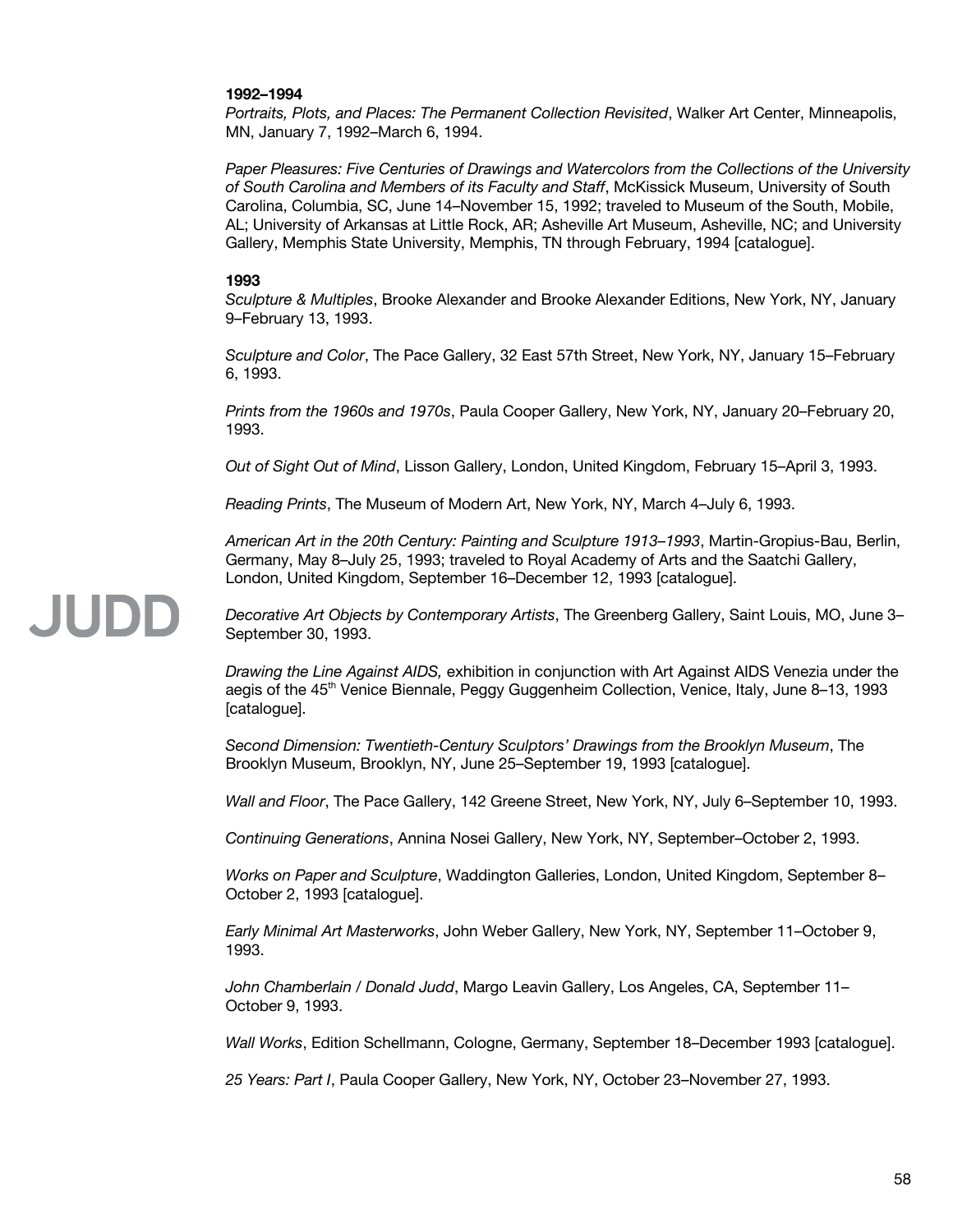*Sculpture*, Laura Carpenter Fine Art, Santa Fe, NM, October 30–December 8, 1993.

*25 Years: Part II*, Paula Cooper Gallery, New York, NY, December 4–18, 1993.

# **1993–1994**

*American Abstraction from the Addison Gallery of American Art*, American Federation of Arts, New York, NY, February 27, 1993–December 4, 1994.

*Minimalism / Post Minimalism*, Detroit Institute of Arts, Detroit, Michigan, July 1993–August 1994.

*In a Classical Vein: Works From the Permanent Collection*, The Whitney Museum of American Art, New York, NY, October 18, 1993–April 3, 1994 [catalogue].

*Minimal*, Galerie Eugen Lendl, Graz, Austria, November 2, 1993–January 8, 1994 [catalogue].

#### **1994**

*For 25 Years: Brooke Alexander Editions*, The Museum of Modern Art, New York, NY, January 27– May 17, 1994 [catalogue].

*Cross and Square Grids*, Museum of Modern Art, Saitama, Japan, February 5–March 21, 1994 [catalogue].

*1969*, Jablonka Galerie, Cologne, Germany, March 4–April 15, 1994.

*Arte Minimal*, Palacio de los Condes de Gabia, Instituto de América de Santa Fe, Centro Damián Bayón, Granada, Spain, March 17–April 28, 1994 [catalogue].

*What is Real? American Art 1960 to 1975*, Tacoma Art Museum, Tacoma, Washington, March 19– June 19, 1994.

*Arte contemporanea dalla Collezione della Federazione cooperative Migros*, Museo Cantonale d'Arte, Lugano, Switzerland, April 1–June 5, 1994 [catalogue].

Mitchell Algus, New York, NY, April 22–May 28, 1994.

*Permanent Collection Focus: Under Development*, Museum of Contemporary Art, Chicago, IL, April 30–August 28, 1994.

*Dan Flavin, Donald Judd, Robert Ryman, and Remy Zaugg*, Brooke Alexander Editions, New York, NY, May 7–June 18, 1994.

*From Minimal to Conceptual Art: Works from The Dorothy and Herbert Vogel Collection*, National Gallery of Art, Washington, D.C., May 9–November 27, 1994 [catalogue].

*30 YEARS––Art in the Present Tense: The Aldrich's Curatorial History 1964–1994*, The Aldrich Museum of Contemporary Art, Ridgefield, CT, May 15–September 17, 1994 [catalogue].

*The Tradition of the New: Postwar Masterpieces From the Guggenheim Collection*, Solomon R. Guggenheim Museum, New York, NY, May 20–September 11, 1994.

*Dream of the Absolute*, Galerie Beyeler, Basel, Switzerland, June–September 1994 [catalogue].

*Konzeptionelle Druckgraphik: Dan Flavin, Donald Judd, Richard Serra, Barnett Newman, Josef Albers*, Städtische Galerie im Städelschen Kunstinstiut, Frankfurt am Main, Germany, June 2– October 16, 1994 [catalogue].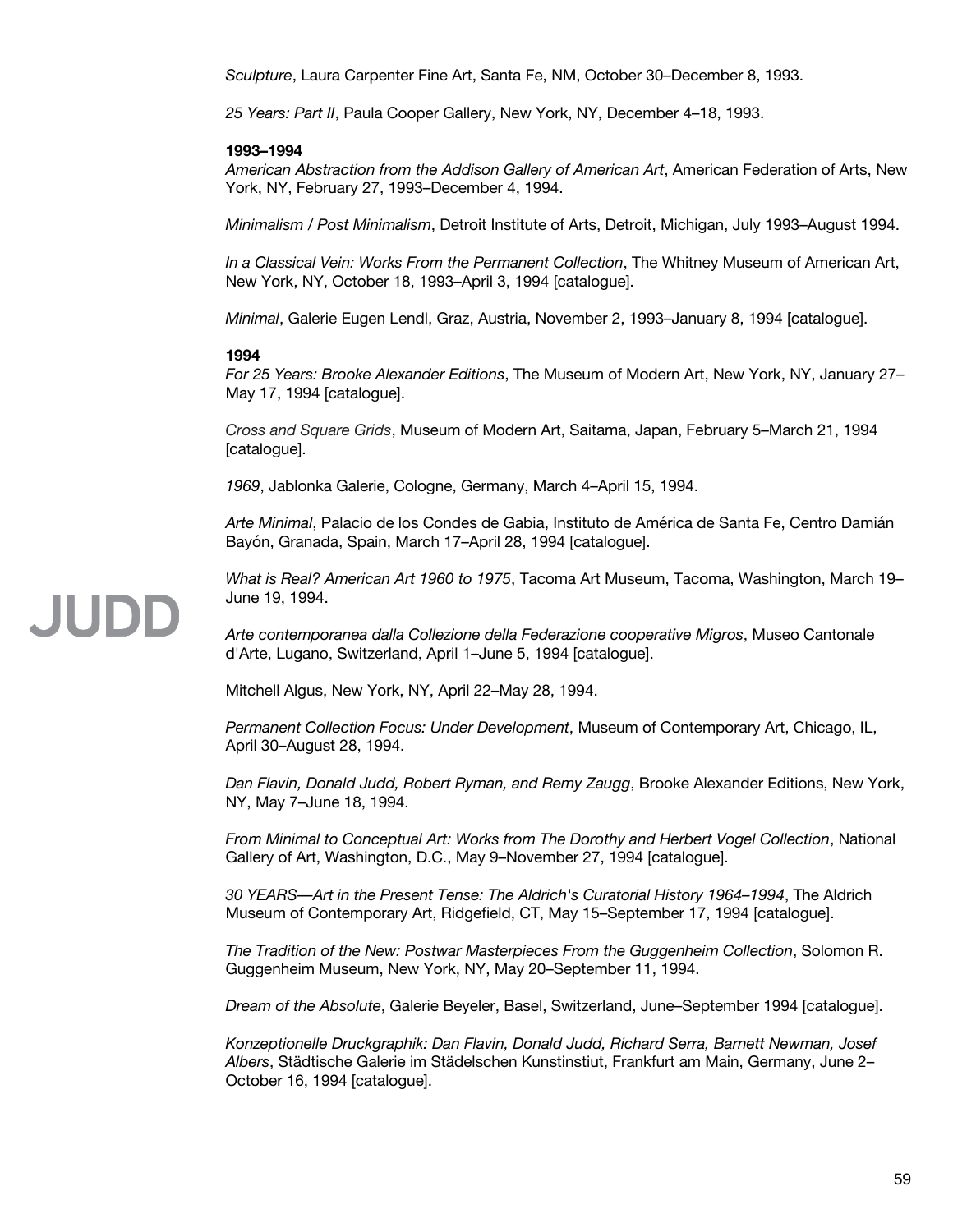*Drawing on Sculpture*, Cohen Gallery, New York, NY, June 9–July 28, 1994.

*Der Fürst schmollt - Moderne trifft Klassik Werke aus der Sammlung Paul Maenz*, Schlossmuseum Weimar, Weimar, Germany, June 10–July 31, 1994.

*Major Works*, Leo Castelli Gallery, 578 Broadway, New York, NY, July 5–October 8, 1994.

*Nuevas adquisiciones de artistas extranjeros. Acquisiones, donaciones y daciones. 1991-1994*, Museo Nacional Centro de Arte Reina Sofia, Madrid, Spain, July 5–October 13, 1994.

*On A Clear Day*, Staatliche Kunsthalle Baden-Baden, Baden-Baden, Germany, July 7– September 11, 1994 [catalogue].

*fragmentos para um museu imaginário*, Fundação de Serralves, Porto, Portugal, July 28– September 18, 1994 [catalogue].

*Theatricality, Temporality and the Visual Arts: 1960-1990*, Allen Memorial Art Museum, Oberlin, OH, August 25–December 20, 1994.

*Exposition de l'inauguration*, Galerie Jerome de Noirmont, Paris, France, October 6–December 6, 1994.

# **1994–1995**

*Das Museum für Moderne Kunst und die Sammlung Ströher: Zur Geschichte einer Privatsammlung*, Museum für Moderne Kunst, Frankfurt am Main, Germany, May 12, 1994– January 8, 1995 [catalogue].

*Abstract Painting and Sculpture Selections from the Permanent Collection*, The Whitney Museum of American Art, New York, NY, July 14, 1994–February 26, 1995.

*Présentation des Collections 1994/1*, Musée d'Art Moderne et Contemporain, Genéva, Switzerland, September 23, 1994–January 29, 1995.

*Rudiments 1*, Musée d'Art Moderne et Contemporain, Genéva, Switzerland, September 23, 1994– February 28, 1995.

*The Box: From Duchamp to Horn*, UBU Gallery, New York, NY, October 29–December 10, 1994 [catalogue].

*Jan Håfströms urval ur MM:s samlingar*, Moderna Museet, Stockholm, Sweden, November 12, 1994–January 8, 1995.

*Another Dimension: Paintings by Sculptors*, John Weber Gallery, New York, NY, December 3, 1994–January 7, 1995.

### **1995**

*From the Collection: Photography, Sculpture, and Painting*, The Whitney Museum of American Art, New York, NY, February–March 15, 1995.

*American Sculptors in the 1960s: Selected Drawings From The Collection*, The Museum of Modern Art, New York, NY, February 16–June 20, 1995.

*Présentation des Collections 1995/1*, Musée d'Art Moderne et Contemporain, Genéva, Switzerland, February 17–May 30, 1995.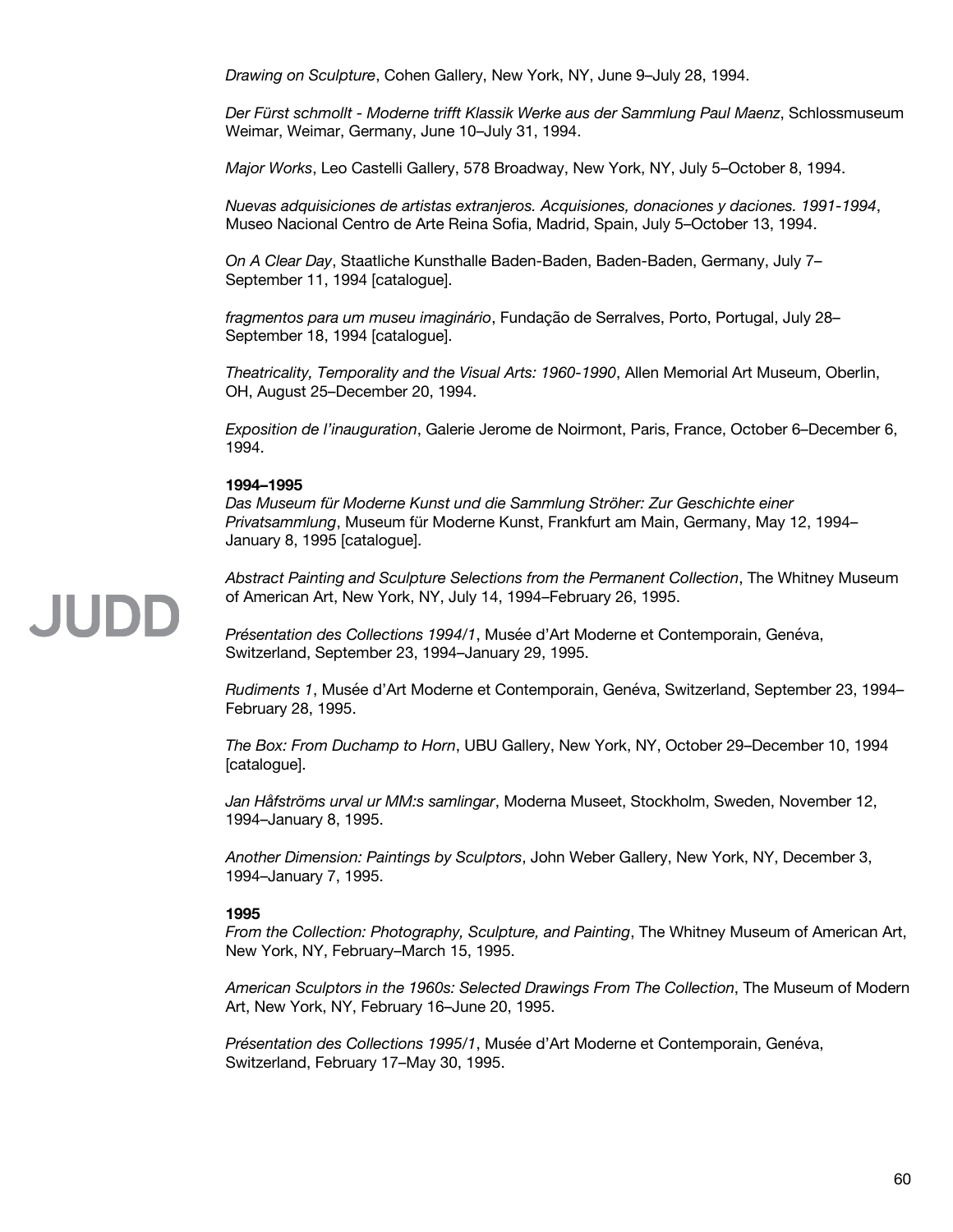*Rudiments 2*, Musée d'Art Moderne et Contemporain, Genéva, Switzerland, February 28–June 30, 1995.

*Art-Disseny: Objectes en la Frontera*, Collegi d'Aparelladors i Arquitectes Técnics de Barcelona, Barcelona, Spain, April 5–May 18, 1995 [catalogue].

*Who is Afraid of Red...?*, Galerie Beyeler, Basel, Switzerland, May–September 1995.

*Group Exhibition*, PaceWildenstein,142 Greene Street, New York, NY, May 20–September 8, 1995.

*Adding It Up: Print Acquisitions 1970–1995*, The Museum of Modern Art, New York, NY, May 27– September 5, 1995.

Stedelijk Museum, Amsterdam, The Netherlands, Summer 1995.

*Gallery Selections*, Barbara Mathes Gallery, New York, NY, Summer–September 1995.

*Les Fragments du Désir*, Anciens Etablissements Old England, Brussels, Belgium, June 2– September 17, 1995.

*Die Sammlung Marzona: Arte Povera, Minimal Art, Concept Art, Land Art*, Museum Moderner Kunst Stiftung Ludwig Wien, Wien, Austria, June 14–September 17, 1995 [catalogue].

*Group Exhibition*, PaceWildenstein, 32 East 57th Street, New York, NY, June 28–August 31, 1995.

*Drawing the Line*, Whitechapel Art Gallery, London, United Kingdom, July 6–September 10, 1995.

Margo Leavin Gallery, Los Angeles, CA, July 8–August 19, 1995.

*Invitation to Abstract Art*, The National Museum of Art, Osaka, Japan, August 14–September 24, 1995 [catalogue].

*Cutting Up*, Max Protetch Gallery, New York, NY, September 7–30, 1995.

*(UN)FRAMING*, Hara Museum of Contemporary Art, Tokyo, Japan, September 9–October 22, 1995 [catalogue].

*Sculpture: Flavin, Judd, Kelly, Serra*, Leo Castelli Gallery, New York, NY, September 16– October 14, 1995.

*Donald Judd and His Artist Friends*, Galerie nächst St. Stephan, Vienna, Austria, September 21– October 18, 1995.

*25 Years: An Exhibition of Selected Works*, Margo Leavin Gallery, Los Angeles, CA, September 23–October 28, 1995 [catalogue].

*Revolution: Art of the Sixties from Warhol to Beuys*, Museum of Contemporary Art, Tokyo, Japan, September 30–December 10, 1995 [catalogue].

### **1995–1996**

JUDD

*Groovy! Art of the '60s*, Akron Art Museum, Akron, OH, October 28, 1995–February 28, 1996.

*1995 Carnegie International*, The Carnegie Museum of Art, Pittsburgh, PA, November 5, 1995– February 18, 1996 [catalogue].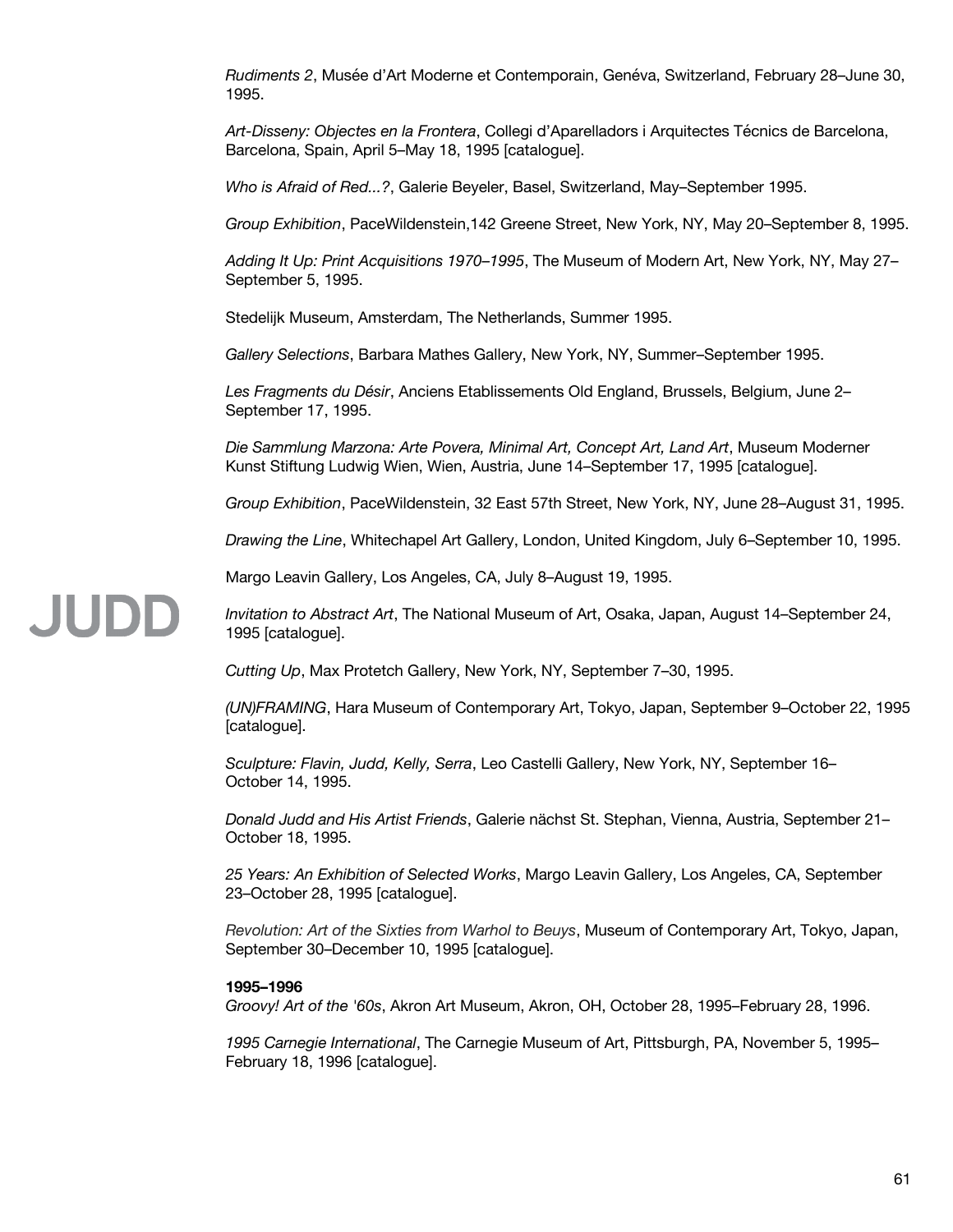*From Christo and Jean-Claude to Jeff Koons: John Kaldo Art Projects and Collection*, Museum of Contemporary Art Australia, Sydney, Australia, December 12, 1995–March 17, 1996 [catalogue].

*Surface, Structure, Light*, Nelson-Atkins Museum of Art, Kansas City Missouri, December 13, 1995–February 4, 1996 [catalogue].

### **1995–1997**

*Art Works: the Paine Webber Collection of Contemporary Masters*, Museum of Fine Arts, Houston, TX, July 2–September 24, 1995; traveled to Detroit Institute of Arts, Detroit, MI, October 29– December 31, 1995; Museum of Fine Arts, Boston, MA, March 14–June 9, 1996; Minneapolis Institute of Arts, Minneapolis, MN, June 30–September 15, 1996; San Diego Museum of Art, San Diego, CA, October 13, 1996–January 5, 1997; and Center for the Fine Arts, Miami, FL, March 13– May 25, 1997, Carnegie Museum of Art, Pittsburgh, PA, June 21–August 31, 1997 [catalogue].

# **1996**

*Everything that's interesting is new: The Dakis Joannou Collection*, "The Factory" Athens School of Fine Art, Athens, Greece, January 20–April 20, 1996 [catalogue].

*Group Exhibition of Gallery Artists*, PaceWildenstein, 142 Greene Street, New York, NY, January 20–February 10, 1996.

*Minimal Art*, Koldo Mitxelena Kulturunea, San Sebastian, Spain, February 2–April 13, 1996 [catalogue].

*Abstraction in the 20th Century: Total Risk, Freedom, Discipline*, Solomon R. Guggenheim Museum, New York, NY, February 9–May 12, 1996 [catalogue].

*Bild - Skulpturen ; Skulpturen - Bild: neuere Aspekte plastischer Kunst in der Sammlung Jung*, Suermondt-Ludwig-Museum, Aachen, Germany, February 10–April 21, 1996 [catalogue].

*Richard Artschwager, John Baldessari, Donald Judd, Robert Rauschenberg*, Brooke Alexander Editions, New York, NY, February 21–March 30, 1996.

*Minimalism: Aftermath and Affinities*, Seattle Art Museum, Seattle, WA, March 27–August 25, 1996.

*Traits Sensibles*, Villa du Parc Centre d'art contemporain, Annemasse, France, May 9–June 22, 1996.

*Addison Gallery of American Art: 65 Years*, Addison Gallery of American Art, Phillips Academy, Andover, MA, April 13–July 31, 1996 [catalogue].

*Gray Matter*, Mark Moore Gallery, Santa Monica, CA, April 20–June 1, 1996.

*Master Prints from the Collection*, The Museum of Modern Art, New York, NY, May 18–October 1, 1996.

*Thinking Print: Books to Billboards, 1980–1995*, The Museum of Modern Art, New York, NY, June 20–September 10, 1996 [catalogue].

*Group Exhibition*, PaceWildenstein, 32 East 57th Street, New York, NY, June 28–September 4, 1996.

*Chimeriques Polymeres: Le plastique dans l'Art du Xxeme siecle*, Promenade des Arts, Nice, France, June 29–September 15, 1996.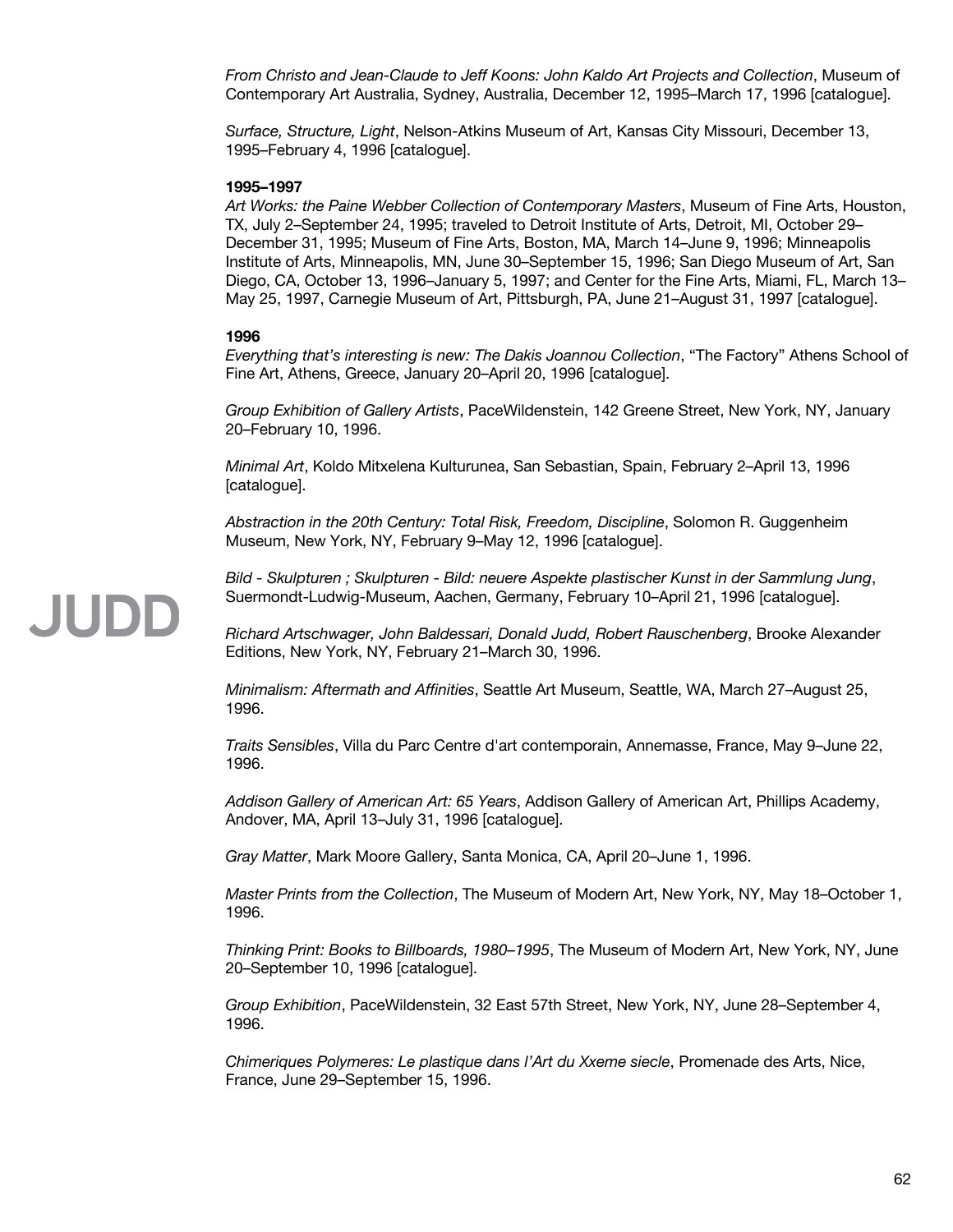*Ommagio a Leo Castelli: da Rauschenberg a Warhol, da Flavin a Judd, 20 artisti a New York negli anni Sessanta*, Padiglioni d'Arte Contemporanea, Milan, Italy, July 16–November 4, 1996 [catalogue].

*Summer Group Exhibition*, PaceWildenstein, 9540 Wilshire Boulevard, Los Angeles, CA, July 24– September 28, 1996.

*Sculpture*, Galerie Hauser & Wirth, Zürich, Switzerland, August 24–October 19, 1996.

*Richard Artschwager: New Works–Donald Judd: Sculpture*, Kent Gallery, New York, NY, September 14–November 2, 1996.

*Judd, Kelly, Stella: Masterworks*, Joseph Helman, New York, NY, October 2–November 9, 1996.

# **1996–1997**

*The Froehlich Foundation: German and American Art from Beuys to Warhol*, Tate Gallery, London, United Kingdom, May 20–September 8, 1996; traveled to Staatsgalerie Stuttgart, Württembergischer Kunstverein, Stuttgart, Germany, September 28–November 24, 1996; Deichtorhallen Hamburg, Kunsthalle Hamburg, Hamburg, Germany, January 23–April 13, 1997; and Bank Austria Kunstforum, Vienna, Austria, May 20–August 17, 1997 [catalogue].

*Masterworks of Modern Sculpture: The Nasher Collection*, Fine Arts Museums of San Francisco, California Palace of the Legion of Honor, San Francisco, CA, October 1996–January 1997; traveled as *A Century of Sculpture: The Nasher Collection*, to Solomon R. Guggenheim Museum, New York, NY, February–April 1997 [catalogue].

*From a Curator's Point of View: Making Selections and Forging Connections*, Weatherspoon Art Gallery, The University of North Carolina at Greensboro, Greensboro, NC, October 6, 1996–March 16, 1997 [catalogue].

*Continuity and Contradiction: A New Look at the Permanent Collection of the Museum of Contemporary Art, San Diego*, Museum of Contemporary Art San Diego, San Diego, CA, December 19, 1996–February 23, 1997.

### **1997**

*Spaces Between*, D'Amelio Terras, New York, NY, January 9–February 9, 1997.

*BMA Collects: Contemporary Prints in Series*, Baltimore Museum of Art, Baltimore, MD, January 22–March 23, 1997.

*The Persistence of Vision: Part II*, Barbara Krakow Gallery, Boston, MA, February 1–March 12, 1997.

*Querpass*, Galerie Jahrhunderthalle Hoechst, Frankfurt, Germany, March 2–April 13, 1997 [catalogue].

*Snap, Crackle, Pop! Warhol and his Contemporaries*, Akron Art Museum, Akron, OH, March 22– September 21, 1997.

*La Rayure L'intervalle Le Jour*, Frac Nord-Pas-De-Calais, Dunkerque, France, April 15–August 30, 1997.

*Procedencia: Colección Privada (1) País Vasco: Arte Internacional Contemporáneo*, Sala Rekalde, Bilbao, Spain, May 1–July 31, 1997 [catalogue].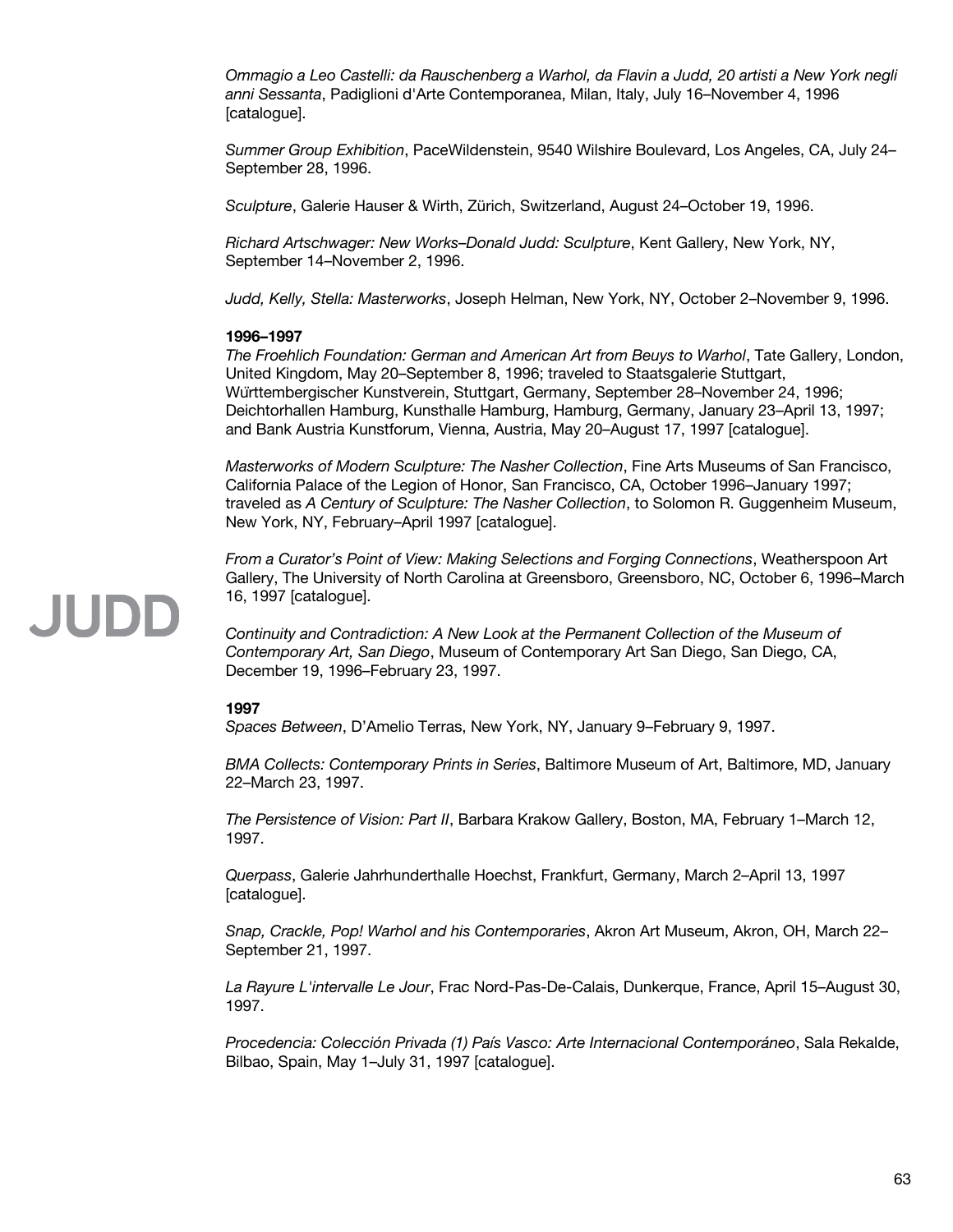*The Berardo Collection*, Sintra Museu de Arte Moderna - Colecçcão Berardo, Sintra, Portugal, May 17–August 31, 1997 [catalogue].

*The Age of Modernism: Art in the Twentieth Century*, Martin Gropius-Bau, Berlin, Germany; organized by the Zeitgeist-Gesellschaft, May 7–July 27, 1997 [catalogue].

*General Consensus*, Barbara Krakow Gallery, Boston, MA, June 7–September 17, 1997.

*Skulptur: Projekte in Münster*, Münster, Germany, June 20–September 28, 1997 [catalogue].

*Wetterleuchten*, Galerie Evelyne Canus, La Colle-sur-Loup, France, June 27–September 20, 1997.

*Summer 1997*, PaceWildenstein, 32 East 57th Street, New York, NY, June 30–August 22, 1997.

Danese, New York, NY, July–August 30, 1997.

*20th Anniversary Exhibition of the National Museum of Art, Osaka, Painting and Sculpture*, The National Museum of Art, Osaka, Japan, July 3–October 19, 1997 [catalogue].

*Views from Abroad: European Perspectives on American Art 3 = American Realities*, The Whitney Museum of American Art, New York, NY, July 11–October 5, 1997 [catalogue].

*Collection*, Migros Museum fur Gegenwartskunst, Zurich, Switzerland, August 23–October 26, 1997.

*Inaugural Exhibition Ace Gallery Mexico*, Ace Gallery, Mexico City, Mexico, September 9– November 15, 1997.

# JUDD

*Masters of Contemporary Sculpture*, Galerie Jamileh Weber, Zürich, Switzerland, October 14– November 13, 1997.

*Contemporary Art in Transition—from the Collection of the Ho-Am Art Museum*, Ho-Am Art Gallery, Seoul, South Korea, October 17–December 28, 1997 [catalogue].

*A House is Not a Home*, Rooseum Center for Contemporary Art, Malmö, Sweden, October 18– December 14, 1997 [catalogue].

*Maxwell's Demon*, Margo Leavin Gallery, Los Angeles, CA, November 8–December 20, 1997.

*40 Years of Exploration and Innovation Part 2*, Leo Castelli Gallery, 420 West Broadway, New York, NY, November 22–December 13, 1997.

### **1997–1998**

*The Serial Attitude*, Addison Gallery of American Art, Phillips Academy, Andover, MA, September 20, 1997–August 8, 1998; traveled to Wexner Center for the Arts, Columbus, OH, May 9–August 8, 1998 [catalogue].

*Check In! Eine Reise im Museum für Gegenwartskunst*, Museum für Gegenwartskunst, Basel, Switzerland, October 4, 1997–March 8, 1998 [catalogue].

*The Guggenheim Museums and the Art of this Century*, Guggenheim Museum Bilbao, Bilbao, Spain, October 19, 1997–June 1, 1998.

Discovering the Collection, Museu d'Art Contemporani de Barcelona, Barcelona, Spain, October 24, 1997–March 8, 1998.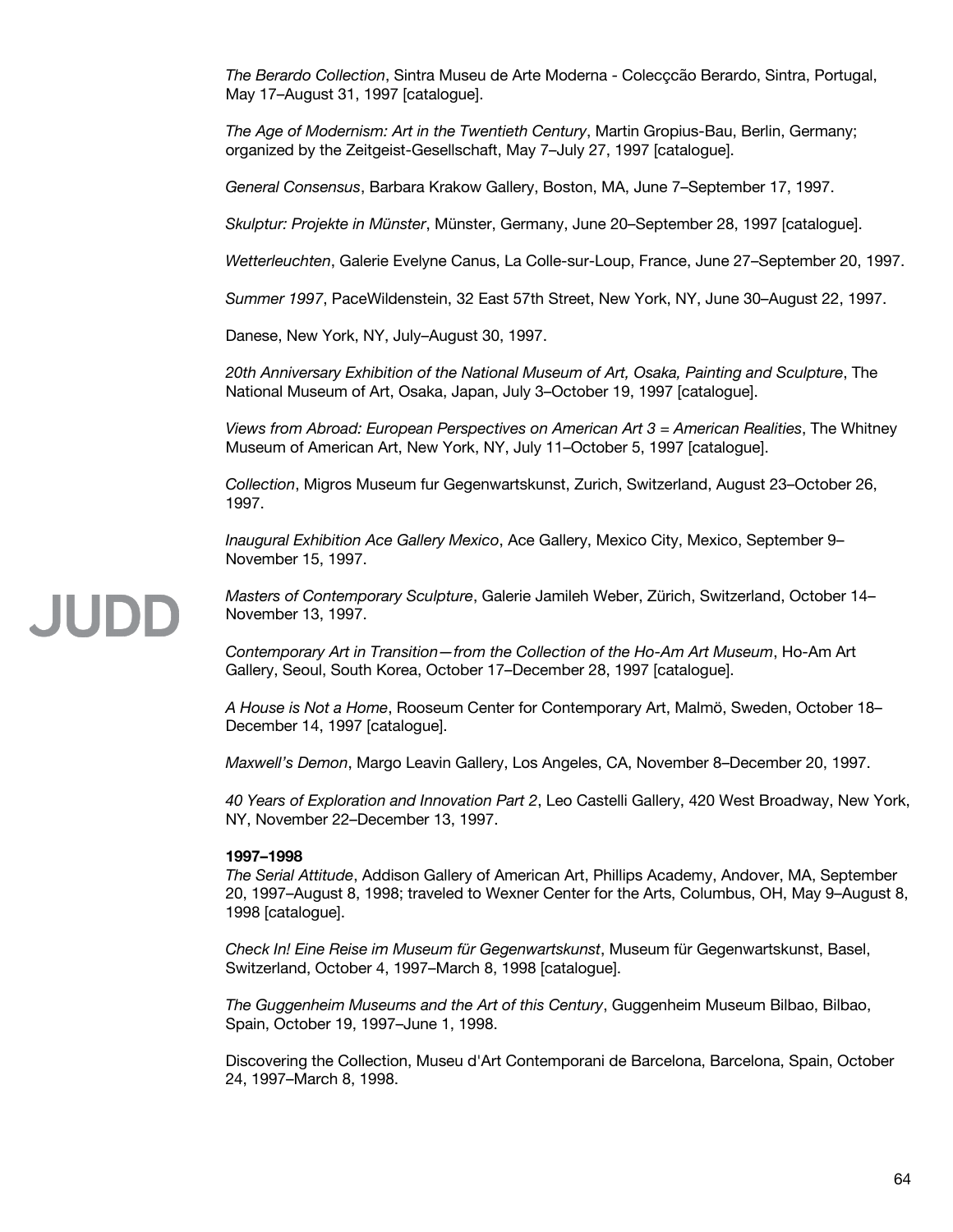*Reason and Ritual*, Nelson-Atkins Museum of Art, Kansas City, MO, December 1997–February 1998.

*David Bunn: Here, There and (Nearly) Everywhere*, Brooke Alexander, New York, NY, December 6, 1997–January 24, 1998.

*Group Exhibition of Gallery Artists*, PaceWildenstein, 32 East 57th Street, New York, NY, December 19, 1997–January 24, 1998.

# **1997–1999**

*Timepieces : Selected Highlights from the Permanent Collection, 1945-1975*, The Museum of Contemporary Art, Los Angeles, Los Angeles, CA, October 5, 1997–November 12, 1999.

*Drawing is Another Kind of Language: Recent American Drawings from a New York Private Collection*, Arthur M. Sackler Museum, Harvard University, Cambridge, MA, December 12, 1997– February 28,1998; traveled to Graphische Sammlung Albertina, Vienna, Austria, March 18–May 17, 1998; Kunstmuseum Winterthur, Winterthur, Switzerland, September 4–November 15, 1998; Kunstmuseum Ahlen, Ahlen, Germany, November 28, 1998–January 24, 1999; Akademie der Kunste, Berlin, Germany, February 19–May 2, 1999; and The Parrish Art Museum, Southampton, NY, September–November 1999 [catalogue].

# **1998**

*Commitment, Community and Controversy: The Des Moines Art Center Collections*, Des Moines Art Center Collections, Des Moines, IA, January 24–May 10, 1998.

*Then and Now: Art Since 1945 at Yale*, Yale University Art Gallery, New Haven, CT, February 10– July 31, 1998 [catalogue].

JUDD

*Elegant Austerity*, Waddington Galleries, London, United Kingdom, February 18–March 14, 1998 [catalogue].

*Minimal Art: Carl Andre, Dan Flavin, Donald Judd, Sol LeWitt, Robert Morris, Peter Halley*, Bank Brussels Lambert, Brussels, Belgium, February 18–May 3, 1998 [catalogue].

*Pop Abstraction*, Museum of American Art of the Pennsylvania Academy of the Fine Arts, Philadelphia, PA, February 21–April 19, 1998 [catalogue].

*What is Sculpture? 100 Years of Sculpture: From the Pedestal to the Pixel*, Walker Art Center, Minneapolis, MN, February 22–May 24, 1998.

*Konzepte, Projekte und Realisierungen von* Künstlern, Kunsthaus Bregenz, Bregenz, Austria, February 28–April 13, 1998.

*American Vernacular: Selections from the Permanent Collection*, The Museum of Contemporary Art, Los Angeles, CA, March 1–June 21, 1998.

*Selections from the Collection of Marne and James De Silva*, Museum of Contemporary Art San Diego, La Jolla, CA, March 21–June 13, 1998.

*Secession: the Century of Artistic Freedom*, Secession, Vienna, Austria, April 3–June 21, 1998 [catalogue].

*The Exhibition of the Century: Modern Masters from the Stedelijk Museum, Amsterdam*, City Gallery Wellington, Wellington, New Zealand, April 4–July 5, 1998 [catalogue].

*Acharya Vyakul Donald Judd*, Galerie du Jour Agnès b., Paris, France, April 18–May 20, 1998.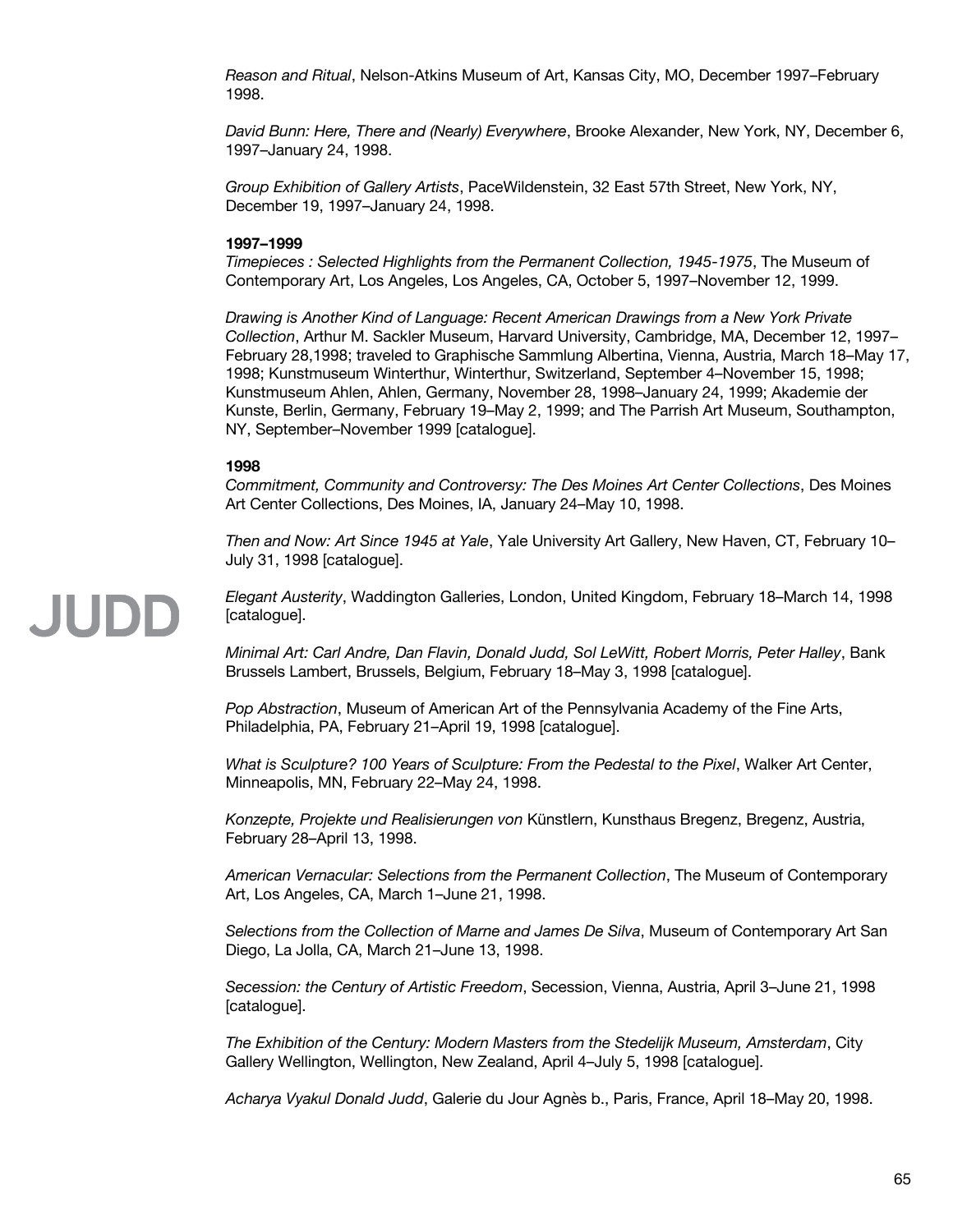*Reality Bites: Approaches to Representation on American Sculpture*, Chicago Cultural Center, Chicago, IL, April 18–June 14, 1998.

*Sculpture*, Rhona Hoffman Gallery, Chicago, IL, May 1–June 13, 1998.

*The '60s in the Seventies*, Ubu Gallery, New York, NY, May 26–June 27, 1998 [catalogue].

*Giacometti to Judd: Prints by Sculptors*, The Museum of Modern Art, New York, NY, June 9– October 13, 1998 [catalogue].

*Louisiana at 40: The Collection Today*, Louisiana Museum of Modern Art, Humlebaek, Denmark, June 18–August 30, 1998 [catalogue].

*Als golfslag op het strand… Ad Dekkers in zijn tijd*, Stedelijk Museum, Amsterdam, Netherlands, June 20–August 23, 1998 [catalogue].

*Styles of the Times: The 1970s*, Des Moines Art Center, Des Moines, Indiana, July 3–August 30, 1998.

*Group Exhibition*, PaceWildenstein, 32 East 57th Street, New York, NY, July 6–September 3, 1998.

*Summer Show*, Xavier Hufkens, Brussels, Belgium, July 9–September 5, 1998.

*Then and Now*, Lisson Gallery, London, United Kingdom, July 18–September 12, 1998.

*Sculpture and Drawings,* Paula Cooper Gallery, New York, NY, July 30–August 28, 1998.

*De la Collection a la Fondation Hermann et Margrit Rupf*, Musee des Beaux Arts de la Chaux de Fonds, La Chaux-de-Fonds, Switzerland, August 23, 1998–October 18, 1988 [catalogue].

*Sculpture*, PaceWildenstein, 9540 Wilshire Boulevard, Los Angeles, CA, September 3–October 3, 1998.

*Sculpture*, Paula Cooper Gallery, New York, NY, September 8–October 10, 1998.

*Art and the American Experience*, Kalamazoo Institute of Arts, Kalamazoo, MI, September 10– December 6, 1998 [catalogue].

*Dan Flavin, Donald Judd, Michael Venezia*, Galerie Rolf Ricke, Cologne, Germany, September 11– October 31, 1998.

*From Figure to Floor: Sculpture in the 20th Century*, Milwaukee Art Museum, Milwaukee, WI, September 11–November 8, 1998 [catalogue].

*Odradek*, Hessel Museum of Art & Center for Curatorial Studies Galleries at Bard College, Annandale-on-Hudson, NY, September 20–December 18, 1998.

# **1998–1999**

JUDD

*Secession: the Century of Artistic Freedom*, Secession, Vienna, Austria, April 3–June 21, 1998; traveled to Rudolfinum, Prague, Czech Republic, November 19–January 31, 1999 [catalogue].

*Qu'est-ce que l'abstraction geometrique? la Réponse de 12 Artistes*, Musée Matisse, Le Cateau-Cambrésis, France, October 10, 1998–January 10, 1999 [catalogue].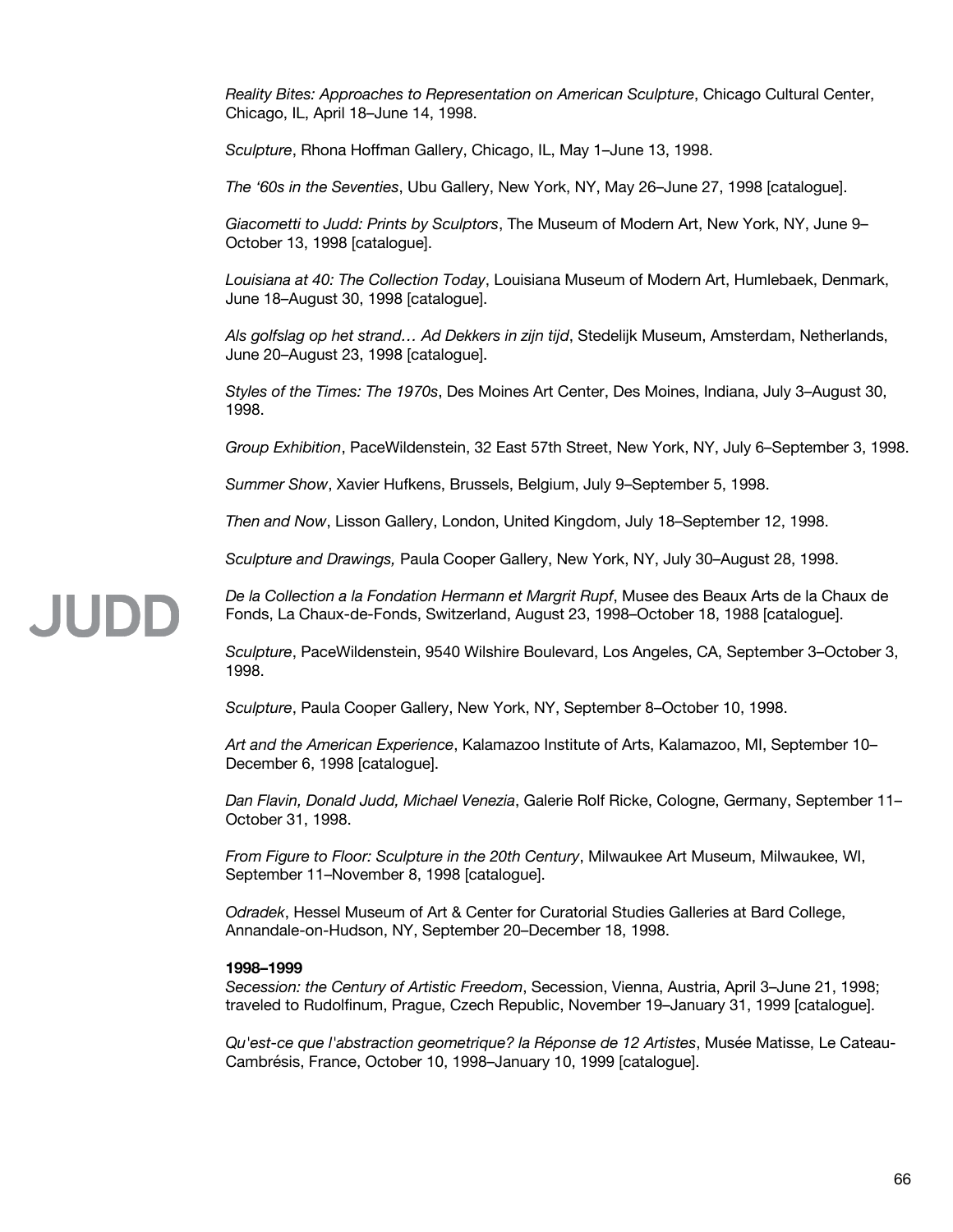*Minimal Maximal: die Minimal Art und ihr Einfluss auf die internationale Kunst der 90er Jahre*, Neues Museum Weserburg, Bremen, Germany, October 11, 1998–January 3, 1999; traveled to Kunsthalle Baden-Baden, Baden-Baden, Germany, January 22–March 21, 1999; and Centro Galego de Arte Contemporànea, Santiago, Spain, April 16–July 4, 1999 [catalogue].

*Rendezvous: Masterpieces from Centre Georges Pompidou and the Guggenheim Museums*, Solomon R. Guggenheim Museum, New York, NY, October 16, 1998–January 24, 1999 [catalogue].

*Sharawadgi*, Felsenvilla, Baden bei Wien, Austria, October 18–December 20, 1998 [catalogue].

*Présentation des Collections 1998/3*, Musée d'Art Moderne et Contemporain, Genéva, Switzerland, November 4, 1998–January 10, 1999.

*Dan Flavin/Donald Judd: Aspects of Color*, The Menil Collection, Houston, TX, November 20, 1998–January 24, 1999.

*Sitting on the Edge: Modernist Design from the Collection of Michael and Gabrielle Boyd*, San Francisco Museum of Modern Art, San Francisco, CA, November 20, 1998–February 23, 1999 [catalogue].

*Next to Nothing: Minimalist Works from Albright-Knox Art Gallery*, University at Buffalo Anderson Gallery, Albright-Knox, Buffalo, NY, November 21, 1998–January 17, 1999.

# **1999**

*The Eclectic Eye: Selections from the Frederic R. Weisman Art Collections*, California Center for the Arts, Escondido, CA, January 15–May 2, 1999.

JUDD

*Selection from the Permanent Collection: The 1960s*, Museum of Contemporary Art San Diego, San Diego, CA, January 16–June 1, 1999.

*Group Exhibition*, PaceWildenstein, 32 East 57th Street, New York, NY, January 21–March 13, 1999.

*Decade of Transformation: American Art of the 1960s*, Spencer Museum of Art, University of Kansas, Lawrence, KS, January 23–March 14, 1999 [catalogue].

*Colecção Berardo Collection 1917-1999*, Centro Cultural de Belém, Lisbon, Portugal, January 28– April 30, 1999 [catalogue].

*Auffrischender Wind aus Wechselnden Richtungen Internationale Avantgarde seit 1960: Die Sammlung Paul Maenz*, Neues Museum Weimar, Weimar, Germany, January–December 1999 [catalogue].

*Wall Works*, Paula Cooper Gallery, New York, NY, February 20–March 20, 1999.

*The Virginia and Bagley Wright Collection of Modern Art*, Seattle Art Museum, Seattle, WA, March 4–May 9, 1999 [catalogue].

*Variations on Themes: Selections from the Marieluise Hassel Collection*, Hessel Museum of Art & Center for Curatorial Studies Galleries at Bard College, Husdon, NY, March 14–March 28, 1999.

*Kiasma Matkustaa*, Lönnströmin Taidemuseo, Rauma, Finland, March 23–May 24, 1999.

*Comfort Zone*, Public Art Fund, New York, NY, April 15–June 25, 1999.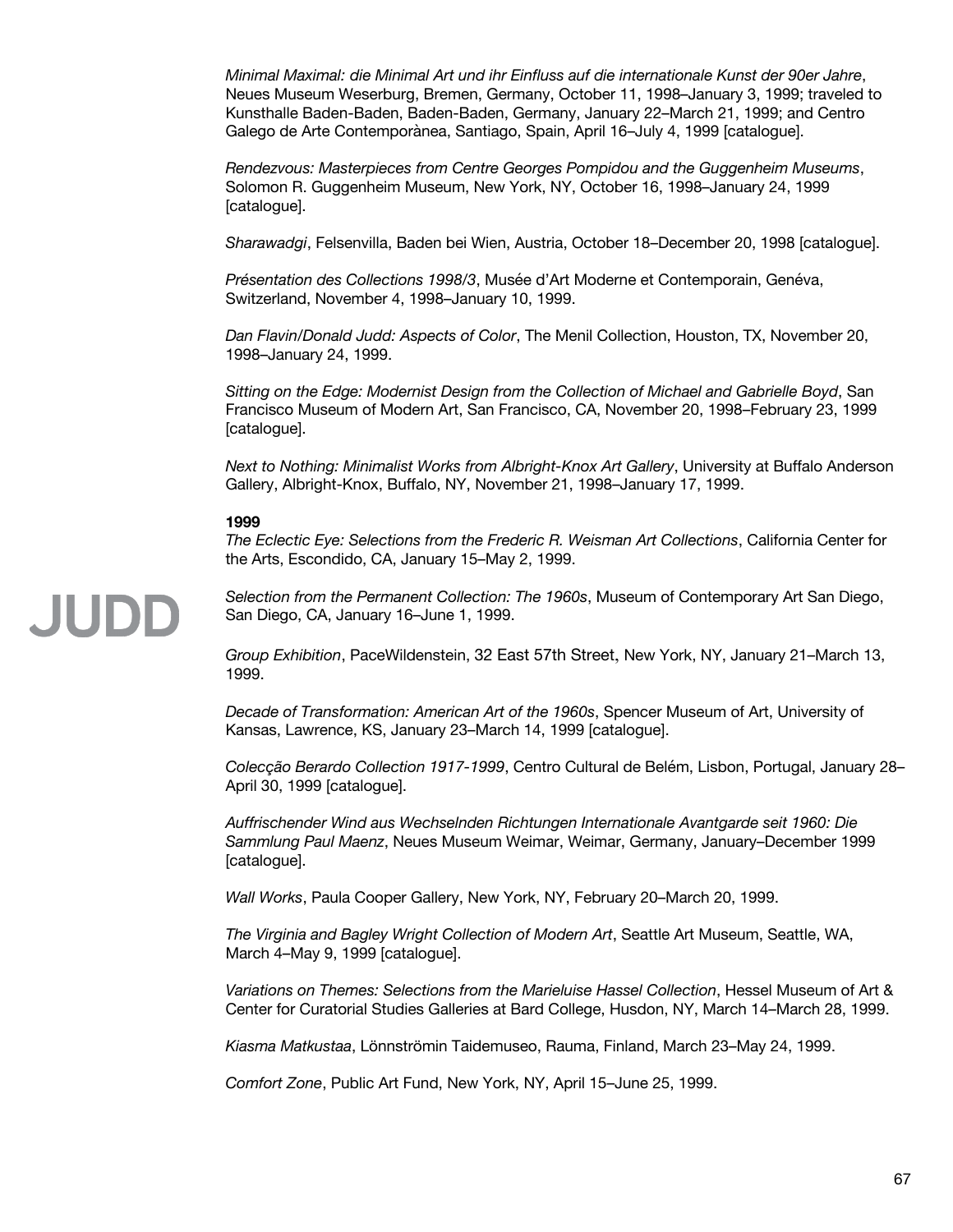*Sculpture in Context*, Addison Gallery of American Art, Phillips Academy, Andover, MA, April 17– July 31, 1999.

*Refining the Imagination: Tradition, Collecting, and the Vassar Education*, Frances Lehman Loeb Art Center, Vassar College, Poughkeepsie, NY, April 23–September 19, 1999 [catalogue].

*House of Sculpture*, Modern Art Museum of Fort Worth, Fort Worth, TX, May 23–August 8, 1999 [catalogue].

*Important Sculptors of the Late Twentieth Century*, Stamford Sculpture Walk, Stamford, CT, June 1–August 31, 1999.

*Donald Judd and Cy Twombly: Loans from the Froelich Collection*, Tate Gallery, London, United Kingdom, June 5–September 12, 1999.

*White Fire, Flying Man: Amerikanische Kunst 1959 - 1999 in Basel: Werke aus der Offentlichen Kunstsammlung Basel und der Emanuel Hoffmann-Stiftung*, Museum fur Gegenwartskunst Basel, Basel, Switzerland, June 5–September 26, 1999 [catalogue].

*Contemporary American Masters: The 1960s*, Nassau County Museum of Art, Roslyn Harbor, NY, June 12–September 12, 1999 [catalogue].

*Summer Group Show*, Barbara Krakow Gallery, Boston, MA, June 14–July 30, 1999.

*Kiasma-Kokoelma*, Kiasma Museum of Contemporary Art, Helsinki Finland, June 18–October 28, 1999.

*Pencils of Nature: A Dialogue*, Leslie Tonkonow Artworks + Projects, New York, NY, June 19–July 30, 1999.

*De Verzameling deel II: De Keuze van Rudi Fuchs: Aanwinsten uit de periode 1975-1987*, Van Abbemuseum, Eindhoven, The Netherlands, June 26–August 22, 1999.

*Anniversary Exhibition 30 years Annemarie Verna Gallery*, Annemarie Verna Gallery, Zürich, Switzerland, July 1–August 31, 1999.

*Line, Color, Form*, John Berggruen Gallery, San Francisco, CA, July 8–September 3, 1999.

*Summer '99*, PaceWildenstein, 32 East 57th Street, New York, NY, July 9–August 13, 1999.

*Pixel, Prints, Pigmente: Alte und Neue Medien in der Kunst*, Kunstmuseum Bern, Bern, Switzerland, August 18–October 31, 1999.

*Cancelled: The Fortuitous Consequences of an Unexpected Act...*, Apex Art Curatorial Program, New York, NY, November 18–December 18, 1999.

# **1999–2000**

*Art at Work: Forty Years of The Chase Manhattan Collection*, The Museum of Fine Arts, Houston and Contemporary Arts Museum, TX, Houston, March 3–May 2, 1999; traveled to Queens Museum of Art, Queens, NY, May 23–October 1, 2000 [catalogue]

*The American Century: Art & Culture 1900-2000: Part II*, *1950–2000,* The Whitney Museum of American Art, New York, NY, September 26, 1999–February 13, 2000 [catalogue].

*Werke aus den Sammlungen FER, Froehlich, Grässlin, Weishaupt*, Museum für Neue Kunst im ZKM, Kalrsruhe, Germany, December 4, 1999–March 26, 2000 [catalogue].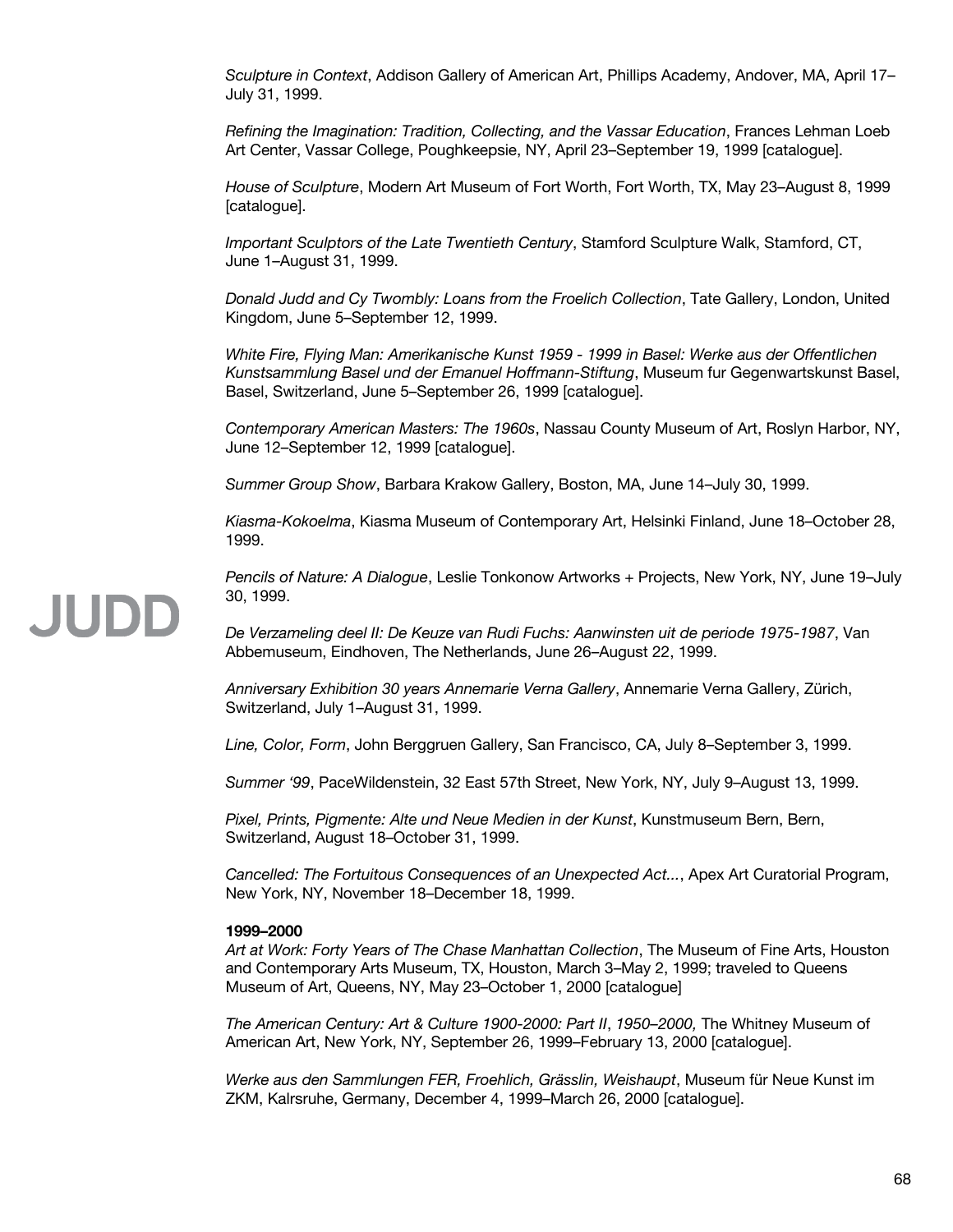# **1999–2001**

*Art in Our Time: 1950 to the Present*, Walker Art Center, Minneapolis, MN, September 5, 1999– September 2, 2001.

### **2000**

*Four Sculptures*, D'Amelio Terras, New York, NY, January 8–February 12, 2000.

*Group Exhibition*, PaceWildenstein, 142 Greene Street, New York, NY, February 5–March 11, 2000.

*John Chamberlain, Dan Flavin, Donald Judd*, Bernard Jacobson Gallery, London, United Kingdom, March 3–April 1, 2000.

*Donald Judd Furniture/Robert Mapplethorpe Flowers*, Ameringer Howard, Boca Raton, FL, March 8–April 8, 2000.

*Sculpture: Joseph Beuys, Donald Judd, Jeff Koons, and Nam June Paik*, James Cohan Gallery, New York, NY, March 8–April 1, 2000.

*Selections from the Hara Museum Collection*, Hara Museum of Contemporary Art, Tokyo, Japan, March 11–May 28, 2000.

*Making Choices,* The Museum of Modern Art, New York, NY, March 16–September 26, 2000.

*Welded! Sculpture of the Twentieth Century*, Neuberger Museum of Art, Purchase, NY, May 14– August 27, 2000 [catalogue].

# JUDD

*Group Exhibition*, PaceWildenstein, 32 East 57th Street, New York, NY, June 16–September 13, 2000.

*E Cosí Via: 99 Artists from the Marzona Collection*, Galleria Comunale d'Arte Moderna e Contemporanea, Rome, Italy, June 20–September 17, 2000 [catalogue].

*Selections from the Permanent Collection of Modern and Contemporary Art*, Denver Art Museum, Denver, CO, July–September 2000.

*Summer in the City: Major Paintings, Drawings, and Sculpture*, John Berggruen Gallery, San Francisco, CA, July 12–September 9, 2000.

*USF Collects*, University of South Florida Contemporary Art Museum, Tampa, FL, August 21– September 29, 2000.

*A Selection of Works by Judd, Lichtenstein, Richter, Ruscha, Warhol*, Van De Weghe Fine Art, New York, NY, August 31–October 27, 2000.

*The Sixties, 1960-1969: Selections from the Permanent Collection*, Museum of Contemporary Art, Los Angeles, Los Angeles, CA, September 10–December 31, 2000.

*In Process. Photographs from the 60s and 70s,* Curt Marcus Gallery, New York, NY, October 20– November 25, 2000.

# **2000–2001**

*Creating Perfection: Shaker Objects and Their Affinities*, Seattle Art Museum in collaboration with the Shaker Museum and Library, Old Chatham, NY, October 5, 2000–April 29, 2001.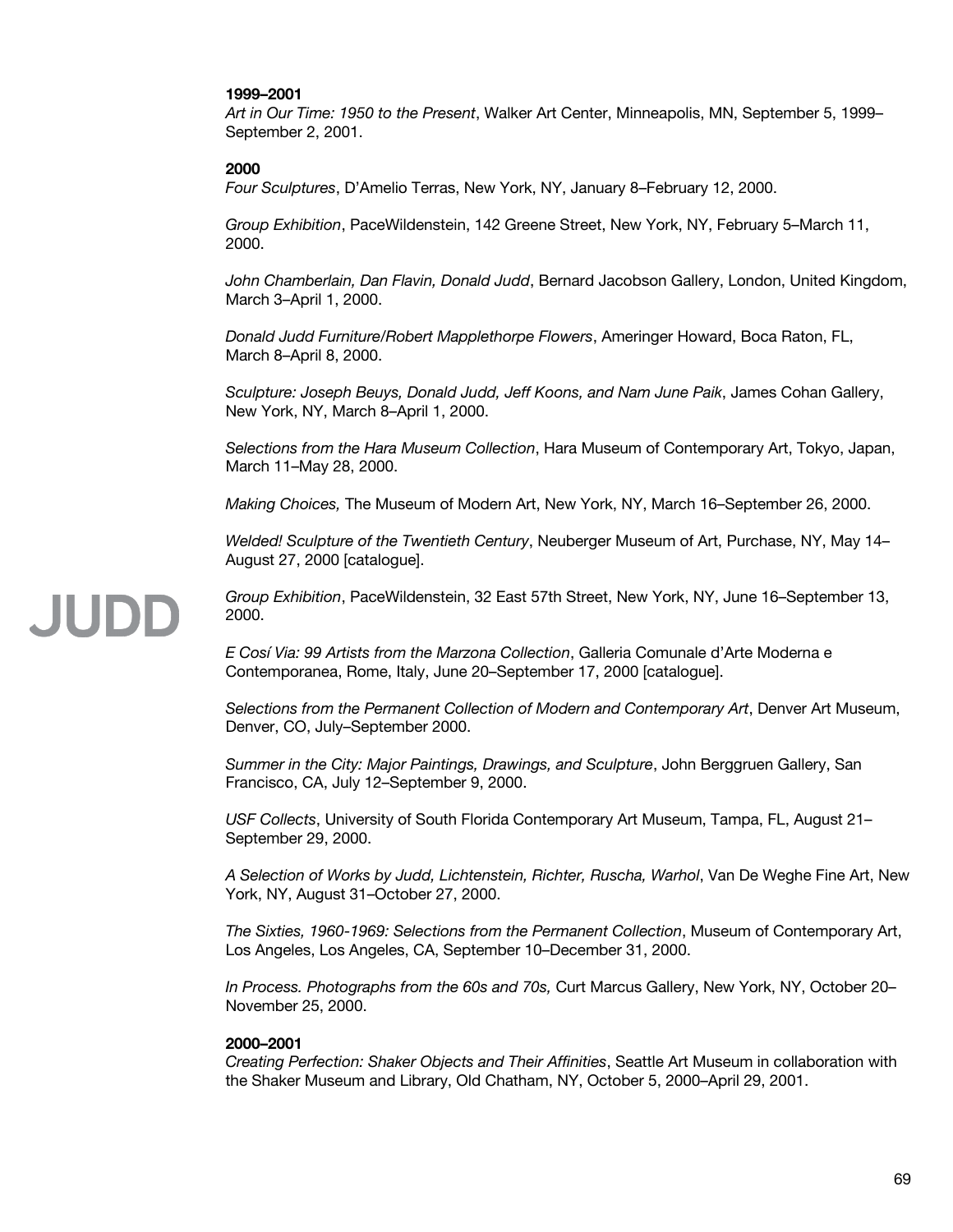*Wijd Open Ogen, Kunst voor Jonge Mensen*, Rijksmuseum Kroller Muller, Otterlo, The Netherlands, October 8, 2000–March 11, 2001.

*Changing Perceptions: The Panza Collection at the Guggenheim Museum*, Guggenheim Bilbao, Bilbao, Spain, October 10, 2000–April 22, 2001.

*Voici Cent ans d'art contemporain*, Societe des Expositions du Palais des Beaux-Arts, Brussels, Belgium, November 23, 2000–January 28, 2001 [catalogue].

# **2001**

*Å bygge en samling: samlingens vekst 1997-2000*, National Museum of Art, Architecture, and Design, Oslo, Norway, January 20–November 3, 2001 [catalogue].

*Présentation des collections 2001/1*, Musée d'Art Moderne et Contemporain, Genéva, Switzerland, February 21–April 29, 2001.

*Objective Color*, Yale University Art Gallery, New Haven, CT, February 2–March 25, 2001.

*The Global Guggenheim: Selections From the Extended Collection*, Solomon R. Guggenheim Museum, New York, NY, February 9–April 22, 2001.

*The Lenore and Burton Gold Collection of 20th-Century Art*, High Museum of Art, Atlanta, GA, March 3–May 27, 2001 [catalogue].

*M-n-mal Ar+ : Minimal Art aus den Sammlungen FER, Froehlich und Siegfried Weishaupt*, Museum für Neue Kunst, Karlsruhe, Germany, March 17–April 29, 2001 [catalogue].

*Dan Flavin and Donald Judd: Sculpture and Works on Paper*, Leo Castelli Gallery, 59 East 79th Street, and Brooke Alexander, New York, NY, March 23–May 25, 2001.

*Original Language: Highlights from the MCA Collection*, Museum of Contemporary Art, Chicago, IL, March 24–August 5, 2001.

*20th Century Perspectives*, John Berggruen Gallery, San Francisco, CA, March 29–April 21, 2001.

*As Painting: Division and Displacement*, Wexner Center for the Arts, The Ohio State University, Columbus, OH, May 11–August 12, 2001 [catalogue].

*Summer In The City*, PaceWildenstein, 32 East 57th Street, New York, NY, June 1–September 12, 2001.

*Minimal*, Zwirner & Wirth, New York, NY, began Summer 2001.

*Présentation des Collections 2001/2*, Musée d'Art Moderne et Contemporain, Genéva, Switzerland, June 1–September 16, 2001.

*Marzona Villa Manin: A Private Collection*, Villa Manin, Passariano, Italy, June 9–August 26, 2001 [catalogue].

*Art Works: Sammlung Marzona: Kunst um 1968*, Kunsthalle Bielefeld, Bielefeld, Germany, June 17–August 19, 2001 [catalogue].

*La Percezione Dello Spazio: Arte Minimal Della Collezione Panza dal Guggenheim di New York*, Palazzo della Gran Guardia, Verona, Italy, June 29–November 18, 2001.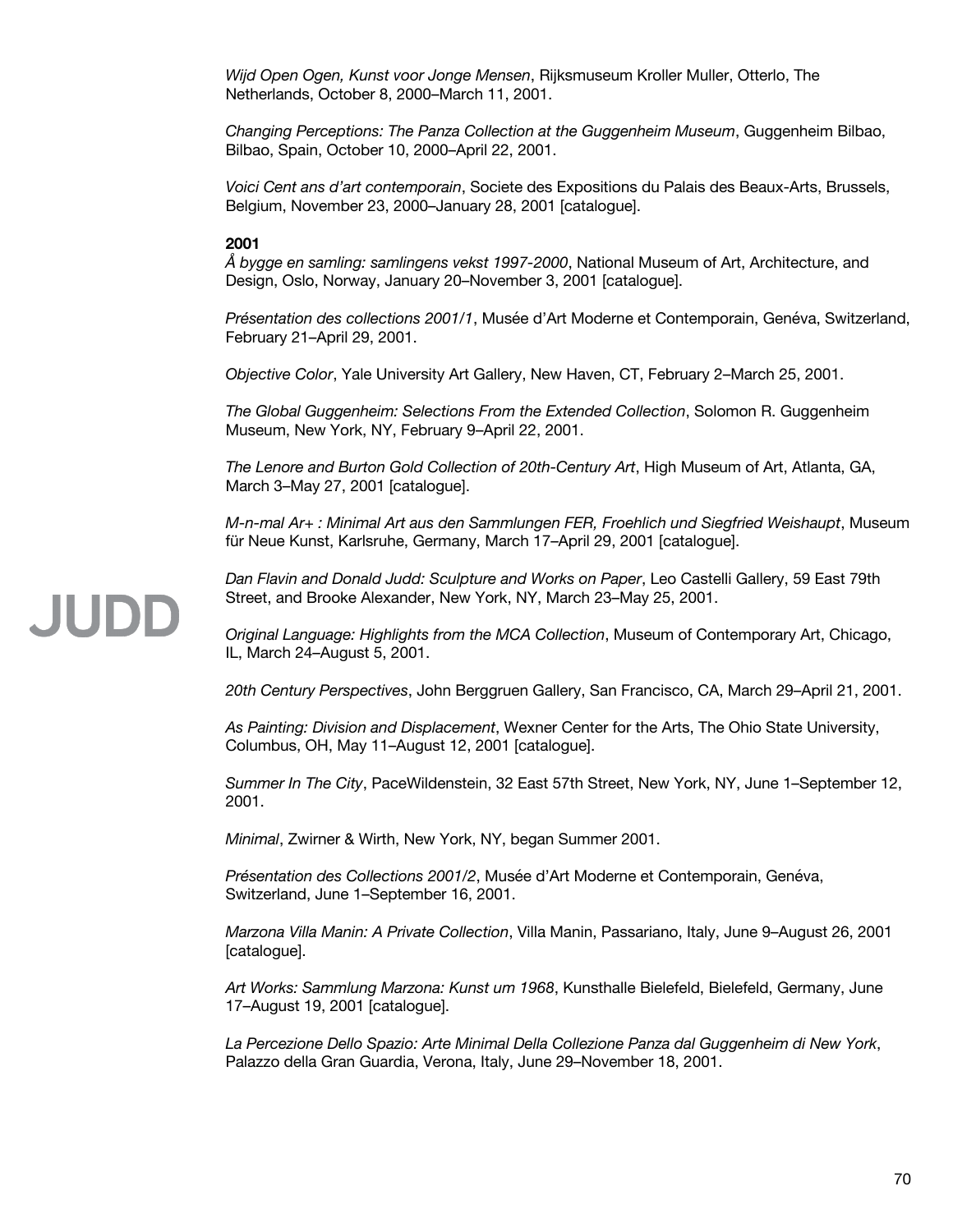*Minimalismos, un Signo de los Tiempos*, Museo Nacional Centro de Arte Reina Sofia, Madrid, Spain, July 8–October 8, 2001.

*Vibration: Expressive Powers of Sculpture*, Utsunomiya Museum of Art, Tochigi, Japan, July 29– September 24, 2001 [catalogue].

*Sculpture*, Grant Selwyn Fine Art, New York, NY, October 18–December 1, 2001.

*Black + White*, Dickinson Roundell, New York, NY, November 5–30, 2001.

# **2001–2002**

*A Room of Their Own: From Arbus to Gober*, The Museum of Contemporary Art, Los Angeles, CA, February 11, 2001–January 20, 2002.

*A Fur et a Mesure*, L'Espace de l'Art Concret, Mouans-Sartoux, France, February 12, 2001–March 3, 2002.

*Monets Vermachtnis: Serie ̈ , Ordnung und Obsession*, Hamburger Kunsthalle, Hamburg, Germany, September 28, 2001–January 6, 2002 [catalogue].

*Hellzapopin 1 bis*, Musée d'Art Moderne et Contemporain, Geneva, Switzerland, November 4, 2001–May 15, 2002.

*Best Impressions: 35 Years of Prints and Sculptures from Gemini G.E.L.*, National Gallery of Art, Washington, D.C., November 4, 2001–January 21, 2002.

*Letters, Signs & Symbols; Paintings, Sculpture and Works on Paper*, Brooke Alexander Editions, New York, NY, November 10, 2001–January 25, 2002.

Mark di Suvero, Donald Judd, Ellsworth Kelly, Sol LeWitt, Rudolf Stingel, Paula Cooper Gallery, New York, NY, November 28, 2001–January 26, 2002.

*Probation Area - Versuchsfeld arte povera, concept art, minimal art, land art, Die Sammlung Marzona*, Hamburger Bahnhof, Berlin, Germany, November 29, 2001–June 2, 2002.

*Three Decades of Contemporary Art: The Dr. John & Rose M. Shuey Collection*, Cranbrook Art Museum, Bloomfield Hills, MI, December 8, 2001–April 7, 2002 [catalogue].

# **2002**

JUDD

*Defying Distinction: Works from the Addison Collection*, Addison Gallery of American Art, Andover, Massachusetts, January 12–April 14, 2002.

*Looking at Modern Art: In Memory of David Sylvester*, Tate Modern, London, United Kingdom, January 17–March 24, 2002 [catalogue].

*Happy New Year!*, PaceWildenstein, 32 East 57th Street, New York, NY, January 19–February 9, 2002.

*Josef Albers, Donald Judd, Sol LeWitt, Brice Marden, Allan McCollum, Fred Sandback, Bill Wheelock*, Barbara Krakow Gallery, Boston, MA, January 19–March 13, 2002.

*Passasjer: Beterakteren som Deltaker*, Astrup Fearnley Museet for Moderne Kunst, Oslo, Norway, January 19–April 21, 2002 [catalogue].

*Exposición Inaugural*, CaixaForum Fundación La Caixa, Barcelona, Spain, February 24–March 23, 2002.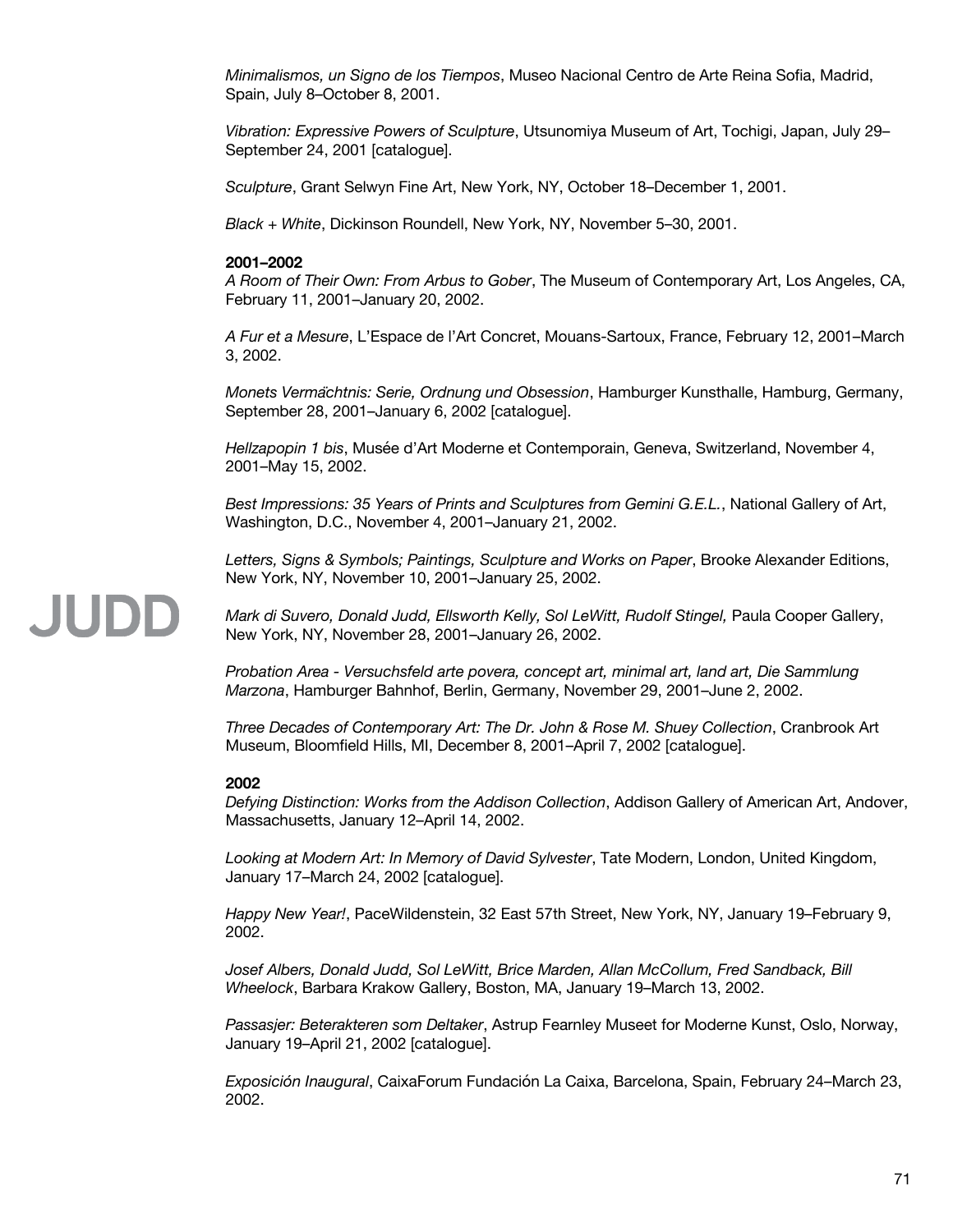*Collector's Choice: International Art Since 1950 - Collection Ploil, a Selection*, Neue Galerie Graz , Graz, Austria, March 10–August 25, 2002.

*United Kingdom United States*, Waddington Galleries, London, United Kingdom, March 25–April 27, 2002 [catalogue].

*Sculpture*, Mitchell-Innes & Nash, New York, NY, April 19–July 31, 2002.

*The Physical World: An Exhibition of Painting and Sculpture*, Gagosian Gallery, 980 Madison Avenue, New York, NY, May 9–June 29, 2002 [catalogue].

*American Beauty*, Annely Juda Fine Art, London, United Kingdom, May 23–July 13, 2002 [catalogue].

*Présentation des Collections 2002/3*, Musée d'Art Moderne et Contemporain, Genéva, Switzerland, May 23–September 22, 2002.

*Minimal*, William Shearburn Fine Art, St. Louis, MO, began Summer 2002.

*Recent Acquisitions*, Zwirner & Wirth, New York, NY, began Summer 2001.

*Remarks On Color*, Sean Kelly Gallery, New York, NY, June 1–July 26, 2002.

*Nimetön, Nimetön, Nimetön*, Kiasma Museum of Contemporary Art, Studio K, Helsinki, Finland, June 4–August 4, 2002.

*Einfach Kunst: Sammlung Rolf Ricke*, Neues Museum - Staatliches Museum für Kunst und Design Nürnberg, Nürnberg, Germany, June 6–August 25, 2002 [catalogue].

*Art Downtown: New York Painting and Sculpture*, Wall Street Rising, New York, NY, June 14– September 15, 2002.

*Sculpture*, Margo Leavin Gallery, Los Angeles, CA, June 29–August 17, 2002.

*Judd, LeWitt, Mangold, Martin and Shapiro*, PaceWildenstein, 534 West 25th Street, New York, NY, July 11–July 31, 2002.

*Independent Vision: Painting and Sculpture*, John Berggruen Gallery, San Francisco, CA, July 11– August 31, 2002.

*Stedelijk Museum in de Nieuwe Kerk I: Beelden 1945-2002 ('Setting a Good Corner')*, Nieuwe Kerk, Amsterdam, Netherlands, July 27–October 20, 2002.

*netWork*, Annemarie Verna Gallery, Zürich, Switzerland, September 10–September 28, 2002.

*Ferus*, Gagosian Gallery, West 24th Street, New York, NY, September 12–October 19, 2002 [catalogue].

*Aspects of Color*, Anthony Meier Fine Arts, San Francisco, CA, September 17–November 14, 2002.

*View (Six): Surface to Surface*, Mary Boone Gallery, New York, NY, October 24–December 21, 2002.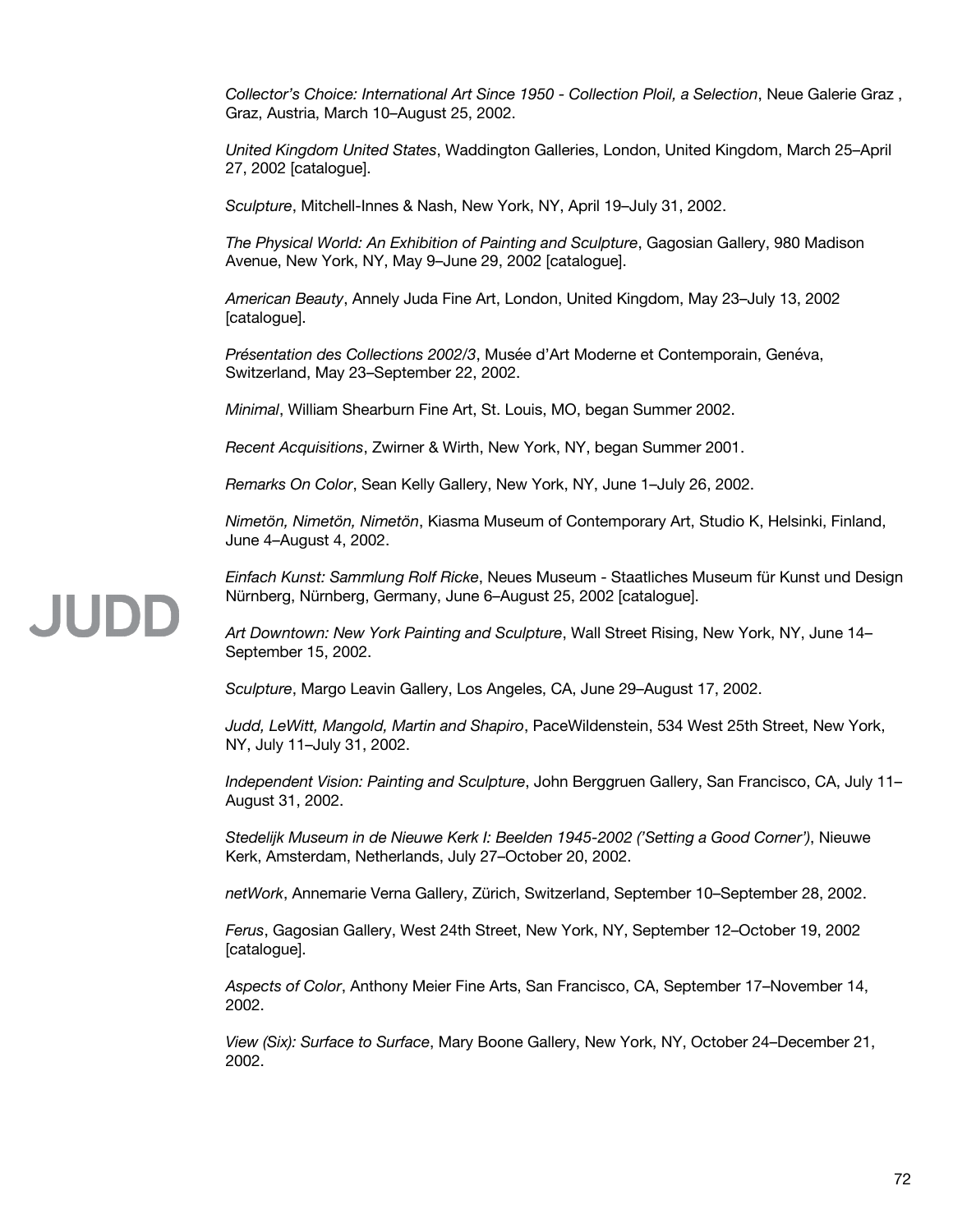#### **2002–2003**

*From Pop to Now: Selections form the Sonnabend Collection*, The Tang Teaching Museum and Art Gallery, Skidmore College, Saratoga Springs, NY, June 22–September 29, 2002; traveled to Wexner Center for the Arts at Ohio State University, Columbus, OH, November 2002–February 2003; and Milwaukee Art Museum, Milwaukee, WI, February 2003–May 2003 [catalogue].

*Selections from the Collection 33*, Johnson Gallery, The Metropolitan Museum of Art, New York, NY, September 23, 2002–February 23, 2003.

*From ZERO to 2002: Contemporary Art from the Siegfried Weishaupt, Froehlich, FER and Grässlin Collections*, Zentrum fur Kunst und Medientechnologie, Museum für Neue Kunst, Karlsruhe, Germany, September 28, 2002–January 6, 2003.

*Territórios Singulares na Colecçcåo Berardo*, Sintra Museu de Arte Moderna - Colecçcåo Berardo, Portugal, October 22, 2002–February 28, 2003.

*An American Legacy, A Gift to New York*, The Whitney Museum of American Art, New York, NY, October 24, 2002–January 26, 2003 [brochure].

*French Collection*, Musée d'Art Moderne et Contemporain, Genéva, Switzerland, November 2002– January 19, 2003.

*Paintings from the early 1960s,* Paula Cooper Gallery, New York, NY, December 12, 2002–January 14, 2003.

*110 Years: The Permanent Collection of the Modern Art Museum of Fort Worth*, Modern Art Museum of Fort Worth, Fort Worth, TX, December 14, 2002–March 9, 2003 [catalogue].

### **2002–2004**

JUDD

*To Be Looked At: Painting and Sculpture from The Collection*, The Museum of Modern Art, New York, NY, June 29–September 6, 2004 [catalogue].

*Trisha Brown: Dance and Art in Dialogue, 1961–2001*, Addison Gallery of American Art, Phillips Academy, Andover, MA, September 27, 2002–January 5, 2003; traveled to The Tang Teaching Museum and Art Gallery Skidmore College, Saratoga Springs, NY, February 1–June 1, 2003; Contemporary Arts Museum, Houston, TX, July 12–September 14, 2003; New Museum of Contemporary Art, New York, NY, October 9, 2003–January 25, 2004; and Henry Art Gallery, University of Washington, Seattle, WA, March 25–July 18, 2004 [catalogue].

#### **2003**

*Dan Flavin, Donald Judd, Richard Serra*, Galeria Elvira Gonzalez, Madrid, Spain, January 24–March 15, 2003.

*Sculpture*, Barbara Gladstone Gallery, New York, NY, February 15–March 15, 2003.

*Stacked*, D'Amelio Terras Gallery, New York, NY, February 22–March 22, 2003.

*Journey to Now: John Kaldor Art Projects and Collection*, The Art Gallery of South Australia, Adelaide, Australia, April 25–July 6, 2003 [catalogue].

*Hand-made Minimal*, Peter Freeman Inc., New York, NY, April 24–June 28, 2003.

*Schokolade, was den Sonst, Sammlung Rolf Ricke*, Kunstraum Innsbruck, Innsbruck, Austria, April 26–June 21, 2003.

*Sculpture*, Grant Selwyn Fine Art, New York, NY, May 3–June 23, 2003.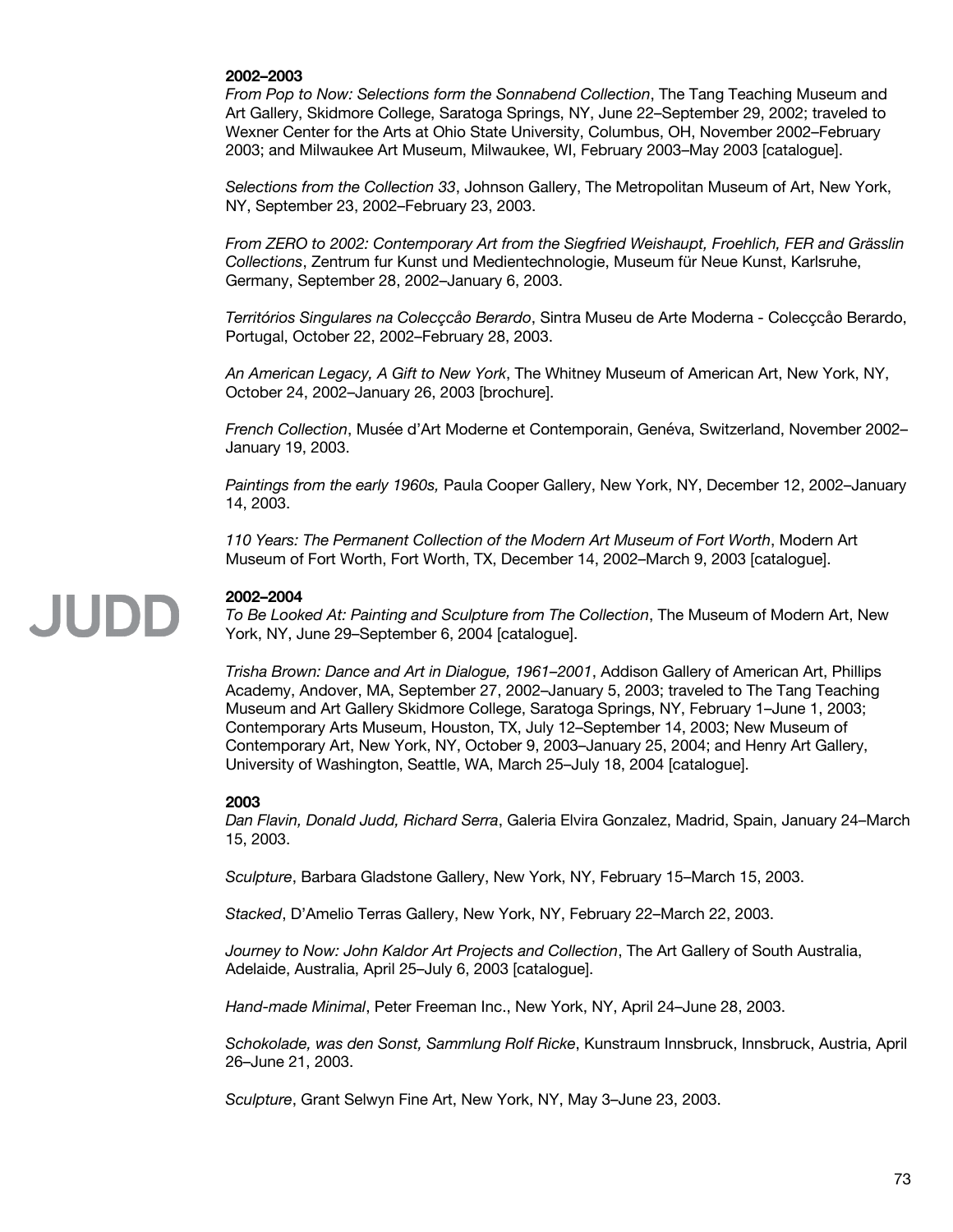*Flavin, Judd, LeWitt, Serra: Early Works*, Zwirner & Wirth, New York, NY, May 3–June 25, 2003.

*Guest Art - Works of art on loan from the Kunsthaus Zurich*, Museum Haus Konstruktiv, Zurich, Switzerland, May 25–October 19, 2003.

*Basic Instinct: Minimalism Past, Present, and Future*, Museum of Contemporary Art, Chicago, IL, May 31–September 14, 2003.

*Artists' Gifts*, The Museum of Contemporary Art, Los Angeles, CA, June 22–August 3, 2003.

*Back to the Present: Minimalist Works from the Museum's Collection*, The Rhode Island School of Design Museum, Providence, RI, June 27–August 31, 2003.

*GO(GH) MODERN*, Van Gogh Museum in collaboration with the Stedelijk Museum, Amsterdam, The Netherlands, June 27–October 12, 2003 [catalogue].

*Summer Travels*, PaceWildenstein, 32 East 57th Street, New York, NY, July 7–August 28, 2003.

*Minimaal*, Rijksmuseum Kroller-Muller, Otterlo, The Netherlands, July 12–November 11, 2003.

*Selected Acquisitions: Group Show*, John Berggruen Gallery, San Francisco, CA, July 13–August 31, 2003.

*Space Program: The Minimalist Aesthetic / Selections from the Permanent Collection*, The Des Moines Art Center, Des Moines, IN, August 23–October 19, 2003.

*Perpetuum Mobile: 40 Jahre Galerie Rolf Ricke*, Galerie Rolf Ricke, Cologne, Germany, September 12–October 23, 2003.

*Sculpture: Darren Almond, Peter Fischli David Weiss, Katharina Fritsch, Robert Gober, Donald Judd, Ellsworth Kelly, Ugo Rondinone, Tony Smith*, Matthew Marks Gallery, New York, NY, September 20–November 1, 2003.

#### **2003–2004**

*International Abstraction: Making Painting Real: Part I*, Seattle Art Museum, Seattle, WA, May 2, 2003–February 29, 2004.

*Going Modern at the Allen: American Painting and Sculpture 1950-1980*, The Allen Memorial Art Museum, Oberlin, OH, September 16, 2003–May 30, 2004.

*In Pursuit of the Absolute*, The Menil Collection, Houston, TX, September 17, 2003–February 29, 2004.

*Architecture into Form*, Albright-Knox Gallery, Buffalo, NY, October 18, 2003–March 4, 2004.

*Here and Now: On Minimal Art in The Berardo Collection*, Sintra Museu de Arte Moderna - Colecção Berardo, Sintra, Portugal, October 18, 2003–February 22, 2004 [catalogue].

*On Inaugural Show*, Xippas Gallery, Athens, Greece, October 22, 2003–January 25, 2004.

*Thinking About Sculpture*, The Rachofsky House, Dallas, TX, November 3, 2003–October 1, 2004.

*Primary Matters: The Minimalist Sensibility, 1959 to the Present*, San Francisco Museum of Modern Art, San Francisco, CA November 8, 2003–January 11, 2004.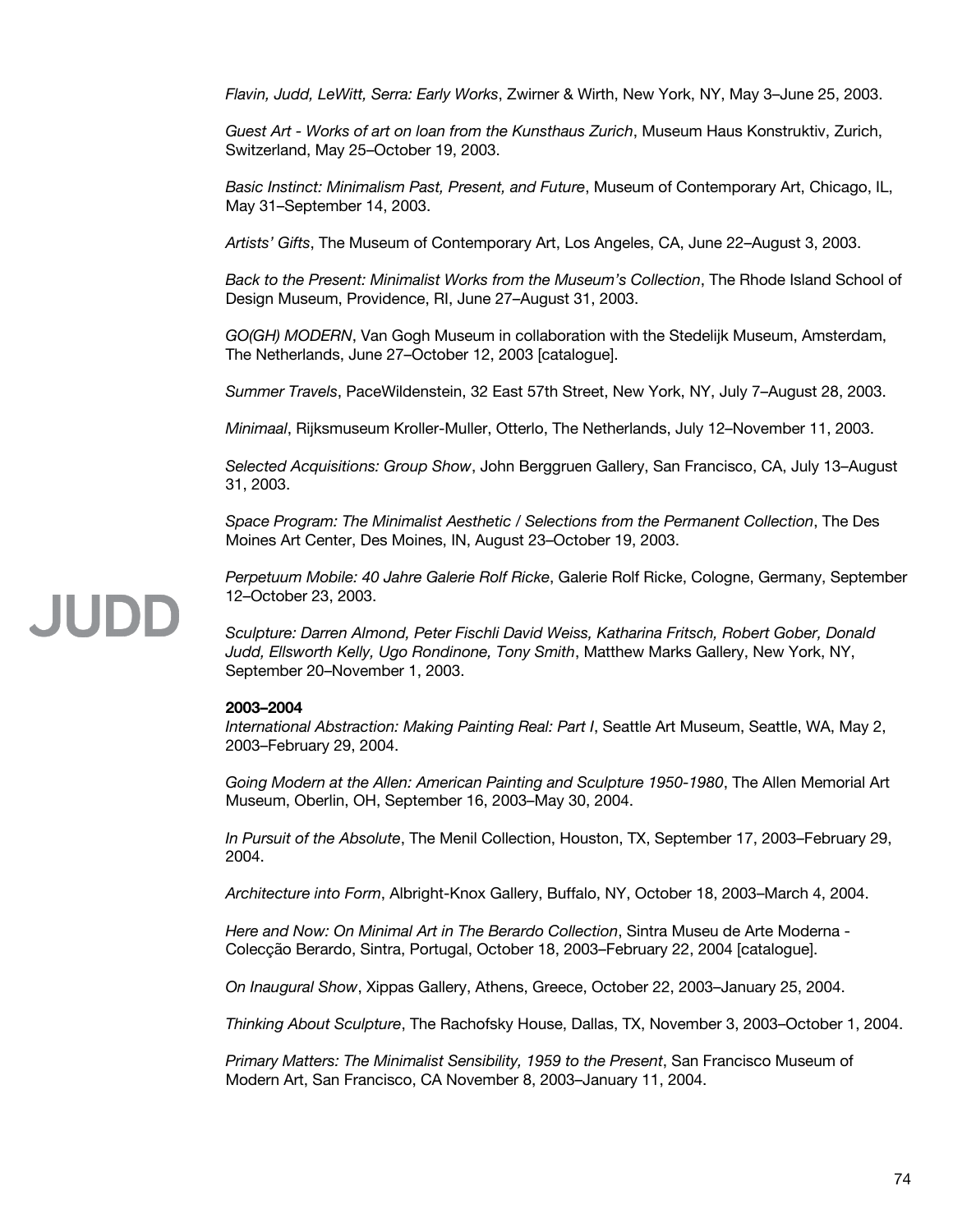*Form, Structure, Place: Minimalist Art from the Guggenheim Museum Panza Collection*, New York State Museum, Albany, NY, December 20, 2003–March 14, 2004.

*Temporal Values - From Minimal to Video*, Zentrum fur Kunst und Medientechnologie, Karlsruhe, Germany, December 20, 2003–April 18, 2004.

#### **2003–2005**

*An International Legacy: Selections from Carnegie Museum of Art*, Oklahoma City Museum of Art, Oklahoma City, OK, May 16–August 10, 2003; traveled to Nevada Museum of Art, Reno, NV, January 9–April 4, 2004; and Mobile Museum of Art, Mobile, AL, January 7–April 3, 2005 [catalogue].

*3 x 3: Flavin, Andre, Judd,* circulated by The National Gallery of Canada; traveled to Saint Mary's University Art Gallery, Halifax, June 13–July 27, 2003; Morris and Helen Belkin Art Gallery, University of British Columbia, Vancouver, Canada, January 21–March 30, 2003; The Illingworth Kerr Gallery, Alberta College of Art and Design, Calgary, Canada, February 5–April 3, 2004; Two Rivers Gallery, Prince George, Canada, May 13–July 11, 2004; and Leonard and Bina Ellen Art Gallery, Concordia University, Montreal, Canada, January 14–February 19, 2005.

*Work Ethic*, Baltimore Museum of Art, Baltimore, MD, October 12, 2003–January 4, 2004; traveled to Des Moines Art Center, Des Moines, IA, May 15–August 1, 2004; and Wexner Center for the Arts, Columbus, OH, September 18, 2004–January 2, 2005 [catalogue].

#### **2004**

Modernism in American Art: the 1950s, the 1960s and Beyond, Hokkaido Obihiro Museum of Art, Hokkaido, Japan, February 6–March 24, 2004 [catalogue].

*Singular Forms (Sometimes Repeated): Art from 1951 to the Present*, Solomon R. Guggenheim Museum, New York, NY, March 5–May 19, 2004 [catalogue].

*Pop Art & Minimalismus: The Serial Attitude*, Albertina, Vienna, Austria, March 10–August 29, 2004 [catalogue].

*A Minimal Future? Art As Object 1958–1968*, Museum of Contemporary Art, Los Angeles, CA, March 14–August 2, 2004 [catalogue].

*Eröffnungsausstellung*, Kunstraum Alexander Bürkle, Freiburg, Germany, March 28–October 8, 2004.

*How Sculptors See*, Worcester Art Museum, Worcester, MA, April 8–October 10, 2004.

*La collection d'art contemporain d'Agnés b. Je m'installe aux Abattoirs*, les Abattoirs, Toulouse, France, April 9–June 13, 2004.

*Unbuilt Providence: Architectural Visions 1956 to 2000*, David Winton Bell Gallery, Brown University, Providence, RI, April 14–May 31, 2004.

*Modern Means: Continuity and Change in Art, 1880 to the Present. Highlights from the Collection of the Museum of Modern Art, New York*, Mori Art Museum, Tokyo, Japan, April 28–August 1, 2004 [catalogue].

*Pomar – Autobiography*, Sintra Museu de Arte Moderna - Colecção Berardo, Sintra, Portugal, May 8–November 7, 2004 [catalogue].

*Modern Masters: 25 for the 25th*, Museum of Contemporary Art, Los Angeles, CA, began May 15, 2004.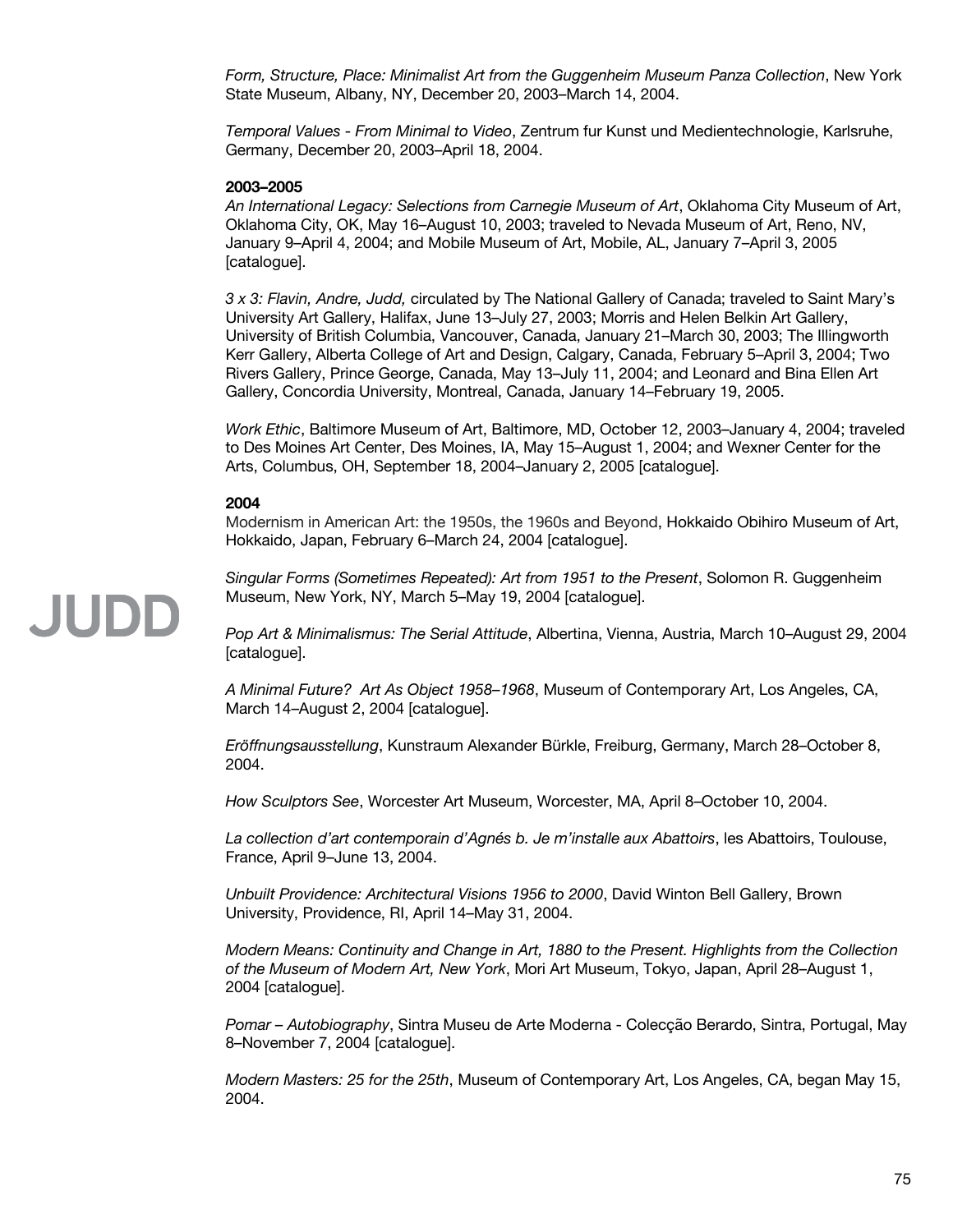*Love/Hate: da Magritte a Cattelan: Capolavori Della Collezione del Museo d'Arte Copntemporanea di Chicago*, Villa Manin - Centro d'Arte Contemporanea, Milan, Italy, May 30–November 7, 2004 [catalogue].

*Objetos de deseo...Objetos de Artista*, Galeria Elvira Gonzalez, Madrid, Spain, June 3–July 31, 2004.

*Objects of Our Desire: Sculpture from the Sheldon*, Sheldon Museum of Art, University of Nebraska, Lincoln, NE, June 5–August 1, 2004.

*Mondrian to Ryman: The Abstract Impulse*, Solomon R. Guggenheim Museum, New York, NY, June 10–September 19, 2004.

*Monochromes, From Malevich to the Present*, Museo Nacional Centro de Arte Reina Sofia, Madrid, Spain, June 15–September 6, 2004 [catalogue].

*Carl Andre, Donald Judd, Robert Mangold, Robert Morris, Bruce Nauman, Richard Serra*, Simon Lee Gallery, London, United Kingdom, June 21–August 31, 2004.

*Sculpture Monumentale Américaine*, Donjon de Vez, Vez , France, July 3–October 30, 2004.

*Carl Andre, Dan Flavin, Donald Judd, Sol LeWitt, Robert Ryman, Lawrence Weiner*, Alona Kagan Gallery, New York, NY, July 6–September 30, 2004.

*Summer 2004*, PaceWildenstein, 32 East 57th Street, New York, NY, July 8–September 17, 2004.

*Summer Exhibition: Sol LeWitt, Donald Judd, Robert Mangold, Dan Flavin, Richard Tuttle, Fred Sandback*, Annemarie Verna Gallery, Zürich, Switzerland, July 13–August 4, 2004.

*20th Century Paintings and Sculpture from the Collection*, Allen Memorial Art Museum, Oberlin, OH, August 31, 2004–March 20, 2005.

*Minimal & Concept Art von Albers bis Judd*, Museum Moderner Kunst, Passau, Germany, September 2–October 10, 2004.

*Prints: Judd, LeWitt, Reinhardt, Ryman, Twombly*, Nohra Haime Gallery, New York, NY, September 9–October 9, 2004.

*Group Exhibition*, PaceWildenstein, 534 West 25th Street, New York, NY, September 10–October 9, 2004.

*Muzej Stedelijk Amsterdam na Usč ́u: Izbor dela iz kolekcije MSA 1950-2000*, Museum of Contemporary Art Belgrade, Belgrade, Serbia, September 15–December 15, 2004 [catalogue].

*Aus Einer Sammlung - Fur Eine Sammlung*, Galerie Bugdahn und Daimer, Dusseldorf, Germany, October 23–November 27, 2004.

#### **2004–2005**

*Encounters with Modernism: Highlights from the Stedelijk Museum Amsterdam*, Shanghai Art Museum, Shanghai, China, January 14–February 20, 2004; Singapore Art Museum, Stamford Court, Singapore, March 18–June 6, 2004; Pinacoteca do Estado, São Paulo, Brazil, July 18– October 3, 2004; and Museu de Arte Moderna, Rio de Janeiro, Brazil, October 20, 2004–January 9, 2005 [catalogue].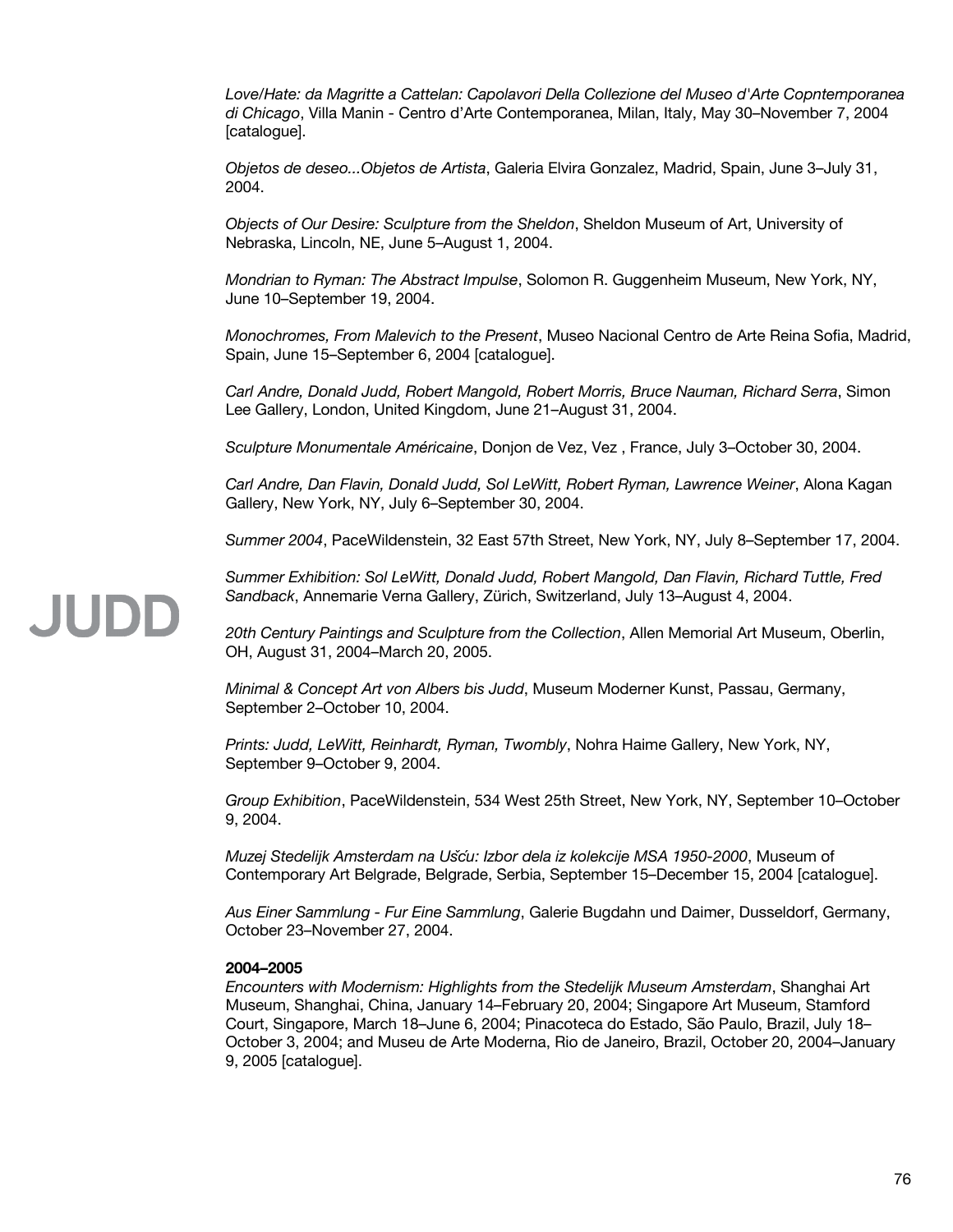*Love Me or Leave Me, Favourites from the Collections*, Kiasma Musem of Contemporary Art, Helsinki, Finland, April 3, 2004–February 27, 2005 [catalogue].

*Beyond Geometry: Experiment in Form, 1940s–70s*, Los Angeles County Museum of Art, Los Angeles, CA, June 13–October 3, 2004; traveled to Miami Art Museum, Miami, FL, November 18, 2004–May 1, 2005 [catalogue].

The Eclectic Eye: Selections from the Frederick R. Weisman Art Foundation. New Orleans Museum of Art, New Orleans, LA, September 4–October 31, 2004; traveled to Bakersfield Museum of Art, Bakersfield, CA, November 19, 2004–March 6, 2005; and The Fredrick R. Weisman Museum of Art, Pepperdine University, Malibu, CA, July 30–October 2, 2005 [catalogue].

*Design ≠ Art: Functional Objects from Donald Judd to Rachel Whiteread,* Cooper-Hewitt, Smithsonian Design Museum, New York, NY, September 10, 2004–February 27, 2005; traveled to Aspen Art Museum, Aspen, CO, August 5–October 2, 2005 [catalogue].

*Specific Objects: The Minimalist Influence*, Museum of Contemporary Art, San Diego, CA, September 26, 2004–January 30, 2005 [catalogue].

*Visions of America: Contemporary Art from the Essl Collection and the Sonnabend Collection*, *New York*, The Essl Collection, Klosterneuburg/Vienna, Austria, October 21, 2004–March 6, 2005 [catalogue].

*Contemporary Art: Floor to Ceiling, Wall to Wall*, Wadsworth Atheneum Museum of Art, Hartford, CT, October 31, 2004–April 24, 2005.

*Collection 1*, The National Museum of Art, Osaka, Japan, November 3, 2004–January 23, 2005.

*John Chamberlain, Dan Flavin, Donald Judd*, Xavier Hufkens, Brussels, Belgium, November 18, 2004–January 8, 2005.

*The Abby Aldrich Rockefeller Sculpture Garden: Inaugural Installation*, The Museum of Modern Art, New York, NY, and November 20, 2004–December 31, 2005.

*Painting & Sculpture II*, The Museum of Modern Art, New York, NY, November 20, 2004–August 5, 2015.

*Sets*, Barbara Krakow Gallery, Boston, MA, December 11, 2004–February 2, 2005.

#### **2005**

JUDD

*25 Jahre Galerie Fahnemann*, Galerie Fahnemann, Berlin, Germany, January 10–December 20, 2005 [catalogue].

*Exit - Aussteig aus dem Bild*, Zentrum fur Kunst und Medientechnologie, Karlsruhe, Germany, January 14–August 14, 2005 [brochure].

*Sets, Series, and Suites: Contemporary Prints*, Museum of Fine Arts, Boston, MA, January 19–May 30, 2005 [catalogue].

*Imageless Icons: Abstract Thoughts*, Gagosian Gallery, Britannia Street, London, United Kingdom, February 3–March 26, 2005 [catalogue].

*Logical Conclusions: 40 Years of Rule Based Art*, PaceWildenstein, 534 West 25th Street, New York, NY, February 18–March 26, 2005 [catalogue].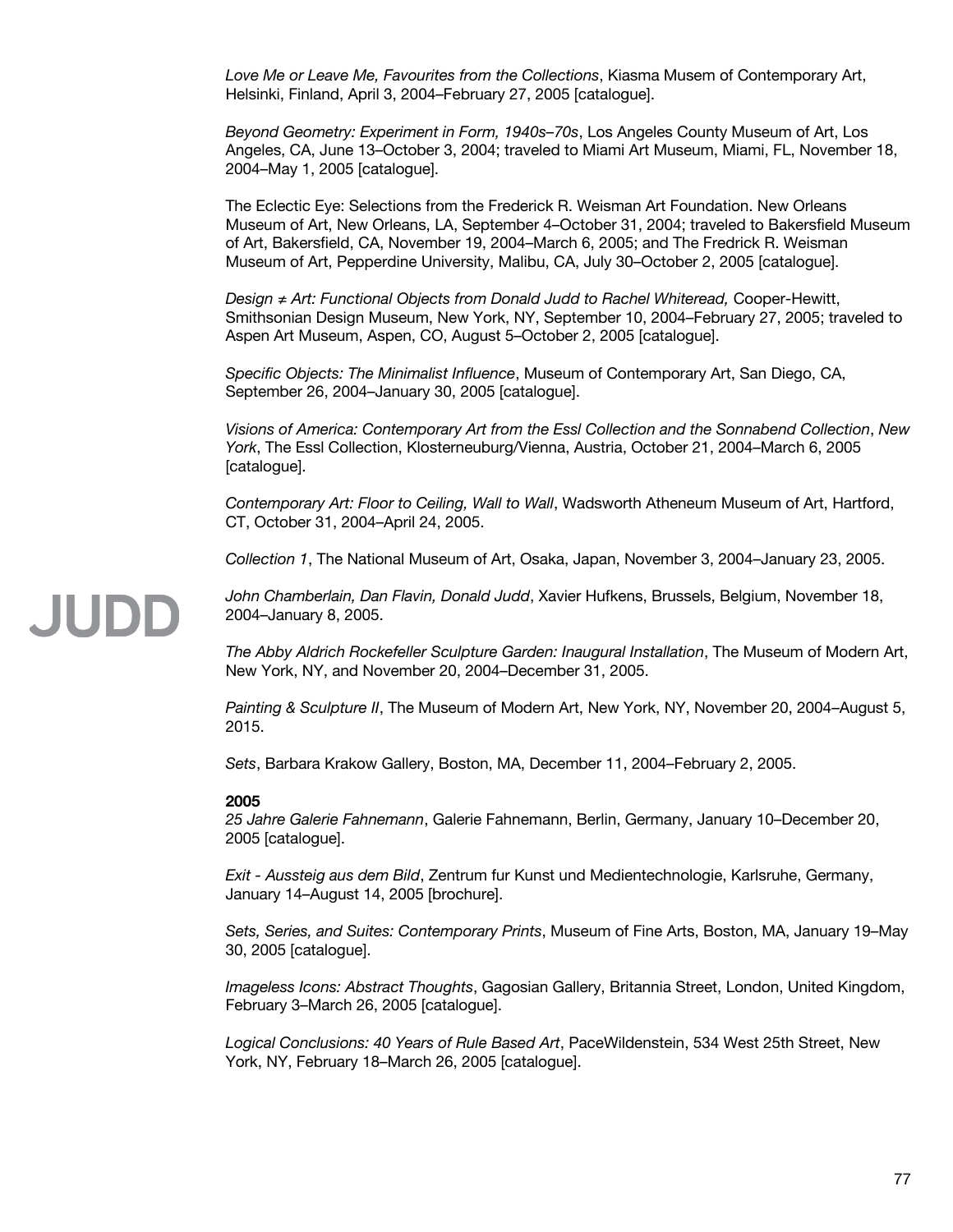*Josef Albers/Donald Judd: Structure and Color*, Brooke Alexander, New York, NY, February 19– May 21, 2005.

*Sweet Temptations: Dialogue mit der Sammlung Rolf Ricke*, Kunstmuseum St. Gallen, St. Gallen, Switzerland, February 25–May 16, 2005.

*Design ≠ Art: Functional Objects from Donald Judd to Rachel Whiteread*, Museum of Design Atlanta, Atlanta, GA, April 7–July 9, 2005 [brochure].

*Miradas y Conceptos en la Colección Helga de Alvear*, Museo Extremeño e Iberoamericano de Arte Contemporáneo, Badajoz, Spain, April 8–September 15, 2005 [catalogue].

*Totally Geometric: Abstraction from the Permanent Collection*, Neuberger Museum of Art, Purchase, NY, May 1–August 14, 2005.

*Do it Yourself - Positionen von den sechziger Jahren bis Heute*, Hamburger Bahnhof, Berlin, Germany, May 12–August 31, 2005.

*Colour After Klein: Re-Thinking Colour in Modern and Contemporary Art*, Barbican Centre, London, United Kingdom, May 26–September 11, 2005 [catalogue].

*Open Systems: Rethinking Art c. 1970*, Tate Modern, London, United Kingdom, June 1–September 18, 2005 [catalogue].

*The Collection XI – Summer 2005*, Museum van Hedendaagse Kunst Antwerpen, Antwerp, Belgium, June 4–August 14, 2005.

*Build: Louis Kahn, Architecture, Sculpture*, Silvermine Guild Arts Center, New Canaan, CT, June 17–July 18, 2005.

*Accrochage: Works by Bleckner, Dubuffet, Hanson, Judd, Sonnier, Stella*, Van de Weghe Fine Art, New York, NY, June 30–September 17, 2005.

*The Art of Breathing in the World - Art and Respiration*, Sakura City Museum of Art, Sakura, Japan, July 9–August 21, 2005 and Kawamura Memorial Museum of Art, Sakura, Japan, July 9– September 4, 2005 [catalogue].

*Extreme Abstraction*, Albright-Knox Gallery, Buffalo, NY, July 15–October 2, 2005 [catalogue].

*Bock Mit Inhalt*, Stedelijk Museum, Amsterdam, The Netherlands, July 16–November 5, 2005.

*Highlights: New Acquisitions*, John Berggruen Gallery, San Francisco, CA, August 2–September 9, 2005.

*De Van Gogh àBeuys: Chefs-d'oeuvre de l'art Moderne de dix Musees Allemands et Neerlandais*, Kunst und Austellungshalle der Bundersrepublik Deutschland, Bonn, Germany, August 12– November 6, 2005 [catalogue].

*In Present Company: The 1960s and Beyond*, Mount Holyoke College Art Museum, South Hadley, MA, September 3–December 18, 2005.

*Salon d'Automne*, Annemarie Verna Gallery, Zürich, Switzerland, September 7–October 15, 2005.

*Interstate*, Nicole Klagsbrun Gallery, New York, NY, September 8–October 1, 2005.

*Drawings + Sculpture*, Cook Fine Art, New York, NY, September 20–October 21, 2005.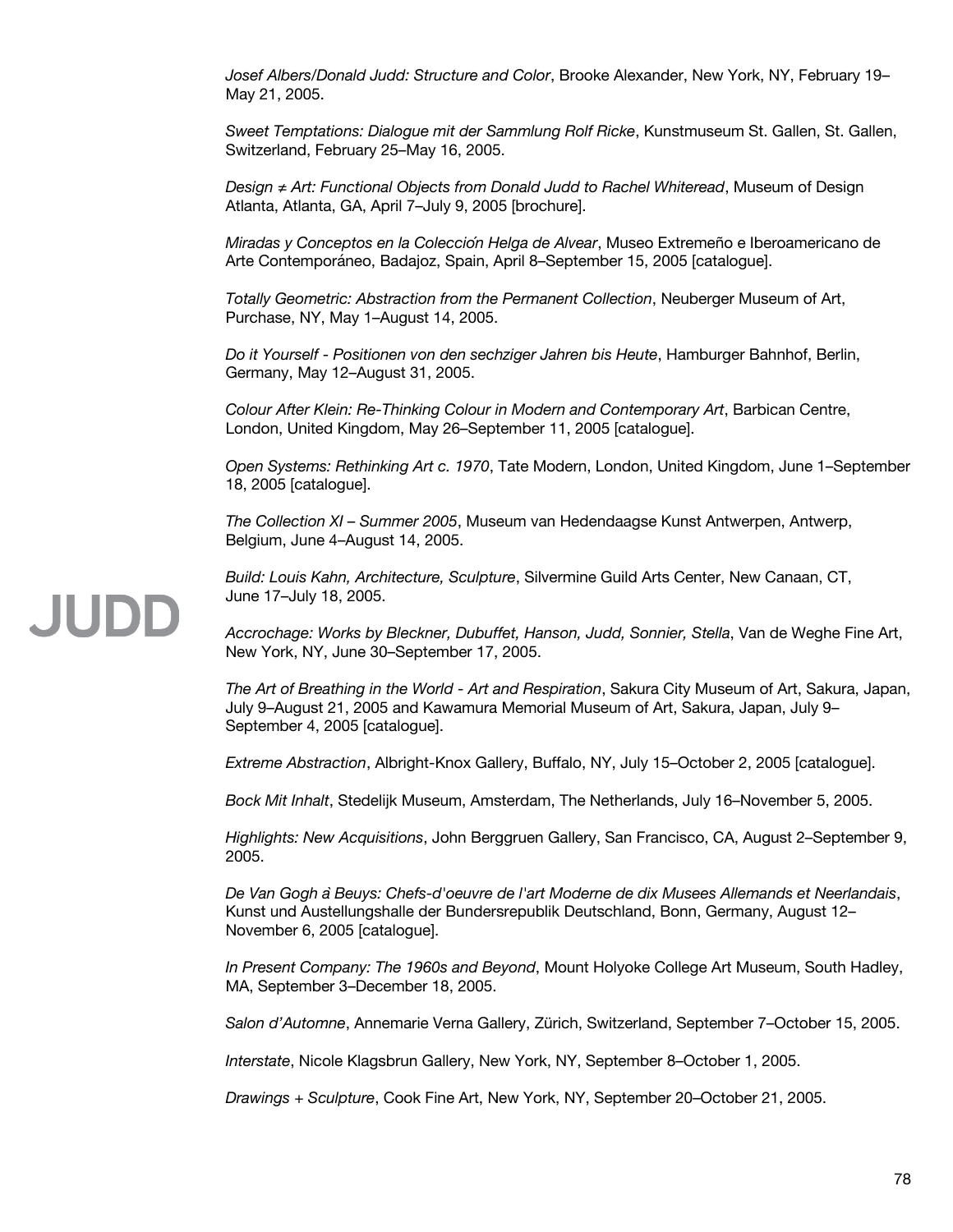*Theme and Variation: Twentieth Century Master Prints*, Hirschl & Adler Galleries, Inc., New York, NY, October 14–November 19, 2005.

*20th Anniversary Exhibition: Twenty Artists for Twenty Years*, Adair Margo Gallery, El Paso, TX, December 8–30, 2005.

#### **2005–2006**

*Contemporary Voices: Works from the UBS Art Collection,* The Museum of Modern Art, New York, NY, February 4–April 25, 2005; traveled to Foundation Beyeler, Riehen, Switzerland, November 27, 2005–February 26, 2006 [catalogue].

*Building/Unbuilding/Inhabit - Works of The Berardo Collection*, Centro Cultural Belém, Lisbon, Portugal, April 29, 2005–January 15, 2006.

*Minimal Art from St. Louis Collections*, Saint Louis Art Museum, Saint Louis, MO, August 26, 2005–July 23, 2006.

*Units of Measure*, Des Moines Art Center, Des Moines, IA, September 23, 2005–February 27, 2006.

*Minimalism and Beyond*, The Pulitzer Foundation for the Arts, St. Louis, MO, October 14, 2005– April 26, 2006 [catalogue].

*The Fluidity of Time: Selections from the MCA Collection*, Museum of Contemporary Art, Chicago, IL, November 25, 2005–March 5, 2006.

*Rupf Collection: Kubismus im Korridor*, Kunstmuseum Bern, Bern, Switzerland, December 2, 2005–February 26, 2006 [catalogue].

*Twentieth Anniversary Exhibition: Twenty Artists for Twenty Years*, Adair Margo Gallery, El Paso , TX, December 8–30, 2005.

Garden Plaza, 590 Madison Avenue, New York, NY, December 8, 2005–June 1, 2006.

*Atto secondo: La Collezione*, Museo d'Arte Donna Regina, Naples, Italy, December 10, 2005– January 10, 2006.

#### **2006**

*Elements*, Paula Cooper Gallery, New York, NY, January 10–February 18, 2006.

*Carl Andre, Dan Flavin, Donald Judd, Sol LeWitt, Robert Ryman*, Michael Kohn Gallery, Los Angeles, CA, January 13–February 25, 2006.

*Sculptural Selections from the Permanent Collection in Conjunction with the Oso Bay Biennial*, Art Museum of South Texas, Corpus Christi, TX, January 27–March 26, 2006.

*On View: Stellar Works from the Collection*, 1905 Building, Albright-Knox, Buffalo, NY, February 1– July 2, 2006.

*Hundert Küsse Sind Besser Als Einer*, Krinzinger Projekte, Vienna, Austria, February 3–March 25, 2006.

*Public Space / Two Audiences,* Museu d'Art Contemporani de Barcelona, Barcelona, Spain, February 7–May 1, 2006; traveled as *Inventory - Works and Documents from the Herbert*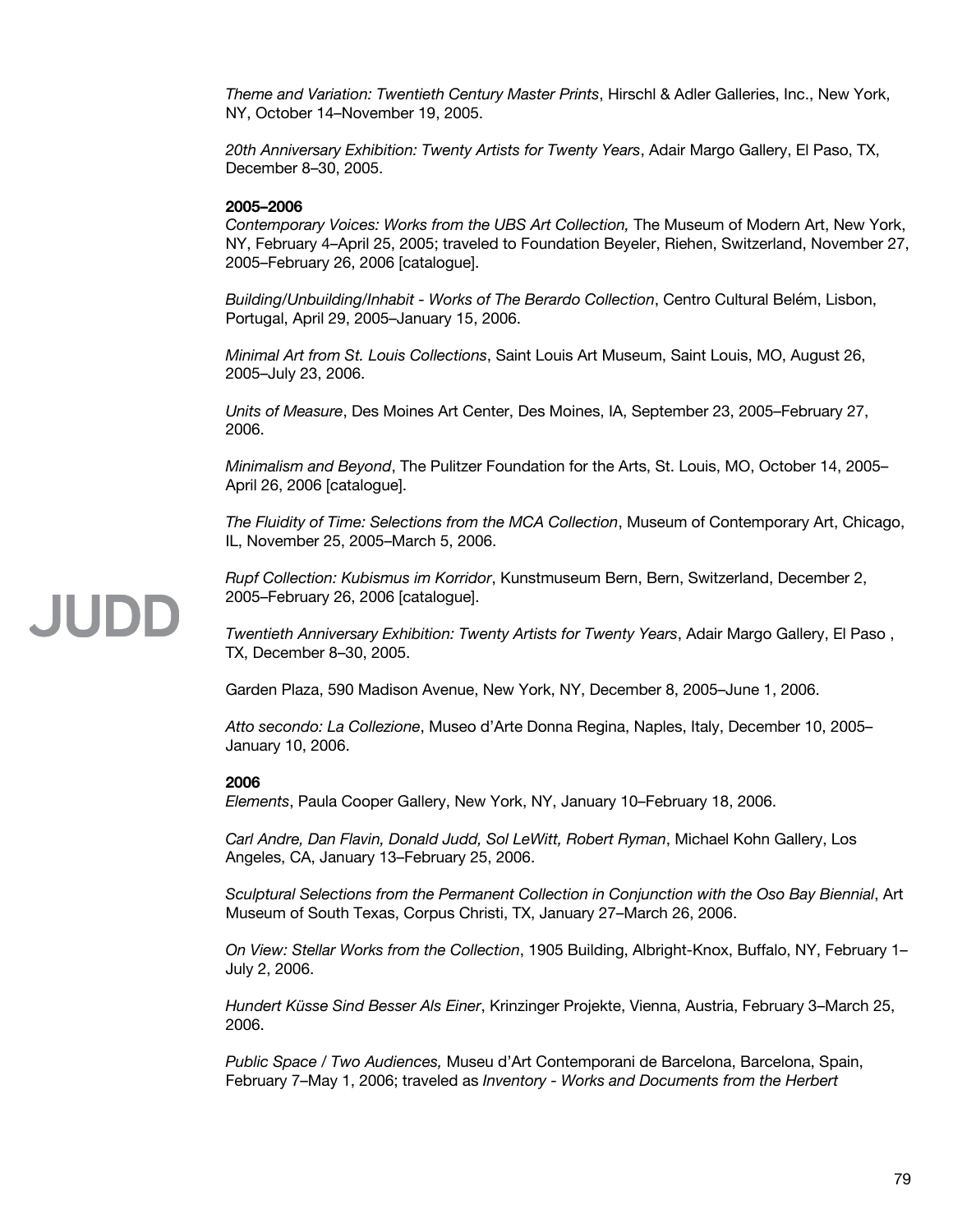*Collection*, Kunsthaus Graz am Landesmuseum Joanneum, Graz, Austria, June 10–September 3, 2006 [catalogue].

*Collection 1*, The National Museum of Art, Osaka, Japan, April 11–July 17, 2006.

*75 Years of Giving*, Addison Gallery of American Art, Andover, MA, April 11–July 31, 2006.

*Where Are We Going?: Selections from the François Pinault Collection*, Palazzo Grassi, Venice, Italy, April 29–October 1, 2006 [catalogue].

*Donald Judd and John McCracken: Selected Sculpture*, John Berggruen Gallery, San Francisco, CA, May 4–27, 2006.

*An On-going Low-Grade Mystery*, Paula Cooper Gallery, New York, NY, May 6–June 30, 2006.

*Connecting People*, Vestfossen Kunstlaboratorium, Vestfossen, Norway, May 6–October 1, 2006 [catalogue].

*Strange I've Seen That Face Before: Objekt, Gestalt, Phantom*, Städtisches Museum Abteiberg Mönchengladbach, Mönchengladbach, Germany, May 7–September 17, 2006.

*What Happened to Art?*, Van Abbemuseum, Eindhoven, The Netherlands, May 20–September 17, 2006.

Die Gesichter Hinter Den Bildern, The Columns, Seoul, South Korea, May 26–June 24, 2006.

*Collectiepresentatie XV – Ergens/Somewhere. Met interventies van Pierre Bismuth, Koenraad Dedobbeleer en Pieter Vermeersch*, Museum van Hedendaagse Kunst Antwerpen, Antwerp, Belgium, June 16–August 27, 2006.

*Helga de Alvear: Conceitos para uma Colecção*, Centro Cultural de Belém, Lisbon, Portugal, June 20–October 22, 2006 [catalogue].

*Artist's Choice: Herzog & de Meuron, Perception Restrained*, The Museum of Modern Art, New York, NY, June 21–September 25, 2006.

*Summer 2006*, PaceWildenstein, 534 West 25th Street, New York, NY, June 27–August 25, 2006.

*Full House: Views of the Whitney's Collection at 75*, The Whitney Museum of American Art, New York, NY, June 29–September 3, 2006 [brochure].

*Sin Titulo (el arte del siglo XX en la Coleccióon Berardo)*, Fundación Pedro Barrié de la Maza, A Coruña, Spain, June 29–November 26, 2006 [catalogue].

*New York New York: Fifty Years of Art, Architecture, Cinema, Performance, Photography and Video*, Grimaldi Forum, Monaco, France, July 14–September 10, 2006 [catalogue].

*Sculpture*, Gagosian Gallery, Beverly Hills, CA, July 20–August 30, 2006.

*Works on Paper*, Galerie Fahnemann, Berlin, Germany, July 22–August 26, 2006.

*Post-war Directions: Abstract Expressionism to Minimalism*, Museum of Contemporary Art, Los Angeles, CA, July 22–October 9, 2006.

*Collection 2*, The National Museum of Art, Osaka, Japan, July 29–September 18, 2006.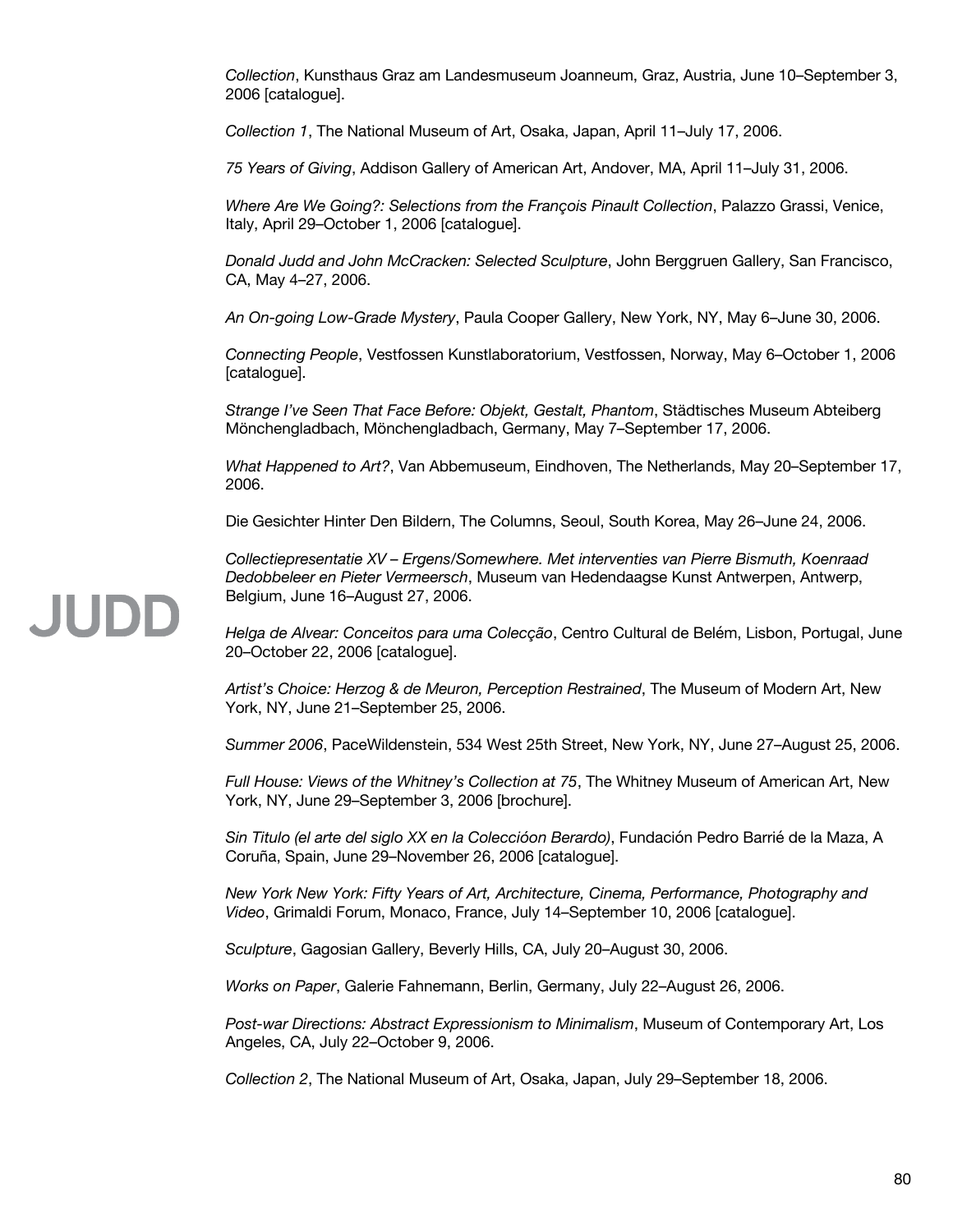*Review: 25 Jahre Österreichische Ludwig Stiftung*, Museum Moderner Kunst Stiftung Ludwig Wien, Vienna, Austria, August 4–November 26, 2006.

*Plane/Figure: Amerikanische Kunst aus Schweizer Privatsammlungen und aus dem Kunstmuseum Winterthur*, Kunstmuseum Winterthur, Winterthur, Switzerland, August 26–November 19, 2006 [catalogue].

*New Frontiers: American Art Since 1945*, Allen Memorial Art Museum, Oberlin, Ohio, August 29– December 23, 2006.

*Artists at Work: Instruction Drawings from the Collection of Gilbert and Lila Silverman*, Cranbrook Art Museum, Bloomfield Hills, MI, September 16–October 29, 2006.

*Minimal: Works On Paper*, Senior & Shopmaker Gallery, Project Gallery, New York, NY, September 20–November 22, 2006.

*Minimalism: On and Off Paper*, Vivian Horan Fine Art, New York, NY, September 28–November 17, 2006.

*Art & Context: the '50s and '60s*, Museum of Art, Washington State University, Pullman, WA, September 29–December 16, 2006 [catalogue].

*Grand Opening. Connections to Modernism*, Art Museum of South Texas, Corpus Christi, TX, October 8–December 31, 2006.

*Group Sculpture: John Chamberlain, Donald Judd, Sol LeWitt, Louise Nevelson, Joel Shapiro*, Rosenbaum Contemporary, Boca Raton, FL, October 12–November 30, 2006.

### *Elemental Form*, L&M Arts, New York, NY, October 19–December 9, 2006 [catalogue].

*Modulated Abstraction: Josef Albers, Carl Andre, Donald Judd, Ellsworth Kelly, Sol LeWitt, Robert Mangold, Fred Sandback, Richard Tuttle*, Brooke Alexander Editions, New York, NY, October 21– December 23, 2006.

#### **2006–2007**

*Le Mouvement des Image*, Centre Pompidou, Musée national d'art moderne-Centre de creation industrielle, Paris, France, April 9, 2006–January 29, 2007 [catalogue].

*The Guggenheim Collection*, Kunst und Austellungshalle der Bundesrepublik Deutschland, Bonn, Germany, July 21, 2006–January 7, 2007.

*Busy Going Crazy - The Sylvio Perlstein Collection*, La Maison Rouge, Paris, France, October 29, 2006–January 14, 2007 [catalogue].

*Nothing and Everything*, Peter Freeman Inc., New York, NY, September 7–October 28, 2006; traveled to Fraenkel Gallery, San Francisco, CA, November 30, 2006–January 27, 2007 [catalogue].

*Was ist Plastik? 100 Jahre – 100 Köpfe: Das Jahrhundert Moderner Skulptur*, Wilhelm Lehmbruck Museum, Duisburg, Germany, September 10, 2006–January 28, 2007 [catalogue].

*Faster! Bigger! Better! Signetwerke der Sammlungen im ZKM*, Zentrum für Kunst und Medientechnologie, Karsruhe, Germany, September 24, 2006–January 7, 2007 [catalogue].

*Regard 02: Minimalismes*, Espace de l'Art Concret, Paris, France, November 17, 2006–March 11, 2007.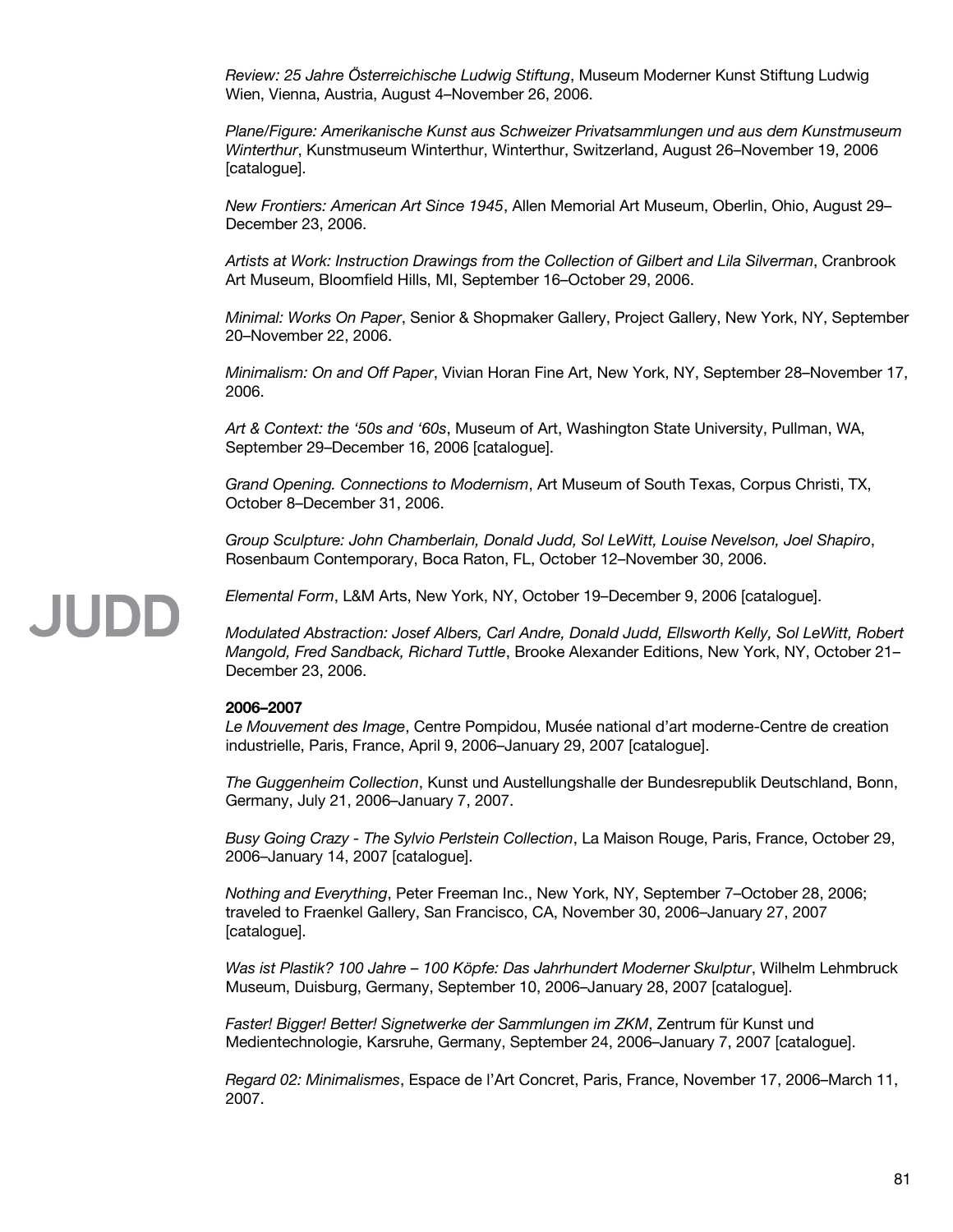*Fast Forward: Contemporary Collections for the Dallas Museum of Art*, Dallas Museum of Art, Dallas, TX, November 21, 2006–May 20, 2007 [catalogue].

*Against Kandinsky / Gegen Kandinsky*, Museum Villa Stuck, Munich, Germany, November 23, 2006–February 18, 2007 [catalogue].

*Winter Group Show: Josef Albers, Jenny Holzer, Donald Judd, Sol LeWitt, Sally Moore, Julian Opie, Liliana Porter, Fred Sandback, Kiki Smith*, Barbara Krakow Gallery, Boston, MA, December 2, 2006–January 24, 2007.

#### **2006–2008**

*LeWitt x 2: Structure and Line/Selections from the LeWitt Collection*, Madison Museum of Contemporary Art, Madison, WI, November 5, 2006–January 14, 2007; traveled to Miami Art Museum, Miami, FL, February 9–June 3, 2007; Weatherspoon Art Museum, The University of North Carolina at Greensboro, Greensboro, NC, September 2, 2007–January 18, 2008; and Austin Museum of Art, Austin, TX, May 24–August 17, 2008 [catalogue].

#### **2006–2009**

*Inaugural Exhibition*, Glenstone, Potomac, Maryland, September 30, 2006–January 14, 2009 [catalogue].

#### **2007**

JUDD

*Arte Minimal: Donald Judd, Dan Flavin, Robert Mangold and Sol LeWitt*, Galería Elvira González, Madrid, Spain, January 11–February 28, 2007.

*Living in the Material World: "Things" in Art of the 20th Century and Beyond*, The National Art Center, Tokyo, Japan, January 21–March 19, 2007 [catalogue].

*Josef Albers/Donald Judd: Form and Color*, PaceWildenstein, 32 East 57th Street, New York, NY, January 26–February 24, 2007 [catalogue].

*WallCeilingFloor: Works by William Anastasi, Donald Judd and Fred Sandback*, Birmingham Museum of Art, Birmingham, AL, January 26–March 4, 2007 [catalogue].

*L'Aura della Serialita*, Centro de Arte Moderna e Contemporanea della Spezia, La Spezia, Italy, February 24–May 1, 2007.

*Major Prints and Works on Paper*, Brooke Alexander Gallery, New York, NY, March 1–20, 2007.

*O Debuxo por Diante: a Obra Grafica nas Collecci ́ óns Publicas da Cidade de Compostela ́* , Centro Galego de Art Contemporanea, Santiago de Compostela, Spain, March 13–April 29, 2007 [catalogue].

*Black Square: Hommage à Malevich*, Hamburger Kunsthalle, Hamburg, Germany, March 23–June 10, 2007 [catalogue].

*Paper Thin*, Inova/Vogel Pick School of the Arts, University of Wisconsin, Milwaukee, WI, March 30–May 13, 2007.

*Das Kapital: Blue Chips & Masterpieces*, Museum fur Moderne Kunst, Frankfurt am Main, Germany, April 21–August 26, 2007 [catalogue].

*Contemporary Currents: Selections from the Bank of America Collection*, Museum of Contemporary Art, Jacksonville, KY, April 28–August 26, 2007.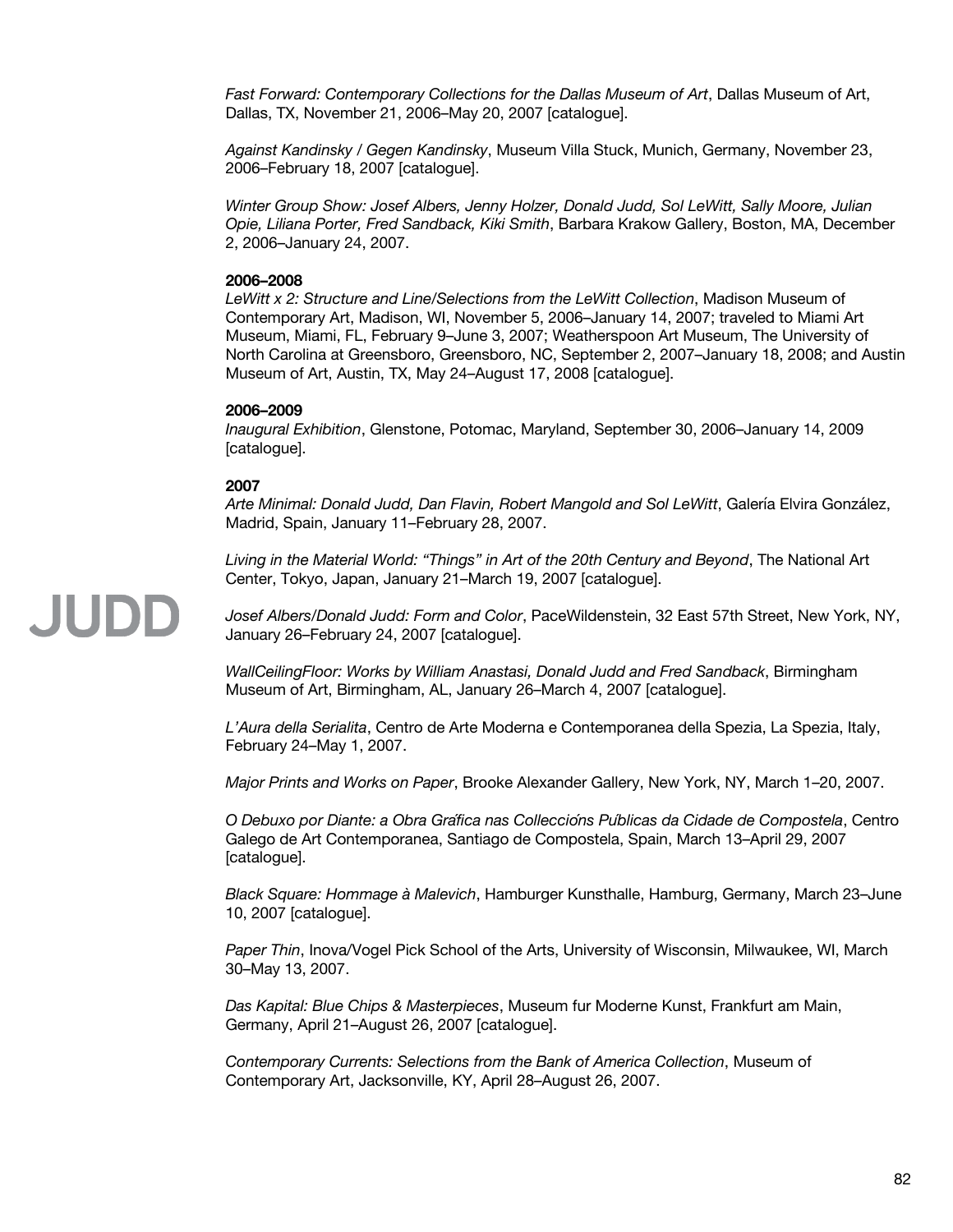*SAM at 75: Building a Collection for Seattle*, Seattle Art Museum, Seattle, WA, May 5–September 9, 2007.

*Sculpture: Donald Judd, John Chamberlain, Sol LeWitt, Joel Shapiro, Louise Nevelson*, Dunn and Brown Contemporary, Dallas, TX, May 12–June 16, 2007.

*Citadel 1: Front Room/Killing Room*, David Risley Gallery, London, United Kingdom, May 18–July 1, 2007.

*SCALE…scale*, Anthony Meier Fine Arts, San Francisco, CA, June 11–September 13, 2007.

*Berardo Museum Opening*, Museu Colecção Berardo, Lisbon, Portugal, June 25–September 9, 2007.

*Light, Time and Three Dimensions*, PaceWildenstein, 534 West 25th Street, New York, NY, June 28–August 24, 2007.

*Verzameling Roger en Hilde Matthys-Colle*, Museum Dhondt-Dhaenens, Deurle, Belgium, July 1– September 21, 2007 [catalogue].

*Newman, Stella, Judd: Amerikanische Druckgrafik aus dem Kupferstichkabinett*, Kunstmuseum Basel, Basel, Switzerland, July 14–October 7, 2007.

*The Eclectic Eye: Pop and Illusion - Selections from the Frederick R. Weisman Art Foundation*, Colorado Springs Fine Arts Center, Colorado Springs, CO, August 2–October 28, 2007.

*Selections from The Rachofsky Collection*, The Rachofsky House, Dallas, TX, August 7–September 29, 2007.

### JUDD

*Sculpture*, James Kelly Contemporary, Santa Fe, NM, August 10–October 6, 2007.

*Repeat Performances: Seriality and Systems Art Since 1960*, Allen Memorial Art Museum, Oberlin College, Oberlin, OH, September 4–December 23, 2007.

*Kukje Gallery: 25 Years*, Kukje Gallery, Seoul, Korea, October 5–November 5, 2007 [catalogue].

*Carl Andre, Dan Flavin, Donald Judd, Sol LeWitt*, Paula Cooper Gallery, New York, NY, October 12–November 24, 2007.

*White and Black: Prints by Celmins, Gober, Guston, Hockney, Judd, Kelly, Plimack, Mangold, Marden, Ryman, Serra*, Paula Cooper Gallery, New York, NY, November 10–24, 2007.

#### **2007–2008**

*Art in America: 300 Years of Innovation*, National Art Museum of China, Beijing, China, February 10–April 5, 2007; traveled to Shanghai Museum/Shanghai Museum of Contemporary Art, Shanghai, China, May 1–June 30, 2007; Pushkin Museum of Fine Arts, Moscow, Russia, July 24– September 9, 2007; and Guggenheim Bilbao, Bilbao, Spain, October 10, 2007–April 27, 2008 [catalogue]

*Klio - Eine kurze Geschichte der Kunst in Euramerika nach 1945*, Zentrum fur Kunst und Medientechnologie, Karlsruhe, Germany, June 15, 2007–April 20, 2008.

*Collection Highlights*, Museum of Contemporary Art, Chicago, IL, August 18, 2007–June 8, 2008.

*Modernisms*, Whitney Museum of American Art, New York, NY, August 29, 2007–January 13, 2008.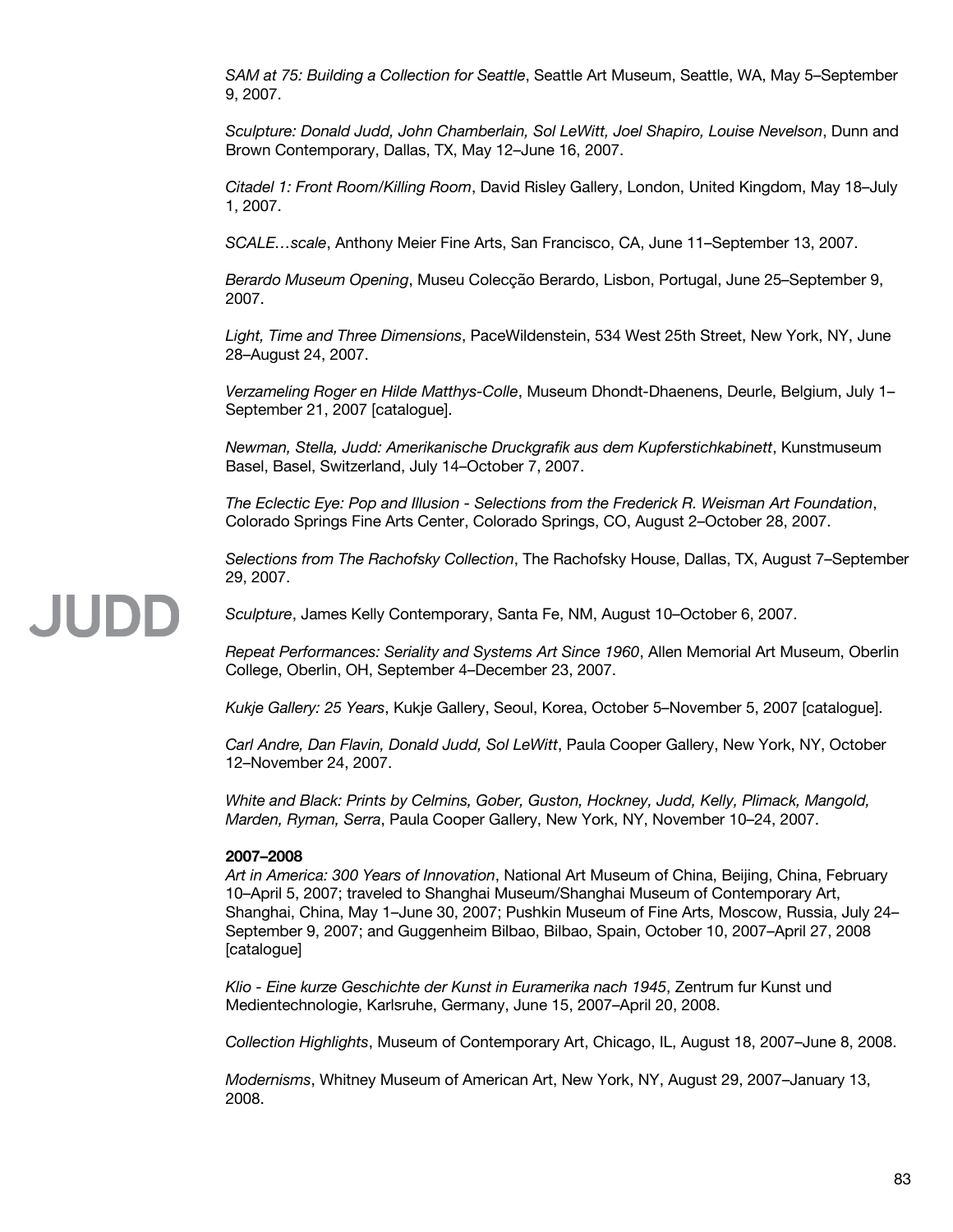*Lust for Life: Die Sammlung Ricke*, Kunstmuseum Liechtenstein, Vaduz, Liechtenstein, September 21, 2007–January 13, 2008.

*Minimalism and After I: Objects for Imaginative and Real Use*, Daimler Contemporary, Haus Huth, Potsdamer Platz, Berlin, Germany, September 21, 2007–January 27, 2008.

*Japan und der Westen: Die erfüllte Leere*, Kunstmuseum Wolfsburg, Wolfsburg, Germany, September 22, 2007–January 27, 2008 [catalogue].

*Sculpture: Selections from the Collection of Martin Z. Margulies*, The Warehouse, Miami, FL, October 17, 2007–April 26, 2008.

*Two Years*, Whitney Museum of American Art, New York, NY, October 17, 2007–February 17, 2008.

*Exhibitionism: An Exhibition of Exhibitions of Works from the Marieluise Hessel Collection*, Hessel Museum of Art, Annandale-on-Hudson, NY, October 20, 2007–February 3, 2008.

*Homenaje a Picasso*, Museo National de Bellas Artes, Santiago, Spain, October 25, 2007–January 20, 2008 [catalogue].

*Collected Visions: Modern and Contemporary Works from the JPMorgan Chase Art Collection*, Pera Museum, Istanbul, Turkey, October 27, 2007–January 6, 2008; traveled to Emperor's Hall, Dubai International Financial Centre, Dubai, United Arab Emirates, March 10–May 1, 2008 [catalogue].

*Die Aufregende Kunst des 20 Jahrhunderts*, Neue Nationalgalerie, Berlin, Germany, November 8, 2007–June 8, 2008.

*Highlights from the Lunder Collection*, Colby College Museum of Art, Waterville, ME, November 14, 2007–June 15, 2008.

*A Theatre Without Theatre*, Museu d'Art Contemporani de Barcelona, Barcelona, Spain, May 25– September 11, 2007; traveled to Museu Colecção Berardo, Lisbon, Portugal, November 16, 2007–February 17, 2008 [catalogue].

*Reset - Werke aus der Sammlung Marx*, Nationalgalerie im Hamburger Banhof, Berlin, Germany, November 22, 2007–August 17, 2008.

*The Complexity of the Simple*, L&M Arts, New York, NY, December 1, 2007–January 31, 2008.

*All for Art! Great Private Collections Among Us*, Musée des beaux-arts de Montréal, Montreal, Canada, December 6, 2007–March 2, 2008 [catalogue].

*From One Century to Another: The Collection of the Musée d'art moderne de Saint-Etienne Métropole*. Musée d'art moderne de Saint-Etienne Métropole, Saint-Etienne, France, December 7, 2007–January 20, 2008 [catalogue].

*Structures and Surfaces*, Sean Kelly Gallery, New York, NY, December 14, 2007–February 2, 2008.

*The 30th Anniversary: Selected Works from the Collection of the National Museum of Art, Osaka,* National Museum of Art, Osaka, Japan, December 18, 2007–February 11, 2008 [catalogue].

*REMIX: Color and Light*, 1962 Building, Albright-Knox, Buffalo, NY, December 21, 2007–May 4, 2008.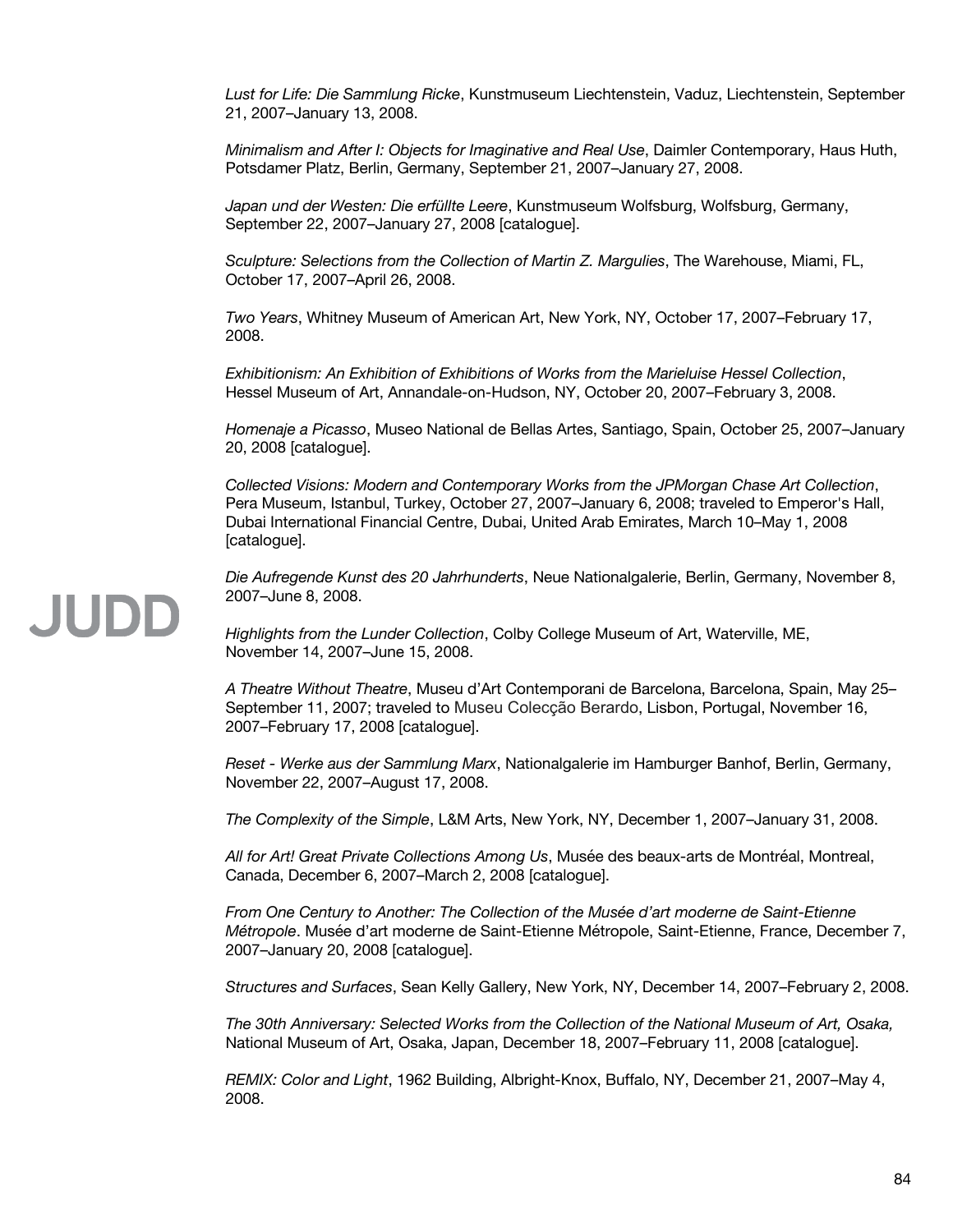*Between the Lines*, Stephane Simoens Contemporary Fine Art, Knokke-Zoute, Belgium, December 29, 2007–January 30, 2008.

#### **2007–2009**

*Kunst 4: Verk fra Samlingen 1950-2007*, Nasjonalmuseet, For Kunst, Arkitecktur og Design, Oslo, Norway, May 12, 2007–April 12, 2009.

*Lines, Grids, Stains, Words: Minimal Art Drawings from the Collection of The Museum of Modern Art, New York*, The Museum of Modern Art, New York, NY, June 13–October 22, 2007; traveled to Museu de Arte Contemporânea de Serralves, Porto, Portugal, May 9–June 22, 2008; and Museum Wiesbaden, Wiesbaden, Germany, September 28, 2008–January 18, 2009 [catalogue].

#### **2007–2012**

*Permanent Exhibition*, Leeum, Samsung Museum of Art, Seoul, Korea, October 4, 2007–May 3, 2012.

#### **2008**

*Wall Sculptures*, Leo Castelli Gallery, 18 East 77th, New York, NY, January 15–February 23, 2008.

*Carte Blanche: Freundliche Feinde*, Galerie für Zeitgenössische Kunst, Leipzig, Germany, January 26–March 24, 2008.

*Fläche und Raum*, Kunstmuseum Liechtenstein, Vaduz, Liechtenstein, February 1–April 20, 2008.

*Wood*, Paula Cooper Gallery, New York, NY, February 2–March 1, 2008.

*Collection du Musée*, Musée d'Art Moderne de Paris, Saint-Etienne, France, February 9–April 6, 2008 [catalogue].

*Collecting Collections: Highlights of the Permanent Collection*, Museum of Contemporary Art, Los Angeles, CA, February 9–May 19, 2008 [catalogue].

*Das Sehen sehen: Neoimpressionismus und Moderne: Signac bis Eliasson*, Kunsthaus Zug, Zug, Switzerland, February 24–June 22, 2008 [catalogue].

*Collection 4*, The National Museum of Art, Osaka, Japan, February 26–April 13, 2008.

*Genau und Anders - Mathematik in der Kunst von Dürer bis Sol Lewitt*, Museum Moderner Kunst Stiftung Ludwig Wien, Vienna, Austria, February 29–May 18, 2008 [catalogue].

*Distancia Critica*, Centro Galego de Arte Contemporanea, Santiago de Compostela, Spain, February 29–June 1, 2008 [catalogue].

*Color Chart: Reinventing Color, 1950 to Today*, The Museum of Modern Art, New York, NY, March 2–May 12, 2008 [catalogue].

*Second Thoughts*, Hessel Museum of Art at the Center for Curatorial Studies, Bard College, Annandale-on-Hudson, NY, March 16–May 25, 2008.

*Collectie XXII Fantasy*, Museum van Hedendaagse Kunst Antwerpen, Antwerp, Belgium, March 21–September 21, 2008.

*+ de Realite: practiques contemporaines de l'abstraction*, Organisée par le groupe de recherche sur les abstractions de l'école régionale des beaux-arts de Nantes, Hangar à bananes, Nantes, France, April 11–June 8, 2008.

## **JUDE**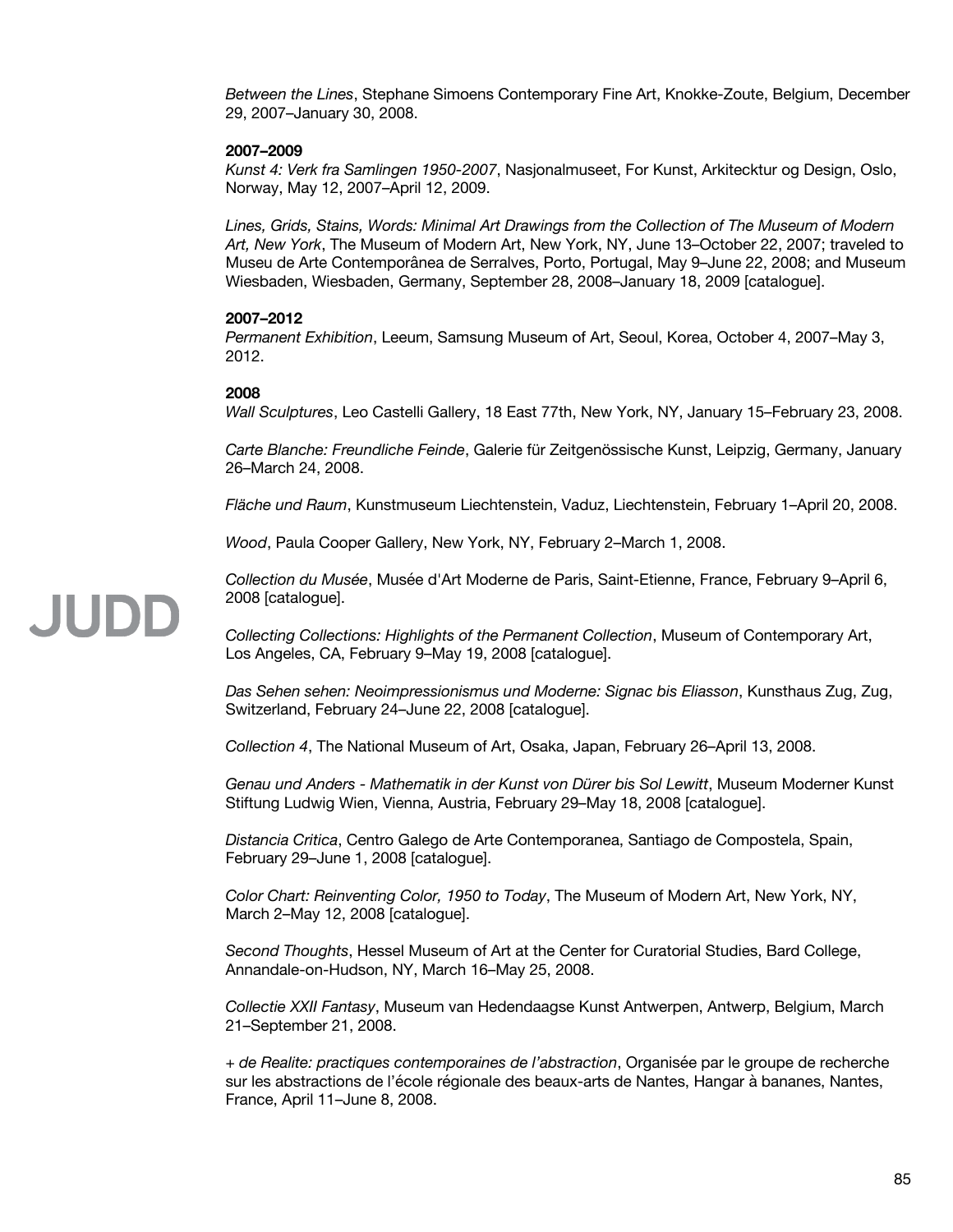*Painting, Drawings, Sculpture: Josef Albers, Donald Judd, Agnes Martin*, Dunn and Brown Contemporary, Dallas, TX, April 18–May 24, 2008.

*To Infinity and Beyond: Mathematics in Contemporary Art*, The Heckscher Museum of Art, Huntington, New York, NY, April 19–June 22, 2008.

*Collection 1*, The National Museum of Art, Osaka, Japan, April 26–June 15, 2008.

*Sparks! The William T. Kemper Collection Initiative*, Nelson–Atkins Museum of Art, Kansas City, MO, May 3–July 20, 2008 [catalogue].

*En Perspective, Giacometti*, Musée des Beaux-Arts de Caen, Caen, France, May 17–August 31, 2008.

Galerie Aronowitsch, Stockholm, Sweden, May 22–June 18, 2008.

*Josef Hoffmann - Donald Judd: Hypothesis*, Museum Josefa Hoffmanna, Brtnice, Czech Republic, June 4–October 26, 2008.

*The Hague Sculpture 2008: Freedom – American Sculpture*, Gemeentemuseum, The Hague, The Netherlands, June 6–November 4, 2008 [catalogue].

*American Art since 1945: In a New Light*, The McNay Art Museum, San Antonio, TX, June 7– August 24, 2008.

*Geo/Metric: Prints and Drawings from the Collection,* The Museum of Modern Art, New York, NY, June 11–August 18, 2008.

# JUDD

*Private/Corporate V*, Daimler Contemporary, Berlin, Germany, June 20–September 21, 2008 [catalogue].

*Reverberations: Modern and Contemporary Art from the Bank of America Collection*, Pennsylvania Academy of Fine Arts, Philadelphia, PA, June 28–September 21, 2008.

*Color, Material, Space: Donald Judd and Josef Albers*, Josef Albers Museum, Quadrat Bottrop, Germany, June 29–September 28, 2008 [catalogue].

*"Untitled" and the Minimalist Aesthetic*, El Paso Art Museum, El Paso, TX, July 27–November 9, 2008.

*Name Dropping*, Mitterrand + Cramer, Geneva, Switzerland, September 18–November 8, 2008.

*Drawn by Sculptors*, William Shearburn Gallery, St. Louis, MO, September 19–November 1, 2008.

*Diagonal*, Galeria Cayón, Madrid, Spain, October 23–November 22, 2008 [catalogue].

#### **2008–2009**

*Sehen Ganz nah und Sehr Fern*, Kunstpalais Stadt Erlangen, Erlangen, Germany, January 11, 2008–November 30, 2009.

*Statements: Beuys, Flavin, Judd*, Walker Art Center, Minneapolis, MN, May 15–July 12, 2009.

*Turning Point: The Demise of Modernism and Rebirth of Meaning in American Art*, Brigham Young University Museum of Art, Provo, UT, July 18, 2008–January 3, 2009.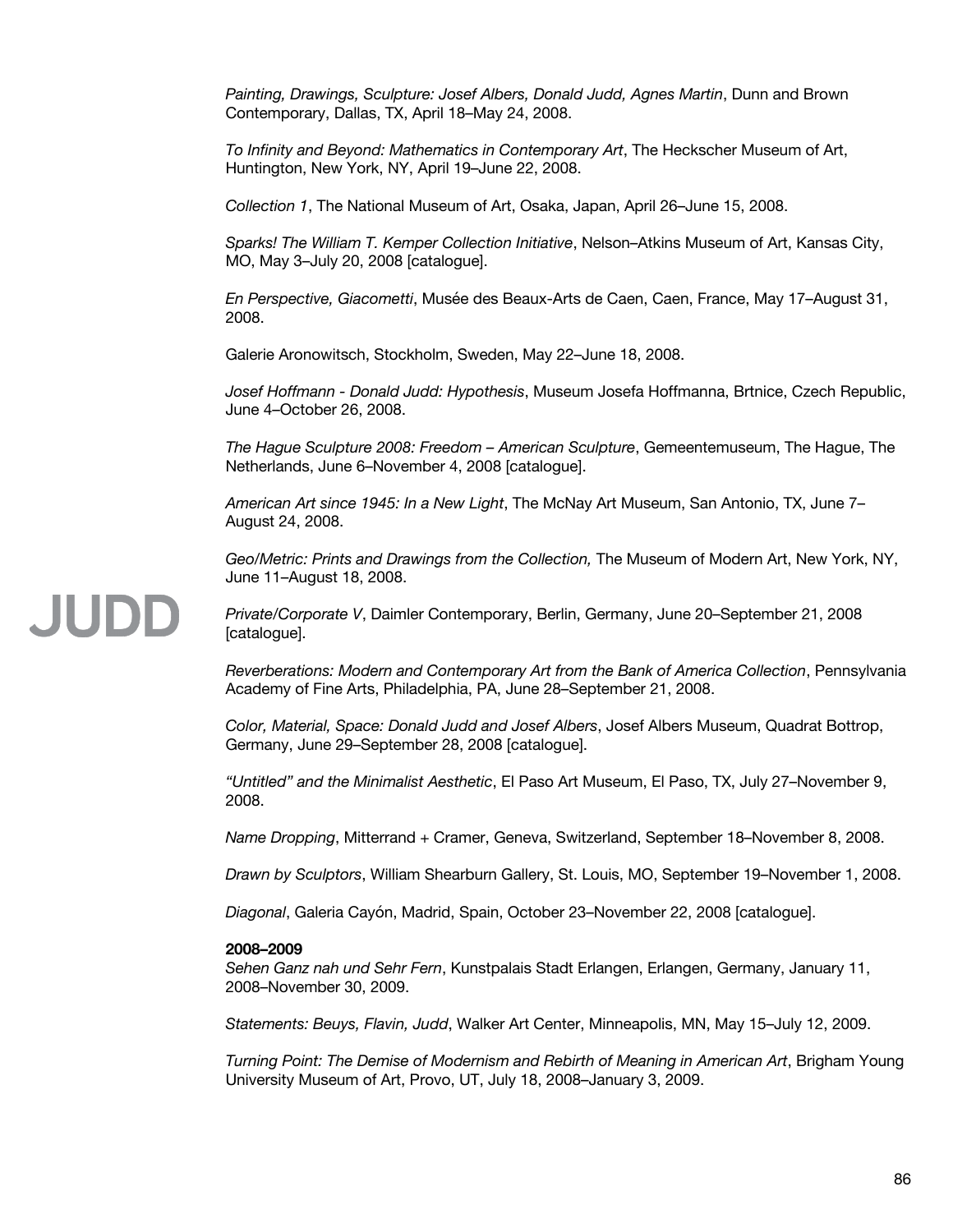*Nur Der Schein Trugt Nicht*, Situation Kunst (fur Max Imdahl), Ruhr-Universitat Bochum, Bochum, Germany, September 6, 2008–February 8, 2009 [catalogue].

*Selections of Contemporary Art from the Brooklyn Museum*, The Brooklyn Museum, Brooklyn, NY, September 19, 2008–August 2, 2009.

*In Pursuit of the Masters: Stories from the Raymond and Patsy Nasher Collection*, Nasher Sculpture Center, Dallas, TX, September 20, 2008–January 4, 2009 [catalogue].

*Minimal is More*, Gemeentemuseum Den Haag, The Hague, Netherlands, October 4, 2008–January 25, 2009.

*Full House*, Kiasma Museum of Contemporary Art, Helsinki, Finland, October 17, 2008–January 18, 2009 [catalogue].

*Ways of Seeing: Giuseppe and Giovanna Panza*, Hirshhorn Museum and Sculpture Garden, Washington, D.C., October 23, 2008–January 11, 2009.

*Josef Albers – Donald Judd – Peter Halley*, Galerie Thomas, Munich, Germany, November 6, 2008–January 17, 2009.

*A Rachofsky Collection Primer*, The Rachofsky House, Dallas, TX, November 6, 2008–April 28, 2009.

*Helga de Alvear and Harald Falckenberg in Dialog*, Sammlung Falckenberg Phoenix Kulturstiftung, Hamburg, Germany, November 21, 2008–March 15, 2009 [catalogue].

*InterieurExterieur. Wohnen in der Kunst. Vom Interieurbild der Romantik zum Wohndesign der Zukunft*, Kunstmuseum Wolfsburg, Wolfsburg, Germany, November 29, 2008–April 13, 2009.

*Heavy Metal: Die unerklarbare Leichtigkeit eines Materials*, Kunsthalle zu Kiel, Kiel, Germany, December 7, 2008–March 22, 2009 [catalogue].

#### **2009**

*Geometry as Image: Works on Paper*, Russell Bowman Art Advisory, Chicago, IL, January 16– March 21, 2009.

*Off the Wall*, Van de Weghe Fine Art, New York, NY, January 17–February 21, 2009.

*The Third Dimension: Sculptural Selections from the Permanent Collection*, Art Museum of South Texas, Corpus Christi, TX, January 22–March 26, 2009.

*New York/New Drawings 1946–2007*, Museo de Arte Contemporáneo Esteban Vicente, Segovia, Spain, January 27–May 24, 2009 [catalogue].

*"Dialogues": Donald Judd, Dan Flavin, John McCracken, Frank Stella and Vija Celmins*, William Griffin Gallery, Santa Monica, CA, February 5–28, 2009.

*D'une Collection Particulière Genevoise*, Musée d'Art Moderne et Contemporain, Genéva , Switzerland, February 25–May 24, 2009.

*A Changing Ratio: Painting and Sculpture from the Collection*, Museum of Contemporary Art , Los Angeles, CA, March 1–September 28, 2009.

*Project Space: Donald Judd Colored Plexiglass*, L&M Arts, New York, NY, March 5–April 18, 2009 [catalogue].

## **JUDE**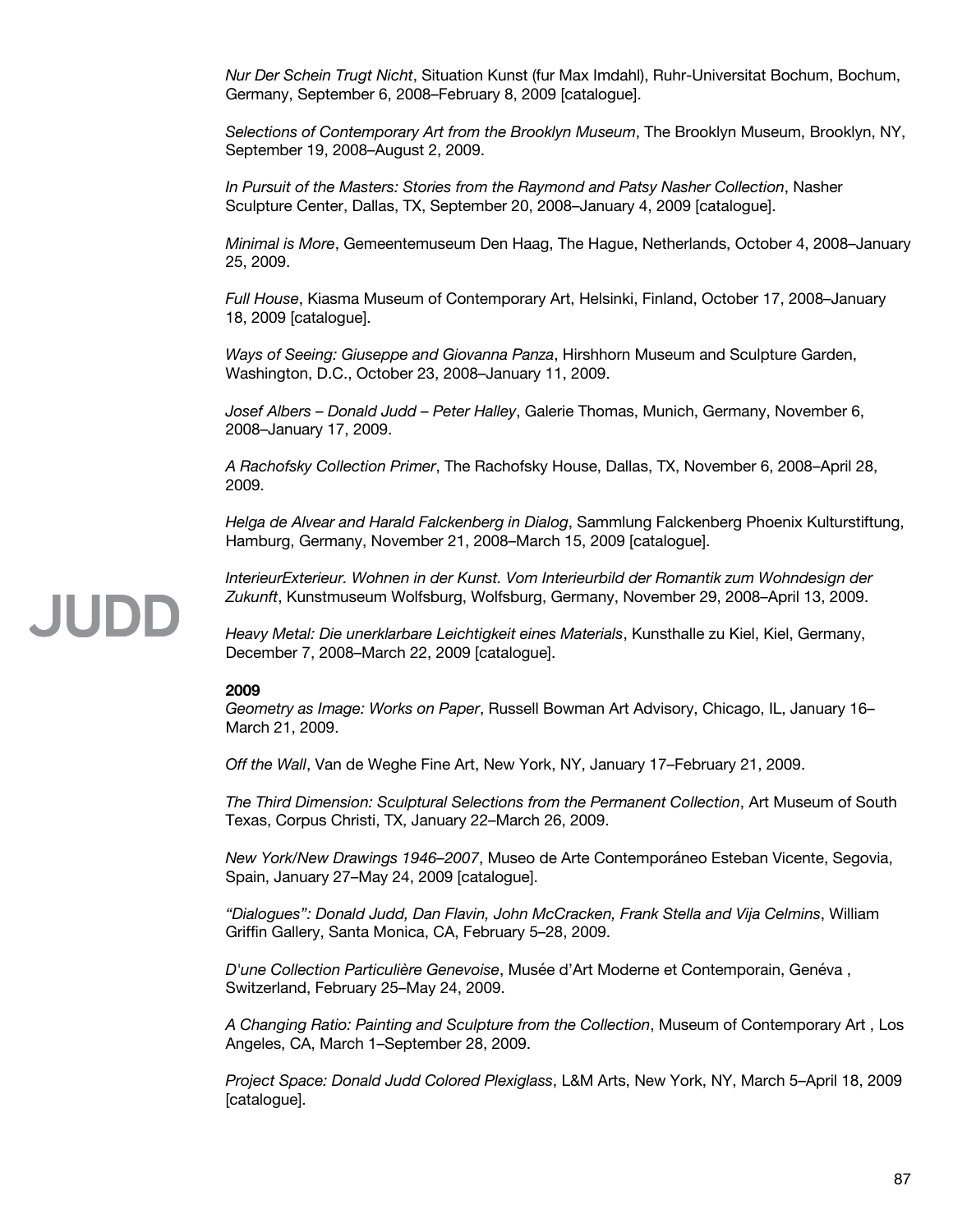*YELLOW AND GREEN: Items from the MMK collection*, Museum für Moderne Kunst, Frankfurt am Main, Germany, March 7–August 30, 2009.

*A Mancha Humana/The Human Stain*, Galician Centre for Contemporary Art, Santiago de Compostela, Spain, March 12–May 31, 2009.

*Maximal Minimal*, Andreas Grimm, Munich, Germany, March 13–May 9, 2009.

*Sammlung XXL*, Kunstraum Alexander Bürkle, Freiburg, Germany, March 22–June 21, 2009.

*Shaping Reality: Geometric Abstraction after 1960*, Minneapolis Institute of Arts, Minneapolis, MN, March 28–August 30, 2009.

*Holbein to Tillmans: Prominent Guests from the Kunstmuseum Basel*, Schaulager Laurenz-Stiftung, Münchenstein, Switzerland, April 4–October 4, 2009 [catalogue].

*Hablando en plata: Ligia Clark, Donald Judd, Macaparana, Palazuelo, and Sobrino*, Galería Canyón, Madrid, April 7–May 4, 2009.

*Materia Gris*, Galeria Cayón, Madrid, Spain, April 13–May 23, 2009.

*15 Years of Collecting: Against the Grain*, Kunstmuseum Wolfsburg, Wolfsburg, Germany, May 16– September 13, 2009 [catalogue].

*U.F.O. - Art and Design*, NRW - Forum Kultur und Wirtschaft, Dusseldorf, Germany, May 23–July 5, 2009.

JUDD

*Arriscar o Real: Fabricas da figura na arte do s ́ éculo XX*, Museu Colecção Berardo, Lisbon, Portugal, June 8–September 30, 2009 [catalogue].

*Carl Andre, Dan Flavin, Donald Judd, Sol Lewitt, Robert Mangold, Robert Ryman*, Andrea Rosen Gallery, New York, NY, June 19–August 21, 2009.

*Young Classics - Chapters from the Contemporary Art Collection*, Kroller-Muller Museum, Otterlo, The Netherlands, June 20–August 23, 2009.

*Interiors*, Kukje Gallery, Seoul, South Korea, July 2–August 7, 2009.

*Locus Oculi Par Bernhard Rudiger*, Château de la Bâtie d'Urfê, Saint-Etienne-le-Molard, France, June 15–September 30, 2009.

*Spaces/Räume*, Annemarie Verna Gallery, Zürich, Switzerland, August 27–October 2, 2009.

*Enrico Castellani, Dan Flavin, Donald Judd, Günther Uecker*, Haunch of Venison, London, United Kingdom, September 10–October 12, 2009 [catalogue].

*American Printmaking since 1960*, Art Gallery Dubrovnik, Croatia, September 10–November 15, 2009.

*Donald Judd, Yayoi Kusama, Claes Oldenburg*, Andrea Rosen Gallery, New York, October 23– December 2, 2009.

*Don't Think. Feel!*, Gallery Yamaguchi kunst-bau, Tokyo, November 7–31, 2009.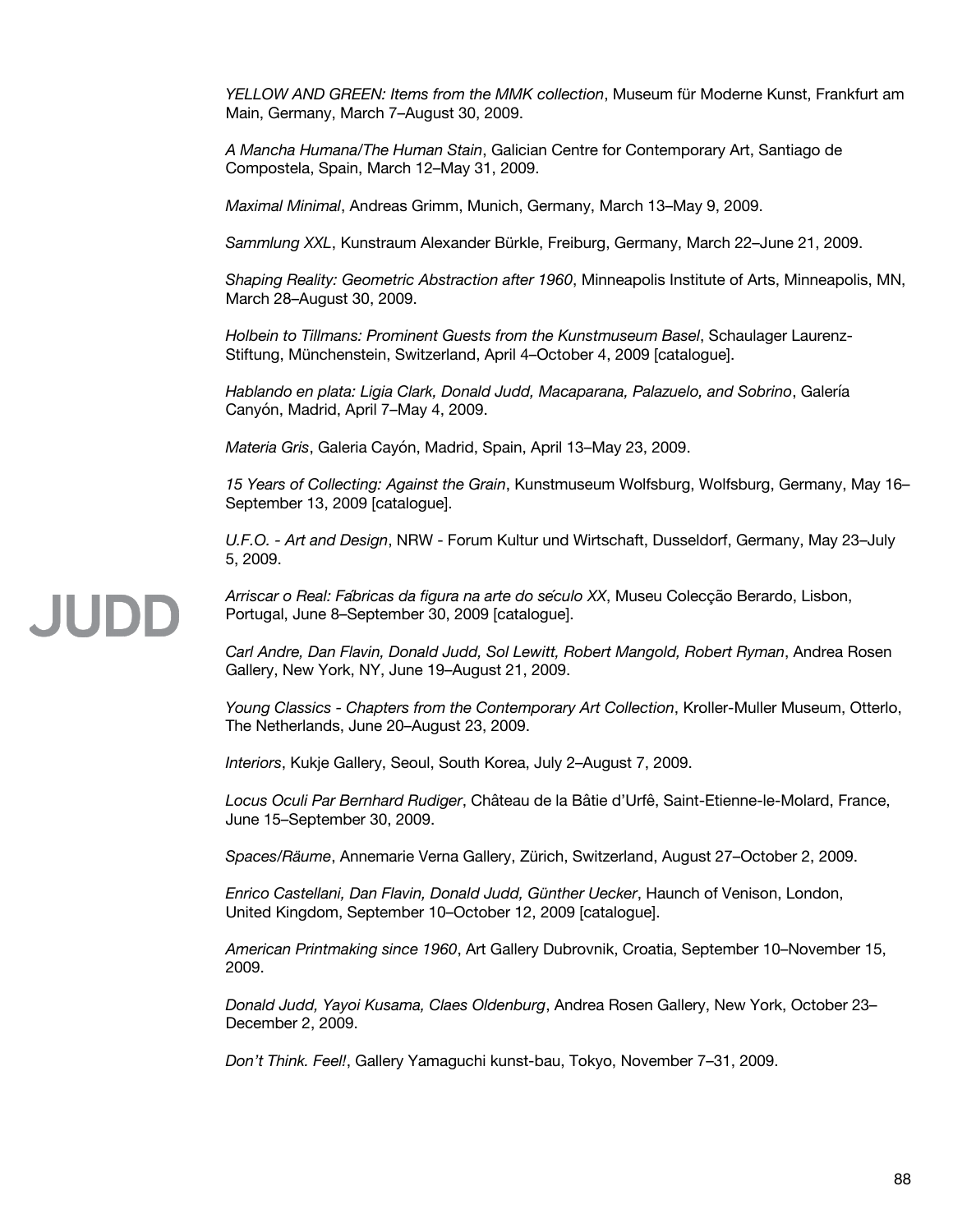#### **2009–2010**

*With You I Want to Live: Contemporary Paintings, Sculpture and Photographs From Two Private Fort Lauderdale Collections—The Collection of Gordon Locksley + George T. Shea*, Museum of Art, Fort Lauderdale, FL, April 18, 2009–March 22, 2010 [catalogue].

*Compass in Hand: Selections from The Judith Rothschild Foundation Contemporary Drawings Collection*, The Museum of Modern Art, New York, NY, April 22, 2009–January 4, 2010 [catalogue].

*Arte Povera bis Minimal: Einblicke in die Sammlung Lafrenz*, Museum Wiesbaden, Wiesbaden, Germany, June 7, 2009–January 31, 2010 [catalogue].

*Art at Colby: Celebrating the 50th Anniversary of the Colby College Museum of Art*, Colby College Museum of Art, Waterville, ME, July 11, 2009–February 21, 2010 [catalogue].

*Blocks of Color: American Woodcuts From the 1890s to the Present*, Jane Voorhees Zimmerli Art Museum, Rutgers University, New Brunswick, NJ, September 1, 2009–January 3, 2010 [catalogue].

*The Passionate Pursuit: Gifts and Promised Works from Donna and Cargill MacMillan, Jr.*, Palm Springs Art Museum, Palm Springs, CA, September 5, 2009–August 1, 2010 [catalogue].

*Die Kunst ist Super!*, Hamburger Bahnhof, Berlin, Germany, September 5, 2009–February 14, 2010.

*Géométries Variables*, Musée d'Art Moderne et Contemporain de Saint-Étienne Métropole, Saint-Etienne, France, September 19, 2009–January 10, 2010.

*Artists in Depth: Liam Gillick, Jenny Holzer, Donald Judd, Sol LeWitt*, Museum of Contemporary Art, Chicago, IL, October 17, 2009–January 10, 2010.

*Donald Judd and Sol LeWitt: Conceptual Color in Print*, de Young Museum, San Francisco, CA, October 17, 2009–March 8, 2010.

*Sans-Titre #1: Works of the Collection Lambert, Paintings of 1970s-1980s*, Collection Lambert en Avignon, Avignon, France, October 24, 2009–January 31, 2010.

*1969*, MoMA PS1, Queens, NY, October 25, 2009–April 5, 2010.

*Collection: MOCA's First Thirty Years*, The Geffen Contemporary at MOCA, Los Angeles, CA, November 15, 2009–May 3, 2010.

#### **2010**

*On the Square*, PaceWildenstein, 57th Street, New York, NY, January 8–February 13, 2010.

*Wall and Floor*, Galerie Almine Rech, Paris, France, January 8–February 13, 2010.

*Modern Times: Responding to Chaos*, Kettle's Yard, University of Cambridge, Cambridge, United Kingdom, January 16–March 14, 2010; traveled to De La Warr Pavilion, Marina, Bexhill-on-Sea, United Kingdom, April 1–June 13, 2010 [catalogue].

*Color in Art*, Louisiana Museum of Modern Art, Humlebæk, Denmark, February 5–June 13, 2010 [catalogue].

*Josef Albers: Innovation and Inspiration*, Hirshhorn Museum and Sculpture Garden, Washington, D.C., February 13–April 11, 2010.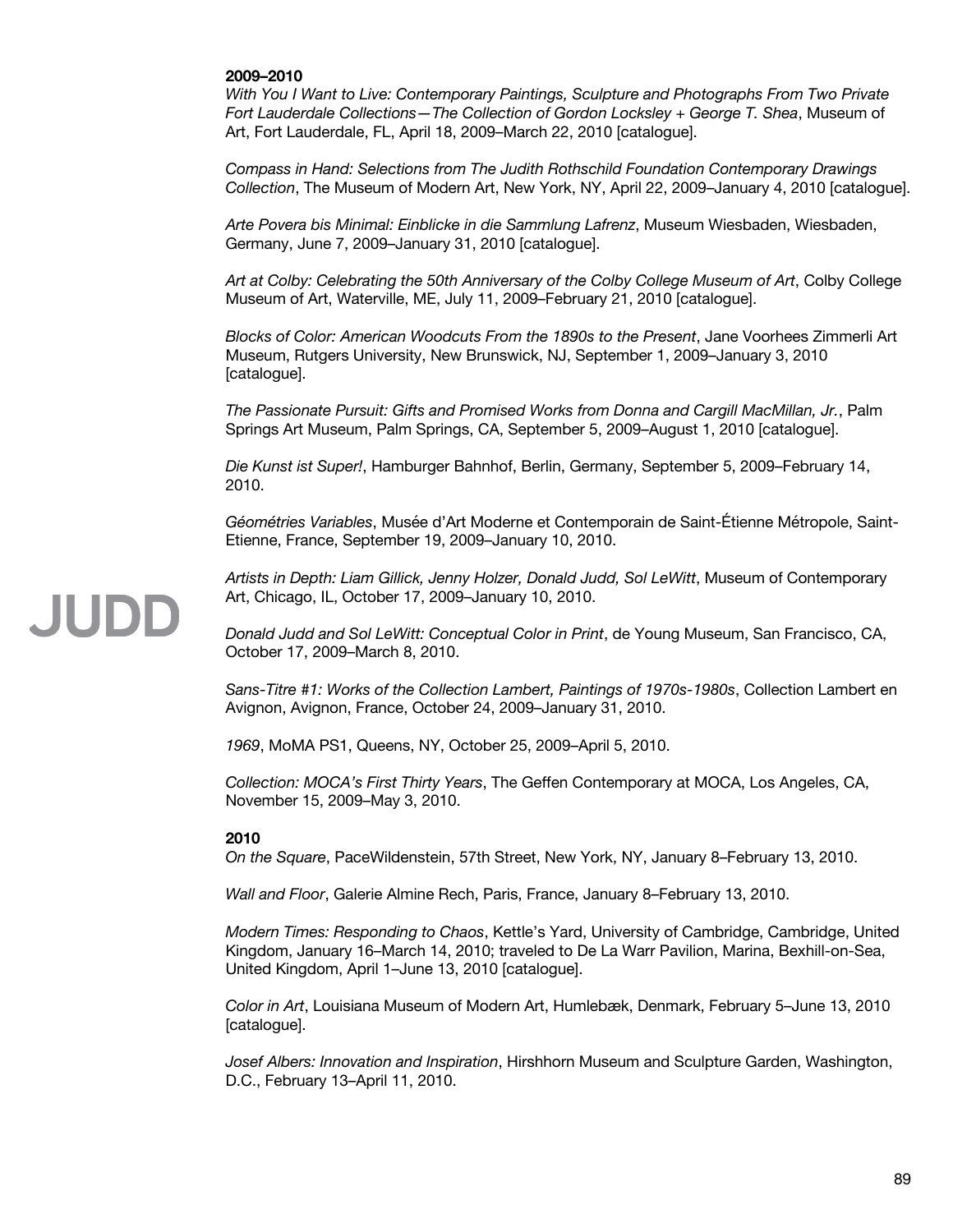*Prints by Albers, Judd, Reinhardt, Ryman & Tuttle*, Pace Prints, New York, NY, February 19–March 27, 2010 [catalogue].

*Donald Judd and 101 Spring Street*, Nicholas Robinson Gallery, New York, New York, March 2– April 17, 2010.

*1964*, Walker Art Center, Minneapolis, MN, March 25–October 24, 2010.

*Pictures on Pictures : Discursive Painting from Albers to Zobernig*, Museum Moderner Kunst Stiftung Ludwig Wien, Vienna, Austria, March 26–June 27, 2010 [catalogue].

*Accrochage VIII*, Galerie Greta Meert, Brussels, Belgium, April 3–May 8, 2010

*If My Soul Had A Shape...,* Paula Cooper Gallery, New York, NY, April 10–May 29, 2010.

*In-Between Minimalisms & Free Sol Lewitt*, Van Abbemuseum, Eindhoven, The Netherlands, April 10–September 5, 2010 [catalogue].

*Minimalism: Logic Structure in the Graphic Arts*, Worcester Art Museum, Worcester, MA, April 10– July 11, 2010.

*Material Matter: Sculpture Since the 1960s*, Dallas Museum of Art, Dallas, TX, May 23–October 24, 2010.

*Calder to Warhol: Introducing the Fisher Collection*, San Francisco Museum of Modern Art, San Francisco, June 25–September 19, 2010 [catalogue].

*Malerei: Prozess & Expansion*, Museum Moderner Kunst Stiftung Ludwig, Vienna, Austria, July 9– October 3, 2010.

*Thanks For Being With Us: Contemporary Art from the Douglas Nielsen Collection*, Tucson Museum of Art, Tucson, AZ, July 17–October 10, 2010 [catalogue].

*Andre / Calder / Judd*, Van de Weghe Fine Art, New York, NY, August 2–September 3, 2010.

*Streams of the New: Masterpieces from the National Museum of Art*, The Miyagi Museum of Art, Sendai, Japan, August 5–October 3, 2010 [catalogue].

*Lewis Baltz / Donald Judd*, Galerie Thomas Zander , Cologne, Germany, September 4–November 7, 2010.

*Traffic: Conceptual Art in Canada c. 1965 to 1980*, University of Toronto Art Galleries, Blackwood Gallery, University of Toronto Mississauga, Mississauga, Ontario, Canada, September 11– November 28, 2010 [catalogue].

*Modern and Contemporary Sculpture*, Richard Gray Gallery, New York, NY, September 16– October 23, 2010.

*Americanana*, Hunter College Art Galleries, New York, NY, September 16–December 4, 2010 [catalogue].

*50 Years at Pace*, The Pace Gallery, New York, NY, September 17–October 23, 2010 [catalogue].

*Perspectives Contemporaines, Nouvelles Acquisitions*, Musée d'Art Moderne et Contemporain de Saint-Étienne Métropole, Saint-Etienne, France, September 18–November 28, 2010.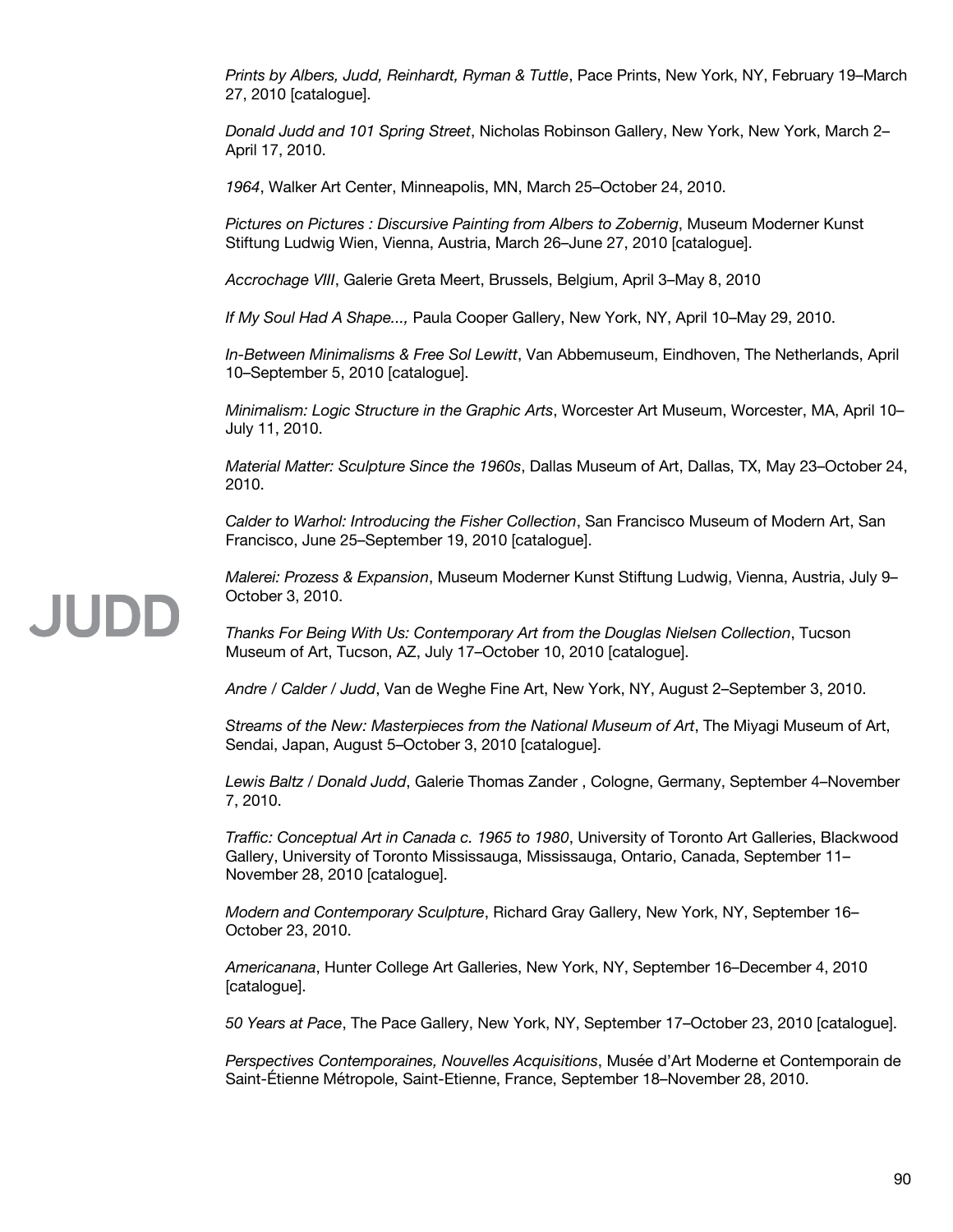#### **2010–2011**

*Minimal Art*, Staatsgalerie Stuttgart, Stuttgart, Germany, May 2010–April 2011.

*With a Probability of Being Seen: Dorothee and Konrad Fischer: Archives of an Attitude*, Museu d'Art Contemporani de Barcelona, Barcelona, Spain, May 15–October 12, 2010; traveled to Museum Kurhaus Kleve, Kleve, Germany, November 14, 2010–March 20, 2011 [catalogue].

*Minimal: Art and Furniture From the MAK Collection*, Österreichisches Museum für angewandte Kunst, Vienna, Austria, May 26, 2010–January 30, 2011.

*Márgenes de Silencio: Collección Helga de Alvear*, Centro de Artes Visuales Fundación Helga de Alvear, Cáceres, Spain, June 3, 2010–February 20, 2011 [catalogue].

*Inside, Outside, Upstairs, Downstairs: The Addison Anew*, Addison Gallery of American Art, Phillips Academy, Andover, MA, September 7, 2010–March 27, 2011.

*Color Charged: Selections from the Permanent Collection*, Art Museum of South Texas, Corpus Christi, TX, September 10, 2010–January 9, 2011.

*Abstract USA 1958 - 1968 : In the Galleries*, Rijksmuseum Twenthe, Enschede, Germany, September 11, 2010–February 20, 2011 [catalogue].

*Fragmentos Arte Contemporânea na Colecção Berardo*, Museu de Arte Contemporânea de Elvas, Elvas, Portugal, September 24, 2010–January 23, 2011.

*Lewis Baltz: Prototypes*, Art Institute of Chicago, Chicago, IL, September 25, 2010–January 19, 2011; traveled to National Gallery of Art, Washington, D.C., March 20–July 31, 2011 [catalogue].

*Le Monde de Bernar Venet: Venet in Context*, les Abattoirs, Toulouse, France, November 15, 2010–February 15, 2011 [catalogue].

*Je Crois aux Miracles*, Collection Lambert, Avignon, France, December 12, 2010–May 8, 2011.

#### **2010–2016**

*Form/Unformed: Design from 1960 to the Present*, Dallas Museum of Art, Dallas, TX, December 19, 2010–December 11, 2016.

#### **2011**

JUDD

*Drawn/Taped/Burned: Abstraction on Paper*, The Katonah Museum of Art, Katonah, NY, January 23–May 1, 2011 [catalogue].

*Contemporary Collecting: The Judith Neisser Collection*, The Art Institute of Chicago, Chicago, IL, February 13–May 22, 2011 [catalogue].

*Donald Judd/Sol LeWitt*, Annemarie Verna Gallery, Zürich, Switzerland, February 19–April 9, 2011.

*Malevich and the American Legacy*, Gagosian Gallery, New York, March 3–April 30, 2011 [catalogue].

*Collection 4: A Century of Contemporary Art*, The National Museum of Art, Osaka, Japan, March 5–June 5, 2011.

*Human Nature: Contemporary Art from the Collection*, Los Angeles County Museum of Art, Los Angeles, CA, March 13–July 4, 2011.

*Elemental*, Paula Cooper Gallery, New York, NY, March 19–April 23, 2011.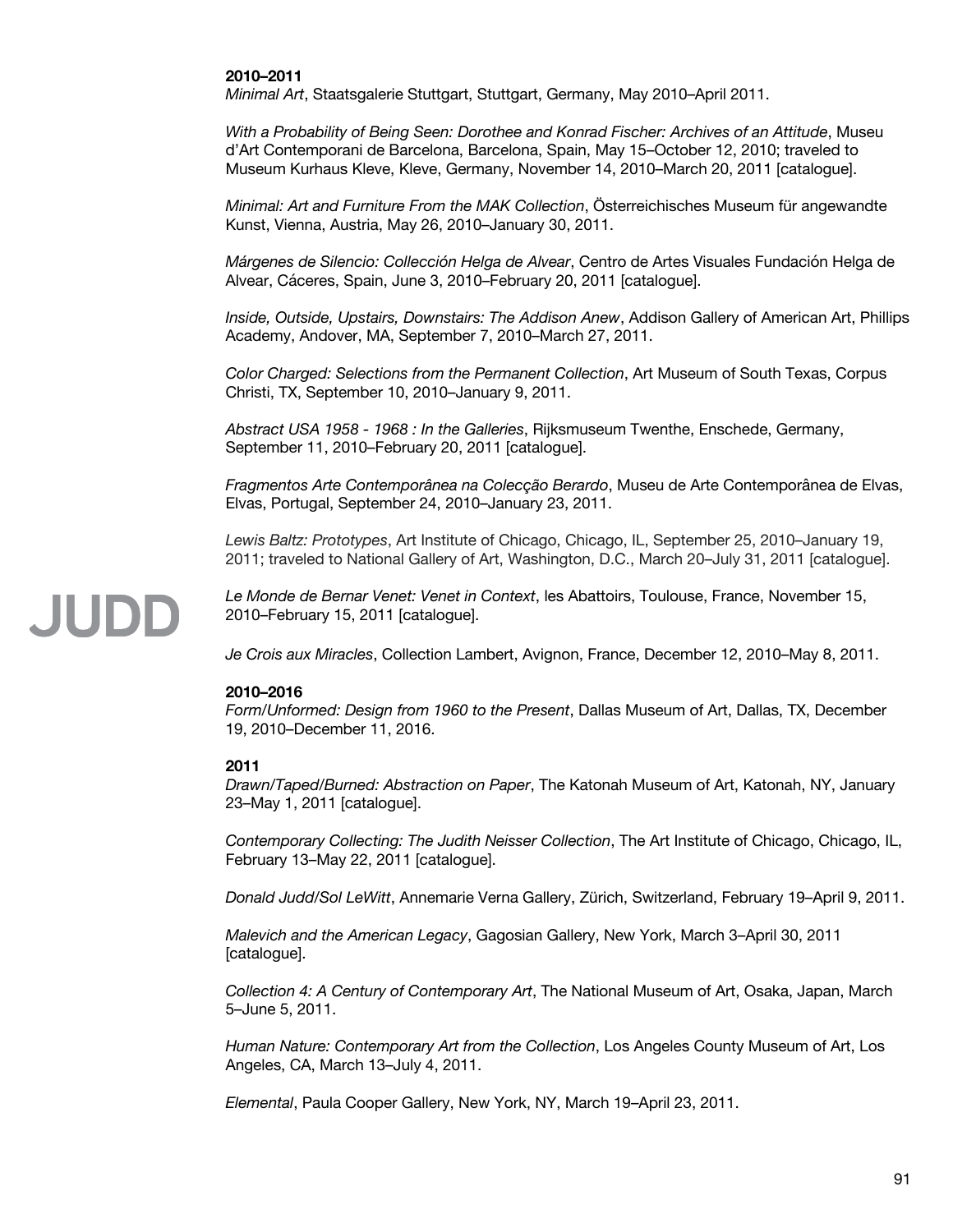*Noli me tangere*, Collection Vanmoerkerke, Oostende, Belgium, March–August 2011.

*Just Minimalist*, Vivian Horan Fine Art, New York, NY, May 5–June 17, 2011.

*High Fidelity: Selections from the 1960s and 1970s*, Museum of Contemporary Art, San Diego, CA, May 8–September 5, 2011.

*Surfaces of Everyday Life: Postwar and Contemporary Masters from Ai Wei Wei to Andy Warhol*, Ikkan Art Gallery, Singapore, May 18–June 5, 2011 [catalogue].

*De Monet à Warhol*, Daejeon Museum of Art, Daejeon, République de Corée, May 24–August 28, 2011; traveled to Busan Museum of Art, Busan, République de Corée, September 6–December 4, 2011.

*Fondazione Prada, Ca' Corner della Regina*, Ca' Corner della Regina, Venice, Italy, June 4–October 2, 2011 [catalogue].

*Pandora's Box: Joseph Cornell Unlocks the MCA Collection*, Museum of Contemporary Art, Chicago, IL, June 18–October 16, 2011.

*20 Jahre Gegenwart: MMK 1991–2011*, Museum Fur Moderne Kunst, Frankfurt am Main, Germany, June 19–October 9, 2011.

*American Prints II*, Russell Bowman Art Advisory, Chicago, IL, June 24–August 20, 2011.

*Picasso and The 20th Century Art: Masterpieces from the Museum of Modern Art,* Toyama Kenritsu Kindai Bijutsukan, Toyama, Japan, July 1 – August 21, 2011; traveled to Niigata City Museum, Niigata, Japan, September 3 – October 23, 2011 [catalogue].

*Young Art*, Kunsthaus Zurich, Zurich, Switzerland, September 16–November 27, 2011.

*Dan Flavin: Three Works*, L&M Arts, New York, NY, October 4–December 3, 2011.

#### **2011–2012**

*Der Raum Der Linie: Amerikanische Zeichnungen und Skulpturen ab 1960 aus einer Privatsammlung.* Pinakothek der Moderne Staatliche Graphische Sammlung , Munich, Germany, July 28–September 25, 2011; traveled to Museum Wiesbaden, Wiesbaden Germany, July 12– October 7, 2012 [catalogue].

*Museum der Wünsche*, Museum Moderner Kunst Stiftung Ludwig, Vienna, Austria, September 1, 2011–January 8, 2012 [catalogue].

*'For Eindhoven' – The City as Muse*, Van Abbemuseum, Eindhoven, The Netherlands, September 3, 2011–January 8, 2012.

*Rectangle and Square: Von Picasso bis Judd Erwerbungen der Rupf-Stiftung*, Kunstmuseum Bern, Bern, Switzerland, September 14, 2011–January 8, 2012; traveled to Museum im Kulturspeicher, Würzburg, Würzburg, Germany, May 5–July 22, 2012 [catalogue].

*New Order*, Art Stations Gallery, Poznań, Poland, September 29, 2011–February 9, 2012.

*The Language of Less (Then and Now)*, Museum of Contemporary Art, Chicago, IL, October 8, 2011–April 8, 2012 [catalogue].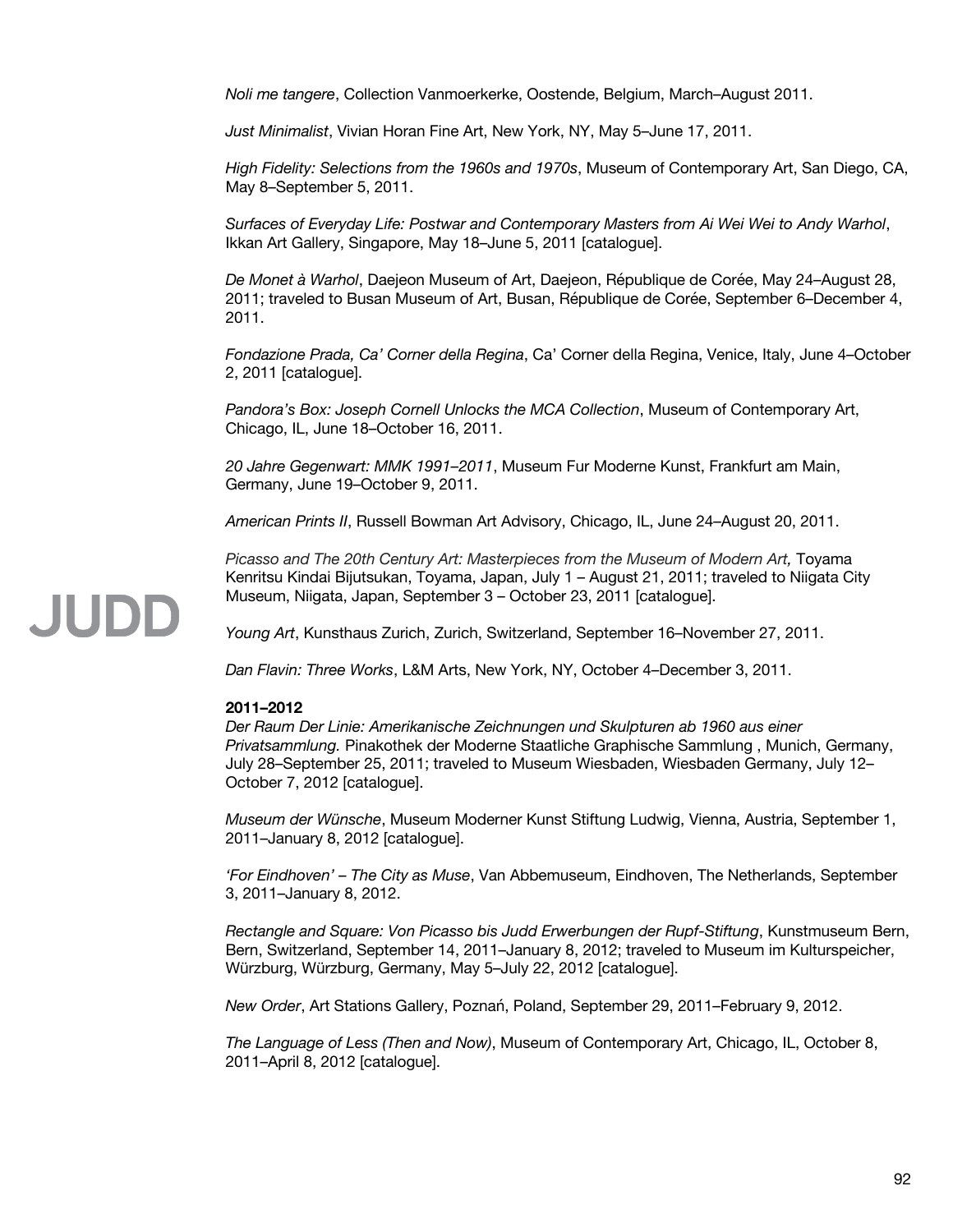*Escape from the Vault: A Few Great Paintings and Sculptures*, The Honolulu Museum of Art, Honolulu, HI, October 20, 2011–January 29, 2012.

*Beijing Voice: Leaving Realism Behind*, The Pace Gallery, Beijing, China, November 19, 2011– February 12, 2012.

*Contemporary Drawings from the Irving Stenn Jr. Collection*, Art Institute of Chicago, Chicago, IL, November 19, 2011–February 26, 2012 [catalogue].

*El Espacio Apropiado*, Galeria Cayón, Madrid, Spain, December 14, 2011–January 26, 2012.

#### **2011–2013**

*In Praise of Doubt*, Punta della Dogana, Venice, Italy, October 4, 2011–March 17, 2013 [catalogue].

#### **2011–2014**

*The Persistence of Geometry: Works from "La Caixa" Foundation and MACBA Collections*. CaixaForum Madrid, Madrid, Spain, December 15, 2011–March 25, 2012; traveled to Museo Universitario Arte Contemporáneo, Mexico City, Mexico, June 20, 2013–February 9, 2014.

#### **2012**

JUDD

*Color*, Carolina Nitsch, New York, NY January 10–February 18, 2012.

*Spirits of Internationalism: 6 European Collections 1956 – 1986*, Simultaneously at Stedelijk Van Abbemuseum, Eindhoven, The Netherlands and Museum of Modern Art, Antwerp, Belgium, January 20–April 29, 2012 [catalogue].

*Il Guggenheim. L'avanguardia americana 1945-1980*, Palazzo delle Esposizioni, Rome, Italy, February 7–May 6, 2012 [catalogue].

*Tour d'Horizon - Werke aus der Sammlung Migros Museum fur Gegenwartskunst*, Migros Museum fur Gegenwartskunst, Zurich, Switzerland, February 11–May 20, 2012.

*Dan Flavin: Drawing*, The Morgan Library and Museum, New York, NY, February 17–July 1, 2012.

*Rodin to Now: Modern Sculpture*, Palm Springs Art Museum, Palm Springs, CA, March 1– September 30, 2012.

*Martin Visser: verzamelaar, ontwerper, vrije geest*, Bonnefantenmuseum, Maastricht, The Netherlands, March 13–June 17, 2012 [catalogue].

*Iconic: Gifts from the Kondon-Giesberger Collection*, Museum of Contemporary Art San Diego, San Diego, CA, March 22–July 1, 2012.

*Ronald Bladen in Context*, Loretta Howard Gallery, New York, NY, April 19–May 25, 2012.

*The 35th Anniversary of the National Museum of Art, Osaka: The Allure of the Collection*, The National Museum of Art, Osaka, Japan, April 21–June 24, 2012.

*Minimalism: Not Strictly Formal*, Michael Kohn Gallery, Los Angeles, CA, May 18–June 30, 2012.

*Minimal Myth*, Museum Boijmans Van Beuningen, Rotterdam, The Netherlands, June 2– September 16, 2012 [catalogue].

*The Masterpieces of the Yvon Lambert Donation*, Collection Lambert en Avignon, Avignon, France, July 7–November 11, 2012 [catalogue].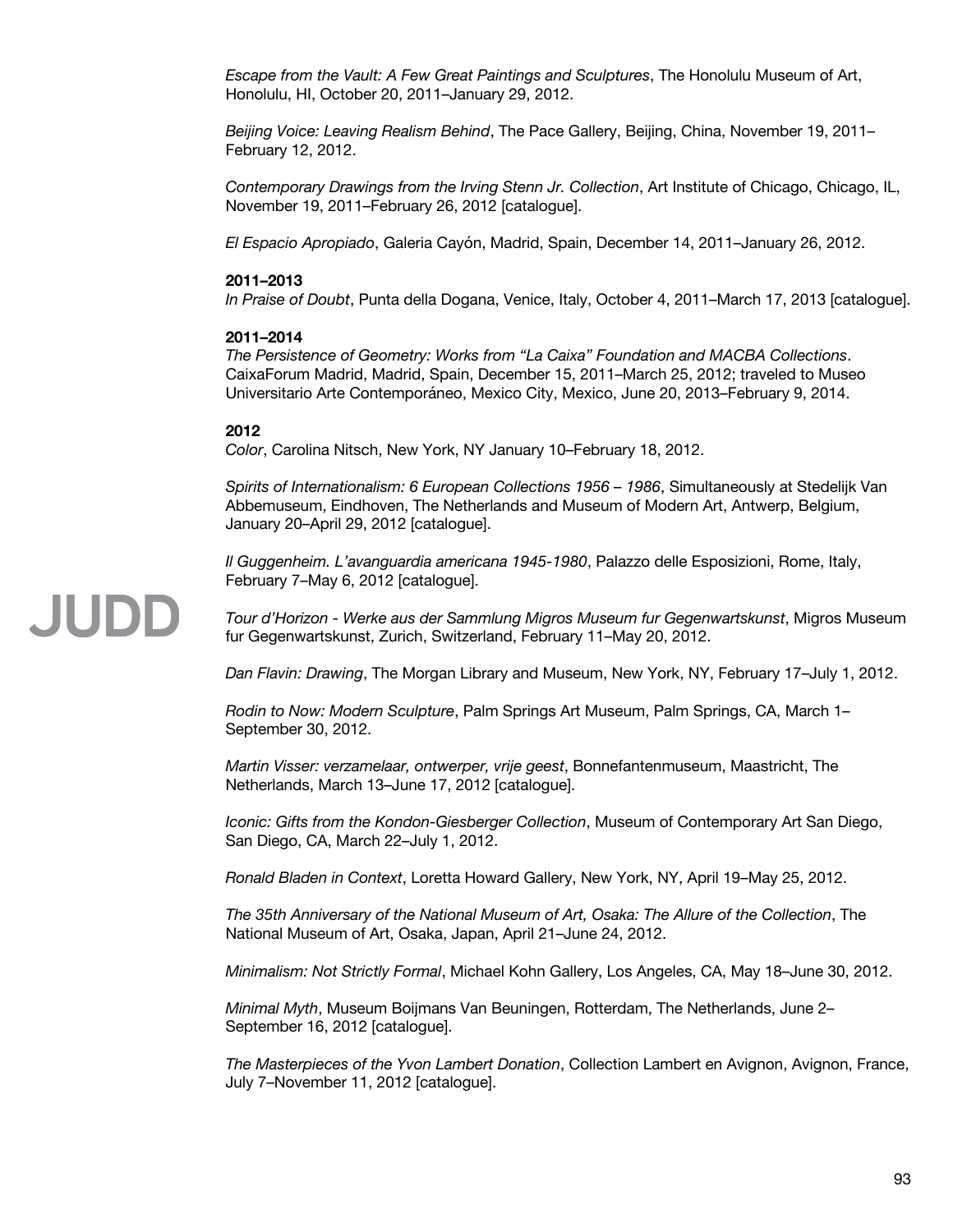*Line // Print*, Bridgette Mayer Gallery, Philadelphia, PA, July 10–August 24, 2012.

*Less is More: Minimal and Post-Minimal Art in Australia*, Heide Museum of Modern Art, Bullen, Australia, August 3–November 4, 2012 [catalogue].

*The New York Collection for Stockholm*, Georgia Museum of Art, University of Georgia, Athens, GA, August 18–October 28, 2012.

*Flashback*, ARTae Leipzig Galerie, Leipzig, Germany, September 7–October 27, 2012.

*The Artist's Hand: American Works on Paper 1945 – 1975*, Museum of Art Gallery, Washington State University, Pullman, WA, September 28–December 15, 2012.

*OC Collects*, Orange County Museum of Art, Newport Beach, CA, October 7–December 30, 2012.

### **2012–2013**

JUDD

*Carte Blanche to Paula Cooper Gallery, New York*, Galerie Patrick Seguin, Paris, France, October 19–November 24, 2012; traveled as *Répétition: 1960*–*1975* to Paula Cooper Gallery, New York, NY, January 19–February 9, 2013.

*The Hubert Looser Collection*, Bank Austria Kunstforum Wien, Vienna, Austria, April 26–July 15, 2012; traveled to Kunsthaus Zürich, Zürich, Switzerland, June 7–September 8, 2013 [catalogue].

*Against the Grain: Wood in Contemporary Art*, *Craft and Design*, Mint Museum, Charlotte, NC, September 1, 2012–January 27, 2013.

*Notations: Contemporary Drawing as Idea and Process*, Mildred Lane Kemper Museum, Washington University, Saint Louis, MO, September 14, 2012–January 7, 2013 [catalogue].

*Poesie der Reduktion, Minimal, Concept, Land Art*, Museum Moderner Kunst Stiftung Ludwig , Vienna, Austria, September 17, 2012–May 5, 2013.

*Rediscoveries: Modes of Making in Modern Sculpture*, Nasher Sculpture Center, Dallas, TX, September 29, 2012–January 13, 2013.

*Extended Minimalism*, Galeria Javier Lopez, Madrid, Spain, October 10, 2012–January 30, 2013.

*Fast Forward: Modern Moments 1913 >> 2013*, The High Museum of Art, Atlanta, GA, October 13, 2012–January 20, 2013 [catalogue].

*The First Exhibition*, The Warehouse, Dallas, TX, October 21, 2012–January 17, 2013.

*Minimal Reloaded*, Kunstraum Alexander Bürkle, Freiburg, Germany, October 21, 2012–February 24, 2013.

*Behold, America: Art of the United States from Three San Diego Museums*, Timken Museum of Art, San Diego, CA, November 10, 2012–October 2013 [catalogue].

*Cellblock II*, Andrea Rosen Gallery, New York, NY, December 1, 2012–February 2, 2013.

*Correspondences: Modern Art and Universalism*, Museum Sztuki, Lodz, Poland, December 14, 2012–June 30, 2013 [catalogue].

### **2012–2015**

*Under Pressure: Contemporary Prints from the Collections of Jordan D. Schnitzer and his Family Foundation*, Joslyn Art Museum, Omaha, NE, October 6, 2012–January 6, 2013; traveled to Joslyn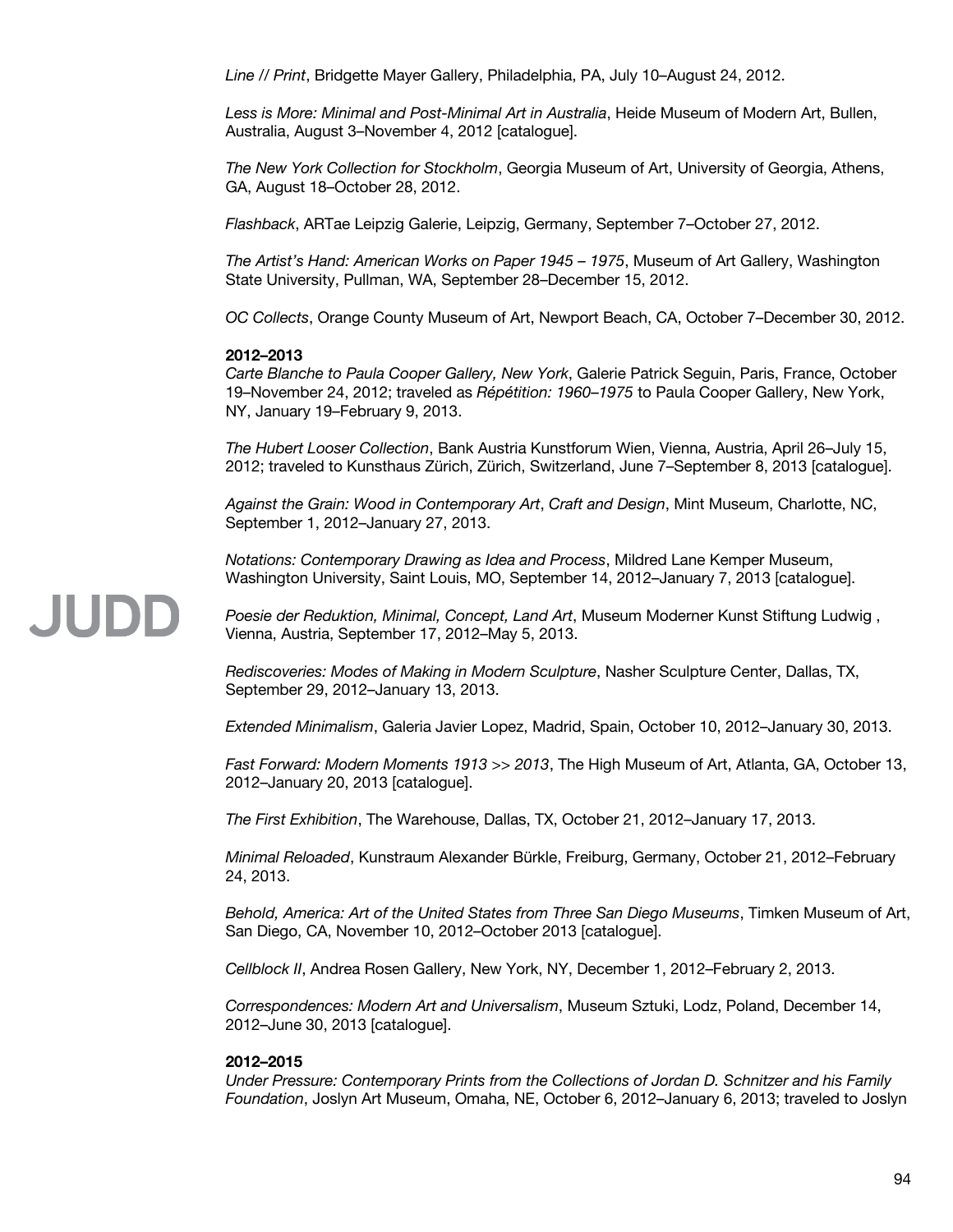Art Museum, Omaha, NE, October 6, 2012–January 6, 2013; Wichita Art Museum, Wichita, KS, February 10–May 12, 2013; Utah Museum of Fine Arts, Salt Lake City, Utah, September 5, 2013– January 5, 2014; Missoula Art Museum, Missoula, MT, February 15–May 31, 2014; and Jordan Schnitzer Museum of Art, University of Oregon, Eugene, OR, January 24–March 29, 2015.

#### **2013**

JUDD

*Donald Judd/Barnett Newman: Studio International, February 1970*, Specific Object/David Platzker, New York, NY January 7–March 29, 2013.

*Spalding House: Finding X*, Honolulu Museum of Art, Honolulu, HI, January 11–May 23, 2013.

*Black Space*, Zane Bennett Contemporary Art, Santa Fe, NM, January 25–February 15, 2013.

*Julian Dashper and Donald Judd*, PS Projectspace, Amsterdam, Netherlands, January 27–March 24, 2013 [catalogue].

*Dan Flavin/Donald Judd: Sets/Series*, Senior and Shopmaker Gallery, New York, NY February 8– March 30, 2013.

*On Paper: Drawings from the Cohen Collection*, The Baltimore Museum of Art, Baltimore, MD, February 13–August 25, 2013.

*Dan Flavin and Donald Judd*, David Zwirner, New York, NY, February 15–March 21, 2013.

*Le Banquet Une Collection d'Amateurs à Genéva*, Musée d'Art Moderne et Contemporain, February 20–May 5, 2013 [catalogue].

*Auch Heute*, Kunstsaele, Berlin, Germany, February 22–April 13, 2013.

*Répétition II,* Paula Cooper Gallery, New York, NY, February 23–March 23, 2013.

*Lewis Baltz*, Albertina Museum, Vienna, Austria, March 1–June 2, 2013.

*Novecento Mai Visto: Highlights from the Daimler Art Collection, From Albers to Warhol to (now)*, Museo Santa Giulia, Brescia, Italy, March 8–June 30, 2013 [catalogue].

*Moving*, Carré d'Art - Musée d'art contemporain de Nîmes, Nîmes, France, May 3–September 15, 2013 [catalogue].

*The Sonnabend Collection*, Ca'Pesaro, International Gallery of Modern Art Venice, Venice, Italy, June 1–November 25, 2013.

*The Hubert Looser Collection at Kunsthaus Zurich*, Kunsthaus Zurich, Zurich, Switzerland, June 8– September 8, 2013 [catalogue].

*Less is More: Minimal Prints*, Cleveland Museum of Art, Cleveland, OH, June 16–October 20, 2013.

*As if it Could, ouverture*, Herbert Foundation, Ghent, Belgium, June 20–October 26, 2013 [catalogue].

*Van Gogh, Dali, and Beyond: The World Reimagined*, Art Gallery of Western Australia, Perth, Australia, June 22–December 2, 2013 [catalogue].

*Across Dimensions: Graphics and Sculpture from the Permanent Collection*, Palm Springs Art Museum, Palm Springs, CA, June 22–October 20, 2013.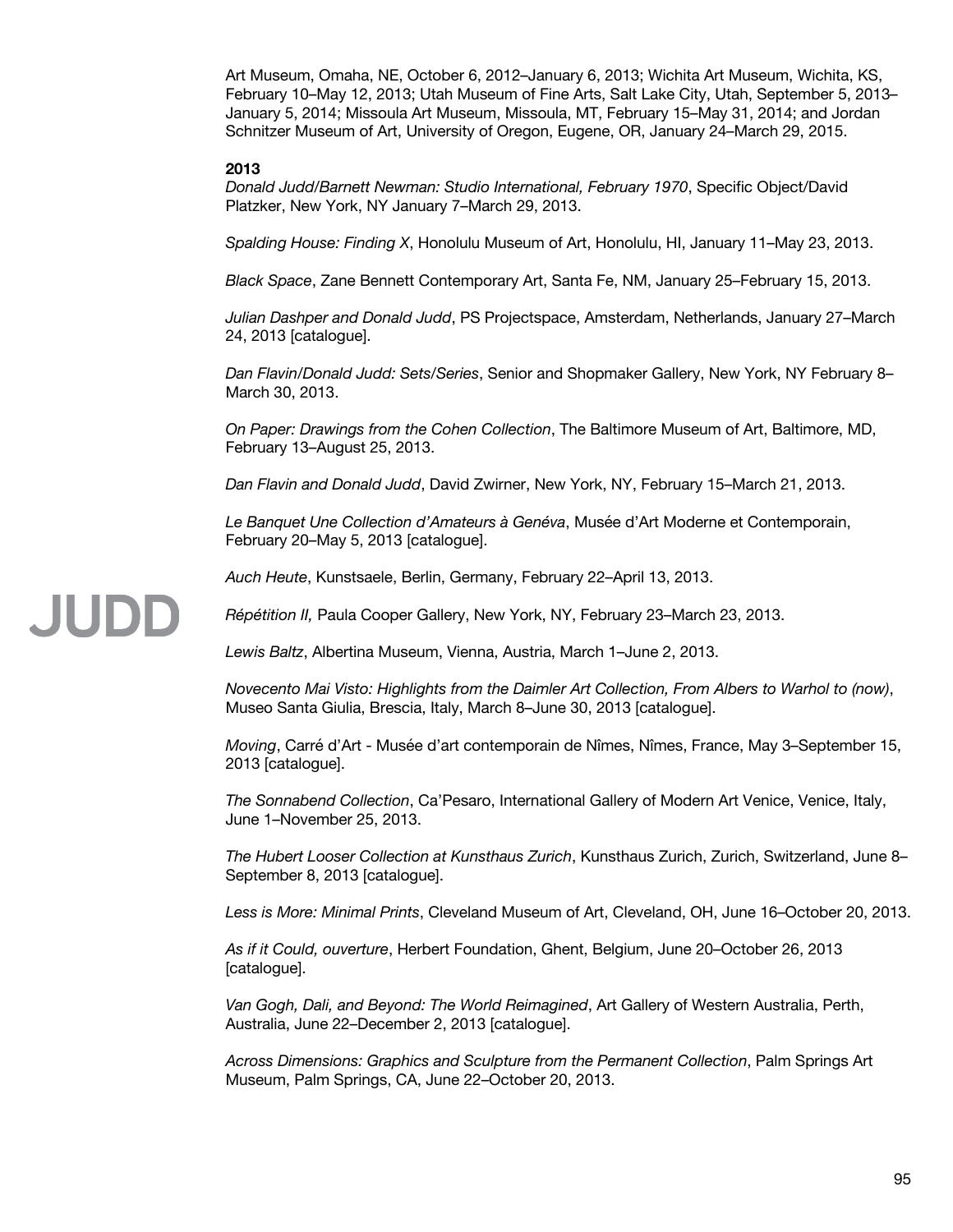*Roving Signs*, Matthew Marks Gallery, New York, NY, July 12–August 16, 2013.

*Top 75*, Kröller-Müller Museum, Otterlo, The Netherlands, July 13–November 17, 2013.

*Andre, Flavin, Judd, McCracken, Sandback*, David Zwirner, New York, NY, July 19–August 7, 2013.

*Celebrating 20 Years of Neptunestrasse 42 | Part I,* Annemarie Verna Gallery, Zürich, Switzerland, July 17–August 29, 2013.

*Collection 2 Postwar Sculpture: Focus on Materials*, The National Museum of Art, Osaka, Japan, July 27–October 20, 2013.

*Summer Show 2013*, John Berggruen Gallery, San Francisco, CA, August 1–31, 2013.

*Word + Work*, Galerie nächst St. Stephan Rosemarie Schwarzwälder, Vienna, Austria, September 7–October 3, 2013 [catalogue].

*Dan Flavin/Donald Judd*, Galería Elvira González, Madrid, Spain, September 10–October 26, 2013.

*Minimal and More: 60s and 70s Sculpture from the Collection*, The Rose Art Museum, Brandeis University, Waltham, MA, September 17–December 15, 2013.

*Celebrating 20 Years of Neptunestrasse 42 | Part II*, Annemarie Verna Gallery, Zürich, Switzerland, September 25–October 19, 2013.

#### **2013–2014**

*Beyond Brancusi: The Space of Sculpture*, Norton Simon Museum of Art, Pasadena, CA, April 26, 2013–January 6, 2014.

*Sculpture after 1945: The Curator's Choice*, Musee d'Art Ancien, Musees Royaux des Beaux-Arts de Belgique, Brussels, Belgium, May 28, 2013–July 13, 2014.

*A New View: Contemporary Art*, Saint Louis Art Museum, St. Louis, MO, June 29, 2013–January 26, 2014.

*The Lunder Collection: A Gift of Art to Colby College*, Colby Museum of Art, Colby College , Waterville, ME, July 13, 2013–June 8, 2014 [catalogue].

*Navigating Art Languages: The James M. Shelton, Jr. Collection*, El Paso Museum of Art, El Paso, TX, September 20, 2013–February 2, 2014 [catalogue].

*Kiasma Hits*, Kiasma Musem of Contemporary Art, Helsinki, Finland, September 27, 2013– September 7, 2014

*American Art 1940 to today From the Daimler Art Collection*, Daimler Contemporary, Stuttgart-Morhringen, Germany, October 14, 2013–September 26, 2014.

*Incontri*, Schauwerk Sindelfingen, Sindelfingen, Germany, October 20, 2013–September 14, 2014 [catalogue].

*Gallery of Air*, National Gallery of Victoria, Melbourne, Australia, October 23, 2013–March 23, 2014 [catalogue].

*Serial Attitudes: Repetition as an Artistic Method Since the 1960s*, Hamburger Kunsthalle, Hamburg, Germany, November 1, 2013–May 25, 2014.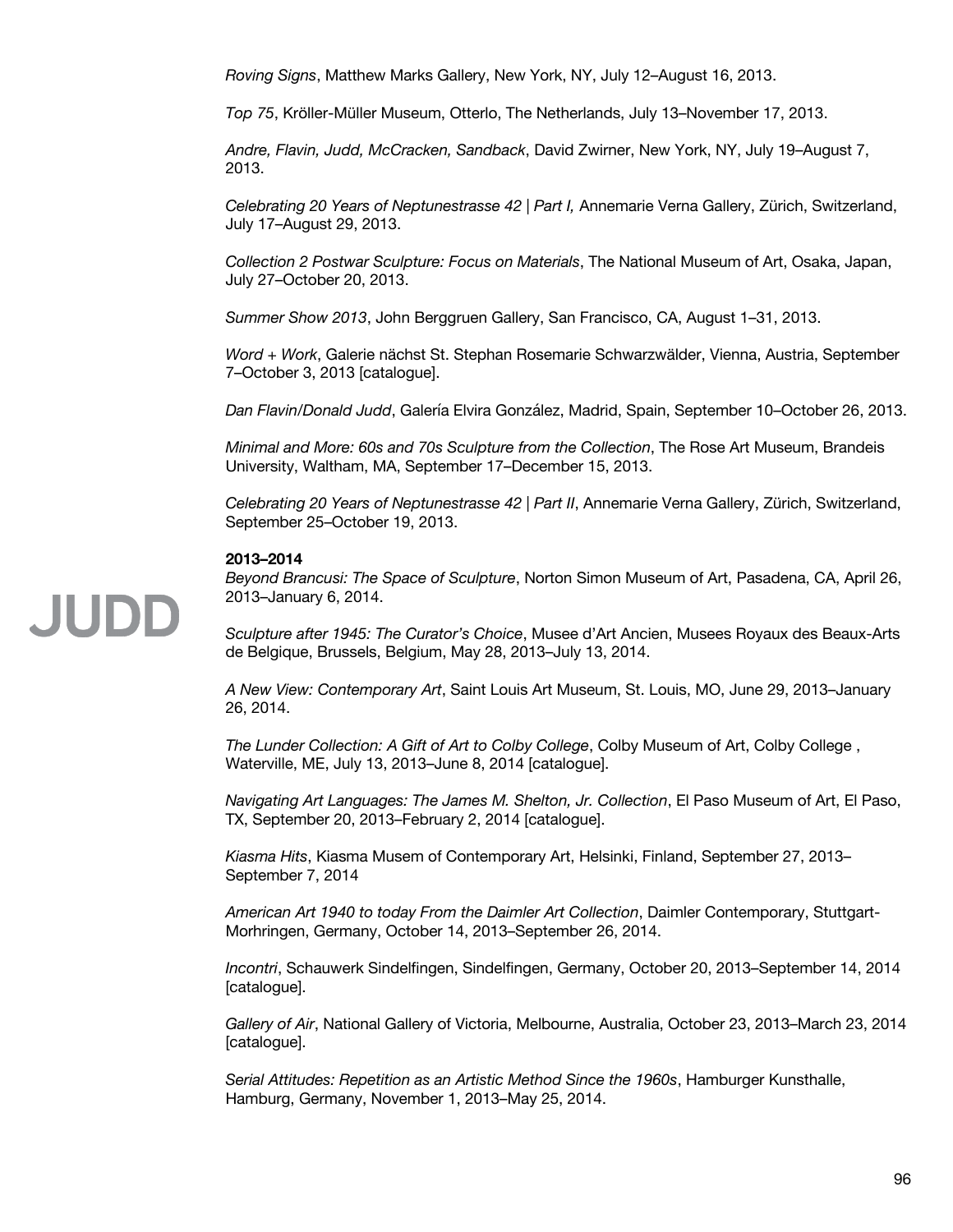*Le Futur Commence Ici*, Frac Nord - Pas de Calais, Dunkirk, France, November 16, 2013–April 27, 2014.

*Donald Judd multicolored + Alejandro Otero tablones*, Galeria Cayón, Madrid, Spain, December 10, 2013–January 18, 2014.

#### **2013–2015**

*Wall Works*, Hamburger Bahnhof, Berlin, Germany, November 29, 2013–January 11, 2015 [catalogue].

#### **2013–2017**

*ONCE UPON A TIME…The Collection Now*, Van Abbemuseum, Eindhoven, The Netherlands, November 2, 2013–February 4, 2017 [catalogue].

#### **2014**

*New Year Show 2014*, John Berggruen Gallery, San Francisco, CA, began January 2014.

*Edward Clark: Big Bang*, Tilton Gallery, New York, NY, January 14–February 22, 2014

*Prints: Flavin, Judd, Sandback*, David Zwirner, New York, NY, January 14–March 1, 2014.

*USart Collections*, Musée d'Art Moderne et Contemporain de Saint-Étienne Métropole, Saint-Etienne, France, January 17–December 31, 2014.

*In Residence: Contemporary Artists at Dartmouth*, Hood Museum of Art, Dartmouth College, Hanover, NH, January 18–July 6, 2014 [catalogue].

*Readykeulous by Ridykeulous: This is What Liberation Feels Like*, Contemporary Art Museum, St. JUDD Louis, MO, January 24–April 13, 2014; traveled to Institute of Contemporary Art, University of Pennsylvania, Philadelphia, PA, September 19–December 26, 2014.

*Minimal Art*, Gemeentemuseum, The Hague, The Netherlands, January 25–May 11, 2014.

*Franz Graf: See What Sees You*, 21er Haus, Vienna, Austria, January 29–May 14, 2014 [catalogue].

*Post/Postminimal: Die Sammlung Rolf Ricke im Dialog mit zeitgenossischen Kunstshaffenden*, Kunstmuseum, St. Gallen, Switzerland, February 1–May 18, 2014.

*Black | White*, Mnuchin Gallery, New York, NY, February 6–March 22, 2014.

*Grażyna Kulczyk Collection, Everybody is Nobody for Somebody*, Sala de Arte Santander, Boadilla del Monte, Madrid, February 14–June 15, 2014 [catalogue].

*Carte Blanche*, Pace Gallery at Chesa Büsin, Zuoz, Switzerland, February 20–March 30, 2014.

*Musée à Vendre pour Cause de Faillite, Herbert Foundation und Mumok im Dialog*, Mumok Museum Moderner Kunst Stiftung Ludwig Wien, Vienna, Austria, February 21–May 18, 2014 [brochure].

*Die Gegenwart der Moderne*, Mumok Museum Moderner Kunst Stiftung Ludwig, Vienna, Austria, March 14, 2014–February 8, 2015.

*Conceptual Space - Arbeiten aus der Sammlung Markus Michalke*, Kunstsaele, Berlin, Germany, March 14–April 26, 2014.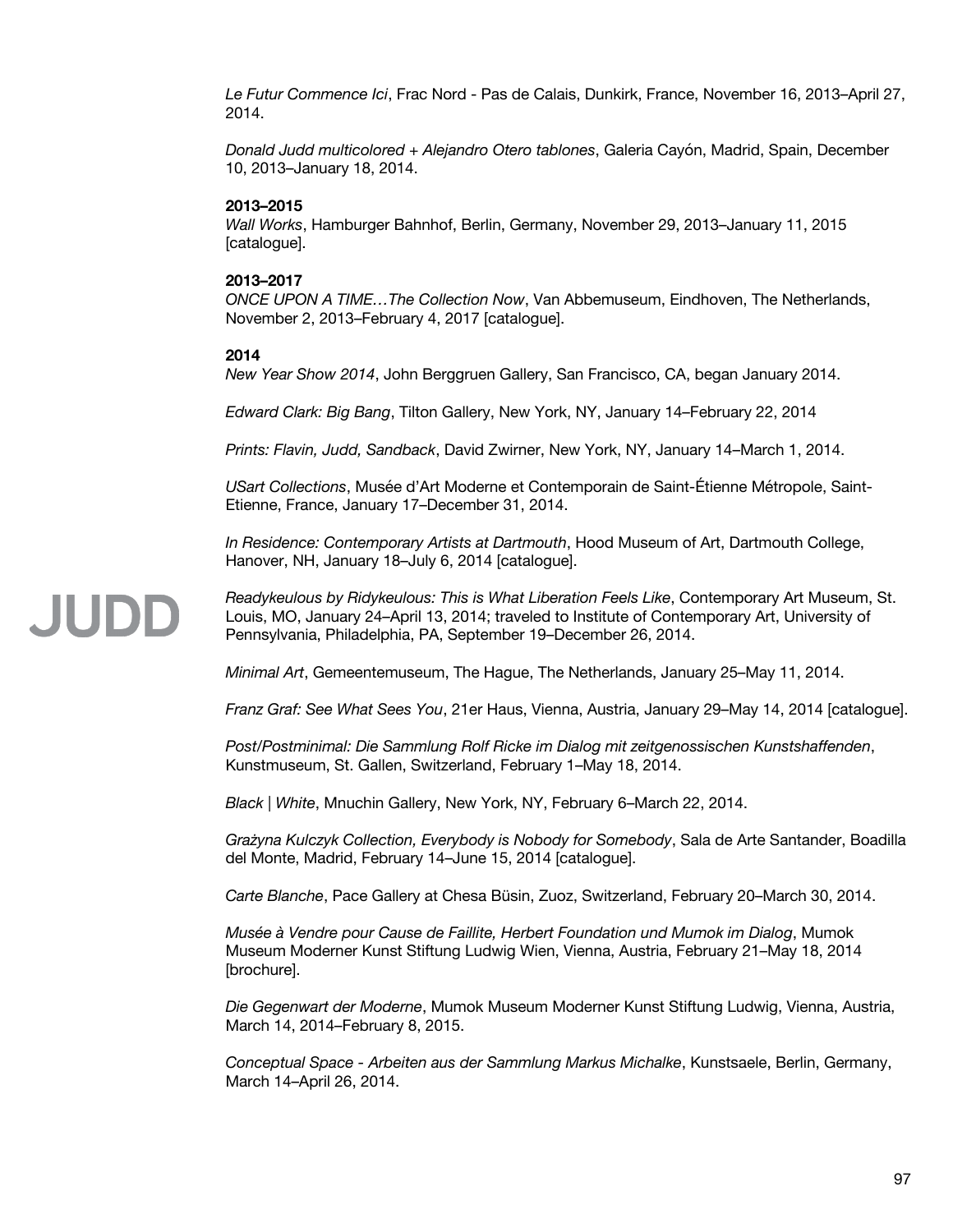*Working Papers: Donald Judd Drawings, 1963–93*, Sprüth Magers, Berlin, Germany, March 15– April 12, 2014 [catalogue].

*Andy Warhol in the Closet: Works from the Collection Rosetta Barabino*, Museo di Arte Contemporanea di Villa Croce, Genova, Italy, April 2–July 5, 2014 [catalogue].

*Andre/Judd*, Van de Weghe Fine Art, New York, NY, May 7–June 27, 2014.

*Sleeping Beauty*, Hiroshima City Museum of Contemporary Art, Hiroshima, Japan, May 17–June 21, 2014 [catalogue].

*Adventure in Art: National Museum of Art, Osaka Collection*, The Niigata Bandaijima Art Museum, Niigata, Japan, May 17–June 22, 2014 [catalogue].

*The House*, Faggionato, London, United Kingdom, June 12–August 15, 2014.

*Love Story: The Anne and Wolfgang Titze Collection*, Winter Palace and 21er Haus, Belvedere, Vienna, Austria, June 15–October 5, 2014 [catalogue].

*Making Colour*, The National Gallery, London, United Kingdom, June 18–September 7, 2014.

*Next*, Arsenal, Montreal, Canada, June 27–September 5, 2014.

*Fresh: Haim Steinbach and Objects from the Permanent Collection*, The Menil Collection, Houston, TX, June 28–August 31, 2014.

*Summer Highlights*, John Berggruen Gallery, San Francisco, CA, July 10–August 16, 2014.

*The Space Where I Am*, Blain | Southern, London, United Kingdom, July 17–September 27, 2014.

*Kiasma Goes Taidehalli*, Kunsthalle Helsinki, Helsinki, Finland, October 10–November 16, 2014.

*Donald Judd & Richard Nonas*, Fergus McCaffrey, St. Barthélemy, November 29–December 24, 2014.

#### **2014–2015**

JUDD

*Art as Therapy*, Art Gallery of Ontario, Toronto, Canada, May 3, 2014–April 26, 2015.

*Objectology – Design and Art,* National Museum of Modern and Contemporary Art*,* Seoul, South Korea, June 5, 2014–January 11, 2015 [catalogue].

*Eine Große Idee: 50 Jahre Lehmbruck Museum: anlässlich des 50. Jubiläums des Lehmbruck Museums*, Lehmbruck Museum, Duisburg, Germany, June 14, 2014–January 18, 2015 [catalogue[.

*Thorn in the flesh*, The George Economou Collection Space, Athens, Greece, September 11, 2014–April 15, 2015.

*Cause & Consequence | Kristján Gudmundsson & Donald Judd,* SAFN Berlin, Berlin, Germany, September 12, 2014–January 31, 2015.

*Sufficient Force,* Kröller-Müller Museum, Otterlo, The Netherlands, October 11, 2014–March 22, 2015.

*Literary Devices*, Fisher Landau Center for Art, Long Island City, NY, October 11, 2014–March 15, 2015.

98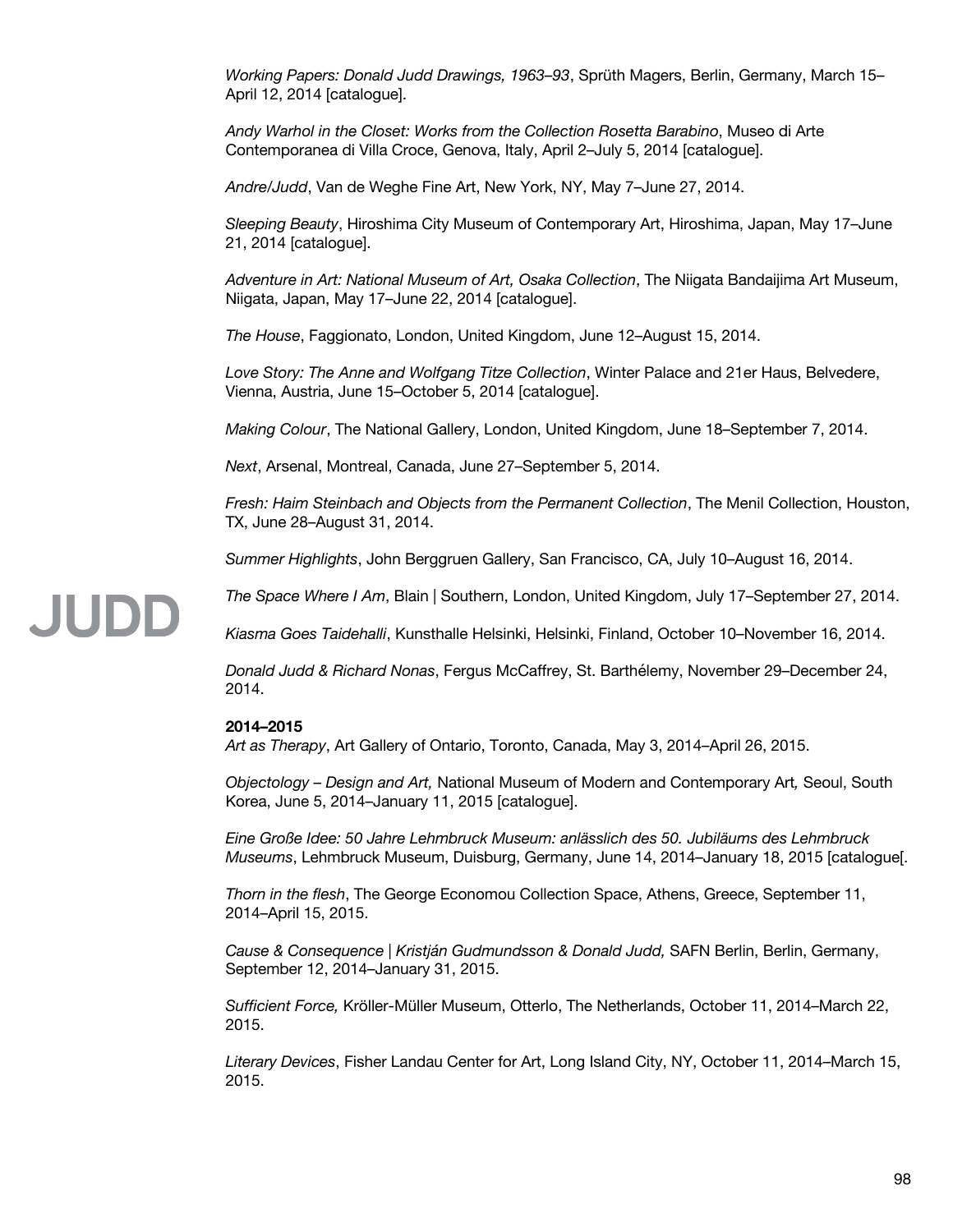*Local History: Judd, Stella, Castellani,* Dominique Lévy Gallery, London, United Kingdom, October 13, 2014–January 24, 2015; and Dominique Lévy, New York, NY, October 30, 2014–January 3, 2015 [catalogue].

*Impulse, Reason, Sense, Conflict. Abstract Art from the Ella Fontanals-Cisneros Collection*, Cisneros Fontanals Art Foundation, Miami, FL, December 3, 2014–March 8, 2015 [catalogue].

*Space*, André Viana, New York, NY, October 2, 2014–January 6, 2015.

#### **2014–2016**

*Art at the Center: 75 Years of Walker Collections*, Walker Art Center, Minneapolis, MN, October 16, 2014–December 31, 2016.

#### **2015**

JUDD

*The New York School, 1969: Henry Geldzahler at the Metropolitan*, Paul Kasmin Gallery, New York, NY, January 13–March 14, 2015.

*Geometries On and Off the Grid: Art from 1950 to the Present*, The Warehouse, Dallas, TX, February 2–November 30, 2015 [catalogue].

*Schön, euch zu sehen: 160 Works from the Collection*, Kunstmuseum Liechtenstein, Vaduz, Liechtenstein, February 13–August 23, 2015 [brochure].

*On Kawara, Donald Judd, Kondaya Genbey*, Contemporary Art Foundation, Kyoto, Japan, February 21–24, 2015.

*White Fire: The Kunstmuseum Basel Modern Collection*, Museo National Centro de Arte Reina Sofía, Madrid, Spain, March 18–September 14, 2015 [catalogue].

#### *American Icons: Masterworks from SFMOMA and the Fisher Collection*, Grand Palais, Paris, France, April 8–June 22, 2015; traveled to Musée Granet, Aix-en-Provence, France, July 11– October 18, 2015 [catalogue].

*Traits d'esprit*, Galerie du Jour Agnès b., Paris, France, April 11–May 23, 2015.

*50 for 50: Gifts on the Occasion of LACMA's Anniversary*, Los Angeles, CA, April 26–September 13, 2015.

*America Is Hard to See*, The Whitney Museum of American Art, New York, NY, May 1–September 27, 2015.

*Selections from The Kramarsky Collection*, David Zwirner, New York, NY, May 2–June 20, 2015.

*Brancusi: Pioneer of American Minimalism*, Paul Kasmin Gallery, New York, NY, May 7–July 10, 2015.

*Amplified Abstraction*, El Paso Museum of Art, El Paso, TX, July 12–October 11, 2015.

*Collecting and Sharing: Trevor Fairbrother, John T. Kirk, and the Hood Museum of Art*, Hood Museum of Art, Dartmouth College, Hanover, New Hampshire, August 22–December 6, 2015 [catalogue].

*Back to Basics: Selections from the Fredrick R. Weisman Art Foundation*, Fredrick R. Weisman Museum of Art, Pepperdine University, Malibu, CA, August 31–December 6, 2015.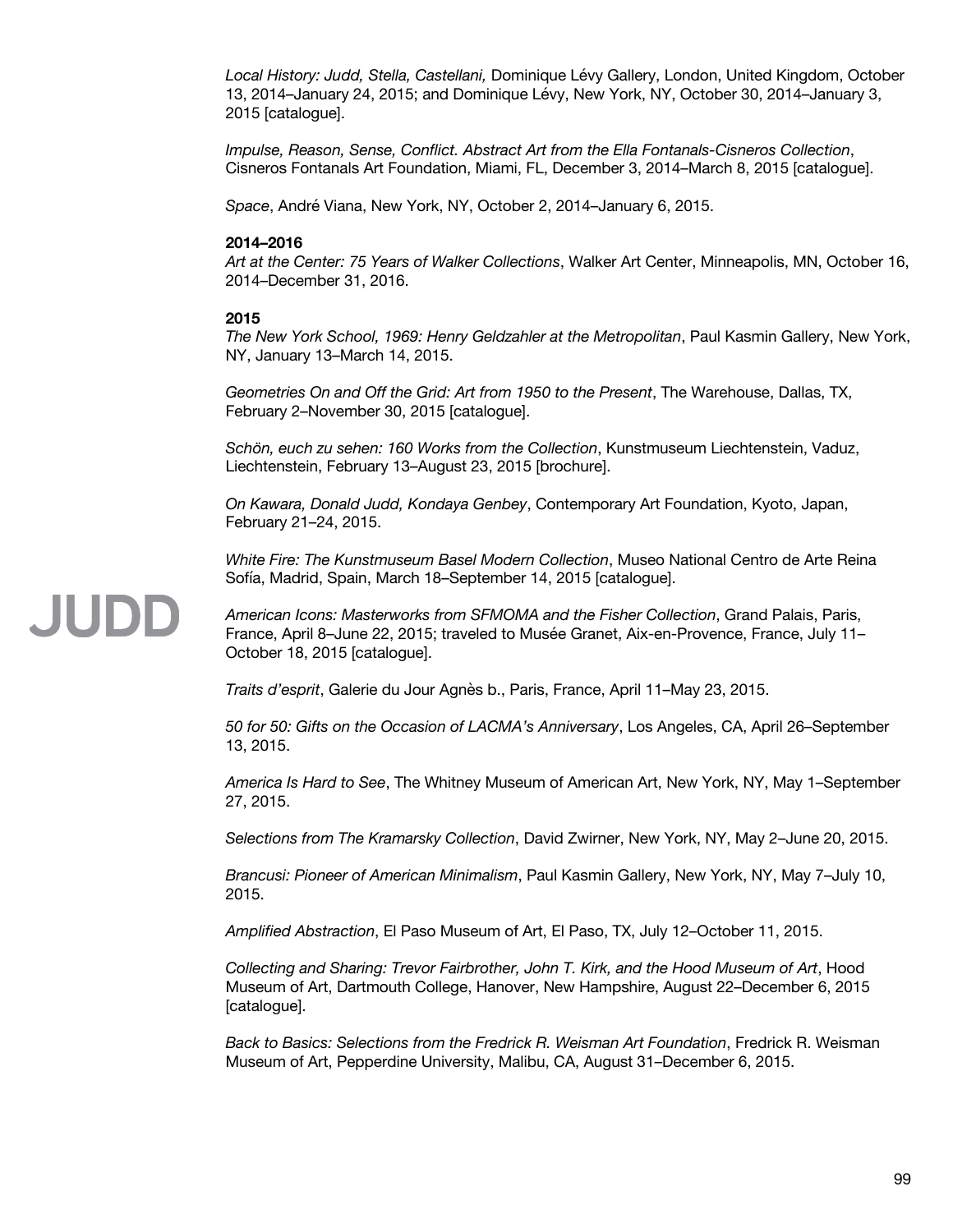*You Have to See This: Abstract Art from the Permanent Collection*, Palmer Museum of Art, Pennsylvania State University, University Park, PA, September 1–December 6, 2015.

*Notations: Minimalism in Motion*, Philadelphia Museum of Art, Philadelphia, PA, September 8– November 1, 2015.

*Carl Andre in His Time*, Mnuchin Gallery, New York, NY, September 9–December 5, 2015 [catalogue].

*Where Sculpture and Dance Meet: Minimalism from 1961 to 1979*, Loretta Howard Gallery, New York, NY, September 10–October 31, 2015 [catalogue].

*Collection 1*, The National Museum of Art, Osaka, Japan, October 10–December 27, 2015.

*Essential: The Line*, Annemarie Verna Gallery, Zürich, Switzerland, October 24–December 5, 2015.

*Color(less),* Van Doren Waxter, New York, NY, October 28–December 23, 2015.

#### **2015–2016**

JUDD

*Poor Art – Rich Legacy: Arte Povera and Parallel Practices 1968–2015*, Museum of Contemporary Art, Oslo, Norway, March 13, 2015–February 28, 2016.

*An Introduction*, Fondazione Prada, Milan, Italy, May 9, 2015–January 10, 2016.

*On the Front Lines: Military Veterans of the Art Students League of New York*, Art Students League, New York, NY, June 19–July 25, 2015; traveled to University at Buffalo Anderson Gallery, Buffalo, NY, April 2–August 7, 2016 [catalogue].

#### *Light and Space*, Seattle Art Museum, Seattle, WA, August 15, 2015–November 6, 2016.

*Take an Object*, The Museum of Modern Art, New York, NY, August 22, 2015–February 28, 2016.

*Objects and Bodies at Rest and in Motion*, Moderna Museet, Malmö, Sweden, September 26, 2015–February 7, 2016; traveled to Moderna Museet, Stockholm, Sweden, March 12–October 23, 2016 [brochure].

*Modern Masters: Twentieth Century Prints*, Groh Gallery, Washington County Museum of Fine Arts, Hagerstown, MD, September 26, 2015–January 3, 2016.

*Black Sun*, Fondation Beyeler, Riehen, Switzerland, October 4, 2015–January 10, 2016.

*Obsesión Geométrica American School 1965–2015,* Museo de Arte Contemporáneo Buenos Aires, Buenos Aires, Argentina, October 16, 2015–March 13, 2016 [catalogue].

*Opening the Box: Unpacking Minimalism*, The George Economou Collection Space, Athens, Greece, October 22, 2015–April 01, 2016.

*Form Folgt*, Kunstraum Alexander Bürkle, Freiburg, Germany, October 25, 2015–February 28, 2016.

*Centennial Impressions from the Fort Worth Modern*, Flatbed Press, Austin, TX, December 7, 2015–February 6, 2016.

*Woodcuts*, Hiram Butler Gallery, Houston, TX, December 10, 2015–January 30, 2016 [catalogue].

*Equal Dimensions*, Barbara Krakow Gallery, Boston, MA, December 12, 2015–January 30, 2016.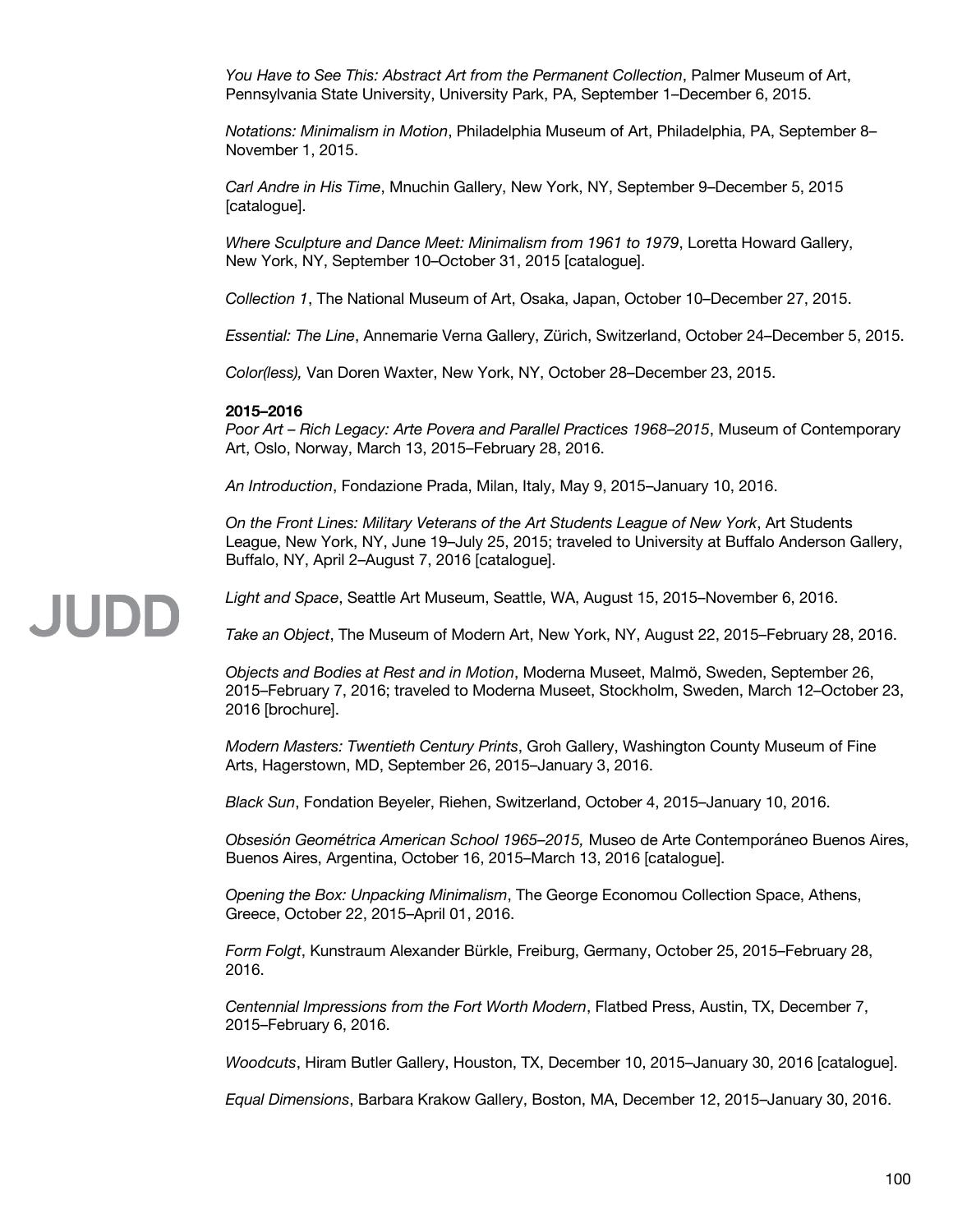#### **2015–2017**

*American Array*, Honolulu Museum of Art, Honolulu, Hawaii, October 8, 2015–January 15, 2017.

#### **2016**

*From Minimalism Into Algorithm*, The Kitchen, New York, NY, January 8–April 2, 2016.

*Collection 2*, The National Museum of Art, Osaka, Japan, January 16–March 21, 2016.

*Blackboxing*, Room East, New York, NY, January 17–February 21, 2016.

*Arrangements*, Carolina Nitsch, New York, NY, January 21–March 26, 2016.

*The Sonnabend Collection: Meio Século De Arte Europeia e Americana. Part 1*, Museu de Arte Contemporânea de Serralves, Porto, Portugal, February 6–May 8, 2016 [catalogue].

*Embracing: Yun Hyong-keun with Chusa and Donald Judd*, PKM Gallery, Seoul, South Korea, March 29–April 18, 2016.

*Donald Judd, Roy Lichtenstein, Kenneth Noland: A Dialogue*, Leo Castelli Gallery, 18 East 77th Street, New York, April 5–June 30, 2016 [catalogue].

*Drawing Dialogues: The Sol LeWitt Collection*, The Drawing Center, New York, NY, April 15– June 12, 2016 [catalogue].

*Sculpture on the Move 1946–2016*, Kunstmuseum Basel, April 19–September 18, 2016 [catalogue].

**JUDD** 

*Pop, Minimal, and Figurative Art: The Fisher Collection*, The San Francisco Museum of Modern Art, San Francisco, CA, May 14, 2016–ongoing.

*The Campaign for Art: Modern and Contemporary,* San Francisco Museum of Art, San Francisco, CA, May 14–September 18, 2016.

*Excitement*, Stedelijk Museum Amsterdam, Amsterdam, The Netherlands, May 27–October 2, 2016.

*Récit d'un Temps Court*, Musée d'Art Moderne et Contemporain, Genéva, Switzerland, June 1– September 4, 2016.

*Out of Order – Works from the Helga de Alvear Collection*, Pinacoteca de São Paulo, São Paulo, Brazil, June 25–September 26, 2016 [catalogue].

*Embracing the Contemporary: The Keith L. and Katherine Sachs Collection*, Philadelphia Museum of Art, Philadelphia, PA, June 28–September 5, 2016 [catalogue].

*Aspects of Minimalism*, Guild Hall, East Hampton, NY, August 13–October 10, 2016.

*Rhona Hoffman: 40 Years Part I*, Rhona Hoffman Gallery, Chicago, Illinois, September 16–October 22, 2016.

*Architecture of Color: The Legacy of Luis Barragán*, Timothy Taylor, New York, NY, September 23– November 19, 2016 [catalogue].

*The Serial Attitude*, Eykyn Maclean, New York, NY, November 3–December 16, 2016 [catalogue].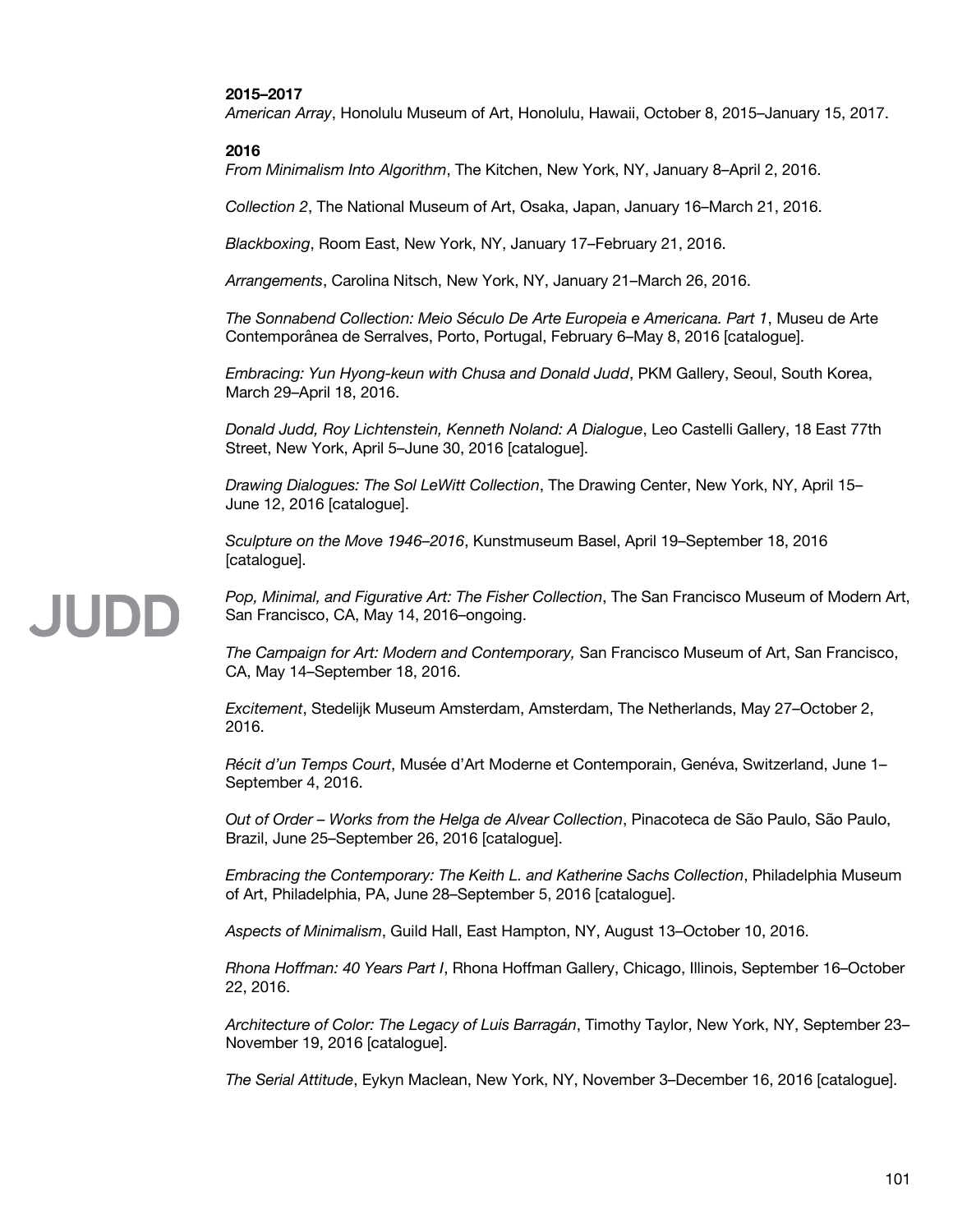#### **2016–2017**

*From the Collection: 1960–1969*, The Museum of Modern Art, New York, NY, March 26, 2016– March 12, 2017.

*Die Sprache der Dinge: Materialgeschichten aus der Sammlung*, 21er Haus, Vienna, Austria, June 10, 2016–January 22, 2017 [catalogue].

*TEXT. Selected Text–Based Works From the Collection of Pétur Arason and Ragna Róbertsdóttir*, Listasafn Íslands, National Gallery of Iceland, September 15, 2016–May 14, 2017.

*Artists and Lovers*, Ordovas Art, London, United Kingdom, September 16–October 29, 2016; traveled to Ordovas Art, New York, NY, November 4, 2016–January 7, 2017 [catalogue].

*Pracht und Prinzip*, Stedelijk Van Abbemuseum, Eindhoven, The Netherlands, September 24, 2016–March 26, 2017.

*Time Extended/1964–1978. Part I: Works and Documents from the Herbert Foundation*, Herbert Foundation, Ghent, Belgium, September 25, 2016–June 30, 2017 [catalogue].

*From Los Angeles to New York: Dwan Gallery, 1959–1971*, National Gallery of Art, Washington, D.C., September 30, 2016–January 29, 2017; travelled to Los Angeles County Museum of Art, March 19–September 10, 2017 [catalogue].

*Primary structures and speculative forms*, Art Gallery of New South Wales, Sydney, Australia, October 15, 2016–August 6, 2017.

*From Rodin to Bourgeois: Sculpture in the 20th Century*, Haags Gemeenemuseum, The Hague, The Netherlands, October 16, 2016–January 22, 2017 [catalogue].

*The Collection of Hermann and Margrit Rupf*, Guggenheim Bilbao, Bilbao, Spain, November 11, 2016–April 23, 2017.

間 *(jiān)*, Gagosian Gallery, Hong Kong, China, November 25, 2016–January 7, 2017.

*On the Subject of the Ready-Made or Using a Rembrandt as an Ironing Board*, Daimler Contemporary, Berlin, Germany, November 25, 2016–May 14, 2017 [catalogue].

*The Poetics of Place: Contemporary Photographs from the Collection*, The Metropolitan Museum of Art, New York, NY, December 12, 2016–May 29, 2017.

#### **2017**

JUDD

*Les Objets Domestiquent*, Fonds Régional d'Art Contemporain (FRAC) Nord-Pas de Calais, Dunkerque, France, January 28–August 27, 2017 [catalogue].

*Primary Structures. Masterworks of Minimal Art*, Museum für Moderne Kunst, Frankfurt, Germany, February 22–August 13, 2017.

*Colour Is*, Waddington Custot Galleries, London, United Kingdom, March 1–April 29, 2017 [catalogue].

*The Great Graphic Boom*, Nasjonalmuseet for kunst, arkitektur og design, Oslo, Norway, March 3– May 28, 2017; traveled to Staatsgalerie Stuttgart, Stuttgart, Germany, July 14–November 5, 2017 [catalogue].

*Pace Seoul Inaugural Exhibition*, Pace Seoul, Seoul, South Korea, March 7–April 29, 2017.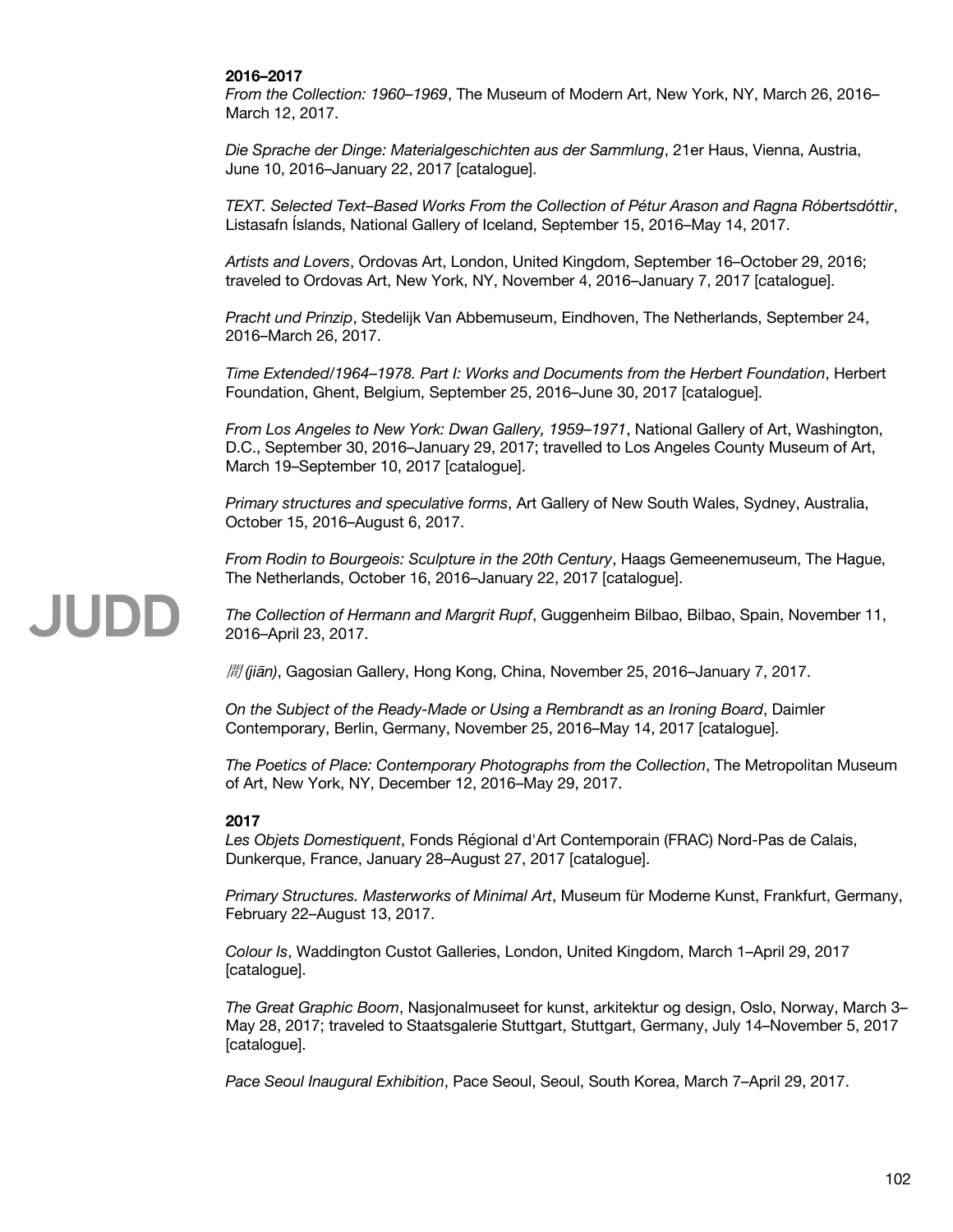*The American Dream: Pop to the Present*, British Museum, London, United Kingdom, March 9– June 18, 2017 [catalogue].

*COLORI. L'emozione dei COLORI nell'arte*, Castello di Rivoli, Turin, Italy, March 14–July 23, 2017 [catalogue].

*The Gifts of Frank Stella*, Addison Gallery of American Art, Phillips Academy, Andover, MA, March 18–July 30, 2017.

*A Different Way to Move: Minimalismes, New York, 1960–1980*, Carré d'Art - musée d'art contemporain, Nîmes, France, April 7–September 17, 2017 [catalogue].

*Contemporary Masters*, Louisiana State University Museum of Art, Baton Rouge, LA, April 7–July 9, 2017.

*The Revolution is Dead. Long Live the Revolution! From Malevich to Judd. From Deineka to Bartana.* Kunstmuseum Bern, Bern, Switzerland and Zentrum Paul Klee, Bern, Switzerland, April 13–July 9, 2017 [catalogue].

*Minimal Art from the Marzona Collection*, Galerie Thaddaeus Ropac, London, United Kingdom, April 28–July 29, 2017 [catalogue].

*Conversation Piece*, Galleria Nazionale d'Arte Moderna e Contemporanea, Rome, Italy, May 19– September 17, 2017 [catalogue].

*Serielle Formationen. 1967/2017: Re-staging of the first German exhibition of international tendencies in Minimalism*, Daimler Contemporary Berlin, Berlin, Germany, June 3–November 5, 2017 [catalogue].

# JUDD

*Judd – Malevich*, Galerie Gmurzynska, Zürich, Switzerland, June 10–September 15, 2017 [catalogue].

*Red over Yellow: A Selection from a Private Collection*, Tel Aviv Museum of Art, Tel Aviv, Israel, June 21–December 2, 2017 [catalogue].

*Thread Benefit Exhibition*, David Zwirner, New York, NY, June 27–July 21, 2017.

*Oh couleurs! Le design au prisme de la couleur*, Musée des Arts décoratifs et du Design, Bordeaux, France, June 29–March 12, 2017 [catalogue].

*On aime l'art…!! Un choix d'Éric Mézil parmi les Oeuvres de la Collection Agnès b*., Collection Lambert, Avignon, France, July 6–November 5, 2017.

*Ettore Sottsass: Design Radical*, The Met Breuer, New York, NY, July 21–October 8, 2017 [catalogue].

*Summer Exhibition*, Annemarie Verna Gallery, Zürich, Switzerland, July 22–September 30, 2017.

*Three Millenia of Art in West Texas*, Museum of the Southwest, Midland, TX, July 22–September 24, 2017.

*Alicia Koplowitz: Grupo Omega Capital Collection*, Museum of Fine Arts of Bilbao, Bizkaia, Spain, July 28–October 23, 2017 [catalogue].

*Going Public – The Kirkland Collection*, Graves Gallery, Sheffield, United Kingdom, September 2– December 2, 2017.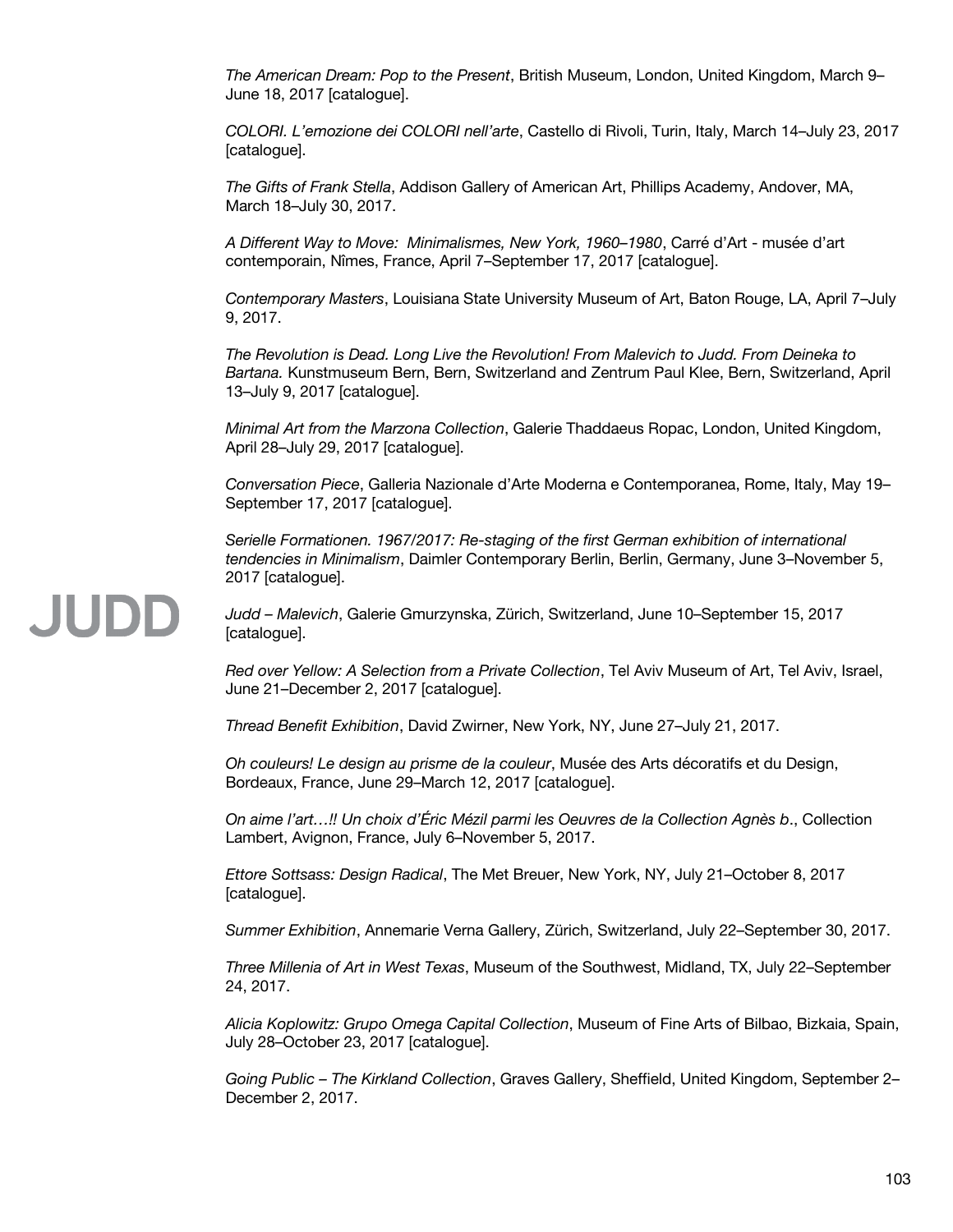*Deadeye Dick: Richard Bellamy and His Circle*, Peter Freeman, New York, NY, September 12– October 28, 2017.

*Minimalism & Beyond*, Mnuchin Gallery, New York, NY, September 13–October 18, 2017 [catalogue].

*When We Were Young: Rethinking Abstraction from the University at Albany Art Collections (1967– present*), University Art Museum, University at Albany, State University of New York, Albany, NY, October 6–December 16, 2017 [brochure].

#### **2017–2018**

*Inventing Downtown Artist-Run Galleries in New York City, 1952-1965*, Grey Art Gallery, New York University, New York, NY, January 10–April 1, 2017; traveled to Kunstmuseum Luzern, Lucerne, Switzerland, September 28–November 25, 2018 [catalogue].

*Inspired by Matisse: Selected Works from the Collection*, Montclair Art Museum, Montclair, NJ, February 9, 2017–July 29, 2018.

*watching sugar dissolve in a glass of water*, Museum Moderner Kunst Stiftung Ludwig, Vienna, Austria, May 6, 2017–January 14, 2018.

*Artists of Color*, The Underground Museum, Los Angeles, co-organized by The Museum of Contemporary Art, Los Angeles, CA, June 4, 2017–February 4, 2018.

*This Is Your Art: The Legacy of Ellen Johnson*, Allen Memorial Art Museum, Oberlin, OH, August 15, 2017–May 27, 2018.

*Time Extended/1964–1978. Part II: Works and Documents from the Herbert Foundation*, Herbert Foundation, Ghent, Belgium, September 17, 2017–June 03, 2018 [catalogue].

*From Surface To Space: 100 Years of Sculpture, Relief and Collage*, Galerie Gmurzynska, Zürich, Switzerland, October 9, 2017–March 31, 2018.

*ARTMATTERS: Mi McNay es Su McNay*, The McNay Art Museum, San Antonio, TX, October 26, 2017–July 1, 2018.

#### **2017–2019**

JUDD

*Anselm Kiefer*, Pinakothek der Moderne Sammlung Moderne Kunst, Munich, Germany, June 21, 2017–December 29, 2019.

#### **2017–2020**

*L'Appartement*, Musée d'art moderne et contemporain, Genève, Switzerland, April 30, 2017– November 25, 2020.

#### **2018**

*David Zwirner: 25 Years*, David Zwirner, New York, NY, January 13–February 17, 2018 [catalogue].

*Crossroads: Kauffman, Judd and Morris*, Sprüth Magers, London, United Kingdom, January 19– March 31, 2018.

*Progress and Harmony for Mankind: Art and Technology circa 1970,* University of Maryland Art Gallery, College Park, MD, January 31–April 6, 2018.

*Principia Mathematica*, Pace Gallery, New York, NY, February 8–March 17, 2018.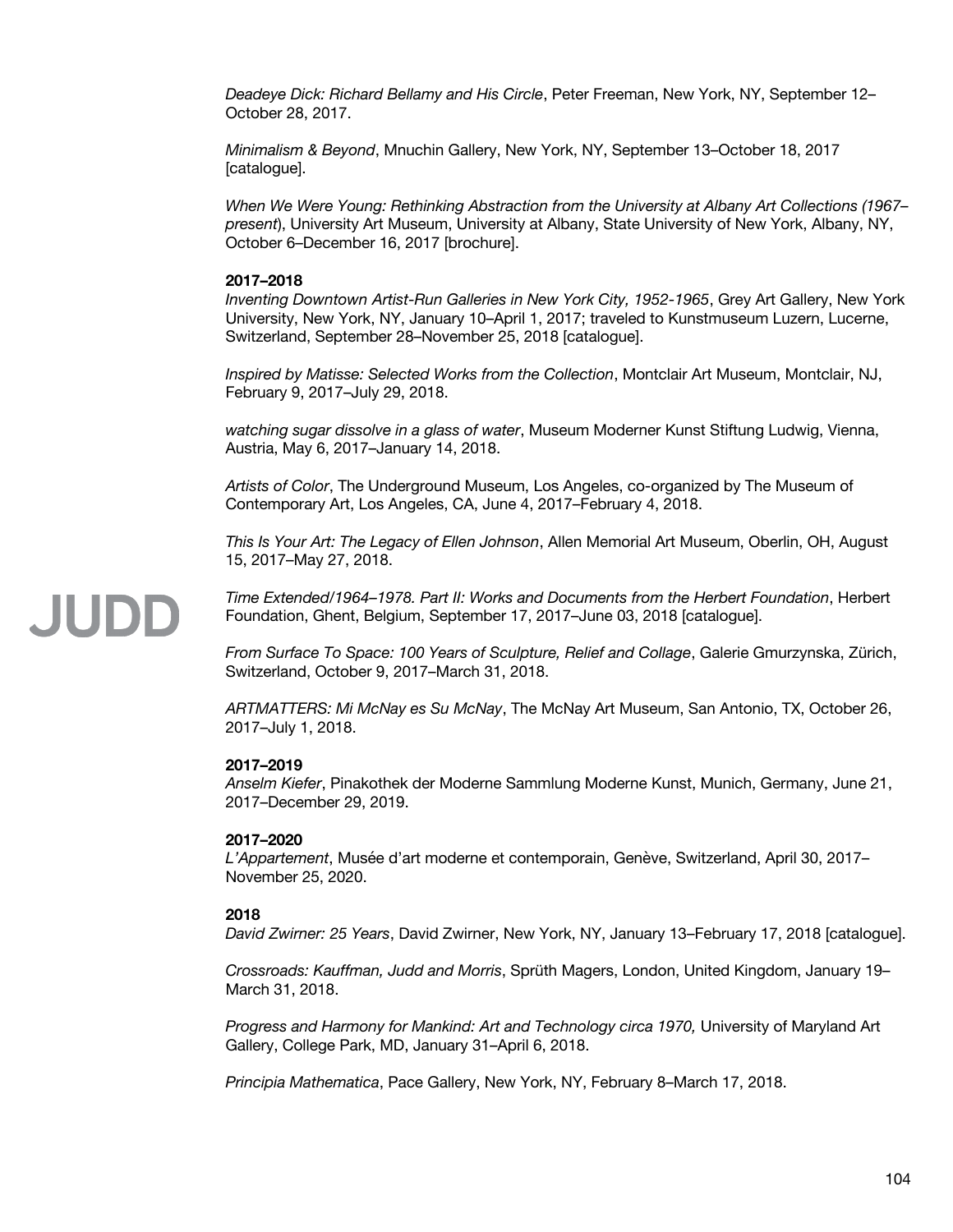*Collection Highlights*, Hiroshima City Museum of Contemporary Art, Hiroshima, Japan, February 24–June 17, 2018.

*The Brutal Play*, Fondation CAB, Brussels, Belgium, March 17–May 26, 2018.

*Sexy and Cool: Minimal Goes Emotional*, Kunsthalle Tübingen, Tübingen, Germany, March 24–July 1, 2018 [catalogue].

*Fetish*, The Club, Tokyo, Japan, April 7–May 4, 2018.

*Reds*, Mnuchin Gallery, New York, NY, April 27–June 9, 2018 [catalogue].

*Following Form: Prints by Sculptors*, Montgomery Museum of Fine Arts, Montgomery, AL, April 28–June 17, 2018.

*Ornament and Crime*, Eykyn Maclean, New York, NY, May 2–June 15, 2018 [catalogue].

*A Tradition of Revolution*, Nasher Sculpture Center, Dallas, TX, May 12–August 19, 2018.

*300 Years of The Vienna Porcelain Manufactory*, MAK Austrian Museum of Applied Arts/Contemporary Art, Vienna, Austria, May 16–September 23, 2018 [catalogue].

*Just So Stories 1978 | 2018*, Galerie nächst St. Stephan Rosemarie Schwarzwälder, Vienna, Austria, May 18–June 16, 2018.

*The Myriad Forms of Visual Art: 196 Works with 19 Themes*, National Museum of Art, Osaka, Japan, May 26–July 1, 2018 [catalogue].

*Critical Dictionary: In homage to G. Bataille*, Gagosian Gallery, Paris, France, June 1–July 28, 2018 [catalogue].

*Abstract/ion*, Galerie Klüser, Munich, Germany, June 7–July 28, 2018.

**JUDE** 

*Donald Judd & Arnulf Rainer*, Arnulf Rainer Museum, Baden, Austria, June 16–October 7, 2018 [catalogue].

*Artists of the Gallery – Selected Works*, Annemarie Verna Gallery, Zürich, Switzerland, June 18– July 7, 2018.

*Flavin, Judd, Mangold, Wilmarth, Yun*, Mignoni Gallery, New York, NY, June 28–September 29, 2018.

*Immer anders, immer gleich: Ein Versuch über Kunst und Systeme*, Bündner Kunstmuseum Chur, Switzerland, June 30–November 11, 2018 [catalogue].

*2018-2 Collection Highlights & Special Feature 1: The Century with Mushroom Clouds/Special Feature 2: Prayer*, The Hiroshima City Museum of Contemporary Art, Hiroshima, Japan, June 30– October 21, 2018.

*Accrochage*, Galerie Boisseree, Cologne, Germany, July 7–August 25, 2018.

*American Masters*, National Gallery of Australia, Canberra, Australia, August 24–November 11, 2018 [catalogue].

*Wiggle*, Galerie Greta Meert, Brussels, Belgium, September 6–October 20, 2018.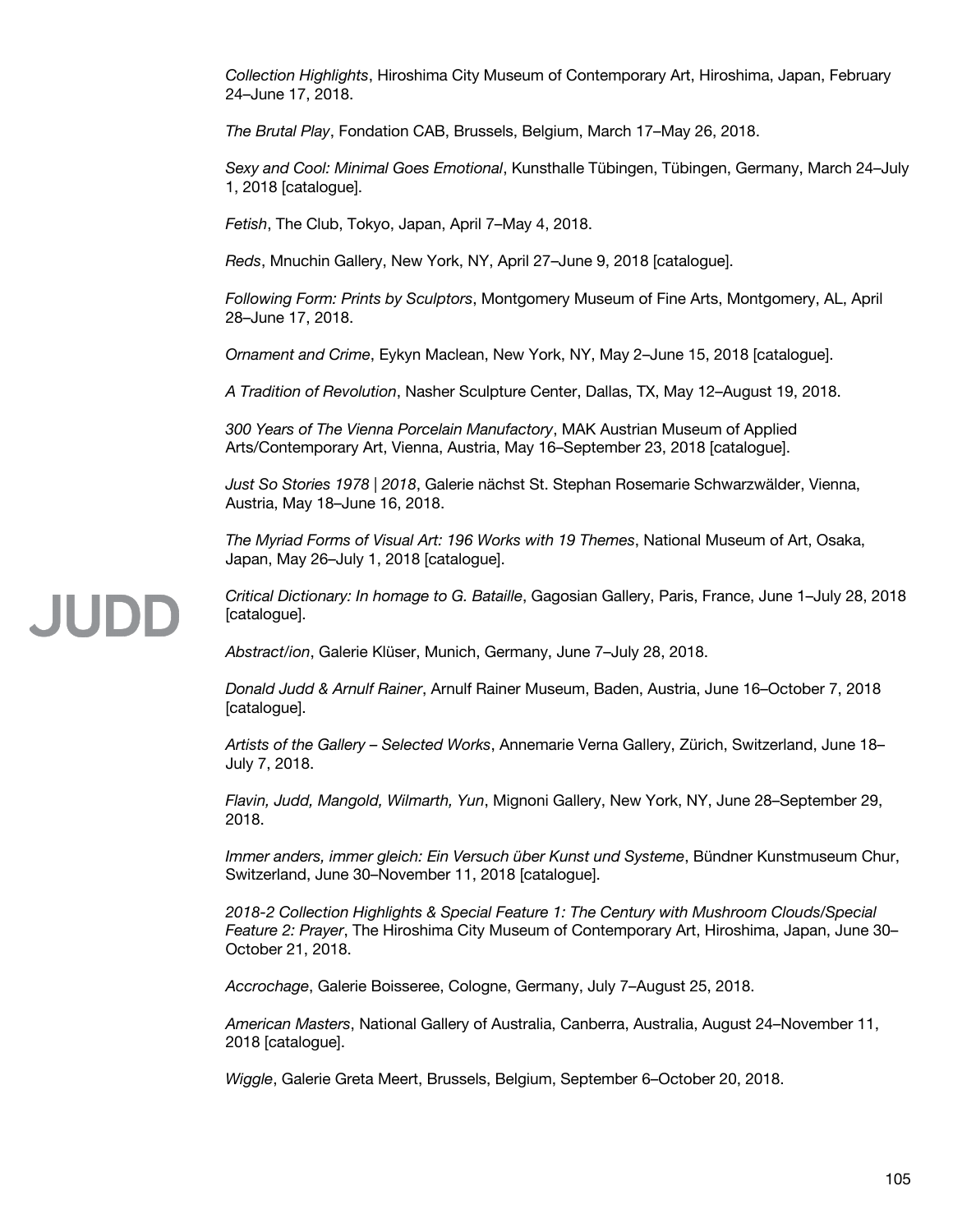*50 Years: An Anniversary*, Paula Cooper Gallery, New York, NY, October 10–November 3, 2018.

*Dan Flavin, Donald Judd, John McCracken, Fred Sandback*, David Zwirner, Hong Kong, China, November 15–December 21, 2018.

#### **2018–2019**

JUDD

*The Sylvio Perlstein Collection: A Luta Continua*, Hauser & Wirth, New York, NY, April 26–July 27, 2018; traveled to Hauser & Wirth, Hong Kong, China, May 23–July 27, 2019 [catalogue].

*A Prefigurative Year*, Kanal-Centre Pompidou, Brussels, Belgium, May 5, 2018–June 10, 2019.

*Rhapsody in Blue*, Museum Voorlinden, Wassenaar, The Netherlands, June 9, 2018–March 24, 2019.

*Giant Steps: Artists and the 1960s*, Albright–Knox Art Gallery, Buffalo, NY, June 30, 2018–January 6, 2019.

*A Golden Anniversary: Celebrating 50 Years of the Print, Drawing & Photograph Society*, The Baltimore Museum of Art, Baltimore, MD, August 29, 2018–October 6, 2019.

*When Attitudes Become Chairs*, The Pizzuti Collection, Columbus, OH, September 8, 2018– January 20, 2019 [catalogue].

*Programmed: Rules, Codes, and Choreographies in Art*, *1965–2018,* The Whitney Museum of American Art, New York, NY, September 28, 2018–April 14, 2019.

*Time Extended/1964–1978. Part III: Works and Documents from the Herbert Foundation*, Herbert Foundation, Ghent, Belgium, September 30, 2018–June 2, 2019 [catalogue].

#### *Flat Art: Works on Paper, 1960–2000*, Mana Contemporary, Jersey City, NJ, October 14, 2018– April 1, 2019.

*Monumental Minimal*, Galerie Thaddaeus Ropac, Paris, France, October 17, 2018–April 27, 2019. [catalogue].

*Sarah Pichlkostner – Saskia Noor van Imhoff – Donald Judd – Arnulf Rainer: Edges Angles Lines Curves*, Arnulf Rainer Museum, Baden, Austria, October 20, 2018–May 26, 2019 [catalogue].

*The Elephant in the Room: Sculptures of the Marx Collection and of the Collection of the Nationalgalerie*, Hamburger Bahnhof - Museum für Gegenwart, Berlin, Germany, November 1, 2018–September 8, 2019.

*Collection 2: The 1980s Zeitgeist as a Point of Departure*, The National Museum of Art, Osaka, Japan, November 3, 2018–January 20, 2019.

*Minimalism: Space. Light. Object.*, ArtScience Museum and National Gallery Singapore, Singapore, November 16, 2018–April 14, 2019 [catalogue].

*A Gathering: Sculpture from the Collection*, Neuberger Museum of Art, Purchase, NY, November 21, 2018–February 27, 2019.

*Local Histories*, Hamburger Bahnhof – Staatliche Museen zu Berlin, Berlin, Germany, December 15, 2018–November 10, 2019 [catalogue].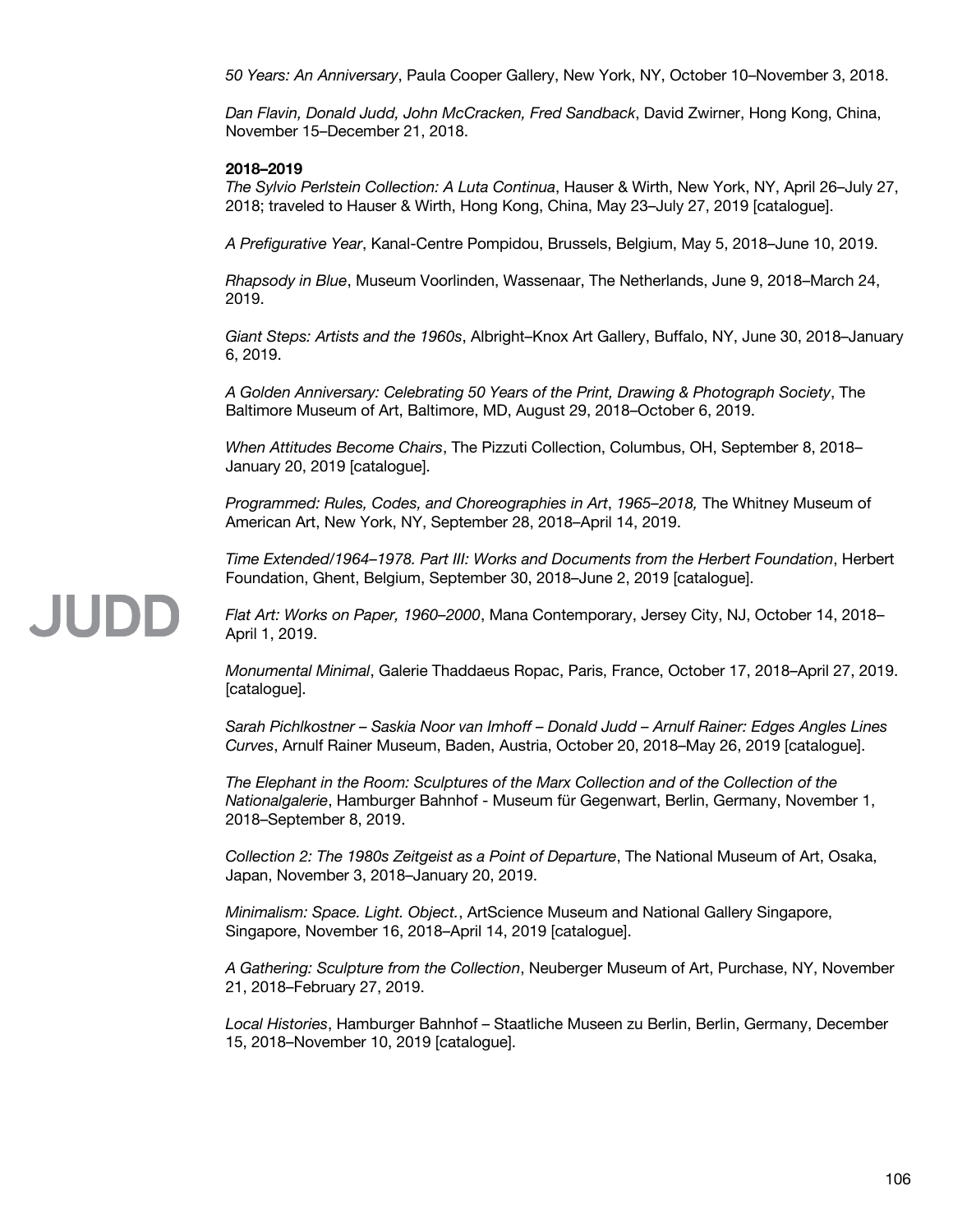#### **2019**

*Modern Masters: Twentieth Century Prints*, The Haggin Museum, Stockton, CA, January 17– February 24, 2019.

*Minimal Means: Concrete Inventions in the US, Brazil and Spain*, Zeit Contemporary Art, New York, NY, January 24–March 16, 2019 [catalogue].

*From Gesture to Form: Postwar European and American Art from the Schulhof Collection*, Peggy Guggenheim Collection, Venice, Italy, January 26–March 18, 2019 [catalogue].

*Josef Albers/Donald Judd Thematic Variations*, Montgomery Museum of Fine Arts, Montgomery, AL, February 9–June 2, 2019.

*An Unlikely Friendship: John Wesley in conversation with Donald Judd*, Alison Jacques Gallery, London, United Kingdom, March 15–May 25, 2019.

*Artists Respond: American Art and the Vietnam War, 1965–1975*, Smithsonian American Art Museum, Washington, D.C., March 15–August 18, 2019 [catalogue].

*Something Rather Than Nothing*, Brooke Alexander, Inc., New York, NY, April 4–June 1, 2019.

*The Sensation of Space*, The Warehouse, Dallas, TX, May 20–November 30, 2019.

*Continuing Abstraction*, Gagosian, Basel, Switzerland, June 10–July 13, 2019 [catalogue].

*HARD FEELINGS*, Nahmad Contemporary, New York, NY, September 11–October 26, 2019.

*Kenneth Noland and Donald Judd: Color and Form*, Mignoni, New York, NY, October 29– December 21, 2019.

*John Chamberlain & Donald Judd*, Paula Cooper Gallery, New York, NY, November 2–December 14, 2019 [catalogue].

#### **2019–2020**

*Gigantisme – Art & Industrie*, FRAC Grand Large, Dunkirk, France, May 4, 2019–January 5, 2020 [catalogue].

*Black & Blue: Works From the FKP Collection*, Fougaro Art Center, Nafplion, Greece, October 2019–March 2020.

*The Sonnabend Collection,* Remai Modern, Saskatoon, Canada, October 5, 2019–March 22, 2020 [catalogue].

*Objects of Wonder - From Pedastal to Interaction*, ARoS Aarhus Art Museum, Aarhus, Denmark, October 12, 2019–March 1, 2020 [catalogue].

*One Hundred Drawings*, Matthew Marks Gallery, New York, NY, November 8, 2019–January 18, 2020 [catalogue].

*What You See is What You See*, The McNay Art Museum, San Antonio, TX, November 21, 2019– May 17, 2020.

#### **2020**

*Forms*, David Shelton Gallery, Houston, TX, January 10–February 15, 2020.

*Jellyfish*, Kohn Gallery, Los Angeles, CA, January 31–March 13, 2020.

### **JUDE**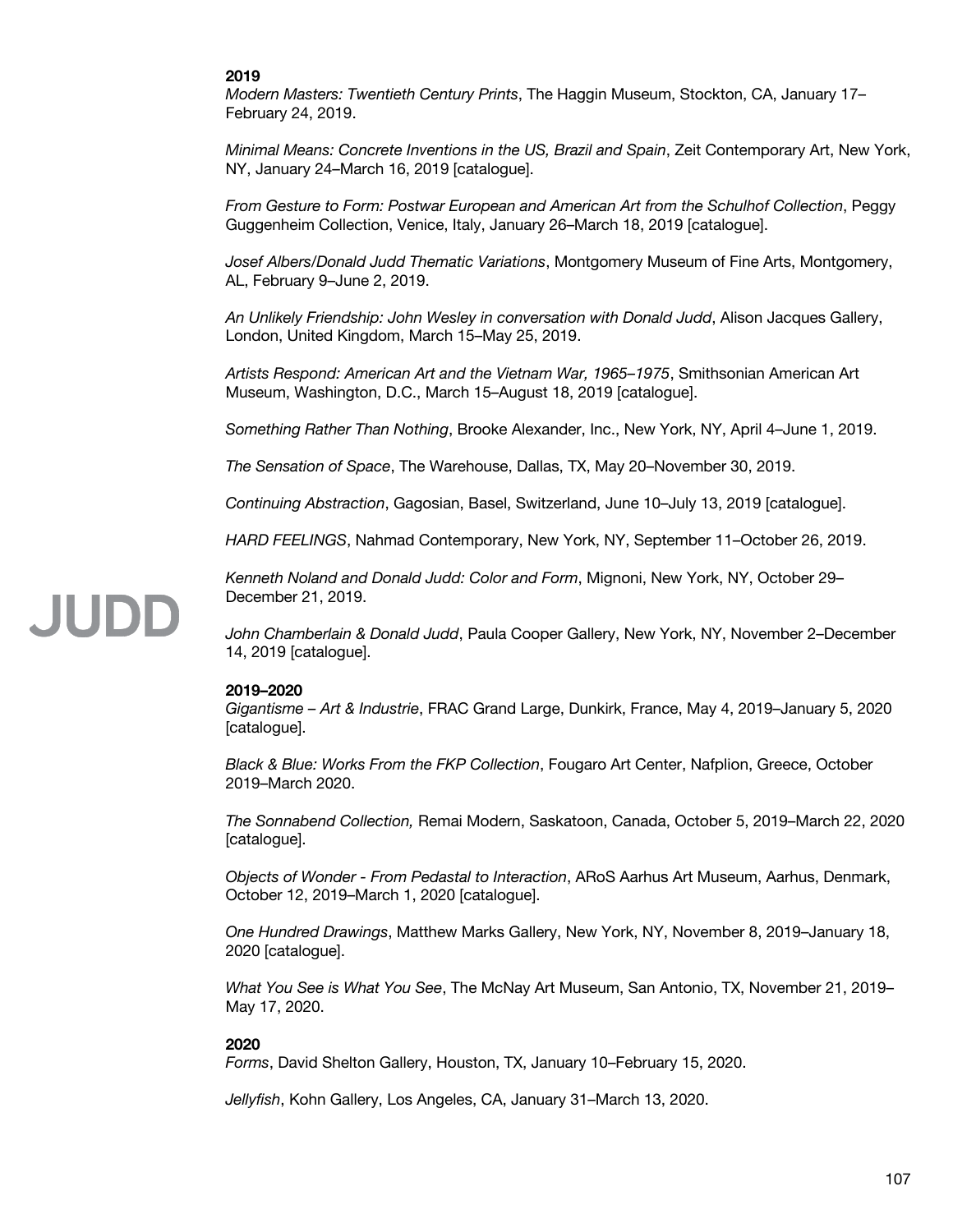*K*, Fondazione Prada, Milan, Italy, February 21–October 25, 2020 [catalogue].

*Judd & LeWitt*, The Bonnier Gallery, Miami, FL, March 28–May 25, 2020 (extended through May 30, 2020).

*Geometric Forms*, Simoens Gallery, Knokke–Heist, Belgium, May 21–July 31, 2020.

*Abstrakt/Minimal/Konzeptionell*, Kunstraum im Lindonhof, Raabs an der Thaya, Austria, June 3– November 30, 2020.

*Modern Masters from Mazadaran*, Lévy Gorvy with Rumbler, Zürich, Switzerland, June 12–August 29, 2020.

*Art Basel Highlights at Ely House*, Galerie Thaddaeus Ropac, London, United Kingdom, June 16– July 31, 2020.

*Orthodox Abstraction (And of Course There was Poetry)*, Galerie Nordenhake, Berlin, Germany, June 27–August 29, 2020.

*Shapeshifters: Transformations in Contemporary Art*, Cranbrook Art Museum, Bloomfield Hills, MI, July 15, 2020–March 14, 2021.

*Objectively Speaking: Contemporary Sculpture*, Berggruen Gallery, San Francisco, CA, July 27– September 30, 2020 (extended through October 10, 2020).

*Sarah Charlesworth, Douglas Huebler, Donald Judd, Walid Raad, Veronica Ryan*, Paula Cooper Gallery, New York, NY, August 6–August 28, 2020.

*Group Exhibition*, Castelli Gallery, 18 East 77, New York, NY, September 8–November 26, 2020.

*In Situ*, Peter Freeman, INC., New York, NY, September 15–December 19, 2020.

*Less is More: Excercises in Minimalism*, Vedovi Gallery, Brussels, Belgium, October 26–December 18, 2020.

#### **2020–2021**

*Through the eyes of Yvon Lambert, 20 years later …*, Collection Lambert, Avignon, France, June 2, 2020–January 10, 2021.

*Hockney to Warhol: Contemporary Drawings from the Collection*, The McNay Art Museum, San Antonio, TX, August 27, 2020–January 3, 2021.

Back Then Has Always Been Now: Painting Since 1947 Reconsidered, Hamburger Kunsthalle, Hamburg, Germany, September 4, 2020–September 5, 2021.

*Stories of Abstraction: Contemporary Latin American Art in the Global Context*, Phoenix, AZ, October 1, 2020–January 31, 2021 (extended through March 7, 2021).

*El Sueño Americano: del Pop a la Actualidad*, CaixaForum, Madrid, Spain, October 8, 2020– January 31, 2021; traveled to CaixaForum, Barcelona, March 3, 2021–June 13, 2021 [catalogue].

*City of Tomorrow: Jinny Wright and the Art That Shaped a New Seattle*, Seattle Art Museum, Seattle, WA, October 23, 2020–January 18, 2021.

*Red*, Craig F. Starr Gallery, New York, NY, November 18, 2020–January 30, 2021.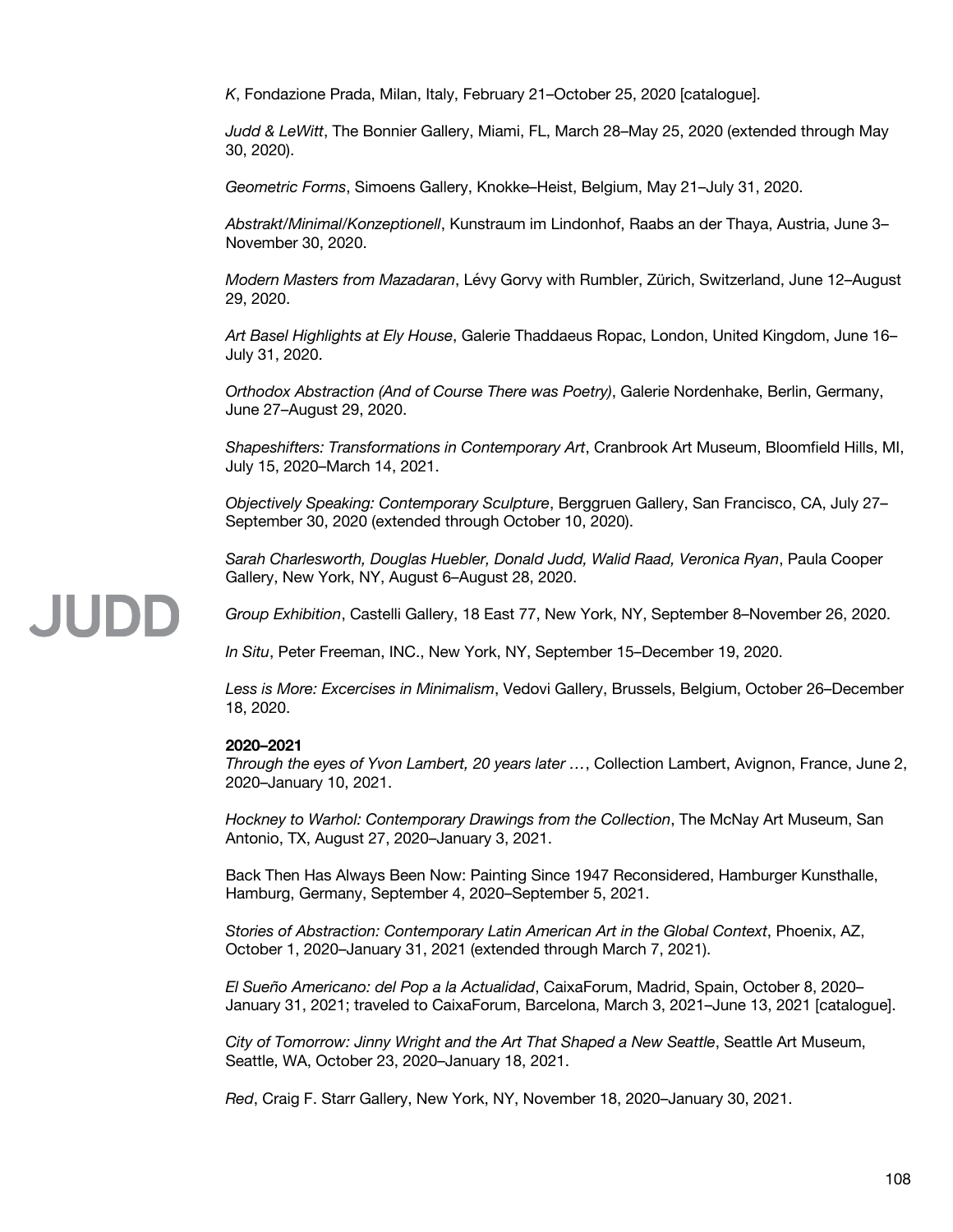*30 Years in Paris*, Galerie Thaddaeus Ropac, Paris, France, December 6, 2020–June 26, 2021.

## **2020–2022**

*Shared Visions*, Jordan Schnitzer Museum of Art, University of Oregon, Eugene, OR, September 1, 2020–December 31, 2022.

## **2021**

JUDD

*Blurring Boundaries: Selected Works from Chamberlain to Soto*, Mignoni Gallery, New York, NY, began January 2021.

*Multiples, Inc.:1965-1992*, Marian Goodman Gallery, New York, NY, January 12–February 27, 2021.

*Pure Form*, David Zwirner, New York, NY, January 14–February 20, 2021.

*Flavin, Judd, McCracken, Sandback*, David Zwirner, New York, NY, January 14–February 20, 2021.

*2x KIPPENBERGER*, Museum Folkwang, Essen, Germany, February 7–May 2, 2021.

*Modern Masters: Twentieth Century Prints*, Reading Public Museum, Reading, PA, February 22– May 22, 2021.

*APMA, CHAPTER THREE*, Amorepacific Museum of Art, Seoul, Korea, February 23–August 22, 2021.

*Carte Blanche: A Changing Exhibition*, Paula Cooper Gallery, Palm Beach, FL, March 20–May 2, 2021.

# *Reflect: Modern and Contemporary Highlights*, The Honolulu Museum of Art, Honolulu, HI, April 17–July 25, 2021.

*Minimalism*, Graphic Arts Gallery, Cheekwood Estate & Gardens, Nashville, TN, May 8–August 29, 2021.

*Learning to Look: The Addison at 90*, Addison Gallery of American Art, Andover, MA, May 8 – December 31, 2021 (extended through February 6, 2022).

*Deep Blue*, Hall Art Foundation, Reading, VT, May 15–November 28, 2021.

*American Art 1961-2001*, Fondazione Palazzo Strozzi, Firenze, Italy, May 28–August 29, 2021.

*Multiples, Inc*., Marian Goodman Gallery, London, United Kingdom, June 2–July 30, 2021.

*Lightness of Being: A Perspective on The Collection*, Foundation CAB, Brussels, Belgium, June 24–November 7, 2021.

#### **2021–2022**

*Go Back to The Future*, Espace de l'Art Concret, Mouans-Sartoux, France, June 2021–April 3, 2022.

*Hey! Did you know that Art does not exist…*, Tel Aviv Museum of Art, Tel Aviv, Israel, July 27, 2021–January 7, 2022.

*The Obayashi Collection "Self History",* WHAT MUSEUM, Tokyo, Japan, September 25, 2021– February 13, 2022.